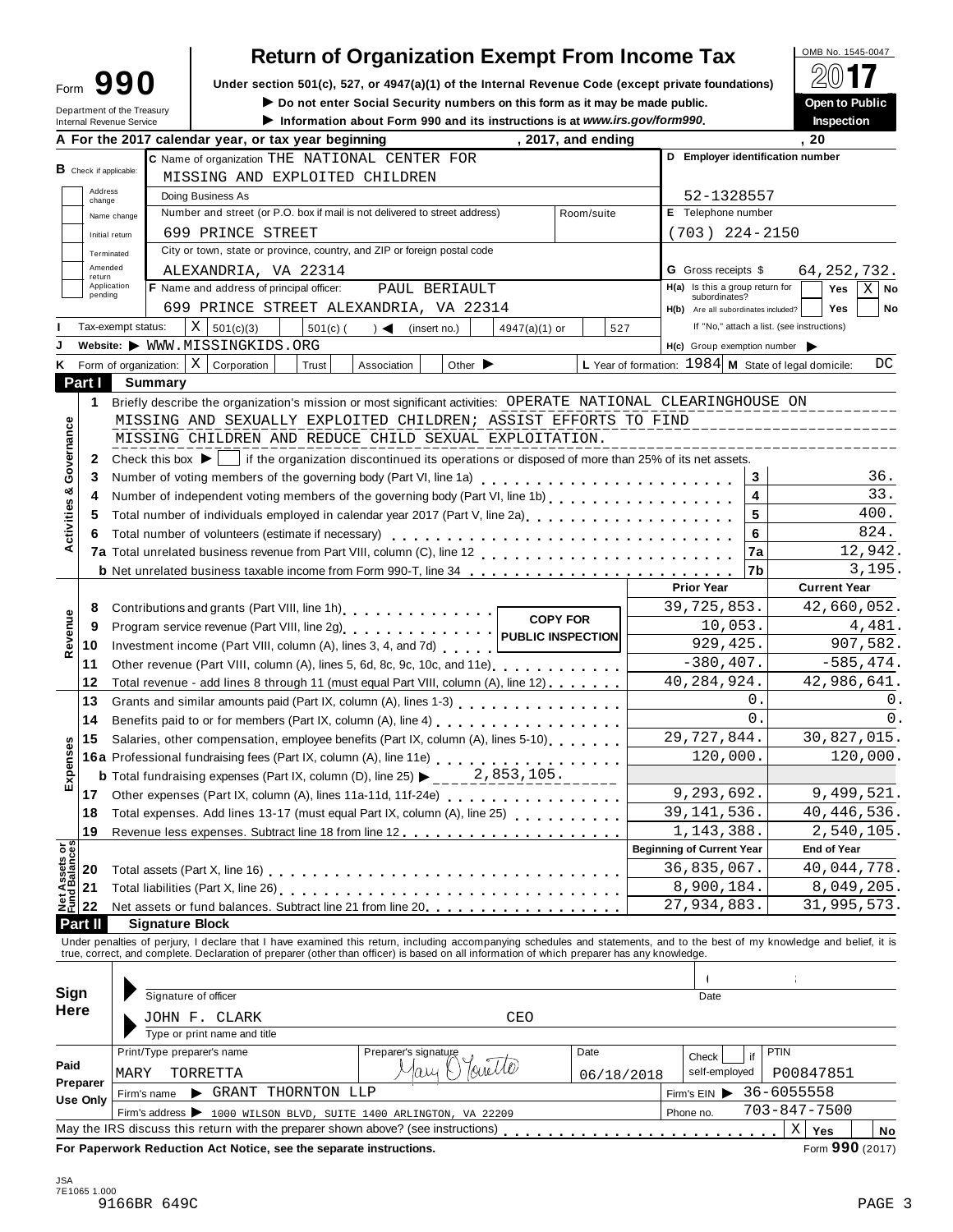## Form **8868**

## **Application for Automatic Extension of Time To File an Exempt Organization Return COMB No. 1545-1709**

Department of the Treasury<br>Department of the Treasury<br>Internal Revenue Service **CONFICE 1999 File a separate application for each return.**<br>Internal Revenue Service **CONFICE 1999 File a separate application for each return.** 

**Electronic filing** *(e-file)***.** You can electronically file Form 8868 to request a 6-month automatic extension of time to file any of the forms listed below with the exception of Form 8870, Information Return for Transfers Associated With Certain Personal Benefit Contracts, for which an extension request must be sent to the IRS in paper format (see instructions). For more details on the electronic filing of this form, visit *www.irs.gov/efile*, click on Charities & Non-Profits, and click on *e-file* for *Charities and Non-Profits.*

#### **Automatic 6-Month Extension of Time.** Only submit original (no copies needed).

All corporations required to file an income tax return other than Form 990-T (including 1120-C filers), partnerships, REMICs, and trusts must use Form 7004 to request an extension of time to file income tax returns.

|                             |                                                                                          | Enter filer's identifying number, see instructions        |  |  |  |
|-----------------------------|------------------------------------------------------------------------------------------|-----------------------------------------------------------|--|--|--|
|                             | Name of exempt organization or other filer, see instructions.                            | Employer identification number (EIN) or                   |  |  |  |
| Type or                     | THE NATIONAL CENTER FOR                                                                  |                                                           |  |  |  |
| print                       | MISSING AND EXPLOITED CHILDREN                                                           | 52-1328557                                                |  |  |  |
| File by the                 | Number, street, and room or suite no. If a P.O. box, see instructions.                   | Social security number (SSN)                              |  |  |  |
| due date for<br>filing your | 699 PRINCE STREET                                                                        |                                                           |  |  |  |
| return. See                 | City, town or post office, state, and ZIP code. For a foreign address, see instructions. |                                                           |  |  |  |
| instructions.               | ALEXANDRIA, VA 22314                                                                     |                                                           |  |  |  |
|                             |                                                                                          | 1.011<br>$\sim$ $\sim$ $\sim$ $\sim$ $\sim$ $\sim$ $\sim$ |  |  |  |

Enter the Return Code for the return that this application is for (file a separate application for each return)  $\dots \dots \dots$  $\overline{\mathsf{L}}$ 

| <b>Application</b>                                                                                                                                                                                                                                                                                                                                                                                                                                                                                                                                                                                                                                                                                                                                                                                             | Return                |                                                                                              |    |  |  |  |  |  |  |
|----------------------------------------------------------------------------------------------------------------------------------------------------------------------------------------------------------------------------------------------------------------------------------------------------------------------------------------------------------------------------------------------------------------------------------------------------------------------------------------------------------------------------------------------------------------------------------------------------------------------------------------------------------------------------------------------------------------------------------------------------------------------------------------------------------------|-----------------------|----------------------------------------------------------------------------------------------|----|--|--|--|--|--|--|
| <b>Is For</b>                                                                                                                                                                                                                                                                                                                                                                                                                                                                                                                                                                                                                                                                                                                                                                                                  | Code<br><b>Is For</b> |                                                                                              |    |  |  |  |  |  |  |
| Form 990 or Form 990-EZ                                                                                                                                                                                                                                                                                                                                                                                                                                                                                                                                                                                                                                                                                                                                                                                        | 0 <sub>1</sub>        | Form 990-T (corporation)                                                                     | 07 |  |  |  |  |  |  |
| Form 990-BL                                                                                                                                                                                                                                                                                                                                                                                                                                                                                                                                                                                                                                                                                                                                                                                                    | 02                    | Form 1041-A                                                                                  | 08 |  |  |  |  |  |  |
| Form 4720 (individual)                                                                                                                                                                                                                                                                                                                                                                                                                                                                                                                                                                                                                                                                                                                                                                                         | 03                    | Form 4720 (other than individual)                                                            | 09 |  |  |  |  |  |  |
| Form 990-PF                                                                                                                                                                                                                                                                                                                                                                                                                                                                                                                                                                                                                                                                                                                                                                                                    | 04                    | Form 5227                                                                                    | 10 |  |  |  |  |  |  |
| Form 990-T (sec. 401(a) or 408(a) trust)                                                                                                                                                                                                                                                                                                                                                                                                                                                                                                                                                                                                                                                                                                                                                                       | 05                    | Form 6069                                                                                    | 11 |  |  |  |  |  |  |
| Form 990-T (trust other than above)                                                                                                                                                                                                                                                                                                                                                                                                                                                                                                                                                                                                                                                                                                                                                                            | 06                    | Form 8870                                                                                    | 12 |  |  |  |  |  |  |
| • The books are in the care of $\triangleright$ 699 PRINCE STREET, ALEXANDRIA, VA 22314<br>Fax No. $\blacktriangleright$<br>Telephone No. ▶ 703 562-7633<br>• If the organization does not have an office or place of business in the United States, check this box<br>• If this is for a Group Return, enter the organization's four digit Group Exemption Number (GEN) __________________. If this is<br>for the whole group, check this box $\begin{array}{c} \bullet \end{array}$ . If it is for part of the group, check this box $\begin{array}{ccc} \bullet \end{array}$<br>and attach<br>a list with the names and EINs of all members the extension is for.<br>I request an automatic 6-month extension of time until ___________11/15_, 2018_, to file the exempt organization return<br>$\mathbf 1$ |                       |                                                                                              |    |  |  |  |  |  |  |
| for the organization named above. The extension is for the organization's return for:<br>calendar year 20 17 or<br>ΧI                                                                                                                                                                                                                                                                                                                                                                                                                                                                                                                                                                                                                                                                                          |                       | tax year beginning ____________________, 20 _ _ _, and ending ___________________, 20 _ _ _. |    |  |  |  |  |  |  |
| $\mathbf{2}$                                                                                                                                                                                                                                                                                                                                                                                                                                                                                                                                                                                                                                                                                                                                                                                                   |                       | Final return                                                                                 |    |  |  |  |  |  |  |
| Change in accounting period<br>3a If this application is for Forms 990-BL, 990-PF, 990-T, 4720, or 6069, enter the tentative tax, less any<br>nonrefundable credits. See instructions.<br>3a S<br>0.<br><b>b</b> If this application is for Forms 990-PF, 990-T, 4720, or 6069, enter any refundable credits and<br>estimated tax payments made. Include any prior year overpayment allowed as a credit.<br>0.<br>$3b$ \$<br>c Balance due. Subtract line 3b from line 3a. Include your payment with this form, if required, by using EFTPS<br>(Electronic Federal Tax Payment System). See instructions.<br>0.<br>3c S                                                                                                                                                                                        |                       |                                                                                              |    |  |  |  |  |  |  |
| Caution. If you are going to make an electronic funds withdrawal (direct debit) with this Form 8868, see Form 8453-EO and Form 8879-EO for payment                                                                                                                                                                                                                                                                                                                                                                                                                                                                                                                                                                                                                                                             |                       |                                                                                              |    |  |  |  |  |  |  |
| instructions.                                                                                                                                                                                                                                                                                                                                                                                                                                                                                                                                                                                                                                                                                                                                                                                                  |                       |                                                                                              |    |  |  |  |  |  |  |

**For Privacy Act and Paperwork Reduction Act Notice, see instructions.** Form **8868** (Rev. 1-2017)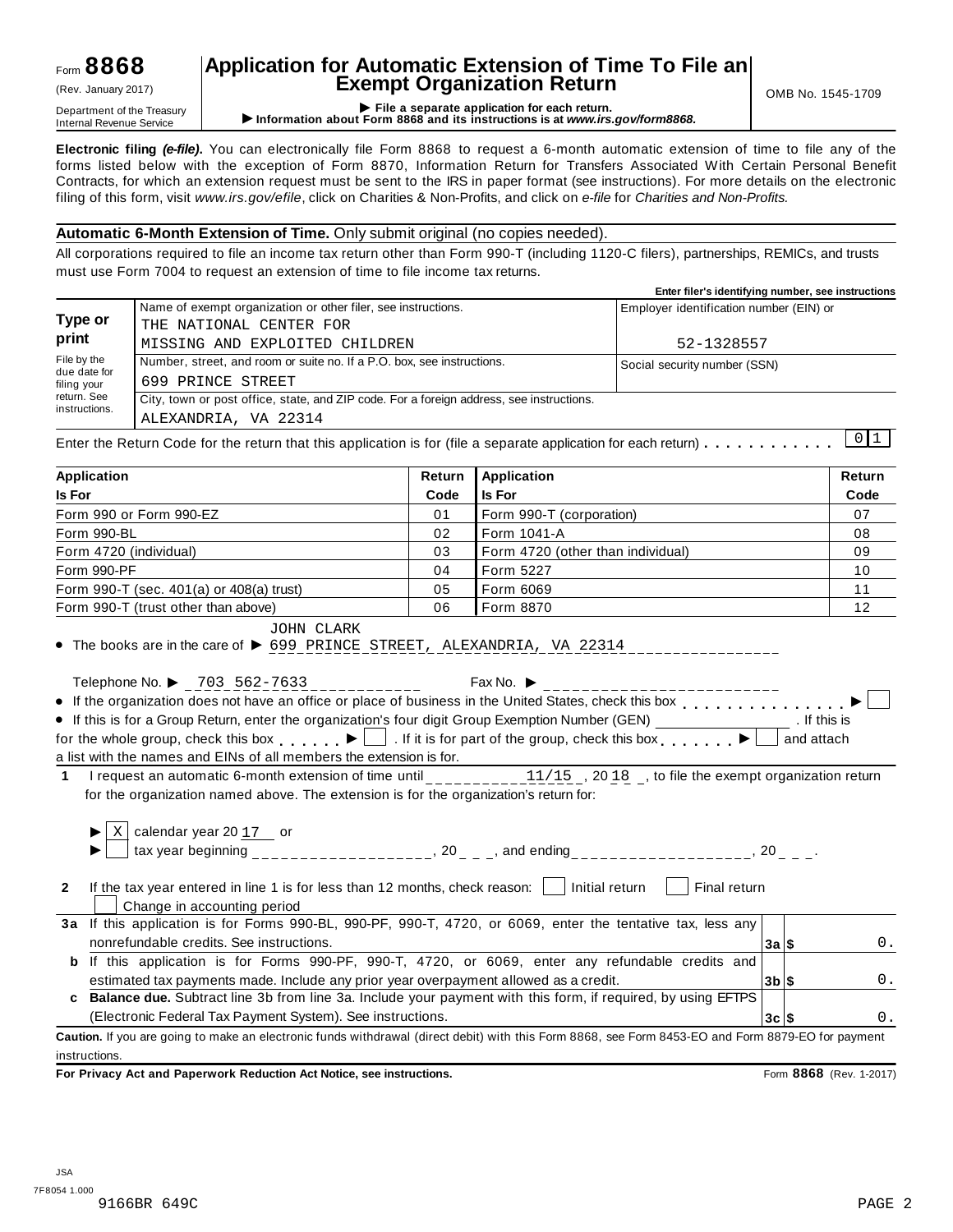| THE NATIONAL CENTER FOR |  | 52-1328557 |
|-------------------------|--|------------|
|                         |  |            |

|              | Form 990 (2017)                                                                                                                                                                                                                                                                                                                                 | Page 2          |
|--------------|-------------------------------------------------------------------------------------------------------------------------------------------------------------------------------------------------------------------------------------------------------------------------------------------------------------------------------------------------|-----------------|
|              | Part III<br><b>Statement of Program Service Accomplishments</b>                                                                                                                                                                                                                                                                                 |                 |
| 1            | Briefly describe the organization's mission:                                                                                                                                                                                                                                                                                                    | $\mathbf{X}$    |
|              | SEE SCHEDULE O.                                                                                                                                                                                                                                                                                                                                 |                 |
|              |                                                                                                                                                                                                                                                                                                                                                 |                 |
|              |                                                                                                                                                                                                                                                                                                                                                 |                 |
|              |                                                                                                                                                                                                                                                                                                                                                 |                 |
| $\mathbf{2}$ | Did the organization undertake any significant program services during the year which were not listed on the                                                                                                                                                                                                                                    | ∣ X   No<br>Yes |
| 3            | If "Yes," describe these new services on Schedule O.                                                                                                                                                                                                                                                                                            |                 |
|              | Did the organization cease conducting, or make significant changes in how it conducts, any program                                                                                                                                                                                                                                              | $ X $ No<br>Yes |
|              | If "Yes," describe these changes on Schedule O.                                                                                                                                                                                                                                                                                                 |                 |
| 4            | Describe the organization's program service accomplishments for each of its three largest program services, as measured by<br>expenses. Section $501(c)(3)$ and $501(c)(4)$ organizations are required to report the amount of grants and allocations to others,<br>the total expenses, and revenue, if any, for each program service reported. |                 |
|              | $\frac{12,514,557}{ }$ including grants of \$<br>$($ Revenue \$<br>4a (Code:<br>) (Expenses \$                                                                                                                                                                                                                                                  |                 |
|              | MISSING CHILD CASE MANAGEMENT: PROVIDE TECHNICAL ASSISTANCE TO LAW<br>ENFORCEMENT, STATE AND LOCAL GOVERNMENT AGENCIES, PUBLIC AND                                                                                                                                                                                                              |                 |
|              | PRIVATE ORGANIZATIONS, VICTIMS, FAMILIES AND THE PROFESSIONALS WHO                                                                                                                                                                                                                                                                              |                 |
|              | SERVE THEM IN THE PREVENTION AND RECOVERY OF MISSING CHILDREN;                                                                                                                                                                                                                                                                                  |                 |
|              | PROVIDE REFERRALS TO VICTIMS, PARENTS AND OTHER FAMILY MEMBERS FOR                                                                                                                                                                                                                                                                              |                 |
|              | VICTIM AND FAMILY SUPPORT SERVICES. PROVIDE PUBLIC POSTER                                                                                                                                                                                                                                                                                       |                 |
|              | DISTRIBUTION TO AID IN THE LOCATION OF MISSING CHILDREN.                                                                                                                                                                                                                                                                                        |                 |
|              |                                                                                                                                                                                                                                                                                                                                                 |                 |
|              |                                                                                                                                                                                                                                                                                                                                                 |                 |
|              |                                                                                                                                                                                                                                                                                                                                                 |                 |
|              |                                                                                                                                                                                                                                                                                                                                                 |                 |
|              |                                                                                                                                                                                                                                                                                                                                                 |                 |
|              | 11,851,555. including grants of \$<br>$($ Revenue \$<br>4b (Code:<br>) (Expenses \$<br>INFORMATION AND CASE ANALYSIS: PROVIDE TECHNICAL ASSISTANCE AND                                                                                                                                                                                          |                 |
|              | DATA ANALYSIS TO ASSIST LAW ENFORCEMENT IN THEIR EFFORTS TO LOCATE                                                                                                                                                                                                                                                                              |                 |
|              | AND RECOVER MISSING CHILDREN AND VICTIMS OF DOMESTIC CHILD SEX                                                                                                                                                                                                                                                                                  |                 |
|              | TRAFFICKING AND TO LOCATE AND APPREHEND NONCOMPLIANT SEX                                                                                                                                                                                                                                                                                        |                 |
|              |                                                                                                                                                                                                                                                                                                                                                 |                 |
|              | OFFENDERS.                                                                                                                                                                                                                                                                                                                                      |                 |
|              |                                                                                                                                                                                                                                                                                                                                                 |                 |
|              |                                                                                                                                                                                                                                                                                                                                                 |                 |
|              |                                                                                                                                                                                                                                                                                                                                                 |                 |
|              |                                                                                                                                                                                                                                                                                                                                                 |                 |
|              |                                                                                                                                                                                                                                                                                                                                                 |                 |
|              |                                                                                                                                                                                                                                                                                                                                                 |                 |
|              |                                                                                                                                                                                                                                                                                                                                                 |                 |
|              | ) (Expenses $\$\,\,7.774.921$ , including grants of \$<br>) (Revenue \$<br>4c (Code:                                                                                                                                                                                                                                                            |                 |
|              | EXPLOITED CHILD CASE MANAGEMENT: RECEIVE AND PROCESS REPORTS OF                                                                                                                                                                                                                                                                                 |                 |
|              | CHILD SEXUAL EXPLOITATION FROM THE PUBLIC AND FROM ELECTRONIC                                                                                                                                                                                                                                                                                   |                 |
|              | SERVICE PROVIDERS; PROVIDE TECHNICAL ASSISTANCE TO LAW ENFORCEMENT                                                                                                                                                                                                                                                                              |                 |
|              | AND ATTORNEYS IN CASES INVOLVING THE POSSESSION, PRODUCTION AND                                                                                                                                                                                                                                                                                 |                 |
|              | DISTRIBUTION OF CHILD PORNOGRAPHY IMAGES, INCLUDING LAW                                                                                                                                                                                                                                                                                         |                 |
|              | ENFORCEMENT'S EFFORTS TO IDENTIFY AND RESCUE UNIDENTIFIED CHILD                                                                                                                                                                                                                                                                                 |                 |
|              | PORNOGRAPHY VICTIMS.                                                                                                                                                                                                                                                                                                                            |                 |
|              |                                                                                                                                                                                                                                                                                                                                                 |                 |
|              |                                                                                                                                                                                                                                                                                                                                                 |                 |
|              |                                                                                                                                                                                                                                                                                                                                                 |                 |
|              |                                                                                                                                                                                                                                                                                                                                                 |                 |
|              |                                                                                                                                                                                                                                                                                                                                                 |                 |
|              | 4d Other program services (Describe in Schedule O.)<br>(Expenses \$<br>$4,586,199$ . including grants of \$<br>) (Revenue \$<br>4,481.                                                                                                                                                                                                          |                 |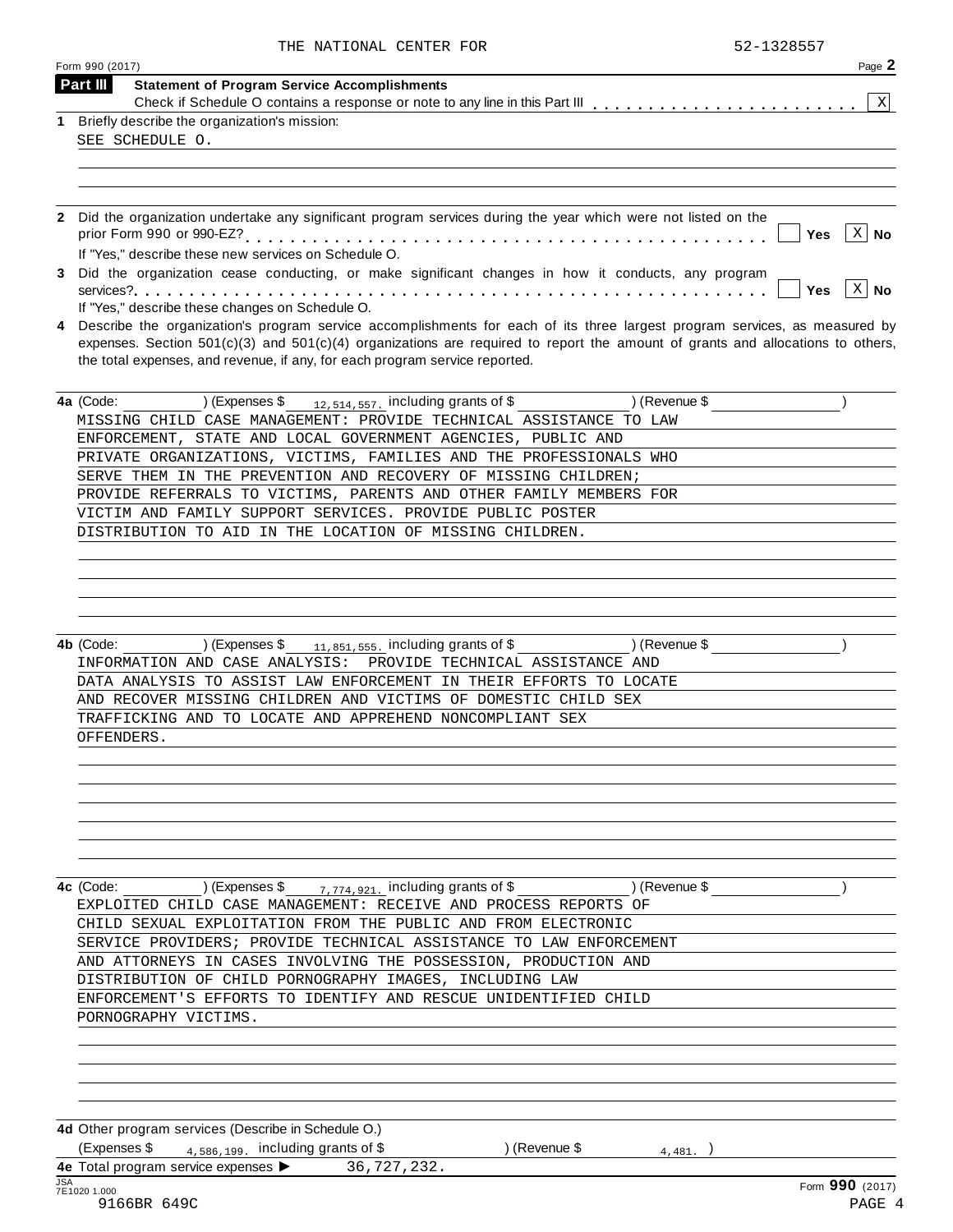|         | Form 990 (2017)                                                                                                                                                                                                                                                                                                                                                                               |                 |             | Page 3 |
|---------|-----------------------------------------------------------------------------------------------------------------------------------------------------------------------------------------------------------------------------------------------------------------------------------------------------------------------------------------------------------------------------------------------|-----------------|-------------|--------|
| Part IV | <b>Checklist of Required Schedules</b>                                                                                                                                                                                                                                                                                                                                                        |                 |             |        |
|         |                                                                                                                                                                                                                                                                                                                                                                                               |                 | Yes         | No     |
| 1.      | Is the organization described in section $501(c)(3)$ or $4947(a)(1)$ (other than a private foundation)? If "Yes,"                                                                                                                                                                                                                                                                             | 1               | Χ           |        |
| 2       | Is the organization required to complete Schedule B, Schedule of Contributors (see instructions)?.                                                                                                                                                                                                                                                                                            | $\mathbf{2}$    | $\mathbf X$ |        |
| 3       | Did the organization engage in direct or indirect political campaign activities on behalf of or in opposition to                                                                                                                                                                                                                                                                              |                 |             |        |
|         | candidates for public office? If "Yes," complete Schedule C, Part I.                                                                                                                                                                                                                                                                                                                          | 3               |             | X      |
| 4       | Section 501(c)(3) organizations. Did the organization engage in lobbying activities, or have a section 501(h)                                                                                                                                                                                                                                                                                 |                 |             |        |
|         |                                                                                                                                                                                                                                                                                                                                                                                               | 4               | Χ           |        |
| 5       | Is the organization a section $501(c)(4)$ , $501(c)(5)$ , or $501(c)(6)$ organization that receives membership dues,                                                                                                                                                                                                                                                                          |                 |             |        |
|         | assessments, or similar amounts as defined in Revenue Procedure 98-19? If "Yes," complete Schedule C,                                                                                                                                                                                                                                                                                         |                 |             |        |
|         |                                                                                                                                                                                                                                                                                                                                                                                               | 5               |             | Χ      |
| 6       | Did the organization maintain any donor advised funds or any similar funds or accounts for which donors                                                                                                                                                                                                                                                                                       |                 |             |        |
|         | have the right to provide advice on the distribution or investment of amounts in such funds or accounts? If                                                                                                                                                                                                                                                                                   |                 |             |        |
|         | "Yes," complete Schedule D, Part $l_1, \ldots, l_k, \ldots, l_k, \ldots, l_k, \ldots, l_k, \ldots, l_k, \ldots, l_k, \ldots, l_k, \ldots, l_k, \ldots, l_k, \ldots, l_k, \ldots, l_k, \ldots, l_k, \ldots, l_k, \ldots, l_k, \ldots, l_k, \ldots, l_k, \ldots, l_k, \ldots, l_k, \ldots, l_k, \ldots, l_k, \ldots, l_k, \ldots, l_k, \ldots, l_k, \ldots, l_k, \ldots, l_k, \ldots, l_k, \ld$ | 6               |             | X      |
| 7       | Did the organization receive or hold a conservation easement, including easements to preserve open space,                                                                                                                                                                                                                                                                                     |                 |             |        |
|         | the environment, historic land areas, or historic structures? If "Yes," complete Schedule D, Part II.                                                                                                                                                                                                                                                                                         | $\overline{7}$  |             | X      |
| 8       | Did the organization maintain collections of works of art, historical treasures, or other similar assets? If "Yes,"                                                                                                                                                                                                                                                                           |                 |             |        |
|         |                                                                                                                                                                                                                                                                                                                                                                                               |                 |             | X      |
|         | Did the organization report an amount in Part X, line 21, for escrow or custodial account liability, serve as a                                                                                                                                                                                                                                                                               | 8               |             |        |
| 9       |                                                                                                                                                                                                                                                                                                                                                                                               |                 |             |        |
|         | custodian for amounts not listed in Part X; or provide credit counseling, debt management, credit repair, or                                                                                                                                                                                                                                                                                  |                 |             |        |
|         |                                                                                                                                                                                                                                                                                                                                                                                               | 9               |             | Χ      |
| 10      | Did the organization, directly or through a related organization, hold assets in temporarily restricted                                                                                                                                                                                                                                                                                       |                 | Χ           |        |
|         | endowments, permanent endowments, or quasi-endowments? If "Yes," complete Schedule D, Part V.                                                                                                                                                                                                                                                                                                 | 10              |             |        |
| 11      | If the organization's answer to any of the following questions is "Yes," then complete Schedule D, Parts VI,                                                                                                                                                                                                                                                                                  |                 |             |        |
|         | VII, VIII, IX, or X as applicable.                                                                                                                                                                                                                                                                                                                                                            |                 |             |        |
|         | a Did the organization report an amount for land, buildings, and equipment in Part X, line 10? If "Yes,"                                                                                                                                                                                                                                                                                      |                 |             |        |
|         |                                                                                                                                                                                                                                                                                                                                                                                               | 11a             | Χ           |        |
|         | <b>b</b> Did the organization report an amount for investments-other securities in Part X, line 12 that is 5% or more                                                                                                                                                                                                                                                                         |                 |             |        |
|         |                                                                                                                                                                                                                                                                                                                                                                                               | 11 <sub>b</sub> |             | Χ      |
|         | c Did the organization report an amount for investments-program related in Part X, line 13 that is 5% or more                                                                                                                                                                                                                                                                                 |                 |             |        |
|         |                                                                                                                                                                                                                                                                                                                                                                                               | 11c             |             | X      |
|         | d Did the organization report an amount for other assets in Part X, line 15 that is 5% or more of its total assets                                                                                                                                                                                                                                                                            |                 |             |        |
|         | reported in Part X, line 16? If "Yes," complete Schedule D, Part IX.                                                                                                                                                                                                                                                                                                                          | 11d             |             | X      |
|         | e Did the organization report an amount for other liabilities in Part X, line 25? If "Yes," complete Schedule D, Part X                                                                                                                                                                                                                                                                       | 11e             | Χ           |        |
|         | f Did the organization's separate or consolidated financial statements for the tax year include a footnote that addresses                                                                                                                                                                                                                                                                     |                 |             |        |
|         | the organization's liability for uncertain tax positions under FIN 48 (ASC 740)? If "Yes," complete Schedule D, Part X                                                                                                                                                                                                                                                                        | 11f             | Χ           |        |
|         | 12a Did the organization obtain separate, independent audited financial statements for the tax year? If "Yes," complete                                                                                                                                                                                                                                                                       |                 |             |        |
|         |                                                                                                                                                                                                                                                                                                                                                                                               | 12a             | Χ           |        |
|         | <b>b</b> Was the organization included in consolidated, independent audited financial statements for the tax year? If                                                                                                                                                                                                                                                                         |                 |             |        |
|         | "Yes," and if the organization answered "No" to line 12a, then completing Schedule D, Parts XI and XII is optional .                                                                                                                                                                                                                                                                          | 12b             |             | Χ      |
| 13      | Is the organization a school described in section 170(b)(1)(A)(ii)? If "Yes," complete Schedule E.                                                                                                                                                                                                                                                                                            | 13              |             | Χ      |
|         | 14a Did the organization maintain an office, employees, or agents outside of the United States?.                                                                                                                                                                                                                                                                                              | 14a             |             | Χ      |
|         | <b>b</b> Did the organization have aggregate revenues or expenses of more than \$10,000 from grantmaking,                                                                                                                                                                                                                                                                                     |                 |             |        |
|         | fundraising, business, investment, and program service activities outside the United States, or aggregate                                                                                                                                                                                                                                                                                     |                 |             |        |
|         | foreign investments valued at \$100,000 or more? If "Yes," complete Schedule F, Parts I and IV                                                                                                                                                                                                                                                                                                | 14 <sub>b</sub> |             | X      |
| 15      | Did the organization report on Part IX, column (A), line 3, more than \$5,000 of grants or other assistance to or                                                                                                                                                                                                                                                                             |                 |             |        |
|         |                                                                                                                                                                                                                                                                                                                                                                                               | 15              |             | Χ      |
| 16      | Did the organization report on Part IX, column (A), line 3, more than \$5,000 of aggregate grants or other                                                                                                                                                                                                                                                                                    |                 |             |        |
|         | assistance to or for foreign individuals? If "Yes," complete Schedule F, Parts III and IV                                                                                                                                                                                                                                                                                                     | 16              |             | Χ      |
| 17      | Did the organization report a total of more than \$15,000 of expenses for professional fundraising services on                                                                                                                                                                                                                                                                                |                 |             |        |
|         | Part IX, column (A), lines 6 and 11e? If "Yes," complete Schedule G, Part I (see instructions)                                                                                                                                                                                                                                                                                                | 17              | Χ           |        |
| 18      | Did the organization report more than \$15,000 total of fundraising event gross income and contributions on                                                                                                                                                                                                                                                                                   |                 |             |        |
|         |                                                                                                                                                                                                                                                                                                                                                                                               | 18              | Χ           |        |
| 19      | Did the organization report more than \$15,000 of gross income from gaming activities on Part VIII, line 9a?                                                                                                                                                                                                                                                                                  |                 |             |        |
|         |                                                                                                                                                                                                                                                                                                                                                                                               | 19              |             | X      |

Form **990** (2017)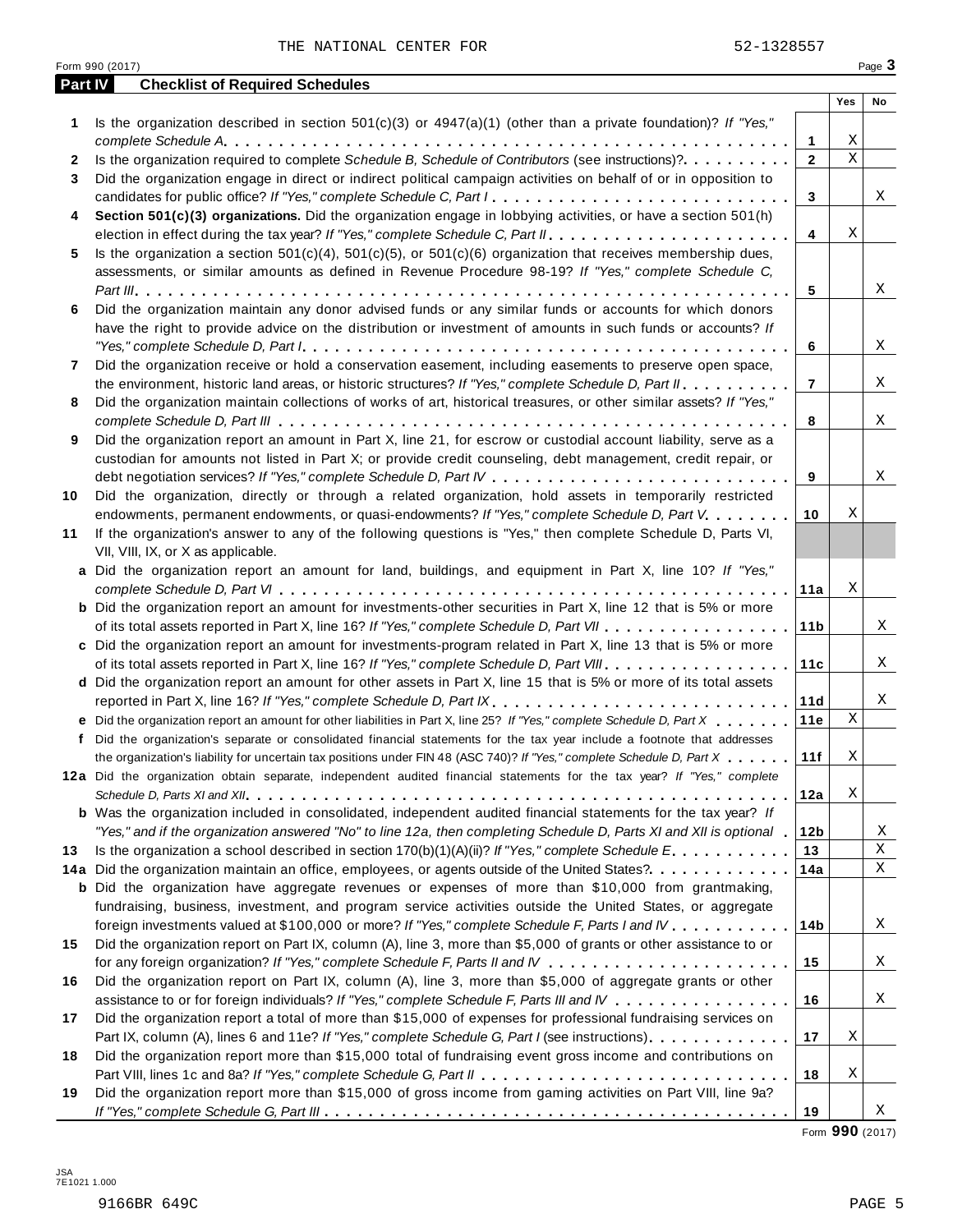|         | Form 990 (2017)                                                                                                                              |                 |     | Page 4 |
|---------|----------------------------------------------------------------------------------------------------------------------------------------------|-----------------|-----|--------|
| Part IV | <b>Checklist of Required Schedules (continued)</b>                                                                                           |                 |     |        |
|         |                                                                                                                                              |                 | Yes | No     |
| 20 a    | Did the organization operate one or more hospital facilities? If "Yes," complete Schedule H.                                                 | 20a             |     | Χ      |
| b       | If "Yes" to line 20a, did the organization attach a copy of its audited financial statements to this return?                                 | 20b             |     |        |
| 21      | Did the organization report more than \$5,000 of grants or other assistance to any domestic organization or                                  |                 |     |        |
|         | domestic government on Part IX, column (A), line 1? If "Yes," complete Schedule I, Parts I and II.                                           | 21              |     | Χ      |
| 22      | Did the organization report more than \$5,000 of grants or other assistance to or for domestic individuals on                                |                 |     |        |
|         |                                                                                                                                              | 22              |     | X      |
| 23      | Did the organization answer "Yes" to Part VII, Section A, line 3, 4, or 5 about compensation of the                                          |                 |     |        |
|         | organization's current and former officers, directors, trustees, key employees, and highest compensated                                      |                 |     |        |
|         |                                                                                                                                              | 23              | Χ   |        |
| 24 a    | Did the organization have a tax-exempt bond issue with an outstanding principal amount of more than                                          |                 |     |        |
|         | \$100,000 as of the last day of the year, that was issued after December 31, 2002? If "Yes," answer lines 24b                                |                 |     |        |
|         | through 24d and complete Schedule K. If "No," go to line 25a. $\ldots \ldots \ldots \ldots \ldots \ldots \ldots \ldots \ldots \ldots \ldots$ | 24a             |     | Χ      |
| b       | Did the organization invest any proceeds of tax-exempt bonds beyond a temporary period exception?                                            | 24b             |     |        |
| c       | Did the organization maintain an escrow account other than a refunding escrow at any time during the year                                    |                 |     |        |
|         |                                                                                                                                              | 24с             |     |        |
|         |                                                                                                                                              | 24d             |     |        |
| d       | Did the organization act as an "on behalf of" issuer for bonds outstanding at any time during the year?                                      |                 |     |        |
|         | 25a Section 501(c)(3), 501(c)(4), and 501(c)(29) organizations. Did the organization engage in an excess benefit                             |                 |     |        |
|         | transaction with a disqualified person during the year? If "Yes," complete Schedule L, Part $1, \ldots, \ldots, \ldots$                      | 25a             |     | X      |
| b       | Is the organization aware that it engaged in an excess benefit transaction with a disqualified person in a prior                             |                 |     |        |
|         | year, and that the transaction has not been reported on any of the organization's prior Forms 990 or 990-EZ?                                 |                 |     |        |
|         |                                                                                                                                              | 25 <sub>b</sub> |     | X      |
| 26      | Did the organization report any amount on Part X, line 5, 6, or 22 for receivables from or payables to any                                   |                 |     |        |
|         | current or former officers, directors, trustees, key employees, highest compensated employees, or                                            |                 |     |        |
|         |                                                                                                                                              | 26              |     | X      |
| 27      | Did the organization provide a grant or other assistance to an officer, director, trustee, key employee,                                     |                 |     |        |
|         | substantial contributor or employee thereof, a grant selection committee member, or to a 35% controlled                                      |                 |     |        |
|         | entity or family member of any of these persons? If "Yes," complete Schedule L, Part III.                                                    | 27              |     | Χ      |
| 28      | Was the organization a party to a business transaction with one of the following parties (see Schedule L,                                    |                 |     |        |
|         | Part IV instructions for applicable filing thresholds, conditions, and exceptions):                                                          |                 |     |        |
| a       | A current or former officer, director, trustee, or key employee? If "Yes," complete Schedule L, Part IV                                      | 28a             | Χ   |        |
| b       | A family member of a current or former officer, director, trustee, or key employee? If "Yes," complete                                       |                 |     |        |
|         |                                                                                                                                              | 28b             | Χ   |        |
| c       | An entity of which a current or former officer, director, trustee, or key employee (or a family member thereof)                              |                 |     |        |
|         | was an officer, director, trustee, or direct or indirect owner? If "Yes," complete Schedule L, Part IV.                                      | 28c             |     | X      |
| 29      | Did the organization receive more than \$25,000 in non-cash contributions? If "Yes," complete Schedule M                                     | 29              | Χ   |        |
| 30      | Did the organization receive contributions of art, historical treasures, or other similar assets, or qualified                               |                 |     |        |
|         |                                                                                                                                              | 30              |     | X      |
|         | Did the organization liquidate, terminate, or dissolve and cease operations? If "Yes," complete Schedule N,                                  |                 |     |        |
| 31      |                                                                                                                                              |                 |     | X      |
|         |                                                                                                                                              | 31              |     |        |
| 32      | Did the organization sell, exchange, dispose of, or transfer more than 25% of its net assets? If "Yes,"                                      |                 |     |        |
|         |                                                                                                                                              | 32              |     | X      |
| 33      | Did the organization own 100% of an entity disregarded as separate from the organization under Regulations                                   |                 |     |        |
|         | sections 301.7701-2 and 301.7701-3? If "Yes," complete Schedule R, Part $1, \ldots, \ldots, \ldots, \ldots, \ldots, \ldots$                  | 33              |     | Χ      |
| 34      | Was the organization related to any tax-exempt or taxable entity? If "Yes," complete Schedule R, Part II, III,                               |                 |     |        |
|         |                                                                                                                                              | 34              |     | Χ      |
| 35a     | Did the organization have a controlled entity within the meaning of section $512(b)(13)? \ldots \ldots \ldots \ldots$                        | 35a             |     | Χ      |
| b       | If "Yes" to line 35a, did the organization receive any payment from or engage in any transaction with a                                      |                 |     |        |
|         | controlled entity within the meaning of section 512(b)(13)? If "Yes," complete Schedule R, Part V, line 2                                    | 35 <sub>b</sub> |     |        |
| 36      | Section 501(c)(3) organizations. Did the organization make any transfers to an exempt non-charitable                                         |                 |     |        |
|         |                                                                                                                                              | 36              |     | Χ      |
| 37      | Did the organization conduct more than 5% of its activities through an entity that is not a related organization                             |                 |     |        |
|         | and that is treated as a partnership for federal income tax purposes? If "Yes," complete Schedule R,                                         |                 |     |        |
|         |                                                                                                                                              | 37              |     | Χ      |
| 38      | Did the organization complete Schedule O and provide explanations in Schedule O for Part VI, lines 11b and                                   |                 |     |        |
|         | 19? Note. All Form 990 filers are required to complete Schedule O.                                                                           | 38              | Χ   |        |

Form **990** (2017)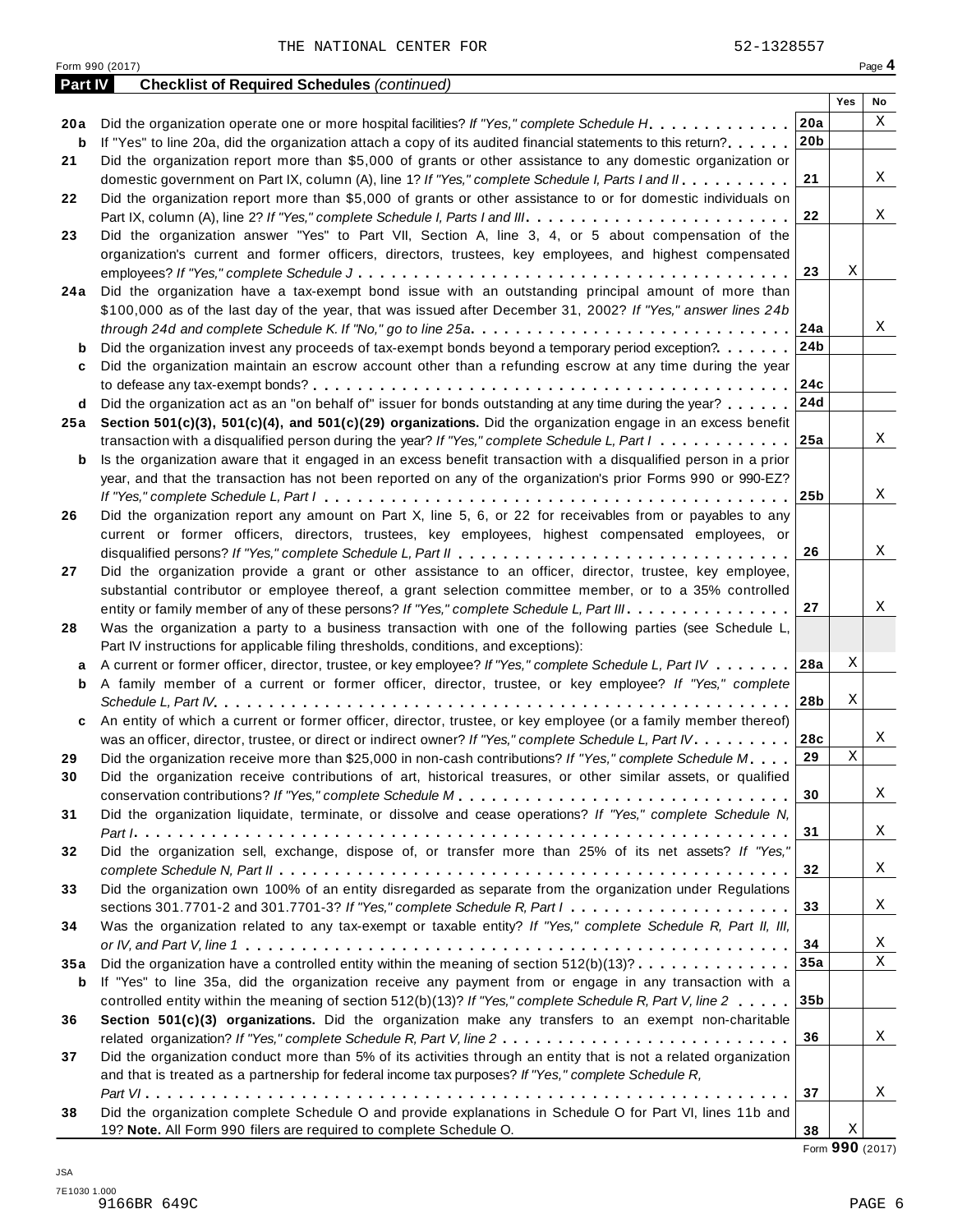Form <sup>990</sup> (2017) Page **5**

|     | <b>Part V</b><br><b>Statements Regarding Other IRS Filings and Tax Compliance</b>                                                       |                 |     |    |
|-----|-----------------------------------------------------------------------------------------------------------------------------------------|-----------------|-----|----|
|     | Check if Schedule O contains a response or note to any line in this Part V                                                              |                 | Yes | No |
|     | 68<br>1a<br>1a Enter the number reported in Box 3 of Form 1096. Enter -0- if not applicable                                             |                 |     |    |
|     | 0.<br>1b<br><b>b</b> Enter the number of Forms W-2G included in line 1a. Enter -0- if not applicable                                    |                 |     |    |
|     | c Did the organization comply with backup withholding rules for reportable payments to vendors and                                      |                 |     |    |
|     |                                                                                                                                         | 1с              | Χ   |    |
|     | 2a Enter the number of employees reported on Form W-3, Transmittal of Wage and Tax                                                      |                 |     |    |
|     | 400<br>2a<br>Statements, filed for the calendar year ending with or within the year covered by this return.                             |                 |     |    |
|     | <b>b</b> If at least one is reported on line 2a, did the organization file all required federal employment tax returns?                 | 2b              | Χ   |    |
|     | Note. If the sum of lines 1a and 2a is greater than 250, you may be required to e-file (see instructions)                               |                 |     |    |
|     | 3a Did the organization have unrelated business gross income of \$1,000 or more during the year?                                        | 3a              | Χ   |    |
|     | <b>b</b> If "Yes," has it filed a Form 990-T for this year? If "No" to line 3b, provide an explanation in Schedule O                    | 3 <sub>b</sub>  | Χ   |    |
|     | 4a At any time during the calendar year, did the organization have an interest in, or a signature or other authority                    |                 |     |    |
|     | over, a financial account in a foreign country (such as a bank account, securities account, or other financial                          |                 |     |    |
|     |                                                                                                                                         | 4a              |     | Χ  |
|     |                                                                                                                                         |                 |     |    |
|     | See instructions for filing requirements for FinCEN Form 114, Report of Foreign Bank and Financial Accounts                             |                 |     |    |
|     | (FBAR).                                                                                                                                 |                 |     |    |
|     | 5a Was the organization a party to a prohibited tax shelter transaction at any time during the tax year?                                | 5a              |     | Χ  |
|     | <b>b</b> Did any taxable party notify the organization that it was or is a party to a prohibited tax shelter transaction?               | 5b              |     | Χ  |
|     |                                                                                                                                         | 5 <sub>c</sub>  |     |    |
|     | 6a Does the organization have annual gross receipts that are normally greater than \$100,000, and did the                               |                 |     |    |
|     | organization solicit any contributions that were not tax deductible as charitable contributions?                                        | 6а              |     | X  |
|     | <b>b</b> If "Yes," did the organization include with every solicitation an express statement that such contributions or                 |                 |     |    |
|     |                                                                                                                                         | 6b              |     |    |
| 7   | Organizations that may receive deductible contributions under section 170(c).                                                           |                 |     |    |
|     | a Did the organization receive a payment in excess of \$75 made partly as a contribution and partly for goods                           |                 |     |    |
|     |                                                                                                                                         | 7а              | Χ   |    |
|     | <b>b</b> If "Yes," did the organization notify the donor of the value of the goods or services provided?                                | 7b              | Χ   |    |
|     | c Did the organization sell, exchange, or otherwise dispose of tangible personal property for which it was                              |                 |     |    |
|     |                                                                                                                                         | 7с              |     | Χ  |
|     |                                                                                                                                         |                 |     |    |
|     | e Did the organization receive any funds, directly or indirectly, to pay premiums on a personal benefit contract?                       | 7е              |     | Χ  |
|     | f Did the organization, during the year, pay premiums, directly or indirectly, on a personal benefit contract?                          | 7f              |     | X  |
|     | g If the organization received a contribution of qualified intellectual property, did the organization file Form 8899 as required?      | 7g              |     |    |
|     | h If the organization received a contribution of cars, boats, airplanes, or other vehicles, did the organization file a Form 1098-C?. . | 7h              |     |    |
|     | Sponsoring organizations maintaining donor advised funds. Did a donor advised fund maintained by the                                    |                 |     |    |
|     | sponsoring organization have excess business holdings at any time during the year?                                                      | 8               |     |    |
| 9   | Sponsoring organizations maintaining donor advised funds.                                                                               |                 |     |    |
|     | a Did the sponsoring organization make any taxable distributions under section 4966?                                                    | 9а              |     |    |
|     | <b>b</b> Did the sponsoring organization make a distribution to a donor, donor advisor, or related person?                              | 9b              |     |    |
| 10  | Section 501(c)(7) organizations. Enter:                                                                                                 |                 |     |    |
|     | 10a<br>a Initiation fees and capital contributions included on Part VIII, line 12                                                       |                 |     |    |
|     | 10b<br><b>b</b> Gross receipts, included on Form 990, Part VIII, line 12, for public use of club facilities                             |                 |     |    |
| 11  | Section 501(c)(12) organizations. Enter:                                                                                                |                 |     |    |
|     | 11a                                                                                                                                     |                 |     |    |
|     | <b>b</b> Gross income from other sources (Do not net amounts due or paid to other sources                                               |                 |     |    |
|     | 11b                                                                                                                                     |                 |     |    |
|     | 12a Section 4947(a)(1) non-exempt charitable trusts. Is the organization filing Form 990 in lieu of Form 1041?                          | 12a             |     |    |
|     | 12b<br><b>b</b> If "Yes," enter the amount of tax-exempt interest received or accrued during the year                                   |                 |     |    |
| 13  | Section 501(c)(29) qualified nonprofit health insurance issuers.                                                                        |                 |     |    |
|     | a Is the organization licensed to issue qualified health plans in more than one state?                                                  | 13a             |     |    |
|     | Note. See the instructions for additional information the organization must report on Schedule O.                                       |                 |     |    |
|     | <b>b</b> Enter the amount of reserves the organization is required to maintain by the states in which                                   |                 |     |    |
|     | 13 <sub>b</sub><br>the organization is licensed to issue qualified health plans $\ldots \ldots \ldots \ldots \ldots \ldots \ldots$      |                 |     |    |
|     | 13c                                                                                                                                     |                 |     |    |
|     |                                                                                                                                         | 14a             |     | Χ  |
|     | 14a Did the organization receive any payments for indoor tanning services during the tax year?                                          |                 |     |    |
| JSA | <b>b</b> If "Yes," has it filed a Form 720 to report these payments? If "No," provide an explanation in Schedule O                      | 14 <sub>b</sub> |     |    |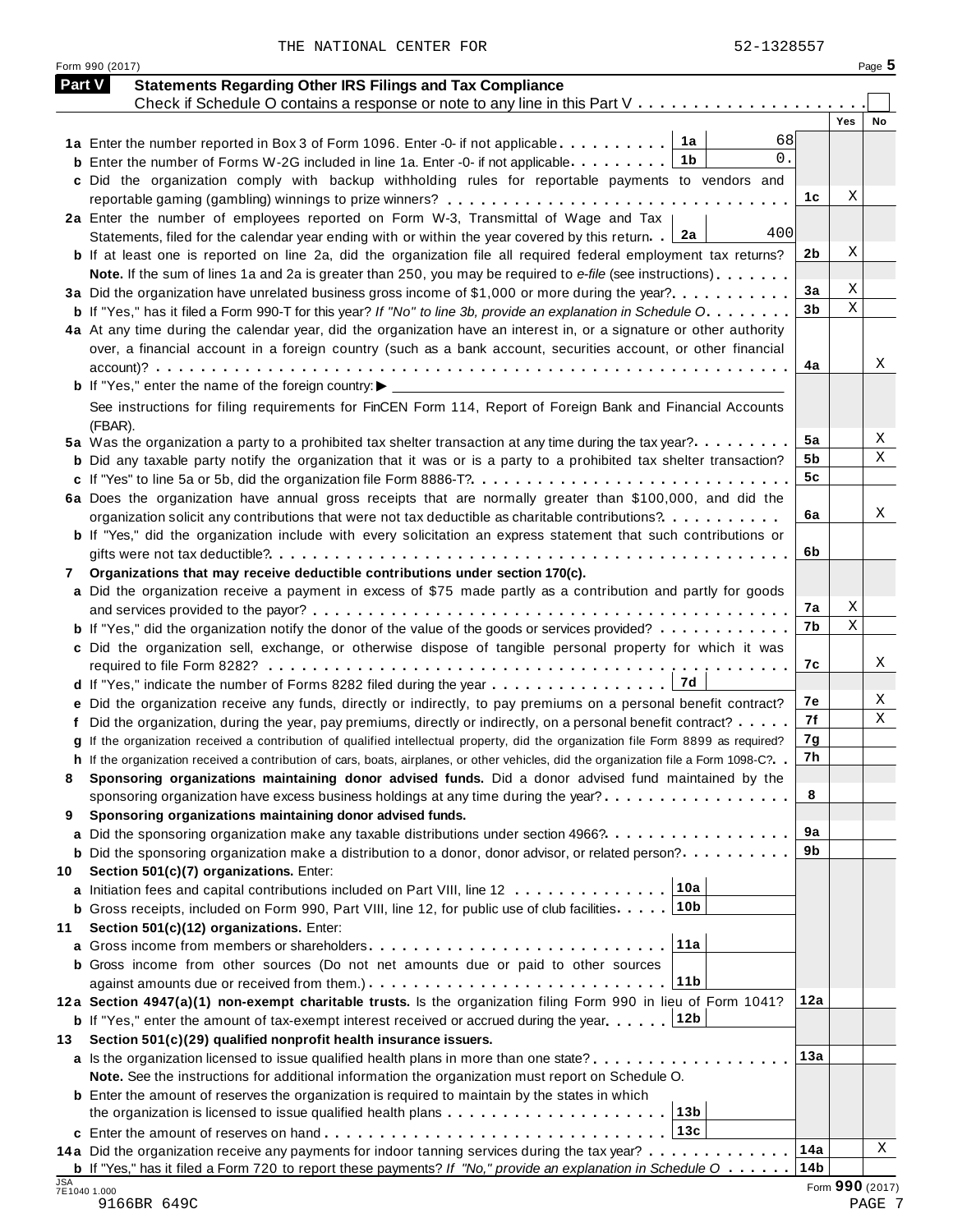|                | Form 990 (2017)<br>THE NATIONAL CENTER FOR                                                                                                                                                                      | 52-1328557 |                 |        | Page 6 |
|----------------|-----------------------------------------------------------------------------------------------------------------------------------------------------------------------------------------------------------------|------------|-----------------|--------|--------|
| <b>Part VI</b> | Governance, Management, and Disclosure For each "Yes" response to lines 2 through 7b below, and for a "No"                                                                                                      |            |                 |        |        |
|                | response to line 8a, 8b, or 10b below, describe the circumstances, processes, or changes in Schedule O. See instructions.                                                                                       |            |                 |        | X      |
|                | <b>Section A. Governing Body and Management</b>                                                                                                                                                                 |            |                 |        |        |
|                |                                                                                                                                                                                                                 |            |                 | Yes    | No     |
|                | 1a<br>1a Enter the number of voting members of the governing body at the end of the tax year                                                                                                                    | 36         |                 |        |        |
|                | If there are material differences in voting rights among members of the governing body, or                                                                                                                      |            |                 |        |        |
|                | if the governing body delegated broad authority to an executive committee or similar                                                                                                                            |            |                 |        |        |
| b              | committee, explain in Schedule O.<br>1b<br>Enter the number of voting members included in line 1a, above, who are independent                                                                                   | 33         |                 |        |        |
| 2              | Did any officer, director, trustee, or key employee have a family relationship or a business relationship with                                                                                                  |            |                 |        |        |
|                |                                                                                                                                                                                                                 |            | 2               | X      |        |
| 3              | Did the organization delegate control over management duties customarily performed by or under the direct                                                                                                       |            |                 |        |        |
|                | supervision of officers, directors, or trustees, or key employees to a management company or other person?                                                                                                      |            | 3               |        | Χ      |
| 4              | Did the organization make any significant changes to its governing documents since the prior Form 990 was filed?                                                                                                |            | 4               |        | Χ      |
| 5              | Did the organization become aware during the year of a significant diversion of the organization's assets?                                                                                                      |            | 5               |        | Χ      |
| 6              |                                                                                                                                                                                                                 |            | 6               |        | X      |
| 7a             | Did the organization have members, stockholders, or other persons who had the power to elect or appoint                                                                                                         |            |                 |        |        |
|                |                                                                                                                                                                                                                 |            | 7a              |        | Χ      |
| b              | Are any governance decisions of the organization reserved to (or subject to approval by) members,                                                                                                               |            |                 |        |        |
|                |                                                                                                                                                                                                                 |            | 7b              |        | Χ      |
| 8              | Did the organization contemporaneously document the meetings held or written actions undertaken during                                                                                                          |            |                 |        |        |
|                | the year by the following:                                                                                                                                                                                      |            |                 |        |        |
| a              |                                                                                                                                                                                                                 |            | 8а              | X      |        |
| b              | Each committee with authority to act on behalf of the governing body?                                                                                                                                           |            | 8b              | Χ      |        |
| 9              | Is there any officer, director, trustee, or key employee listed in Part VII, Section A, who cannot be reached at<br>the organization's mailing address? If "Yes," provide the names and addresses in Schedule O |            | 9               |        | Χ      |
|                | Section B. Policies (This Section B requests information about policies not required by the Internal Revenue Code.)                                                                                             |            |                 |        |        |
|                |                                                                                                                                                                                                                 |            |                 | Yes    | No     |
|                | 10a Did the organization have local chapters, branches, or affiliates?                                                                                                                                          |            | 10a             | Χ      |        |
|                | <b>b</b> If "Yes," did the organization have written policies and procedures governing the activities of such chapters,                                                                                         |            |                 |        |        |
|                | affiliates, and branches to ensure their operations are consistent with the organization's exempt purposes?                                                                                                     |            | 10 <sub>b</sub> | X      |        |
| 11 a           | Has the organization provided a complete copy of this Form 990 to all members of its governing body before filing the form?                                                                                     |            | 11a             | X      |        |
| b              | Describe in Schedule O the process, if any, used by the organization to review this Form 990.                                                                                                                   |            |                 |        |        |
| 12a            | Did the organization have a written conflict of interest policy? If "No," go to line 13                                                                                                                         |            | 12a             | X      |        |
| b              | Were officers, directors, or trustees, and key employees required to disclose annually interests that could give                                                                                                |            |                 |        |        |
|                |                                                                                                                                                                                                                 |            | 12 <sub>b</sub> | X      |        |
|                | Did the organization regularly and consistently monitor and enforce compliance with the policy? If "Yes,                                                                                                        |            |                 |        |        |
|                |                                                                                                                                                                                                                 |            | 12c             | X      |        |
| 13             | Did the organization have a written whistleblower policy?                                                                                                                                                       |            | 13              | X      |        |
| 14             | Did the organization have a written document retention and destruction policy?                                                                                                                                  |            | 14              | Χ      |        |
| 15             | Did the process for determining compensation of the following persons include a review and approval by                                                                                                          |            |                 |        |        |
|                | independent persons, comparability data, and contemporaneous substantiation of the deliberation and decision?                                                                                                   |            |                 |        |        |
| a              |                                                                                                                                                                                                                 |            | 15a             | X<br>X |        |
| b              |                                                                                                                                                                                                                 |            | 15b             |        |        |
|                | If "Yes" to line 15a or 15b, describe the process in Schedule O (see instructions).                                                                                                                             |            |                 |        |        |
|                | 16a Did the organization invest in, contribute assets to, or participate in a joint venture or similar arrangement                                                                                              |            | 16a             |        | Χ      |
|                | If "Yes," did the organization follow a written policy or procedure requiring the organization to evaluate its                                                                                                  |            |                 |        |        |
| b              | participation in joint venture arrangements under applicable federal tax law, and take steps to safeguard the                                                                                                   |            |                 |        |        |
|                |                                                                                                                                                                                                                 |            | 16 <sub>b</sub> |        |        |
|                | <b>Section C. Disclosure</b>                                                                                                                                                                                    |            |                 |        |        |
|                | List the states with which a copy of this Form 990 is required to be filed $\blacktriangleright$ $\frac{\text{ATTAC}}{\text{HMENT}}$ 1                                                                          |            |                 |        |        |
| 17<br>18       | Section 6104 requires an organization to make its Forms 1023 (or 1024 if applicable), 990, and 990-T (Section 501(c)(3)s only)                                                                                  |            |                 |        |        |
|                | available for public inspection. Indicate how you made these available. Check all that apply.                                                                                                                   |            |                 |        |        |
|                | $X$ Upon request<br>Own website<br>Another's website<br>Other (explain in Schedule O)                                                                                                                           |            |                 |        |        |
| 19             | Describe in Schedule O whether (and if so, how) the organization made its governing documents, conflict of interest policy, and                                                                                 |            |                 |        |        |
|                | financial statements available to the public during the tax year.                                                                                                                                               |            |                 |        |        |

**20** Imancial statements available to the public during the tax year.<br>State the name, address, and telephone number of the person who possesses the organization's books and records:<br><sup>JOHN F. CLARK 699 PRINCE STREET ALEXANDRIA, </sup>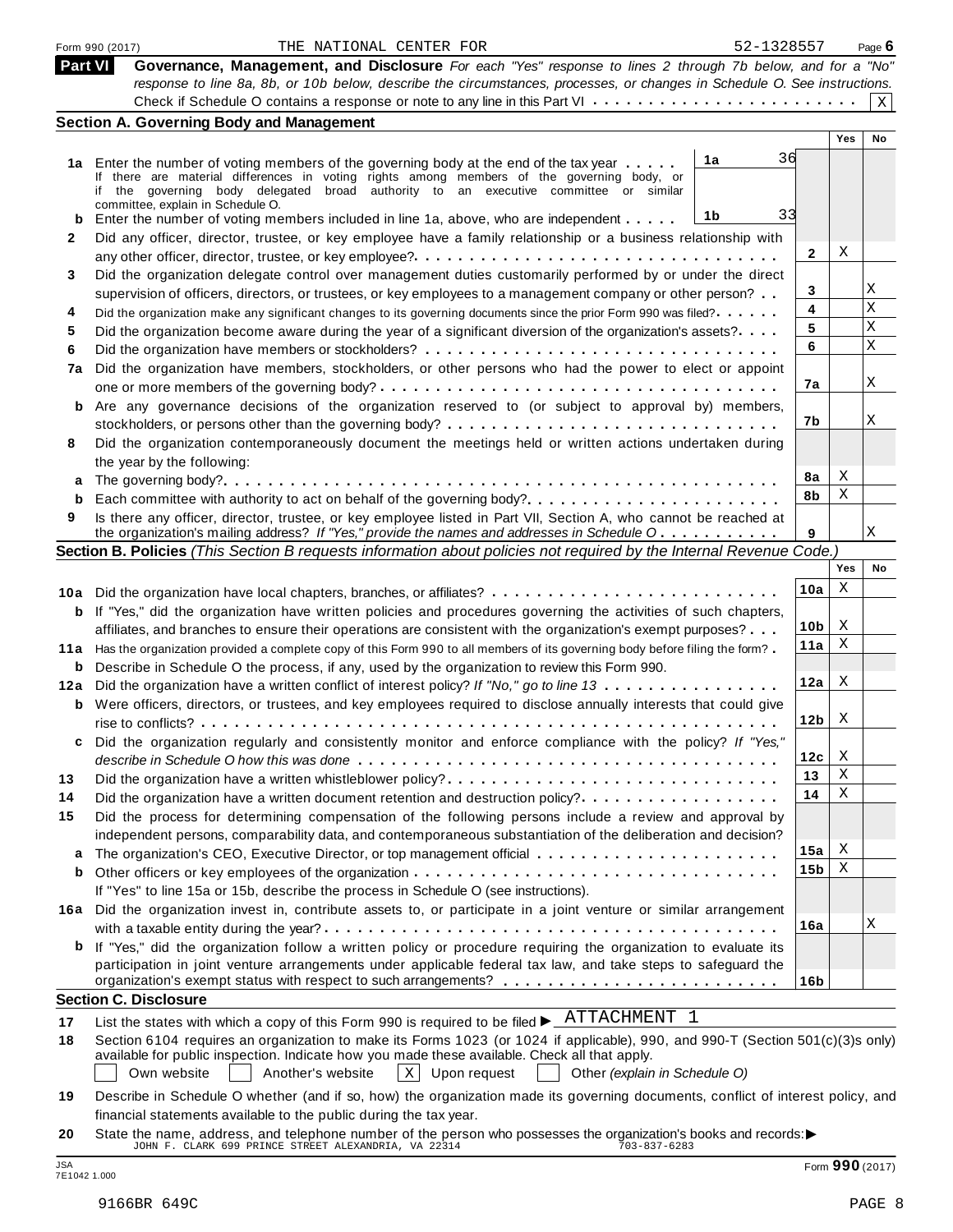|  | <b>Independent Contractors</b> |  |  |  | <b>Part VII</b> Compensation of Officers, Directors, Trustees, Key Employees, Highest Compensated Employees, and |  |
|--|--------------------------------|--|--|--|------------------------------------------------------------------------------------------------------------------|--|
|  |                                |  |  |  |                                                                                                                  |  |
|  | - - - - -                      |  |  |  |                                                                                                                  |  |

**Section A. Officers, Directors, Trustees, Key Employees, and Highest Compensated Employees**

**1a** Complete this table for all persons required to be listed. Report compensation for the calendar year ending with or within the organization's tax year.

anization's lax year.<br>● List all of the organization's **current** officers, directors, trustees (whether individuals or organizations), regardless of amount of<br>nnensation Enter -0- in columns (D) (E) and (E) if no compensa compensation. Enter -0- in columns (D), (E), and (F) if no compensation was paid.

• List all of the organization's **current** key employees, if any. See instructions for definition of "key employee."<br>● List the experientials five expect highest expressed explores (other than an efficer director of

**Example in the organization's current** key employees, if any. See instructions for definition of key employee.<br>• List the organization's five **current** highest compensated employees (other than an officer, director, trust who received reportable compensation (Box 5 of Form W-2 and/or Box 7 of Form 1099-MISC) of more than \$100,000 from the

organization and any related organizations.<br>• List all of the organization's **former** officers, key employees, and highest compensated employees who received more than<br>\$1.00.000 of reportable componention from the erganiza \$100,000 of reportable compensation from the organization and any related organizations.

% List all of the organization's **former directors or trustees** that received, in the capacity as a former director or trustee of the organization, more than \$10,000 of reportable compensation from the organization and any related organizations.

List persons in the following order: individual trustees or directors; institutional trustees; officers; key employees; highest compensated employees; and former such persons.

Check this box if neither the organization nor any related organization compensated any current officer, director, or trustee.

| (A)<br>Name and Title   | (B)<br>Average<br>hours per<br>week (list any<br>hours for<br>related<br>organizations<br>below dotted<br>line) | or directo<br>Individual trustee | Institutional trustee | Officer | (C)<br>Position<br>Key employee | (do not check more than one<br>box, unless person is both an<br>officer and a director/trustee)<br>Highest compensated<br>employee | Former | (D)<br>Reportable<br>compensation<br>from<br>the<br>organization<br>(W-2/1099-MISC) | (E)<br>Reportable<br>compensation from<br>related<br>organizations<br>(W-2/1099-MISC) | (F)<br>Estimated<br>amount of<br>other<br>compensation<br>from the<br>organization<br>and related<br>organizations |
|-------------------------|-----------------------------------------------------------------------------------------------------------------|----------------------------------|-----------------------|---------|---------------------------------|------------------------------------------------------------------------------------------------------------------------------------|--------|-------------------------------------------------------------------------------------|---------------------------------------------------------------------------------------|--------------------------------------------------------------------------------------------------------------------|
| (1) PENNIE ABRAMSON     | 1.00                                                                                                            |                                  |                       |         |                                 |                                                                                                                                    |        |                                                                                     |                                                                                       |                                                                                                                    |
| <b>DIRECTOR</b>         | 0.                                                                                                              | Χ                                |                       |         |                                 |                                                                                                                                    |        | $0$ .                                                                               | 0.                                                                                    | 0.                                                                                                                 |
| (2) DIANE ALLBAUGH      | 1.00                                                                                                            |                                  |                       |         |                                 |                                                                                                                                    |        |                                                                                     |                                                                                       |                                                                                                                    |
| <b>DIRECTOR</b>         | 0.                                                                                                              | Χ                                |                       |         |                                 |                                                                                                                                    |        | 0.                                                                                  | $\boldsymbol{0}$ .                                                                    | 0.                                                                                                                 |
| (3) CORDELIA ANDERSON   | 1.00                                                                                                            |                                  |                       |         |                                 |                                                                                                                                    |        |                                                                                     |                                                                                       |                                                                                                                    |
| DIRECTOR                | 0.                                                                                                              | X                                |                       |         |                                 |                                                                                                                                    |        | $0$ .                                                                               | $\mathsf 0$ .                                                                         | $\mathsf 0$ .                                                                                                      |
| (4) JOHN W. ARNOS, SR.  | 1.00                                                                                                            |                                  |                       |         |                                 |                                                                                                                                    |        |                                                                                     |                                                                                       |                                                                                                                    |
| <b>DIRECTOR</b>         | 0.                                                                                                              | Χ                                |                       |         |                                 |                                                                                                                                    |        | $0$ .                                                                               | $0$ .                                                                                 | $\mathsf 0$ .                                                                                                      |
| (5)HUBERT BELL          | 1.00                                                                                                            |                                  |                       |         |                                 |                                                                                                                                    |        |                                                                                     |                                                                                       |                                                                                                                    |
| DIRECTOR                | 0.                                                                                                              | Х                                |                       |         |                                 |                                                                                                                                    |        | 0.                                                                                  | $0$ .                                                                                 | $\mathsf 0$ .                                                                                                      |
| (6) LOUIS BIVONA        | 1.00                                                                                                            |                                  |                       |         |                                 |                                                                                                                                    |        |                                                                                     |                                                                                       |                                                                                                                    |
| <b>DIRECTOR</b>         | 0.                                                                                                              | Χ                                |                       |         |                                 |                                                                                                                                    |        | 0.                                                                                  | 0.                                                                                    | 0.                                                                                                                 |
| (7) ROBBIE CALLAWAY     | 1.00                                                                                                            |                                  |                       |         |                                 |                                                                                                                                    |        |                                                                                     |                                                                                       |                                                                                                                    |
| DIRECTOR                | 0.                                                                                                              | Χ                                |                       |         |                                 |                                                                                                                                    |        | 0.                                                                                  | 0.                                                                                    | $\mathsf 0$ .                                                                                                      |
| (8) MANUS COONEY        | 2.00                                                                                                            |                                  |                       |         |                                 |                                                                                                                                    |        |                                                                                     |                                                                                       |                                                                                                                    |
| CHAIRPERSON             | $0$ .                                                                                                           | Χ                                |                       | Χ       |                                 |                                                                                                                                    |        | $\mathsf{O}$ .                                                                      | 0.                                                                                    | $\mathsf 0$ .                                                                                                      |
| (9) SHARON COOPER, M.D. | 1.00                                                                                                            |                                  |                       |         |                                 |                                                                                                                                    |        |                                                                                     |                                                                                       |                                                                                                                    |
| <b>DIRECTOR</b>         | 0.                                                                                                              | Χ                                |                       |         |                                 |                                                                                                                                    |        | 2,250                                                                               | $0$ .                                                                                 | 0.                                                                                                                 |
| (10)LISA DAVIS          | 1.00                                                                                                            |                                  |                       |         |                                 |                                                                                                                                    |        |                                                                                     |                                                                                       |                                                                                                                    |
| DIRECTOR                | 0.                                                                                                              | Χ                                |                       |         |                                 |                                                                                                                                    |        | $\mathbf 0$ .                                                                       | 0.                                                                                    | 0.                                                                                                                 |
| (11) ROBIN DEARDEN      | 1.00                                                                                                            |                                  |                       |         |                                 |                                                                                                                                    |        |                                                                                     |                                                                                       |                                                                                                                    |
| <b>DIRECTOR</b>         | 0.                                                                                                              | Χ                                |                       |         |                                 |                                                                                                                                    |        | 0.                                                                                  | 0.                                                                                    | 0.                                                                                                                 |
| (12) DENNIS DECONCINI   | 1.00                                                                                                            |                                  |                       |         |                                 |                                                                                                                                    |        |                                                                                     |                                                                                       |                                                                                                                    |
| <b>DIRECTOR</b>         | 0.                                                                                                              | Χ                                |                       |         |                                 |                                                                                                                                    |        | 0.                                                                                  | 0.                                                                                    | $0$ .                                                                                                              |
| (13) MATTHEW FOOSANER   | 1.00                                                                                                            |                                  |                       |         |                                 |                                                                                                                                    |        |                                                                                     |                                                                                       |                                                                                                                    |
| <b>DIRECTOR</b>         | 0.                                                                                                              | Χ                                |                       |         |                                 |                                                                                                                                    |        | 0.                                                                                  | $0$ .                                                                                 | $0$ .                                                                                                              |
| (14) VINCENT GIULIANO   | 1.00                                                                                                            |                                  |                       |         |                                 |                                                                                                                                    |        |                                                                                     |                                                                                       |                                                                                                                    |
| <b>DIRECTOR</b>         | 0.                                                                                                              | Χ                                |                       |         |                                 |                                                                                                                                    |        | 0.                                                                                  | 0.                                                                                    | $0$ .                                                                                                              |

Form **990** (2017) JSA 7E1041 1.000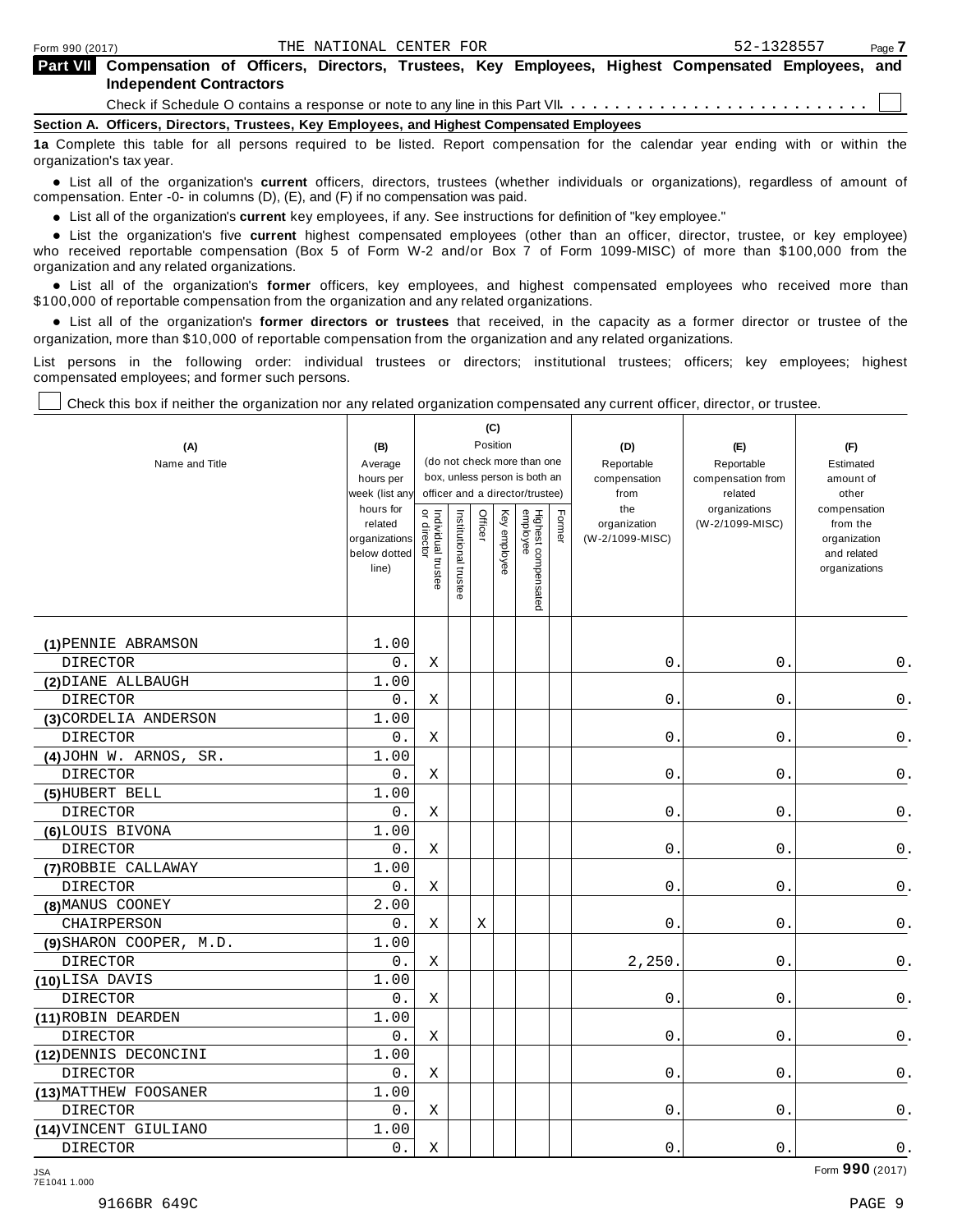| (A)<br>Name and title                                                                                                                                                                                                                                                                                    | (B)<br>Average<br>hours per<br>week (list any<br>hours for |                                     |                      | (C)<br>Position |              | (do not check more than one<br>box, unless person is both an<br>officer and a director/trustee) |        | (D)<br>Reportable<br>compensation<br>from<br>the | (E)<br>Reportable<br>compensation from<br>related<br>organizations | (F)<br>Estimated<br>amount of<br>other<br>compensation   |
|----------------------------------------------------------------------------------------------------------------------------------------------------------------------------------------------------------------------------------------------------------------------------------------------------------|------------------------------------------------------------|-------------------------------------|----------------------|-----------------|--------------|-------------------------------------------------------------------------------------------------|--------|--------------------------------------------------|--------------------------------------------------------------------|----------------------------------------------------------|
|                                                                                                                                                                                                                                                                                                          | related<br>organizations<br>below dotted<br>line)          | Individual trustee<br>  or director | Institutional truste | Officer         | Key employee | Highest compensated<br>employee                                                                 | Former | organization<br>(W-2/1099-MISC)                  | (W-2/1099-MISC)                                                    | from the<br>organization<br>and related<br>organizations |
| 15) ROBERT HANNEMANN                                                                                                                                                                                                                                                                                     | 1.00                                                       |                                     |                      |                 |              |                                                                                                 |        |                                                  |                                                                    |                                                          |
| DIRECTOR                                                                                                                                                                                                                                                                                                 | 0.                                                         | Χ                                   |                      |                 |              |                                                                                                 |        | $\mathsf{0}$ .                                   | 0                                                                  | 0.                                                       |
| (16) JOHN P. KELLY, JR.                                                                                                                                                                                                                                                                                  | 1.00                                                       |                                     |                      |                 |              |                                                                                                 |        |                                                  |                                                                    |                                                          |
| <b>DIRECTOR</b><br>(17) RICHARD KOLODZIEJ                                                                                                                                                                                                                                                                | 0.<br>1.50                                                 | Χ                                   |                      |                 |              |                                                                                                 |        | $\mathsf{0}$ .                                   | 0                                                                  | 0.                                                       |
| VICE CHAIRPERSON                                                                                                                                                                                                                                                                                         | 0.                                                         | Χ                                   |                      | Χ               |              |                                                                                                 |        | $\mathsf{0}$ .                                   | 0                                                                  | 0.                                                       |
| (18) MEGHAN LATCOVICH                                                                                                                                                                                                                                                                                    | 1.00                                                       |                                     |                      |                 |              |                                                                                                 |        |                                                  |                                                                    |                                                          |
| <b>DIRECTOR</b>                                                                                                                                                                                                                                                                                          | 0.                                                         | Χ                                   |                      |                 |              |                                                                                                 |        | $\mathsf{0}$ .                                   | 0                                                                  | 0.                                                       |
| (19) LARRY MAGID                                                                                                                                                                                                                                                                                         | 1.00                                                       |                                     |                      |                 |              |                                                                                                 |        |                                                  |                                                                    |                                                          |
| <b>DIRECTOR</b>                                                                                                                                                                                                                                                                                          | 0.                                                         | Χ                                   |                      |                 |              |                                                                                                 |        | $\mathsf{0}$ .                                   | 0                                                                  | 0.                                                       |
| (20) DON MCGOWAN                                                                                                                                                                                                                                                                                         | 1.00                                                       |                                     |                      |                 |              |                                                                                                 |        |                                                  |                                                                    |                                                          |
| <b>DIRECTOR</b>                                                                                                                                                                                                                                                                                          | 0.                                                         | Χ                                   |                      |                 |              |                                                                                                 |        | $\mathsf{0}$ .                                   | 0                                                                  | 0.                                                       |
| (21) MATTHEW S. MINER                                                                                                                                                                                                                                                                                    | 1.00                                                       |                                     |                      |                 |              |                                                                                                 |        |                                                  |                                                                    |                                                          |
| <b>DIRECTOR</b>                                                                                                                                                                                                                                                                                          | 0.                                                         | Χ                                   |                      |                 |              |                                                                                                 |        | 0.                                               | 0                                                                  | 0.                                                       |
| (22) TIMOTHY MURPHY                                                                                                                                                                                                                                                                                      | 1.00                                                       |                                     |                      |                 |              |                                                                                                 |        |                                                  |                                                                    |                                                          |
| <b>DIRECTOR</b>                                                                                                                                                                                                                                                                                          | 0.                                                         | Χ                                   |                      |                 |              |                                                                                                 |        | 0.                                               | 0                                                                  | 0.                                                       |
| (23) LEONARD PFEIFFER IV                                                                                                                                                                                                                                                                                 | 1.00                                                       |                                     |                      |                 |              |                                                                                                 |        |                                                  |                                                                    |                                                          |
| <b>DIRECTOR</b>                                                                                                                                                                                                                                                                                          | 0.                                                         | Χ                                   |                      |                 |              |                                                                                                 |        | $\mathsf{0}$ .                                   | 0                                                                  | 0.                                                       |
| (24) WINSTON PRICE<br>DIRECTOR                                                                                                                                                                                                                                                                           | 1.00<br>0.                                                 | Χ                                   |                      |                 |              |                                                                                                 |        | 0.                                               | 0                                                                  | 0.                                                       |
| 25) STEVE SALEM                                                                                                                                                                                                                                                                                          | 1.00                                                       |                                     |                      |                 |              |                                                                                                 |        |                                                  |                                                                    |                                                          |
| <b>DIRECTOR</b>                                                                                                                                                                                                                                                                                          | 0.                                                         | Χ                                   |                      |                 |              |                                                                                                 |        | $\mathsf{0}$ .                                   | 0                                                                  | 0.                                                       |
| 1b Sub-total                                                                                                                                                                                                                                                                                             |                                                            |                                     |                      |                 |              |                                                                                                 |        | 2,250                                            | 0                                                                  | $0$ .                                                    |
| c Total from continuation sheets to Part VII, Section A                                                                                                                                                                                                                                                  |                                                            |                                     |                      |                 |              |                                                                                                 |        | 2,480,307.                                       | 0                                                                  | 484,639.                                                 |
| d Total (add lines 1b and 1c) $\cdots$ $\cdots$ $\cdots$ $\cdots$ $\cdots$ $\cdots$ $\cdots$ $\cdots$ $\cdots$ $\cdots$ $\cdots$                                                                                                                                                                         |                                                            |                                     |                      |                 |              |                                                                                                 | ▶      | 2,482,557.                                       | 0                                                                  | 484,639.                                                 |
| 2 Total number of individuals (including but not limited to those listed above) who received more than \$100,000 of<br>reportable compensation from the organization ▶                                                                                                                                   |                                                            | 28                                  |                      |                 |              |                                                                                                 |        |                                                  |                                                                    | <b>Yes</b><br>No.                                        |
| Did the organization list any former officer, director, or trustee, key employee, or highest compensated<br>3<br>employee on line 1a? If "Yes," complete Schedule J for such individual                                                                                                                  |                                                            |                                     |                      |                 |              |                                                                                                 |        |                                                  |                                                                    | Χ<br>3                                                   |
| 4 For any individual listed on line 1a, is the sum of reportable compensation and other compensation from the<br>organization and related organizations greater than \$150,000? If "Yes," complete Schedule J for such                                                                                   |                                                            |                                     |                      |                 |              |                                                                                                 |        |                                                  |                                                                    | Χ<br>4                                                   |
| Did any person listed on line 1a receive or accrue compensation from any unrelated organization or individual<br>5.<br>for services rendered to the organization? If "Yes," complete Schedule J for such person                                                                                          |                                                            |                                     |                      |                 |              |                                                                                                 |        |                                                  |                                                                    | 5<br>Χ                                                   |
| <b>Section B. Independent Contractors</b><br>1 Complete this table for your five highest compensated independent contractors that received more than \$100,000 of<br>compensation from the organization. Report compensation for the calendar year ending with or within the organization's tax<br>year. |                                                            |                                     |                      |                 |              |                                                                                                 |        |                                                  |                                                                    |                                                          |
| (A)<br>Name and business address                                                                                                                                                                                                                                                                         |                                                            |                                     |                      |                 |              |                                                                                                 |        | (B)<br>Description of services                   |                                                                    | (C)<br>Compensation                                      |
| ATTACHMENT 2                                                                                                                                                                                                                                                                                             |                                                            |                                     |                      |                 |              |                                                                                                 |        |                                                  |                                                                    |                                                          |
|                                                                                                                                                                                                                                                                                                          |                                                            |                                     |                      |                 |              |                                                                                                 |        |                                                  |                                                                    |                                                          |
|                                                                                                                                                                                                                                                                                                          |                                                            |                                     |                      |                 |              |                                                                                                 |        |                                                  |                                                                    |                                                          |

**2** Total number of independent contractors (including but not limited to those listed above) who received<br>more than \$100,000 in compensation from the organization  $\rightarrow$  5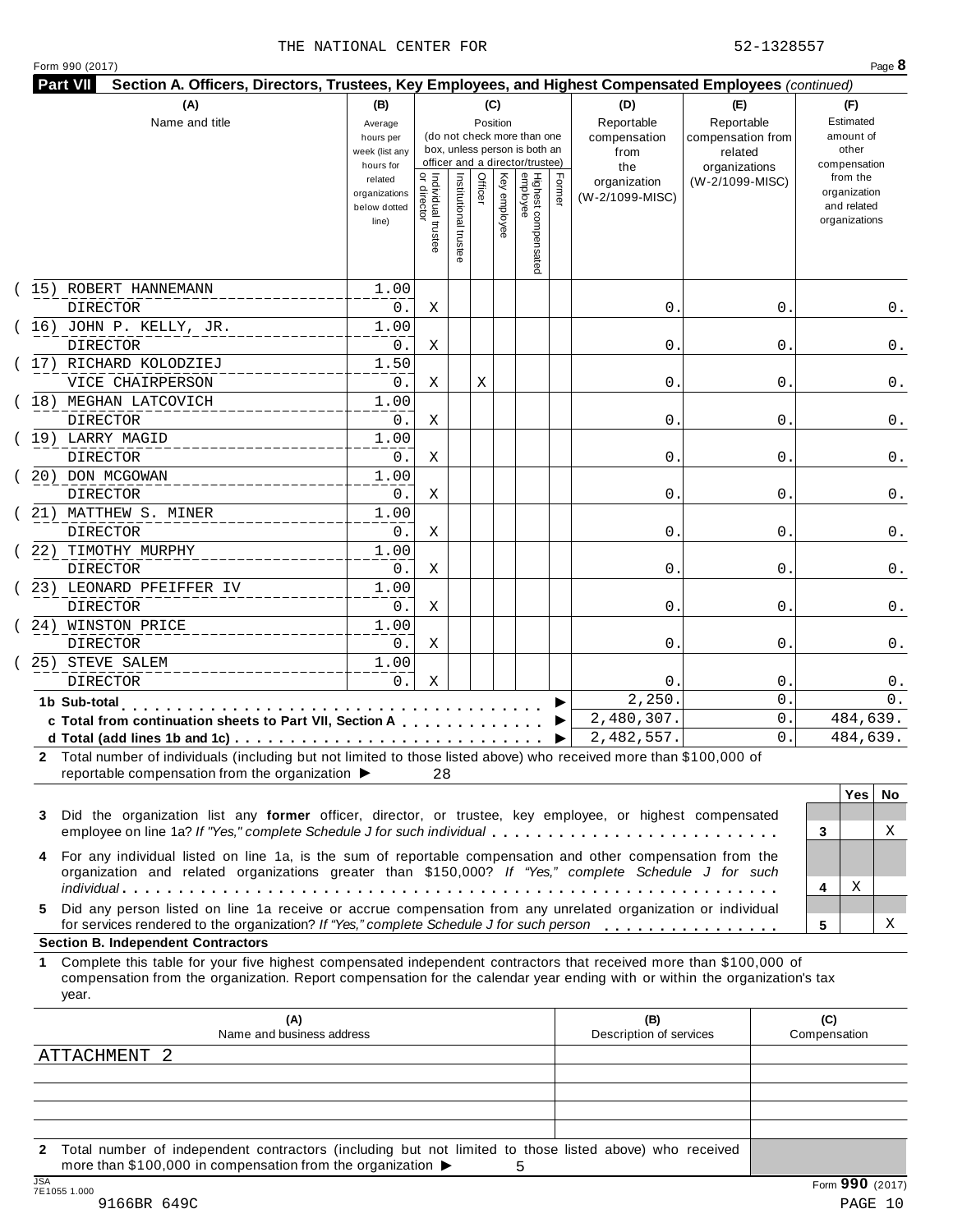|  | Form 990 (2017) |
|--|-----------------|
|  |                 |

|                        | (A)<br>Name and title                                                                                                                                                                                                                            |                                                   |                                     |                       | (C)<br>Position |              | (do not check more than one<br>box, unless person is both an<br>officer and a director/trustee) |        | (D)<br>Reportable<br>compensation<br>from<br>the | (E)<br>Reportable<br>compensation from<br>related<br>organizations | (F)<br>Estimated<br>amount of<br>other<br>compensation   |
|------------------------|--------------------------------------------------------------------------------------------------------------------------------------------------------------------------------------------------------------------------------------------------|---------------------------------------------------|-------------------------------------|-----------------------|-----------------|--------------|-------------------------------------------------------------------------------------------------|--------|--------------------------------------------------|--------------------------------------------------------------------|----------------------------------------------------------|
|                        |                                                                                                                                                                                                                                                  | related<br>organizations<br>below dotted<br>line) | Individual trustee<br>  or director | Institutional trustee | Officer         | Key employee | Highest compensated<br>employee                                                                 | Former | organization<br>(W-2/1099-MISC)                  | (W-2/1099-MISC)                                                    | from the<br>organization<br>and related<br>organizations |
| 26)<br><b>DIRECTOR</b> | SUSANNAH SCHAEFER                                                                                                                                                                                                                                | 1.00<br>0.                                        | Χ                                   |                       |                 |              |                                                                                                 |        | 0.                                               | 0                                                                  | 0.                                                       |
|                        | 27) MARK SIRANGELO                                                                                                                                                                                                                               | 1.00                                              |                                     |                       |                 |              |                                                                                                 |        |                                                  |                                                                    |                                                          |
| <b>DIRECTOR</b>        |                                                                                                                                                                                                                                                  | 0.                                                | Χ                                   |                       |                 |              |                                                                                                 |        | 0.                                               | 0                                                                  | $0$ .                                                    |
| 28) SAM SOLAKYAN       |                                                                                                                                                                                                                                                  | 1.00                                              |                                     |                       |                 |              |                                                                                                 |        |                                                  |                                                                    |                                                          |
| <b>DIRECTOR</b>        |                                                                                                                                                                                                                                                  | 0.                                                | Χ                                   |                       |                 |              |                                                                                                 |        | 0.                                               | 0                                                                  | $0$ .                                                    |
|                        | 29) HAYWOOD TALCOVE                                                                                                                                                                                                                              | 1.00                                              |                                     |                       |                 |              |                                                                                                 |        |                                                  |                                                                    |                                                          |
| <b>DIRECTOR</b>        |                                                                                                                                                                                                                                                  | 0.                                                | Χ                                   |                       |                 |              |                                                                                                 |        | 0.                                               | 0                                                                  | 0.                                                       |
| 30) EMILY VACHER       |                                                                                                                                                                                                                                                  | 1.00                                              |                                     |                       |                 |              |                                                                                                 |        |                                                  |                                                                    |                                                          |
| <b>DIRECTOR</b>        |                                                                                                                                                                                                                                                  | 0.                                                | Χ                                   |                       |                 |              |                                                                                                 |        | 0.                                               | 0                                                                  | 0.                                                       |
| 31) JOHN WALSH         |                                                                                                                                                                                                                                                  | 1.00                                              |                                     |                       |                 |              |                                                                                                 |        |                                                  |                                                                    |                                                          |
| <b>DIRECTOR</b>        |                                                                                                                                                                                                                                                  | 0.                                                | Χ                                   |                       |                 |              |                                                                                                 |        | 0.                                               | 0                                                                  | 0.                                                       |
| 32) REVE WALSH         |                                                                                                                                                                                                                                                  | 1.00                                              |                                     |                       |                 |              |                                                                                                 |        |                                                  |                                                                    |                                                          |
| <b>DIRECTOR</b>        |                                                                                                                                                                                                                                                  | 0.                                                | Χ                                   |                       |                 |              |                                                                                                 |        | 0.                                               | 0                                                                  | 0.                                                       |
|                        | 33) PATTY WETTERLING                                                                                                                                                                                                                             | 1.00                                              |                                     |                       |                 |              |                                                                                                 |        |                                                  |                                                                    |                                                          |
| <b>DIRECTOR</b>        |                                                                                                                                                                                                                                                  | 0.                                                | Χ                                   |                       |                 |              |                                                                                                 |        | $\mathsf{0}$ .                                   | 0                                                                  | 0.                                                       |
| 34) KAREN TANDY        |                                                                                                                                                                                                                                                  | 1.50                                              |                                     |                       |                 |              |                                                                                                 |        |                                                  |                                                                    |                                                          |
|                        | VICE CHAIRPERSON                                                                                                                                                                                                                                 | 0.                                                | Χ                                   |                       | Χ               |              |                                                                                                 |        | 0.                                               | 0                                                                  | 0.                                                       |
|                        | 35) MICHAEL STABOLEPSZY                                                                                                                                                                                                                          | 1.00                                              |                                     |                       |                 |              |                                                                                                 |        |                                                  |                                                                    |                                                          |
| <b>DIRECTOR</b>        |                                                                                                                                                                                                                                                  | 0.                                                | Χ                                   |                       |                 |              |                                                                                                 |        | 0.                                               | 0                                                                  | 0.                                                       |
| 36) COLLEEN NICK       |                                                                                                                                                                                                                                                  | 1.00                                              |                                     |                       |                 |              |                                                                                                 |        |                                                  |                                                                    |                                                          |
|                        | SECRETARY - THRU JULY '17                                                                                                                                                                                                                        | 0.                                                | Χ                                   |                       | Χ               |              |                                                                                                 |        | 17,349.                                          | 0                                                                  | 0.                                                       |
| 1b Sub-total           | c Total from continuation sheets to Part VII, Section A<br>2 Total number of individuals (including but not limited to those listed above) who received more than \$100,000 of<br>reportable compensation from the organization ▶                |                                                   | 28                                  |                       |                 |              |                                                                                                 |        |                                                  |                                                                    | <b>Yes</b><br>No.                                        |
| 3                      | Did the organization list any former officer, director, or trustee, key employee, or highest compensated<br>employee on line 1a? If "Yes," complete Schedule J for such individual                                                               |                                                   |                                     |                       |                 |              |                                                                                                 |        |                                                  |                                                                    | Χ<br>3                                                   |
| 4                      | For any individual listed on line 1a, is the sum of reportable compensation and other compensation from the<br>organization and related organizations greater than \$150,000? If "Yes," complete Schedule J for such                             |                                                   |                                     |                       |                 |              |                                                                                                 |        |                                                  |                                                                    | Χ<br>4                                                   |
| 5.                     | Did any person listed on line 1a receive or accrue compensation from any unrelated organization or individual<br>for services rendered to the organization? If "Yes," complete Schedule J for such person                                        |                                                   |                                     |                       |                 |              |                                                                                                 |        |                                                  |                                                                    | Χ<br>5                                                   |
|                        | <b>Section B. Independent Contractors</b>                                                                                                                                                                                                        |                                                   |                                     |                       |                 |              |                                                                                                 |        |                                                  |                                                                    |                                                          |
| 1<br>year.             | Complete this table for your five highest compensated independent contractors that received more than \$100,000 of<br>compensation from the organization. Report compensation for the calendar year ending with or within the organization's tax |                                                   |                                     |                       |                 |              |                                                                                                 |        |                                                  |                                                                    |                                                          |
|                        | (A)<br>Name and business address                                                                                                                                                                                                                 |                                                   |                                     |                       |                 |              |                                                                                                 |        | (B)<br>Description of services                   |                                                                    | (C)<br>Compensation                                      |
|                        |                                                                                                                                                                                                                                                  |                                                   |                                     |                       |                 |              |                                                                                                 |        |                                                  |                                                                    |                                                          |
|                        |                                                                                                                                                                                                                                                  |                                                   |                                     |                       |                 |              |                                                                                                 |        |                                                  |                                                                    |                                                          |

**2** Total number of independent contractors (including but not limited to those listed above) who received more than \$100,000 in compensation from the organization  $\blacktriangleright$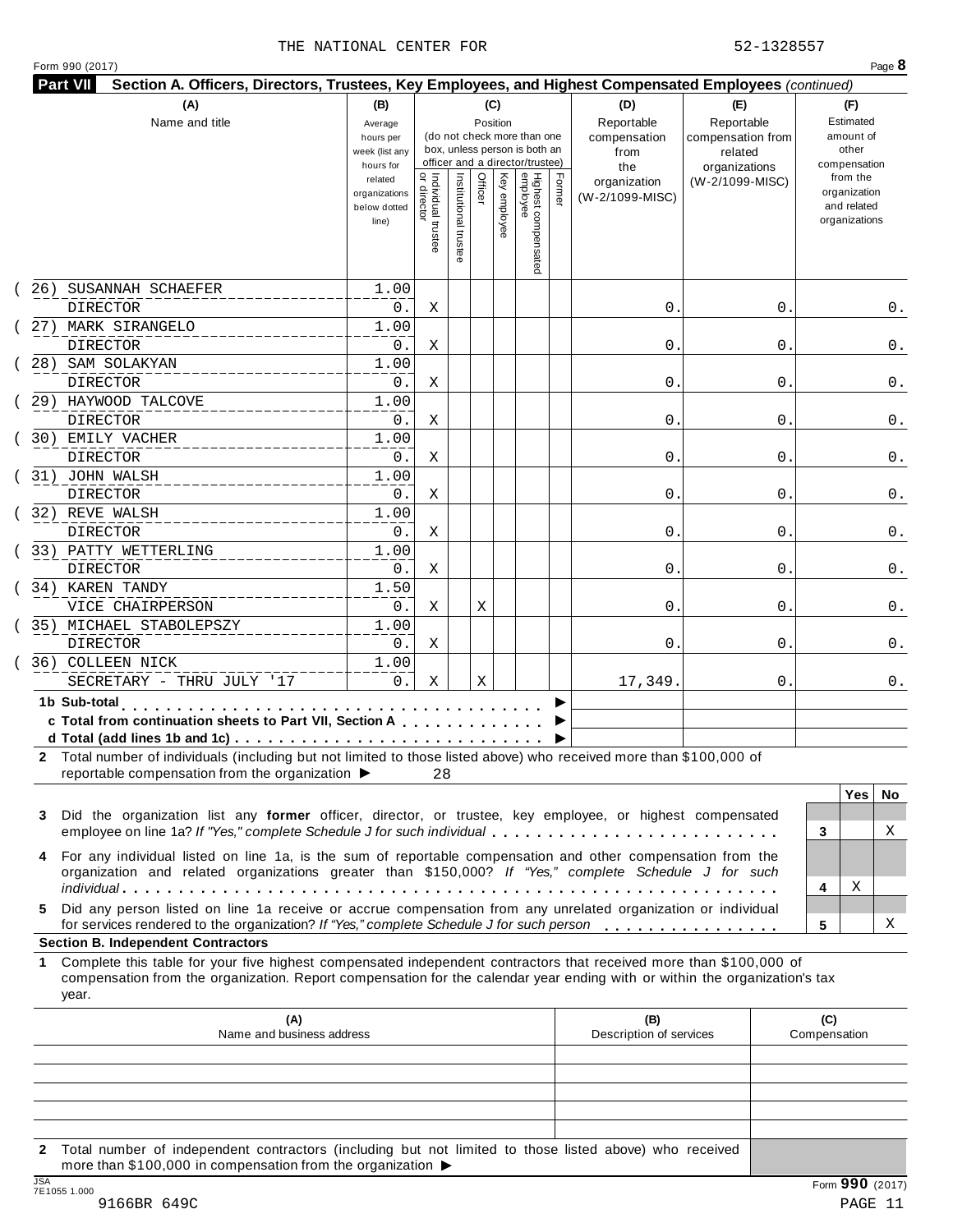| (C)<br>Name and title<br>Reportable<br>Reportable<br>Position<br>Average<br>(do not check more than one<br>compensation<br>compensation from<br>hours per<br>box, unless person is both an<br>week (list any<br>from<br>related<br>officer and a director/trustee)<br>hours for<br>the<br>organizations<br> <br>  Individual trustee<br>  or director<br>Highest compensated<br>employee<br>Institutional trustee<br>Officer<br>Key employee<br>Former<br>related<br>organization<br>(W-2/1099-MISC)<br>organizations<br>(W-2/1099-MISC)<br>below dotted<br>line)<br>(37) DANIEL D. BROUGHTON, MD<br>1.00<br><b>DIRECTOR</b><br>$\mathbf 0$ .<br>0.<br>Χ<br>0.<br>(38) JOHN F. CLARK<br>37.50<br>PRESIDENT/CEO<br>390,760.<br>0.<br>0.<br>Χ<br>(39) PAUL BERIAULT<br>37.50<br>0.<br>57,503.<br>0.<br>VICE PRESIDENT & CFO<br>Χ<br>(40) PANAYIOTA SOURAS<br>37.50<br>ASST.SEC., SVP, GEN. COUNSEL<br>0.<br>211,134.<br>0.<br>Χ<br>( 41) MICHELLE DELAUNE<br>37.50<br>SENIOR VP, COO<br>0.<br>Χ<br>212,630.<br>0.<br>( 42) MARK GIANTURCO<br>37.50<br>0.<br>222,932.<br>VICE PRESIDENT & CTO<br>Χ<br>0.<br>(43) SUSAN PEACOCK<br>37.50<br>0.<br>161,604.<br>VP, HUMAN RESOURCES<br>Χ<br>0.<br>(44) ROBERT LOWERY<br>37.50<br>0.<br>166,797.<br>VP, MISSING CHILDREN DIVISION<br>Χ<br>0.<br>(45) GAVIN PORTNOY<br>37.50<br>VP, STRATEGIC ADVANCE. & PSHIPS<br>0.<br>Χ<br>157,565.<br>0.<br>(46) JOHN SHEHAN<br>37.50<br>0.<br>158,059.<br>VP, EXPLOITED CHILD. DIVISION<br>Χ<br>0.<br>(47) NANCY MCBRIDE<br>37.50<br>0.<br>150,304.<br>EXECUTIVE DIRECTOR, FL OFFICE<br>0.<br>Χ<br>1b Sub-total<br>.<br>c Total from continuation sheets to Part VII, Section A<br>2 Total number of individuals (including but not limited to those listed above) who received more than \$100,000 of<br>reportable compensation from the organization ▶<br>28<br>Did the organization list any former officer, director, or trustee, key employee, or highest compensated<br>3<br>employee on line 1a? If "Yes," complete Schedule J for such individual<br>3<br>For any individual listed on line 1a, is the sum of reportable compensation and other compensation from the<br>4<br>organization and related organizations greater than \$150,000? If "Yes," complete Schedule J for such<br>4<br>Did any person listed on line 1a receive or accrue compensation from any unrelated organization or individual<br>5.<br>for services rendered to the organization? If "Yes," complete Schedule J for such person<br>5<br><b>Section B. Independent Contractors</b><br>Complete this table for your five highest compensated independent contractors that received more than \$100,000 of<br>1.<br>compensation from the organization. Report compensation for the calendar year ending with or within the organization's tax<br>year. | Section A. Officers, Directors, Trustees, Key Employees, and Highest Compensated Employees (continued) |  |  |  |     | <b>Part VII</b> |  |
|------------------------------------------------------------------------------------------------------------------------------------------------------------------------------------------------------------------------------------------------------------------------------------------------------------------------------------------------------------------------------------------------------------------------------------------------------------------------------------------------------------------------------------------------------------------------------------------------------------------------------------------------------------------------------------------------------------------------------------------------------------------------------------------------------------------------------------------------------------------------------------------------------------------------------------------------------------------------------------------------------------------------------------------------------------------------------------------------------------------------------------------------------------------------------------------------------------------------------------------------------------------------------------------------------------------------------------------------------------------------------------------------------------------------------------------------------------------------------------------------------------------------------------------------------------------------------------------------------------------------------------------------------------------------------------------------------------------------------------------------------------------------------------------------------------------------------------------------------------------------------------------------------------------------------------------------------------------------------------------------------------------------------------------------------------------------------------------------------------------------------------------------------------------------------------------------------------------------------------------------------------------------------------------------------------------------------------------------------------------------------------------------------------------------------------------------------------------------------------------------------------------------------------------------------------------------------------------------------------------------------------------------------------------------------------------------------------------------------------------------------------------------------------------------------------------------|--------------------------------------------------------------------------------------------------------|--|--|--|-----|-----------------|--|
|                                                                                                                                                                                                                                                                                                                                                                                                                                                                                                                                                                                                                                                                                                                                                                                                                                                                                                                                                                                                                                                                                                                                                                                                                                                                                                                                                                                                                                                                                                                                                                                                                                                                                                                                                                                                                                                                                                                                                                                                                                                                                                                                                                                                                                                                                                                                                                                                                                                                                                                                                                                                                                                                                                                                                                                                                        | (D)<br>(E)<br>(F)<br>Estimated<br>amount of<br>other                                                   |  |  |  | (B) | (A)             |  |
|                                                                                                                                                                                                                                                                                                                                                                                                                                                                                                                                                                                                                                                                                                                                                                                                                                                                                                                                                                                                                                                                                                                                                                                                                                                                                                                                                                                                                                                                                                                                                                                                                                                                                                                                                                                                                                                                                                                                                                                                                                                                                                                                                                                                                                                                                                                                                                                                                                                                                                                                                                                                                                                                                                                                                                                                                        | compensation<br>from the<br>organization<br>and related<br>organizations                               |  |  |  |     |                 |  |
|                                                                                                                                                                                                                                                                                                                                                                                                                                                                                                                                                                                                                                                                                                                                                                                                                                                                                                                                                                                                                                                                                                                                                                                                                                                                                                                                                                                                                                                                                                                                                                                                                                                                                                                                                                                                                                                                                                                                                                                                                                                                                                                                                                                                                                                                                                                                                                                                                                                                                                                                                                                                                                                                                                                                                                                                                        | 0.                                                                                                     |  |  |  |     |                 |  |
|                                                                                                                                                                                                                                                                                                                                                                                                                                                                                                                                                                                                                                                                                                                                                                                                                                                                                                                                                                                                                                                                                                                                                                                                                                                                                                                                                                                                                                                                                                                                                                                                                                                                                                                                                                                                                                                                                                                                                                                                                                                                                                                                                                                                                                                                                                                                                                                                                                                                                                                                                                                                                                                                                                                                                                                                                        | 31,662.                                                                                                |  |  |  |     |                 |  |
|                                                                                                                                                                                                                                                                                                                                                                                                                                                                                                                                                                                                                                                                                                                                                                                                                                                                                                                                                                                                                                                                                                                                                                                                                                                                                                                                                                                                                                                                                                                                                                                                                                                                                                                                                                                                                                                                                                                                                                                                                                                                                                                                                                                                                                                                                                                                                                                                                                                                                                                                                                                                                                                                                                                                                                                                                        | 5,863.                                                                                                 |  |  |  |     |                 |  |
|                                                                                                                                                                                                                                                                                                                                                                                                                                                                                                                                                                                                                                                                                                                                                                                                                                                                                                                                                                                                                                                                                                                                                                                                                                                                                                                                                                                                                                                                                                                                                                                                                                                                                                                                                                                                                                                                                                                                                                                                                                                                                                                                                                                                                                                                                                                                                                                                                                                                                                                                                                                                                                                                                                                                                                                                                        | 39,021.                                                                                                |  |  |  |     |                 |  |
|                                                                                                                                                                                                                                                                                                                                                                                                                                                                                                                                                                                                                                                                                                                                                                                                                                                                                                                                                                                                                                                                                                                                                                                                                                                                                                                                                                                                                                                                                                                                                                                                                                                                                                                                                                                                                                                                                                                                                                                                                                                                                                                                                                                                                                                                                                                                                                                                                                                                                                                                                                                                                                                                                                                                                                                                                        | 35,126.                                                                                                |  |  |  |     |                 |  |
|                                                                                                                                                                                                                                                                                                                                                                                                                                                                                                                                                                                                                                                                                                                                                                                                                                                                                                                                                                                                                                                                                                                                                                                                                                                                                                                                                                                                                                                                                                                                                                                                                                                                                                                                                                                                                                                                                                                                                                                                                                                                                                                                                                                                                                                                                                                                                                                                                                                                                                                                                                                                                                                                                                                                                                                                                        | 56,880.                                                                                                |  |  |  |     |                 |  |
|                                                                                                                                                                                                                                                                                                                                                                                                                                                                                                                                                                                                                                                                                                                                                                                                                                                                                                                                                                                                                                                                                                                                                                                                                                                                                                                                                                                                                                                                                                                                                                                                                                                                                                                                                                                                                                                                                                                                                                                                                                                                                                                                                                                                                                                                                                                                                                                                                                                                                                                                                                                                                                                                                                                                                                                                                        | 36,284.                                                                                                |  |  |  |     |                 |  |
|                                                                                                                                                                                                                                                                                                                                                                                                                                                                                                                                                                                                                                                                                                                                                                                                                                                                                                                                                                                                                                                                                                                                                                                                                                                                                                                                                                                                                                                                                                                                                                                                                                                                                                                                                                                                                                                                                                                                                                                                                                                                                                                                                                                                                                                                                                                                                                                                                                                                                                                                                                                                                                                                                                                                                                                                                        | 29,931.                                                                                                |  |  |  |     |                 |  |
|                                                                                                                                                                                                                                                                                                                                                                                                                                                                                                                                                                                                                                                                                                                                                                                                                                                                                                                                                                                                                                                                                                                                                                                                                                                                                                                                                                                                                                                                                                                                                                                                                                                                                                                                                                                                                                                                                                                                                                                                                                                                                                                                                                                                                                                                                                                                                                                                                                                                                                                                                                                                                                                                                                                                                                                                                        | 28,498.                                                                                                |  |  |  |     |                 |  |
|                                                                                                                                                                                                                                                                                                                                                                                                                                                                                                                                                                                                                                                                                                                                                                                                                                                                                                                                                                                                                                                                                                                                                                                                                                                                                                                                                                                                                                                                                                                                                                                                                                                                                                                                                                                                                                                                                                                                                                                                                                                                                                                                                                                                                                                                                                                                                                                                                                                                                                                                                                                                                                                                                                                                                                                                                        | 42,146.                                                                                                |  |  |  |     |                 |  |
|                                                                                                                                                                                                                                                                                                                                                                                                                                                                                                                                                                                                                                                                                                                                                                                                                                                                                                                                                                                                                                                                                                                                                                                                                                                                                                                                                                                                                                                                                                                                                                                                                                                                                                                                                                                                                                                                                                                                                                                                                                                                                                                                                                                                                                                                                                                                                                                                                                                                                                                                                                                                                                                                                                                                                                                                                        | 41,739.                                                                                                |  |  |  |     |                 |  |
|                                                                                                                                                                                                                                                                                                                                                                                                                                                                                                                                                                                                                                                                                                                                                                                                                                                                                                                                                                                                                                                                                                                                                                                                                                                                                                                                                                                                                                                                                                                                                                                                                                                                                                                                                                                                                                                                                                                                                                                                                                                                                                                                                                                                                                                                                                                                                                                                                                                                                                                                                                                                                                                                                                                                                                                                                        | <b>Yes</b><br>No.                                                                                      |  |  |  |     |                 |  |
|                                                                                                                                                                                                                                                                                                                                                                                                                                                                                                                                                                                                                                                                                                                                                                                                                                                                                                                                                                                                                                                                                                                                                                                                                                                                                                                                                                                                                                                                                                                                                                                                                                                                                                                                                                                                                                                                                                                                                                                                                                                                                                                                                                                                                                                                                                                                                                                                                                                                                                                                                                                                                                                                                                                                                                                                                        | Χ                                                                                                      |  |  |  |     |                 |  |
|                                                                                                                                                                                                                                                                                                                                                                                                                                                                                                                                                                                                                                                                                                                                                                                                                                                                                                                                                                                                                                                                                                                                                                                                                                                                                                                                                                                                                                                                                                                                                                                                                                                                                                                                                                                                                                                                                                                                                                                                                                                                                                                                                                                                                                                                                                                                                                                                                                                                                                                                                                                                                                                                                                                                                                                                                        | Χ                                                                                                      |  |  |  |     |                 |  |
|                                                                                                                                                                                                                                                                                                                                                                                                                                                                                                                                                                                                                                                                                                                                                                                                                                                                                                                                                                                                                                                                                                                                                                                                                                                                                                                                                                                                                                                                                                                                                                                                                                                                                                                                                                                                                                                                                                                                                                                                                                                                                                                                                                                                                                                                                                                                                                                                                                                                                                                                                                                                                                                                                                                                                                                                                        | Χ                                                                                                      |  |  |  |     |                 |  |
|                                                                                                                                                                                                                                                                                                                                                                                                                                                                                                                                                                                                                                                                                                                                                                                                                                                                                                                                                                                                                                                                                                                                                                                                                                                                                                                                                                                                                                                                                                                                                                                                                                                                                                                                                                                                                                                                                                                                                                                                                                                                                                                                                                                                                                                                                                                                                                                                                                                                                                                                                                                                                                                                                                                                                                                                                        |                                                                                                        |  |  |  |     |                 |  |
| (A)<br>(B)<br>(C)<br>Name and business address<br>Description of services                                                                                                                                                                                                                                                                                                                                                                                                                                                                                                                                                                                                                                                                                                                                                                                                                                                                                                                                                                                                                                                                                                                                                                                                                                                                                                                                                                                                                                                                                                                                                                                                                                                                                                                                                                                                                                                                                                                                                                                                                                                                                                                                                                                                                                                                                                                                                                                                                                                                                                                                                                                                                                                                                                                                              | Compensation                                                                                           |  |  |  |     |                 |  |
|                                                                                                                                                                                                                                                                                                                                                                                                                                                                                                                                                                                                                                                                                                                                                                                                                                                                                                                                                                                                                                                                                                                                                                                                                                                                                                                                                                                                                                                                                                                                                                                                                                                                                                                                                                                                                                                                                                                                                                                                                                                                                                                                                                                                                                                                                                                                                                                                                                                                                                                                                                                                                                                                                                                                                                                                                        |                                                                                                        |  |  |  |     |                 |  |

**2** Total number of independent contractors (including but not limited to those listed above) who received more than \$100,000 in compensation from the organization  $\blacktriangleright$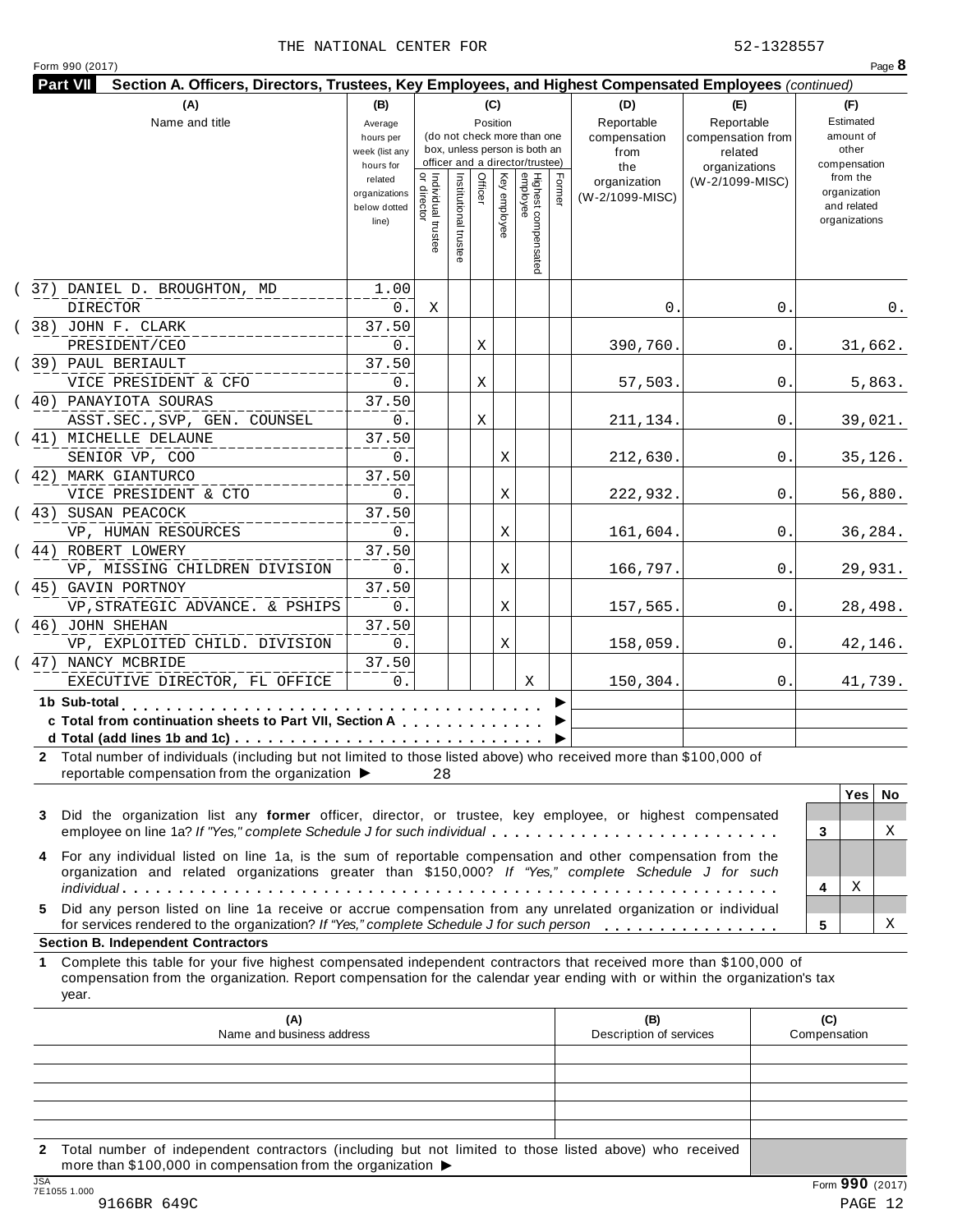|  | Form 990 (2017) |
|--|-----------------|
|  |                 |

| Name and title                                                                                                                                                                                                                                            |                                  | (B)<br>Average<br>hours per<br>week (list any<br>hours for |                                           |                       | (C)<br>Position |              | (do not check more than one<br>box, unless person is both an<br>officer and a director/trustee) |        | (D)<br>Reportable<br>compensation<br>from<br>the | (E)<br>Reportable<br>compensation from<br>related<br>organizations | (F)<br>Estimated<br>amount of<br>other<br>compensation   |
|-----------------------------------------------------------------------------------------------------------------------------------------------------------------------------------------------------------------------------------------------------------|----------------------------------|------------------------------------------------------------|-------------------------------------------|-----------------------|-----------------|--------------|-------------------------------------------------------------------------------------------------|--------|--------------------------------------------------|--------------------------------------------------------------------|----------------------------------------------------------|
|                                                                                                                                                                                                                                                           |                                  | related<br>organizations<br>below dotted<br>line)          | <br>  Individual trustee<br>  or director | Institutional trustee | Officer         | Key employee | Highest compensated<br>employee                                                                 | Former | organization<br>(W-2/1099-MISC)                  | (W-2/1099-MISC)                                                    | from the<br>organization<br>and related<br>organizations |
| 48) MARSHA GILMER-TULLIS<br>EXC. DIR., FAMILY ADVOCACY DIV                                                                                                                                                                                                |                                  | 37.50<br>0.                                                |                                           |                       |                 |              | Χ                                                                                               |        | 148,360.                                         | 0                                                                  | 42,026.                                                  |
| 49) TERRI DELANEY<br>DIRECTOR OF PUBLICATIONS                                                                                                                                                                                                             |                                  | 37.50<br>0.                                                |                                           |                       |                 |              | Χ                                                                                               |        | 141,982.                                         | 0.                                                                 | 18,073.                                                  |
| 50) JOHN BISCHOFF<br>EXECUTIVE DIRECTOR, MCD                                                                                                                                                                                                              |                                  | 37.50<br>0.                                                |                                           |                       |                 |              | Χ                                                                                               |        | 142,985.                                         | 0.                                                                 | 44,754.                                                  |
| 51) STACY LAROSA<br>EXC. DIR. PRESIDENT'S OFFICE                                                                                                                                                                                                          |                                  | 37.50<br>0.                                                |                                           |                       |                 |              | Χ                                                                                               |        | 140,343.                                         | 0.                                                                 | 32,636.                                                  |
|                                                                                                                                                                                                                                                           |                                  |                                                            |                                           |                       |                 |              |                                                                                                 |        |                                                  |                                                                    |                                                          |
|                                                                                                                                                                                                                                                           |                                  |                                                            |                                           |                       |                 |              |                                                                                                 |        |                                                  |                                                                    |                                                          |
|                                                                                                                                                                                                                                                           |                                  |                                                            |                                           |                       |                 |              |                                                                                                 |        |                                                  |                                                                    |                                                          |
|                                                                                                                                                                                                                                                           |                                  |                                                            |                                           |                       |                 |              |                                                                                                 |        |                                                  |                                                                    |                                                          |
|                                                                                                                                                                                                                                                           |                                  |                                                            |                                           |                       |                 |              |                                                                                                 |        |                                                  |                                                                    |                                                          |
|                                                                                                                                                                                                                                                           |                                  |                                                            |                                           |                       |                 |              |                                                                                                 |        |                                                  |                                                                    |                                                          |
| 1b Sub-total<br>c Total from continuation sheets to Part VII, Section A                                                                                                                                                                                   |                                  | .                                                          |                                           |                       |                 |              |                                                                                                 |        |                                                  |                                                                    |                                                          |
| 2 Total number of individuals (including but not limited to those listed above) who received more than \$100,000 of<br>reportable compensation from the organization ▶                                                                                    |                                  |                                                            | 28                                        |                       |                 |              |                                                                                                 |        |                                                  |                                                                    |                                                          |
| Did the organization list any former officer, director, or trustee, key employee, or highest compensated<br>3<br>employee on line 1a? If "Yes," complete Schedule J for such individual                                                                   |                                  |                                                            |                                           |                       |                 |              |                                                                                                 |        |                                                  |                                                                    | <b>Yes</b><br>No.<br>Χ<br>3                              |
| For any individual listed on line 1a, is the sum of reportable compensation and other compensation from the<br>4                                                                                                                                          |                                  |                                                            |                                           |                       |                 |              |                                                                                                 |        |                                                  |                                                                    | Χ<br>4                                                   |
| organization and related organizations greater than \$150,000? If "Yes," complete Schedule J for such                                                                                                                                                     |                                  |                                                            |                                           |                       |                 |              |                                                                                                 |        |                                                  |                                                                    |                                                          |
| Did any person listed on line 1a receive or accrue compensation from any unrelated organization or individual<br>5.<br>for services rendered to the organization? If "Yes," complete Schedule J for such person                                           |                                  |                                                            |                                           |                       |                 |              |                                                                                                 |        |                                                  |                                                                    | Χ<br>5                                                   |
| Complete this table for your five highest compensated independent contractors that received more than \$100,000 of<br>compensation from the organization. Report compensation for the calendar year ending with or within the organization's tax<br>year. |                                  |                                                            |                                           |                       |                 |              |                                                                                                 |        |                                                  |                                                                    |                                                          |
|                                                                                                                                                                                                                                                           | (A)<br>Name and business address |                                                            |                                           |                       |                 |              |                                                                                                 |        | (B)<br>Description of services                   |                                                                    | (C)<br>Compensation                                      |
| <b>Section B. Independent Contractors</b><br>1                                                                                                                                                                                                            |                                  |                                                            |                                           |                       |                 |              |                                                                                                 |        |                                                  |                                                                    |                                                          |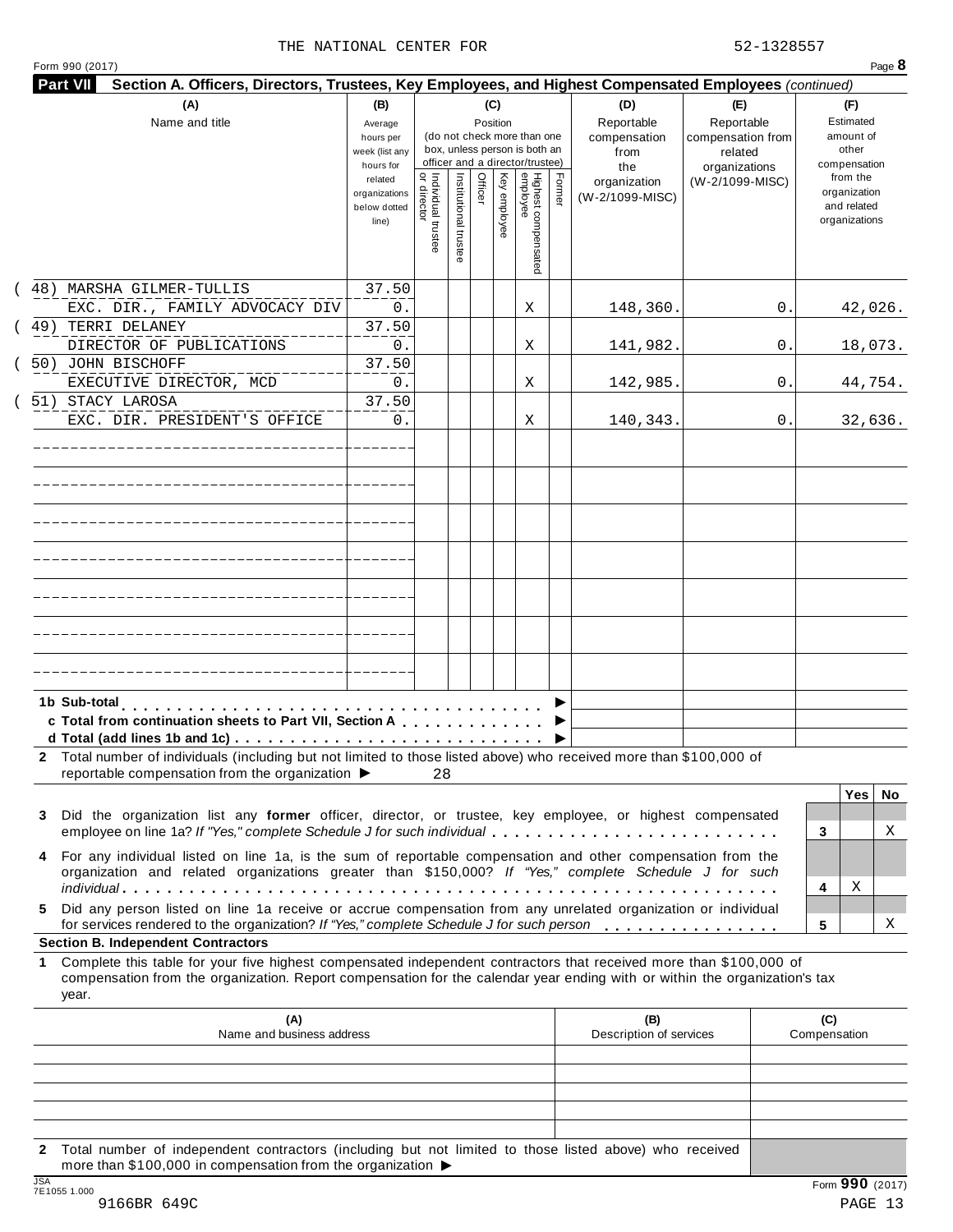|                                                                       |                                                                                                                                                                                                                                                        | (A)<br>Total revenue | (B)<br>Related or             | (C)<br>Unrelated    | (D)<br>Revenue                                 |
|-----------------------------------------------------------------------|--------------------------------------------------------------------------------------------------------------------------------------------------------------------------------------------------------------------------------------------------------|----------------------|-------------------------------|---------------------|------------------------------------------------|
|                                                                       |                                                                                                                                                                                                                                                        |                      | exempt<br>function<br>revenue | business<br>revenue | excluded from tax<br>under sections<br>512-514 |
| 1a                                                                    | 1a<br>112,559.<br>Federated campaigns <b>Federated</b>                                                                                                                                                                                                 |                      |                               |                     |                                                |
| b                                                                     | 1b<br>Membership dues                                                                                                                                                                                                                                  |                      |                               |                     |                                                |
| c                                                                     | 1c<br>3,059,863.<br>Fundraising events <b>Fundraising</b> events                                                                                                                                                                                       |                      |                               |                     |                                                |
| d                                                                     | 1 <sub>d</sub><br>Related organizations <b>and the set of the set of the set of the set of the set of the set of the set of the set of the set of the set of the set of the set of the set of the set of the set of the set of the set of the set </b> |                      |                               |                     |                                                |
| е                                                                     | 1е<br>33, 454, 131.<br>Government grants (contributions)                                                                                                                                                                                               |                      |                               |                     |                                                |
| <b>Contributions, Gifts, Grants</b><br>and Other Similar Amounts<br>f | All other contributions, gifts, grants,<br>1f<br>and similar amounts not included above<br>6,033,499.                                                                                                                                                  |                      |                               |                     |                                                |
| g                                                                     | 1,133,212.<br>Noncash contributions included in lines 1a-1f: \$                                                                                                                                                                                        |                      |                               |                     |                                                |
| h                                                                     | . <b>. &gt;</b>                                                                                                                                                                                                                                        | 42,660,052           |                               |                     |                                                |
|                                                                       | <b>Business Code</b>                                                                                                                                                                                                                                   |                      |                               |                     |                                                |
| Program Service Revenue<br>2a<br>b                                    | SALE OF ISSUE RELATED ITEMS<br>900099                                                                                                                                                                                                                  | 4,481.               | 4,481                         |                     |                                                |
| c                                                                     | the contract of the contract of the contract of the contract of the contract of                                                                                                                                                                        |                      |                               |                     |                                                |
| d                                                                     | the control of the control of the control of the control of the control of the control of                                                                                                                                                              |                      |                               |                     |                                                |
| е                                                                     |                                                                                                                                                                                                                                                        |                      |                               |                     |                                                |
|                                                                       | All other program service revenue                                                                                                                                                                                                                      |                      |                               |                     |                                                |
| g                                                                     |                                                                                                                                                                                                                                                        | 4,481                |                               |                     |                                                |
| 3                                                                     | income<br>Investment<br>(including dividends,<br>interest,                                                                                                                                                                                             |                      |                               |                     |                                                |
|                                                                       | and other similar amounts) $\cdots$ $\cdots$ $\cdots$ $\cdots$                                                                                                                                                                                         | 781,367.             |                               |                     | 781,367.                                       |
| 4                                                                     | Income from investment of tax-exempt bond proceeds $\blacksquare$                                                                                                                                                                                      | $\mathbf{0}$ .       |                               |                     |                                                |
| 5                                                                     |                                                                                                                                                                                                                                                        | $\mathsf{0}$ .       |                               |                     |                                                |
|                                                                       | (ii) Personal<br>(i) Real                                                                                                                                                                                                                              |                      |                               |                     |                                                |
| 6a                                                                    | 65,000.<br>Gross rents <b>contains the container</b>                                                                                                                                                                                                   |                      |                               |                     |                                                |
| $\mathbf b$                                                           | Less: rental expenses                                                                                                                                                                                                                                  |                      |                               |                     |                                                |
| c                                                                     | 65,000.<br>Rental income or (loss)                                                                                                                                                                                                                     |                      |                               |                     |                                                |
| d                                                                     | <u>.</u> <b>&gt;</b><br>Net rental income or (loss)<br>(ii) Other<br>(i) Securities                                                                                                                                                                    | 65,000               |                               |                     | 65,000.                                        |
| 7a                                                                    | Gross amount from sales of                                                                                                                                                                                                                             |                      |                               |                     |                                                |
|                                                                       | assets other than inventory<br>20, 141, 766.                                                                                                                                                                                                           |                      |                               |                     |                                                |
| b                                                                     | Less: cost or other basis                                                                                                                                                                                                                              |                      |                               |                     |                                                |
|                                                                       | 20,015,551.<br>and sales expenses                                                                                                                                                                                                                      |                      |                               |                     |                                                |
| c                                                                     | 126,215.<br>Gain or (loss)                                                                                                                                                                                                                             |                      |                               |                     |                                                |
|                                                                       | Net gain or (loss) $\cdots$ $\cdots$ $\cdots$ $\cdots$ $\cdots$ $\cdots$                                                                                                                                                                               | 126,215.             |                               |                     | 126,215                                        |
|                                                                       | 8a Gross income from fundraising                                                                                                                                                                                                                       |                      |                               |                     |                                                |
|                                                                       | events (not including $$3,059,863.$                                                                                                                                                                                                                    |                      |                               |                     |                                                |
|                                                                       | of contributions reported on line 1c).<br>559,969.<br>See Part IV, line 18 <b>a</b>                                                                                                                                                                    |                      |                               |                     |                                                |
| Other Revenue<br>b                                                    | Less: direct expenses<br>1,223,385.<br>b                                                                                                                                                                                                               |                      |                               |                     |                                                |
| c                                                                     | Net income or (loss) from fundraising events <b></b> ▶                                                                                                                                                                                                 | $-663, 416.$         |                               |                     | $-663, 416.$                                   |
| 9а                                                                    | Gross income from gaming activities.                                                                                                                                                                                                                   |                      |                               |                     |                                                |
|                                                                       | See Part IV, line 19 expansion and a                                                                                                                                                                                                                   |                      |                               |                     |                                                |
| b<br>c                                                                | Less: direct expenses b<br>Net income or (loss) from gaming activities ________                                                                                                                                                                        | $\mathbf{0}$ .       |                               |                     |                                                |
| 10a                                                                   | sales of inventory,<br>less<br>Gross<br>returns and allowances and allowances                                                                                                                                                                          | 40,097.              |                               |                     |                                                |
| b                                                                     | Less: cost of goods sold b                                                                                                                                                                                                                             | 27, 155.             |                               |                     |                                                |
|                                                                       | Net income or (loss) from sales of inventory entitled by Denian Denian Denian Denian Denian Denian Denian Denia                                                                                                                                        | 12,942.              |                               | 12,942.             |                                                |
|                                                                       | Miscellaneous Revenue<br><b>Business Code</b>                                                                                                                                                                                                          |                      |                               |                     |                                                |
| 11a                                                                   | <u> 1989 - Johann Barn, amerikansk politiker (d. 1989)</u>                                                                                                                                                                                             |                      |                               |                     |                                                |
| b                                                                     | <u> 1989 - Johann Barn, mars ann an t-Amhain an t-Amhain an t-Amhain an t-Amhain an t-Amhain an t-Amhain an t-A</u>                                                                                                                                    |                      |                               |                     |                                                |
| c                                                                     |                                                                                                                                                                                                                                                        |                      |                               |                     |                                                |
| d                                                                     | All other revenue entitled and a series and a series of the series of the series of the series of the series o                                                                                                                                         |                      |                               |                     |                                                |
| е                                                                     |                                                                                                                                                                                                                                                        | 0.                   |                               |                     |                                                |
| 12                                                                    | Total revenue. See instructions. ▶                                                                                                                                                                                                                     | 42,986,641.          | 4,481.                        | 12,942.             | 309,166.                                       |

Form <sup>990</sup> (2017) Page **9**

THE NATIONAL CENTER FOR 52-1328557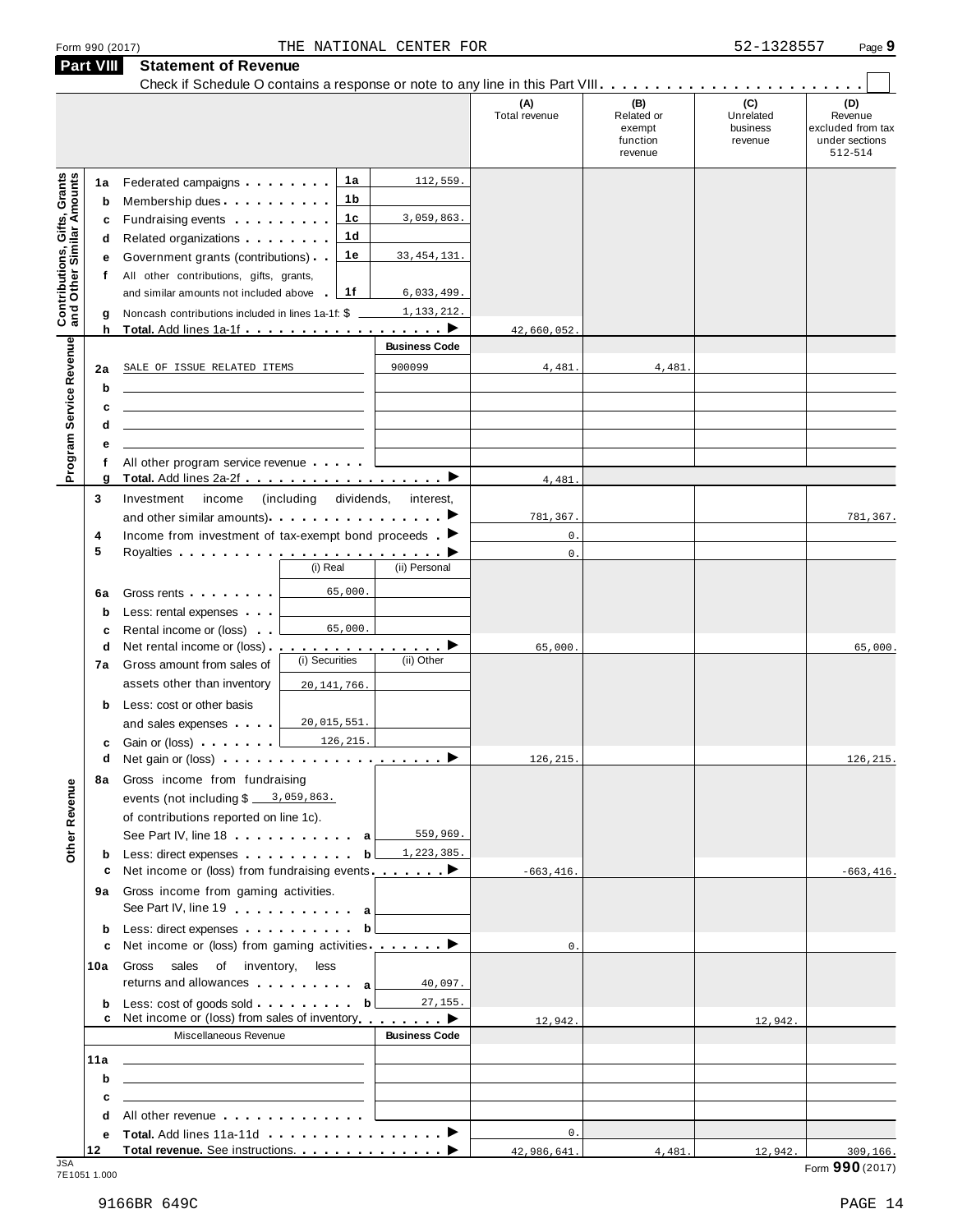#### Form <sup>990</sup> (2017) Page **10** THE NATIONAL CENTER FOR 52-1328557

| <b>Part IX</b> Statement of Functional Expenses                                                                                                                                                                                      |                       |                                    |                                           |                                |
|--------------------------------------------------------------------------------------------------------------------------------------------------------------------------------------------------------------------------------------|-----------------------|------------------------------------|-------------------------------------------|--------------------------------|
| Section 501(c)(3) and 501(c)(4) organizations must complete all columns. All other organizations must complete column (A).                                                                                                           |                       |                                    |                                           |                                |
|                                                                                                                                                                                                                                      |                       |                                    |                                           |                                |
| Do not include amounts reported on lines 6b, 7b,<br>8b, 9b, and 10b of Part VIII.                                                                                                                                                    | (A)<br>Total expenses | (B)<br>Program service<br>expenses | (C)<br>Management and<br>general expenses | (D)<br>Fundraising<br>expenses |
| 1 Grants and other assistance to domestic organizations<br>and domestic governments. See Part IV, line 21                                                                                                                            | 0                     |                                    |                                           |                                |
| 2 Grants and other assistance to domestic                                                                                                                                                                                            | $0$ .                 |                                    |                                           |                                |
| individuals. See Part IV, line 22<br>3 Grants and other assistance to foreign                                                                                                                                                        |                       |                                    |                                           |                                |
| organizations, foreign governments, and foreign                                                                                                                                                                                      |                       |                                    |                                           |                                |
| individuals. See Part IV, lines 15 and 16                                                                                                                                                                                            | 0                     |                                    |                                           |                                |
| 4 Benefits paid to or for members                                                                                                                                                                                                    | $\Omega$              |                                    |                                           |                                |
| Compensation of current officers, directors,                                                                                                                                                                                         |                       |                                    |                                           |                                |
| trustees, and key employees                                                                                                                                                                                                          | 2,774,618.            | 2,503,642.                         | 27,058.                                   | 243,918.                       |
| 6 Compensation not included above, to disqualified                                                                                                                                                                                   |                       |                                    |                                           |                                |
| persons (as defined under section 4958(f)(1)) and                                                                                                                                                                                    |                       |                                    |                                           |                                |
| persons described in section 4958(c)(3)(B)                                                                                                                                                                                           | 26,180.               | 26,180.                            |                                           |                                |
| 7 Other salaries and wages                                                                                                                                                                                                           | 22,368,358.           | 20,579,723.                        | 541,685.                                  | 1,246,950.                     |
| Pension plan accruals and contributions (include<br>8                                                                                                                                                                                |                       |                                    |                                           |                                |
| section 401(k) and 403(b) employer contributions)                                                                                                                                                                                    | 1,601,407.            | 1,471,690.                         | 36,350.                                   | 93,367.                        |
| Other employee benefits<br>9                                                                                                                                                                                                         | 2,289,705.            | 2,099,363.                         | 51,425.                                   | 138,917.                       |
| 10                                                                                                                                                                                                                                   | 1,766,747.            | 1,622,474.                         | 39,842.                                   | 104,431.                       |
| Fees for services (non-employees):<br>11                                                                                                                                                                                             |                       |                                    |                                           |                                |
| a Management                                                                                                                                                                                                                         | $\mathbf 0$ .         |                                    |                                           |                                |
| <b>b</b> Legal <b>contained contained contained contained <b>contained contained </b></b>                                                                                                                                            | 206,220.              | 206,220.                           |                                           |                                |
| c Accounting                                                                                                                                                                                                                         | 113,576.              | 102,682.                           | 1,613.                                    | 9,281.                         |
|                                                                                                                                                                                                                                      | 0.                    |                                    |                                           |                                |
| e Professional fundraising services. See Part IV, line 17                                                                                                                                                                            | 120,000.              |                                    |                                           | 120,000.                       |
| f Investment management fees                                                                                                                                                                                                         | 130,995.              |                                    |                                           | 130,995.                       |
| 9 Other. (If line 11g amount exceeds 10% of line 25, column                                                                                                                                                                          |                       |                                    |                                           |                                |
| (A) amount, list line 11g expenses on Schedule O.)                                                                                                                                                                                   | 587,466.<br>$0$ .     | 386,540.                           |                                           | 200,926.                       |
| 12 Advertising and promotion                                                                                                                                                                                                         | 907,198.              | 763,523.                           |                                           | 118,986.                       |
| 13<br>Office expenses example and the set of the set of the set of the set of the set of the set of the set of the set of the set of the set of the set of the set of the set of the set of the set of the set of the set of the set |                       |                                    | 24,689.                                   |                                |
| 14                                                                                                                                                                                                                                   | 2,586,041.<br>0.      | 2,431,024.                         | 12,759.                                   | 142,258.                       |
| Royalties<br>15                                                                                                                                                                                                                      | 1,035,054.            | 932,051.                           | 24, 257.                                  | 78,746.                        |
| 16<br>Occupancy                                                                                                                                                                                                                      | 965,799.              | 870,808.                           | 25,897.                                   | 69,094.                        |
| 17 Travel <b>18 Travel</b> 19 Travel 19 Travel 19 Travel 19 Travel 19 Travel 19 Travel 19 Travel 19 Travel 19 Travel 1                                                                                                               |                       |                                    |                                           |                                |
| 18 Payments of travel or entertainment expenses<br>for any federal, state, or local public officials                                                                                                                                 | 0                     |                                    |                                           |                                |
| Conferences, conventions, and meetings<br>19                                                                                                                                                                                         | 756,655.              | 744,359.                           | 916.                                      | 11,380.                        |
| Interest entering the series of the series of the series of the series of the series of the series of the series of the series of the series of the series of the series of the series of the series of the series of the seri<br>20 | 64,432.               |                                    | 64,432.                                   |                                |
| Payments to affiliates <b>Exercise Services</b><br>21                                                                                                                                                                                | 0.                    |                                    |                                           |                                |
| Depreciation, depletion, and amortization<br>22                                                                                                                                                                                      | 1,181,995.            | 1,134,351.                         | 7,053.                                    | 40,591.                        |
| 23<br>Insurance in the contract of the contract of the contract of the contract of the contract of the contract of the contract of the contract of the contract of the contract of the contract of the contract of the contract of t | 372,967.              | 355,207.                           | 2,252.                                    | 15,508.                        |
| Other expenses. Itemize expenses not covered<br>24                                                                                                                                                                                   |                       |                                    |                                           |                                |
| above (List miscellaneous expenses in line 24e. If                                                                                                                                                                                   |                       |                                    |                                           |                                |
| line 24e amount exceeds 10% of line 25, column                                                                                                                                                                                       |                       |                                    |                                           |                                |
| (A) amount, list line 24e expenses on Schedule O.)                                                                                                                                                                                   |                       |                                    |                                           |                                |
| aUSER FEES                                                                                                                                                                                                                           | 624,416.              | 568,962.                           | 5,801.                                    | 49,653.                        |
| <b>b</b> SPECIAL PROJECTS                                                                                                                                                                                                            | 39,607.               | 1,333.                             | 170.                                      | 38,104.                        |
| <b>CRENT REBATE</b>                                                                                                                                                                                                                  | $-72,900.$            | $-72,900.$                         |                                           |                                |
| d                                                                                                                                                                                                                                    |                       |                                    |                                           |                                |
| e All other expenses _____________                                                                                                                                                                                                   |                       |                                    |                                           |                                |
| 25 Total functional expenses. Add lines 1 through 24e                                                                                                                                                                                | 40, 446, 536.         | 36,727,232.                        | 866,199.                                  | 2,853,105.                     |
| 26 Joint costs. Complete this line only if the<br>organization reported in column (B) joint costs<br>from a combined educational campaign and                                                                                        |                       |                                    |                                           |                                |
| fundraising solicitation. Check here<br>if<br>following SOP 98-2 (ASC 958-720)                                                                                                                                                       | 0                     |                                    |                                           |                                |
| <b>JSA</b>                                                                                                                                                                                                                           |                       |                                    |                                           | Form 990 (2017)                |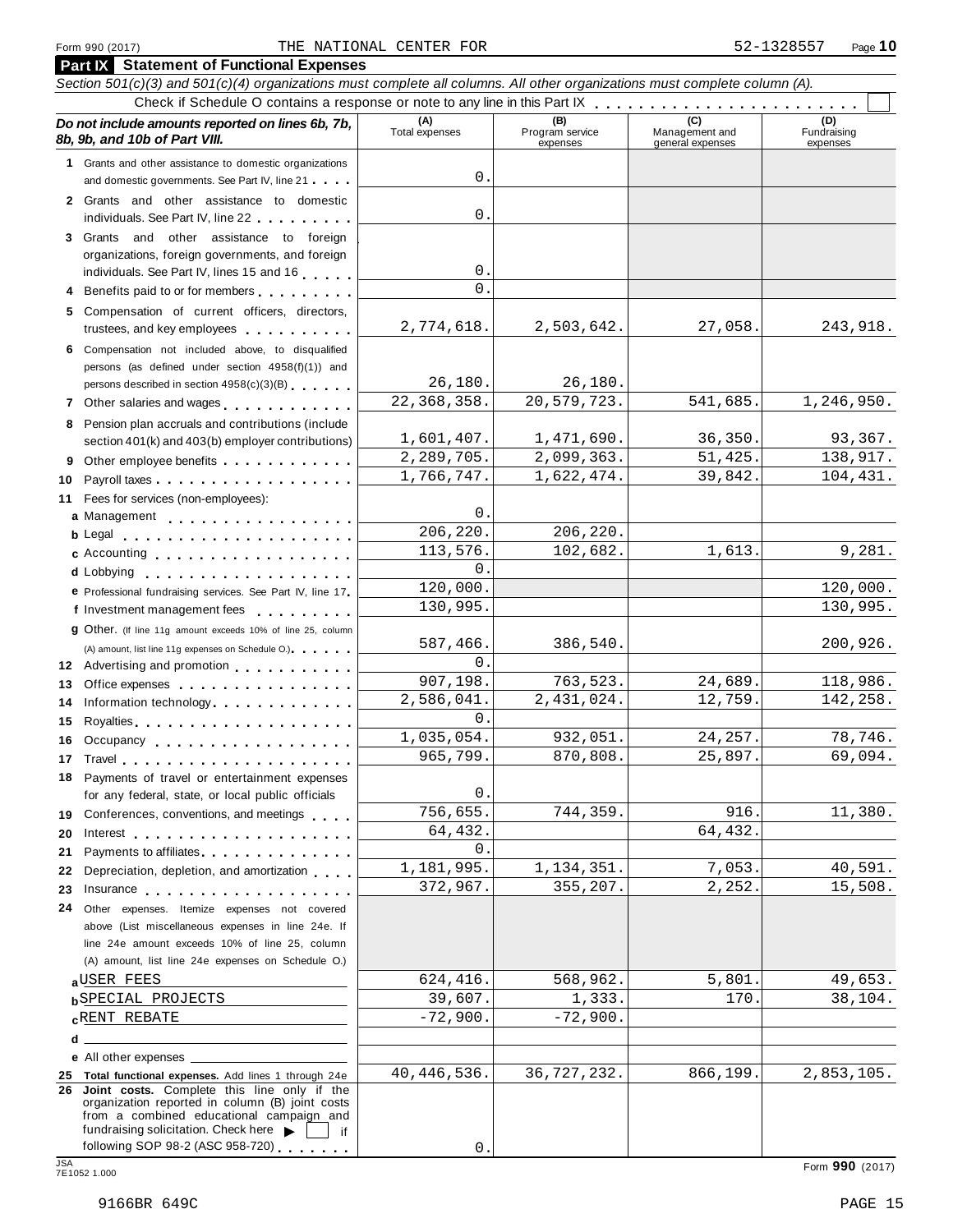|                             | Form 990 (2017) |                                                                                                                                                                                                                                                                                                        |                          |                         | Page 11            |
|-----------------------------|-----------------|--------------------------------------------------------------------------------------------------------------------------------------------------------------------------------------------------------------------------------------------------------------------------------------------------------|--------------------------|-------------------------|--------------------|
|                             | Part X          | <b>Balance Sheet</b>                                                                                                                                                                                                                                                                                   |                          |                         |                    |
|                             |                 |                                                                                                                                                                                                                                                                                                        |                          |                         |                    |
|                             |                 |                                                                                                                                                                                                                                                                                                        | (A)<br>Beginning of year |                         | (B)<br>End of year |
|                             | 1               |                                                                                                                                                                                                                                                                                                        | 3, 154, 224.             | $\mathbf 1$             | 4, 243, 634.       |
|                             | $\mathbf{2}$    | Savings and temporary cash investments                                                                                                                                                                                                                                                                 | 2,305,960.               | $\mathbf{2}$            | 2,581,334.         |
|                             | 3               |                                                                                                                                                                                                                                                                                                        | 4,249,450.               | 3                       | 3,100,560.         |
|                             | 4               |                                                                                                                                                                                                                                                                                                        | 815,593.                 | $\overline{\mathbf{4}}$ | 444,905.           |
|                             | 5               | Loans and other receivables from current and former officers, directors,                                                                                                                                                                                                                               |                          |                         |                    |
|                             |                 | trustees, key employees, and highest compensated employees.                                                                                                                                                                                                                                            |                          |                         |                    |
|                             | 6               | Complete Part II of Schedule L<br>Loans and other receivables from other disqualified persons (as defined under section<br>4958(f)(1)), persons described in section 4958(c)(3)(B), and contributing employers<br>and sponsoring organizations of section $501(c)(9)$ voluntary employees' beneficiary | 0.<br>0.                 | 5                       | $0$ .              |
|                             |                 | organizations (see instructions). Complete Part II of Schedule Letter entries networks                                                                                                                                                                                                                 |                          | 6                       | 0.                 |
| Assets                      | 7               |                                                                                                                                                                                                                                                                                                        | 0.<br>0.                 | $\overline{7}$          | 0.                 |
|                             | 8               | Inventories for sale or use enterpreteral and the contract of the contract of the contract of the contract of                                                                                                                                                                                          | 220,940.                 | 8                       | 0.<br>147,511.     |
|                             | 9               |                                                                                                                                                                                                                                                                                                        |                          | 9                       |                    |
|                             |                 | 10a Land, buildings, and equipment: cost or<br>20, 323, 358.<br>│ 10a │                                                                                                                                                                                                                                |                          |                         |                    |
|                             |                 | other basis. Complete Part VI of Schedule D<br><b>b</b> Less: accumulated depreciation $\cdots \cdots \cdots \left  10b \right $ 11, 268, 060.                                                                                                                                                         | $8,424,597.$ 10c         |                         | 9,055,298.         |
|                             | 11              | Investments - publicly traded securities                                                                                                                                                                                                                                                               | 16,854,176.              | 11                      | 19,731,320.        |
|                             | 12              | Investments - other securities. See Part IV, line 11                                                                                                                                                                                                                                                   | 32, 217.                 | 12                      | 35,514.            |
|                             | 13              | Investments - program-related. See Part IV, line 11                                                                                                                                                                                                                                                    | 0.                       | 13                      | 0.                 |
|                             | 14              |                                                                                                                                                                                                                                                                                                        | 0.                       | 14                      | 0.                 |
|                             | 15              |                                                                                                                                                                                                                                                                                                        | 777,910.                 | 15                      | 704,702.           |
|                             | 16              | Total assets. Add lines 1 through 15 (must equal line 34)                                                                                                                                                                                                                                              | 36,835,067.              | 16                      | 40,044,778.        |
|                             | 17              | Accounts payable and accrued expenses extensive and accrue and accrued expenses                                                                                                                                                                                                                        | 2,823,707.               | 17                      | 2,668,449.         |
|                             | 18              |                                                                                                                                                                                                                                                                                                        | 0.                       | 18                      | 0.                 |
|                             | 19              |                                                                                                                                                                                                                                                                                                        | 0.                       | 19                      | 0.                 |
|                             | 20              |                                                                                                                                                                                                                                                                                                        | $\mathbf 0$ .            | 20                      | 0.                 |
|                             | 21              | Escrow or custodial account liability. Complete Part IV of Schedule D.                                                                                                                                                                                                                                 | 0.                       | 21                      | $0$ .              |
|                             | 22              | Loans and other payables to current and former officers, directors,                                                                                                                                                                                                                                    |                          |                         |                    |
|                             |                 | trustees, key employees, highest compensated employees, and                                                                                                                                                                                                                                            |                          |                         |                    |
| Liabilities                 |                 | disqualified persons. Complete Part II of Schedule L.                                                                                                                                                                                                                                                  | 0.1                      | 22                      | 0.                 |
|                             | 23              | Secured mortgages and notes payable to unrelated third parties                                                                                                                                                                                                                                         | 3,805,006.               | 23                      | 3, 225, 050.       |
|                             | 24              | Unsecured notes and loans payable to unrelated third parties                                                                                                                                                                                                                                           | 0.                       | 24                      | 0.                 |
|                             | 25              | Other liabilities (including federal income tax, payables to related third                                                                                                                                                                                                                             |                          |                         |                    |
|                             |                 | parties, and other liabilities not included on lines 17-24). Complete Part X                                                                                                                                                                                                                           |                          |                         |                    |
|                             |                 |                                                                                                                                                                                                                                                                                                        | 2, 271, 471.             | 25                      | 2,155,706.         |
|                             | 26              |                                                                                                                                                                                                                                                                                                        | 8,900,184.               | 26                      | 8,049,205.         |
|                             |                 | Organizations that follow SFAS 117 (ASC 958), check here $\blacktriangleright \begin{array}{c} \boxed{\mathbf{X}} \end{array}$ and<br>complete lines 27 through 29, and lines 33 and 34.                                                                                                               |                          |                         |                    |
|                             | 27              | Unrestricted net assets                                                                                                                                                                                                                                                                                | 23, 392, 479.            | 27                      | 28,975,272.        |
|                             | 28              |                                                                                                                                                                                                                                                                                                        | 0.                       | 28                      | 0.                 |
|                             | 29              | Permanently restricted net assets<br>intervals and intervals are not restricted to the set of assets are not restricted to the set of the set of the set of the set of the set of the set of the set of the set of the set of th                                                                       | 4,542,404.               | 29                      | 3,020,301.         |
| Net Assets or Fund Balances |                 | Organizations that do not follow SFAS 117 (ASC 958), check here $\blacktriangleright$<br>and<br>complete lines 30 through 34.                                                                                                                                                                          |                          |                         |                    |
|                             | 30              |                                                                                                                                                                                                                                                                                                        |                          | 30                      |                    |
|                             | 31              |                                                                                                                                                                                                                                                                                                        |                          | 31                      |                    |
|                             | 32              | Retained earnings, endowment, accumulated income, or other funds                                                                                                                                                                                                                                       |                          | 32                      |                    |
|                             | 33              |                                                                                                                                                                                                                                                                                                        | 27,934,883.              | 33                      | 31,995,573.        |
|                             | 34              |                                                                                                                                                                                                                                                                                                        | 36,835,067.              | 34                      | 40,044,778.        |

Form **990** (2017)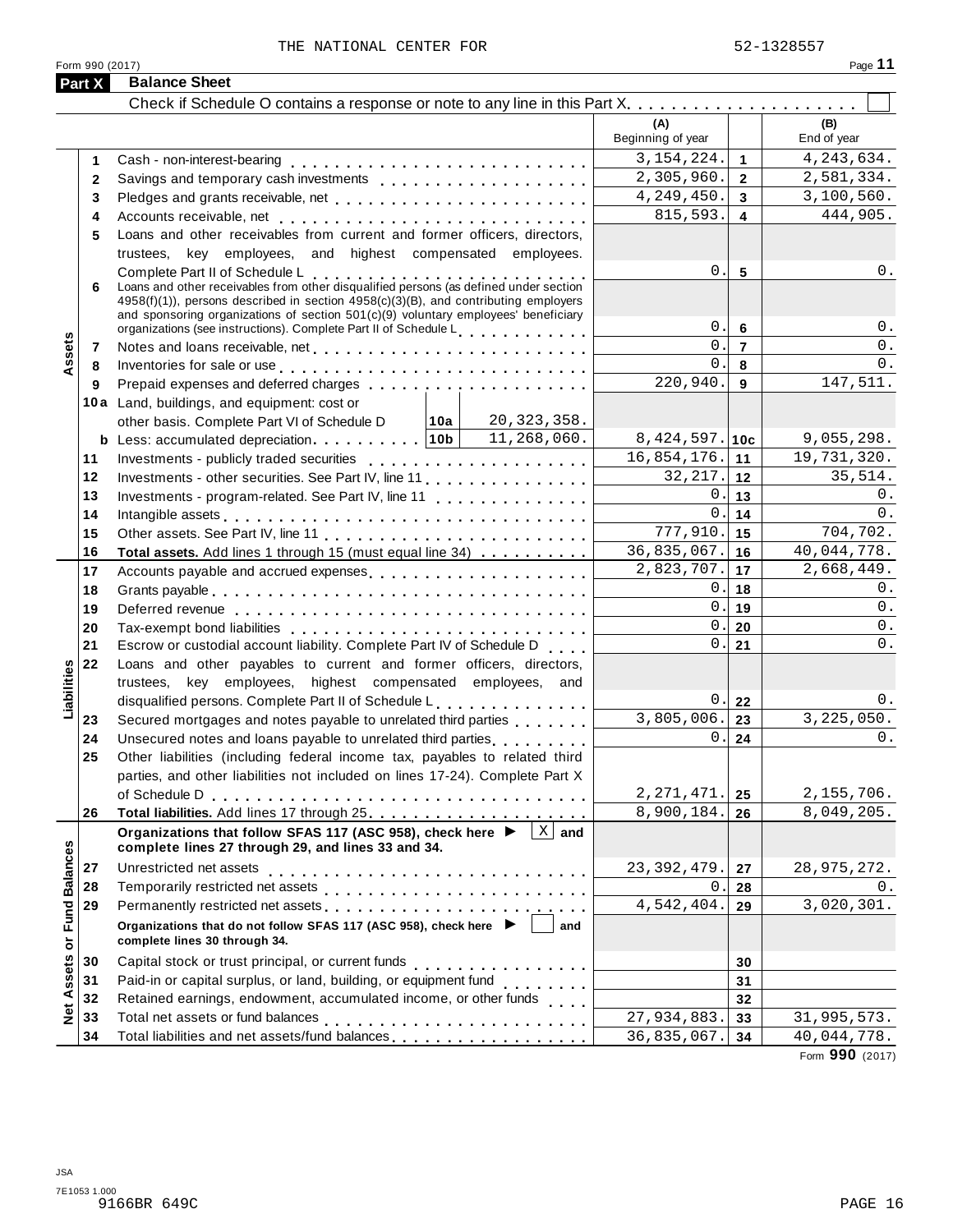| THE NATIONAL CENTER FOR |  | 75555−2-132 |
|-------------------------|--|-------------|
|                         |  |             |

|                | Form 990 (2017)                                                                                                                                                                                                                                                                                                                                            |                |                |            | Page 12 |
|----------------|------------------------------------------------------------------------------------------------------------------------------------------------------------------------------------------------------------------------------------------------------------------------------------------------------------------------------------------------------------|----------------|----------------|------------|---------|
| <b>Part XI</b> | <b>Reconciliation of Net Assets</b>                                                                                                                                                                                                                                                                                                                        |                |                |            |         |
|                |                                                                                                                                                                                                                                                                                                                                                            |                |                |            | X       |
| 1              | Total revenue (must equal Part VIII, column (A), line 12)                                                                                                                                                                                                                                                                                                  | $\mathbf{1}$   | 42,986,641.    |            |         |
| 2              | Total expenses (must equal Part IX, column (A), line 25)                                                                                                                                                                                                                                                                                                   | $\mathbf{2}$   | 40, 446, 536.  |            |         |
| 3              |                                                                                                                                                                                                                                                                                                                                                            | 3              |                | 2,540,105. |         |
| 4              | Net assets or fund balances at beginning of year (must equal Part X, line 33, column (A))                                                                                                                                                                                                                                                                  | 4              | 27,934,883.    |            |         |
| 5              | Net unrealized gains (losses) on investments                                                                                                                                                                                                                                                                                                               | 5              |                | 1,528,680. |         |
| 6              |                                                                                                                                                                                                                                                                                                                                                            | 6              |                |            | 0.      |
| 7              |                                                                                                                                                                                                                                                                                                                                                            | $\overline{7}$ |                |            | 0.      |
| 8              |                                                                                                                                                                                                                                                                                                                                                            | 8              |                |            | 0.      |
| 9              | Other changes in net assets or fund balances (explain in Schedule O)                                                                                                                                                                                                                                                                                       | 9              |                | $-8,095.$  |         |
| 10             | Net assets or fund balances at end of year. Combine lines 3 through 9 (must equal Part X, line                                                                                                                                                                                                                                                             |                |                |            |         |
|                |                                                                                                                                                                                                                                                                                                                                                            | 10             | 31,995,573.    |            |         |
| Part XII       | <b>Financial Statements and Reporting</b>                                                                                                                                                                                                                                                                                                                  |                |                |            |         |
|                |                                                                                                                                                                                                                                                                                                                                                            |                |                |            |         |
| 1              | $X$ Accrual<br>Accounting method used to prepare the Form 990:     Cash<br>Other<br>If the organization changed its method of accounting from a prior year or checked "Other," explain in<br>Schedule O.                                                                                                                                                   |                |                |            |         |
|                | 2a Were the organization's financial statements compiled or reviewed by an independent accountant?<br>If "Yes," check a box below to indicate whether the financial statements for the year were compiled or<br>reviewed on a separate basis, consolidated basis, or both:<br>Separate basis<br>Consolidated basis<br>Both consolidated and separate basis |                | 2a             |            | Χ       |
|                | <b>b</b> Were the organization's financial statements audited by an independent accountant?                                                                                                                                                                                                                                                                |                | 2 <sub>b</sub> | X          |         |
|                | If "Yes," check a box below to indicate whether the financial statements for the year were audited on a<br>separate basis, consolidated basis, or both:<br>$X$ Separate basis<br><b>Consolidated basis</b><br>Both consolidated and separate basis                                                                                                         |                |                |            |         |
|                | c If "Yes" to line 2a or 2b, does the organization have a committee that assumes responsibility for oversight                                                                                                                                                                                                                                              |                |                |            |         |
|                | of the audit, review, or compilation of its financial statements and selection of an independent accountant?                                                                                                                                                                                                                                               |                | 2c             | Χ          |         |
|                | If the organization changed either its oversight process or selection process during the tax year, explain in<br>Schedule O.                                                                                                                                                                                                                               |                |                |            |         |
|                | 3a As a result of a federal award, was the organization required to undergo an audit or audits as set forth in                                                                                                                                                                                                                                             |                |                |            |         |
|                |                                                                                                                                                                                                                                                                                                                                                            |                | 3a             | Χ          |         |
|                | <b>b</b> If "Yes," did the organization undergo the required audit or audits? If the organization did not undergo the<br>required audit or audits, explain why in Schedule O and describe any steps taken to undergo such audits.                                                                                                                          |                | 3 <sub>b</sub> | Χ          |         |

Form **990** (2017)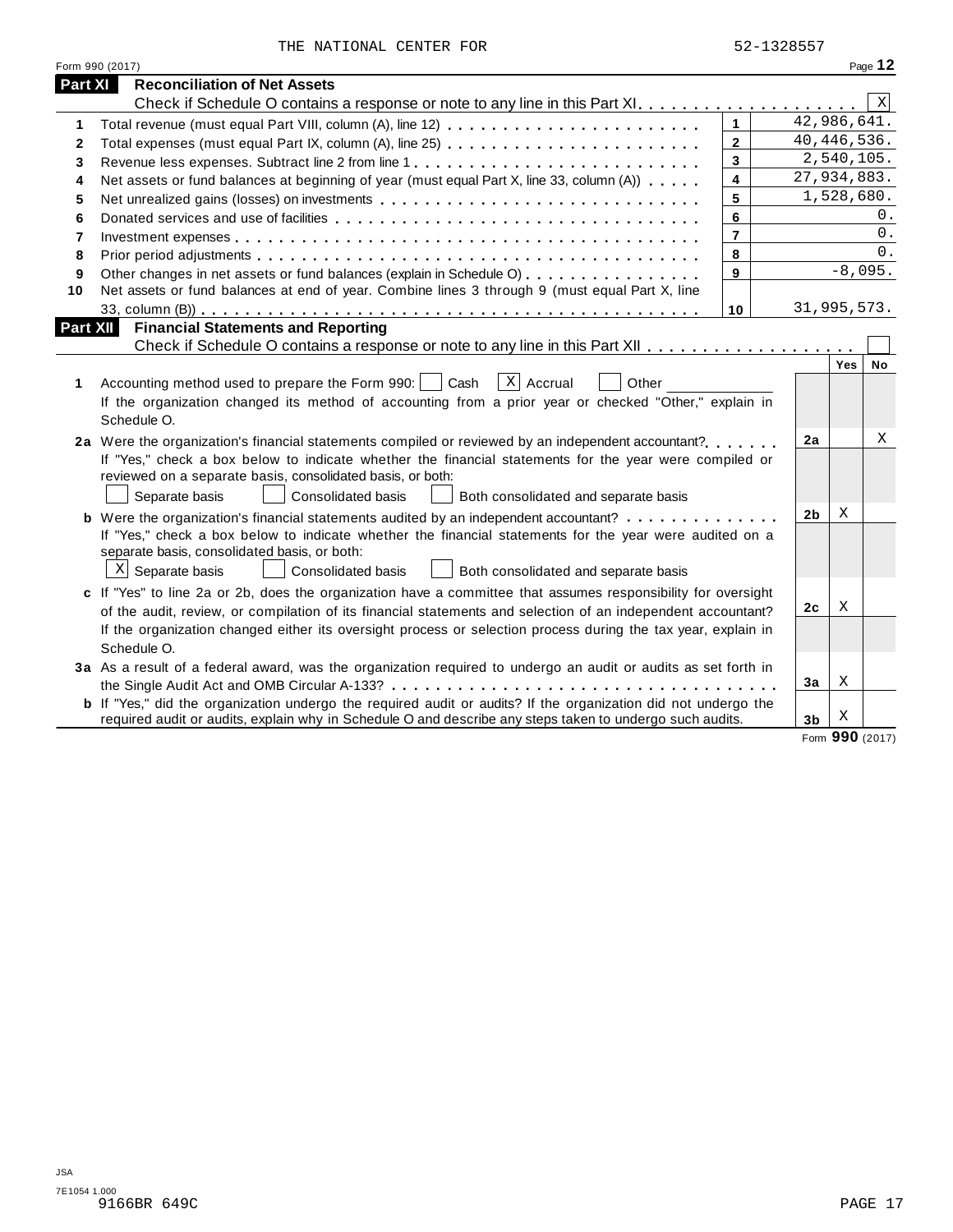| <b>SCHEDULE A</b> |  |  |
|-------------------|--|--|
|                   |  |  |

## **OMB No. 1545-0047 Public Charity Status and Public Support**  $\frac{\text{OMB No. 1545-0047}}{\text{OMB}}$

(Form 990 or 990-EZ) complete if the organization is a section 501(c)(3) organization or a section 4947(a)(1) nonexempt charitable trust.  $2017$ 

|        |   |                                                               |                                                            |                                                                                                                                                                                                       |     |                                                      | Complete if the organization is a section 501(c)(3) organization or a section 4947(a)(1) nonexempt charitable trust.             | ZV I I                                                                                                                       |
|--------|---|---------------------------------------------------------------|------------------------------------------------------------|-------------------------------------------------------------------------------------------------------------------------------------------------------------------------------------------------------|-----|------------------------------------------------------|----------------------------------------------------------------------------------------------------------------------------------|------------------------------------------------------------------------------------------------------------------------------|
|        |   | Department of the Treasury<br><b>Internal Revenue Service</b> |                                                            | Attach to Form 990 or Form 990-EZ.<br>Go to www.irs.gov/Form990 for instructions and the latest information.                                                                                          |     |                                                      |                                                                                                                                  | <b>Open to Public</b><br>Inspection                                                                                          |
|        |   | Name of the organization                                      | THE NATIONAL CENTER FOR                                    |                                                                                                                                                                                                       |     |                                                      | <b>Employer identification number</b>                                                                                            |                                                                                                                              |
|        |   | MISSING AND EXPLOITED CHILDREN                                |                                                            |                                                                                                                                                                                                       |     |                                                      | 52-1328557                                                                                                                       |                                                                                                                              |
| Part I |   |                                                               |                                                            |                                                                                                                                                                                                       |     |                                                      | Reason for Public Charity Status (All organizations must complete this part.) See instructions.                                  |                                                                                                                              |
|        |   |                                                               |                                                            | The organization is not a private foundation because it is: (For lines 1 through 12, check only one box.)                                                                                             |     |                                                      |                                                                                                                                  |                                                                                                                              |
| 1      |   |                                                               |                                                            | A church, convention of churches, or association of churches described in section 170(b)(1)(A)(i).                                                                                                    |     |                                                      |                                                                                                                                  |                                                                                                                              |
| 2      |   |                                                               |                                                            | A school described in section 170(b)(1)(A)(ii). (Attach Schedule E (Form 990 or 990-EZ).)                                                                                                             |     |                                                      |                                                                                                                                  |                                                                                                                              |
| 3      |   |                                                               |                                                            | A hospital or a cooperative hospital service organization described in section 170(b)(1)(A)(iii).                                                                                                     |     |                                                      |                                                                                                                                  |                                                                                                                              |
| 4      |   |                                                               |                                                            |                                                                                                                                                                                                       |     |                                                      | A medical research organization operated in conjunction with a hospital described in section 170(b)(1)(A)(iii). Enter the        |                                                                                                                              |
|        |   | hospital's name, city, and state:                             |                                                            |                                                                                                                                                                                                       |     |                                                      |                                                                                                                                  |                                                                                                                              |
| 5      |   |                                                               |                                                            |                                                                                                                                                                                                       |     |                                                      | An organization operated for the benefit of a college or university owned or operated by a governmental unit described in        |                                                                                                                              |
|        |   |                                                               | section 170(b)(1)(A)(iv). (Complete Part II.)              |                                                                                                                                                                                                       |     |                                                      |                                                                                                                                  |                                                                                                                              |
| 6      |   |                                                               |                                                            | A federal, state, or local government or governmental unit described in section 170(b)(1)(A)(v).                                                                                                      |     |                                                      |                                                                                                                                  |                                                                                                                              |
| 7      | X |                                                               |                                                            |                                                                                                                                                                                                       |     |                                                      |                                                                                                                                  | An organization that normally receives a substantial part of its support from a governmental unit or from the general public |
|        |   |                                                               | described in section 170(b)(1)(A)(vi). (Complete Part II.) |                                                                                                                                                                                                       |     |                                                      |                                                                                                                                  |                                                                                                                              |
| 8      |   |                                                               |                                                            | A community trust described in section 170(b)(1)(A)(vi). (Complete Part II.)                                                                                                                          |     |                                                      |                                                                                                                                  |                                                                                                                              |
| 9      |   |                                                               |                                                            |                                                                                                                                                                                                       |     |                                                      | An agricultural research organization described in section 170(b)(1)(A)(ix) operated in conjunction with a land-grant college    |                                                                                                                              |
|        |   |                                                               |                                                            |                                                                                                                                                                                                       |     |                                                      | or university or a non-land-grant college of agriculture (see instructions). Enter the name, city, and state of the college or   |                                                                                                                              |
|        |   | university:                                                   |                                                            |                                                                                                                                                                                                       |     |                                                      |                                                                                                                                  |                                                                                                                              |
| 10     |   |                                                               |                                                            |                                                                                                                                                                                                       |     |                                                      | An organization that normally receives: (1) more than 331/3% of its support from contributions, membership fees, and gross       |                                                                                                                              |
|        |   |                                                               |                                                            |                                                                                                                                                                                                       |     |                                                      | receipts from activities related to its exempt functions - subject to certain exceptions, and (2) no more than 331/3% of its     |                                                                                                                              |
|        |   |                                                               |                                                            |                                                                                                                                                                                                       |     |                                                      | support from gross investment income and unrelated business taxable income (less section 511 tax) from businesses                |                                                                                                                              |
| 11     |   |                                                               |                                                            | acquired by the organization after June 30, 1975. See section 509(a)(2). (Complete Part III.)<br>An organization organized and operated exclusively to test for public safety. See section 509(a)(4). |     |                                                      |                                                                                                                                  |                                                                                                                              |
| 12     |   |                                                               |                                                            |                                                                                                                                                                                                       |     |                                                      | An organization organized and operated exclusively for the benefit of, to perform the functions of, or to carry out the purposes |                                                                                                                              |
|        |   |                                                               |                                                            |                                                                                                                                                                                                       |     |                                                      | of one or more publicly supported organizations described in section 509(a)(1) or section 509(a)(2). See section 509(a)(3).      |                                                                                                                              |
|        |   |                                                               |                                                            |                                                                                                                                                                                                       |     |                                                      | Check the box in lines 12a through 12d that describes the type of supporting organization and complete lines 12e, 12f, and 12g.  |                                                                                                                              |
|        |   |                                                               |                                                            |                                                                                                                                                                                                       |     |                                                      |                                                                                                                                  |                                                                                                                              |
| a      |   |                                                               |                                                            |                                                                                                                                                                                                       |     |                                                      | Type I. A supporting organization operated, supervised, or controlled by its supported organization(s), typically by giving      |                                                                                                                              |
|        |   |                                                               |                                                            |                                                                                                                                                                                                       |     |                                                      | the supported organization(s) the power to regularly appoint or elect a majority of the directors or trustees of the             |                                                                                                                              |
|        |   |                                                               |                                                            | supporting organization. You must complete Part IV, Sections A and B.                                                                                                                                 |     |                                                      |                                                                                                                                  |                                                                                                                              |
| b      |   |                                                               |                                                            |                                                                                                                                                                                                       |     |                                                      | Type II. A supporting organization supervised or controlled in connection with its supported organization(s), by having          |                                                                                                                              |
|        |   |                                                               |                                                            |                                                                                                                                                                                                       |     |                                                      | control or management of the supporting organization vested in the same persons that control or manage the supported             |                                                                                                                              |
|        |   |                                                               |                                                            | organization(s). You must complete Part IV, Sections A and C.                                                                                                                                         |     |                                                      |                                                                                                                                  |                                                                                                                              |
| c      |   |                                                               |                                                            |                                                                                                                                                                                                       |     |                                                      | Type III functionally integrated. A supporting organization operated in connection with, and functionally integrated with,       |                                                                                                                              |
|        |   |                                                               |                                                            | its supported organization(s) (see instructions). You must complete Part IV, Sections A, D, and E.                                                                                                    |     |                                                      |                                                                                                                                  |                                                                                                                              |
| d      |   |                                                               |                                                            |                                                                                                                                                                                                       |     |                                                      | Type III non-functionally integrated. A supporting organization operated in connection with its supported organization(s)        |                                                                                                                              |
|        |   |                                                               |                                                            |                                                                                                                                                                                                       |     |                                                      | that is not functionally integrated. The organization generally must satisfy a distribution requirement and an attentiveness     |                                                                                                                              |
|        |   |                                                               |                                                            | requirement (see instructions). You must complete Part IV, Sections A and D, and Part V.                                                                                                              |     |                                                      |                                                                                                                                  |                                                                                                                              |
| е      |   |                                                               |                                                            |                                                                                                                                                                                                       |     |                                                      | Check this box if the organization received a written determination from the IRS that it is a Type I, Type II, Type III          |                                                                                                                              |
|        |   |                                                               |                                                            | functionally integrated, or Type III non-functionally integrated supporting organization.                                                                                                             |     |                                                      |                                                                                                                                  |                                                                                                                              |
| t      |   |                                                               |                                                            |                                                                                                                                                                                                       |     |                                                      |                                                                                                                                  |                                                                                                                              |
| g      |   |                                                               |                                                            | Provide the following information about the supported organization(s).                                                                                                                                |     |                                                      |                                                                                                                                  |                                                                                                                              |
|        |   | (i) Name of supported organization                            | (ii) EIN                                                   | (iii) Type of organization<br>(described on lines 1-10                                                                                                                                                |     | (iv) Is the organization<br>listed in your governing | (v) Amount of monetary<br>support (see                                                                                           | (vi) Amount of<br>other support (see                                                                                         |
|        |   |                                                               |                                                            | above (see instructions))                                                                                                                                                                             |     | document?                                            | instructions)                                                                                                                    | instructions)                                                                                                                |
|        |   |                                                               |                                                            |                                                                                                                                                                                                       | Yes | No                                                   |                                                                                                                                  |                                                                                                                              |
| (A)    |   |                                                               |                                                            |                                                                                                                                                                                                       |     |                                                      |                                                                                                                                  |                                                                                                                              |
|        |   |                                                               |                                                            |                                                                                                                                                                                                       |     |                                                      |                                                                                                                                  |                                                                                                                              |
| (B)    |   |                                                               |                                                            |                                                                                                                                                                                                       |     |                                                      |                                                                                                                                  |                                                                                                                              |
|        |   |                                                               |                                                            |                                                                                                                                                                                                       |     |                                                      |                                                                                                                                  |                                                                                                                              |
| (C)    |   |                                                               |                                                            |                                                                                                                                                                                                       |     |                                                      |                                                                                                                                  |                                                                                                                              |
|        |   |                                                               |                                                            |                                                                                                                                                                                                       |     |                                                      |                                                                                                                                  |                                                                                                                              |
| (D)    |   |                                                               |                                                            |                                                                                                                                                                                                       |     |                                                      |                                                                                                                                  |                                                                                                                              |
|        |   |                                                               |                                                            |                                                                                                                                                                                                       |     |                                                      |                                                                                                                                  |                                                                                                                              |
| (E)    |   |                                                               |                                                            |                                                                                                                                                                                                       |     |                                                      |                                                                                                                                  |                                                                                                                              |
|        |   |                                                               |                                                            |                                                                                                                                                                                                       |     |                                                      |                                                                                                                                  |                                                                                                                              |
|        |   |                                                               |                                                            |                                                                                                                                                                                                       |     |                                                      |                                                                                                                                  |                                                                                                                              |

For Paperwork Reduction Act Notice, see the Instructions for Form 990 or 990-EZ. Schedule A (Form 990 or 990-EZ) 2017 JSA 7E1210 1.000

**Total**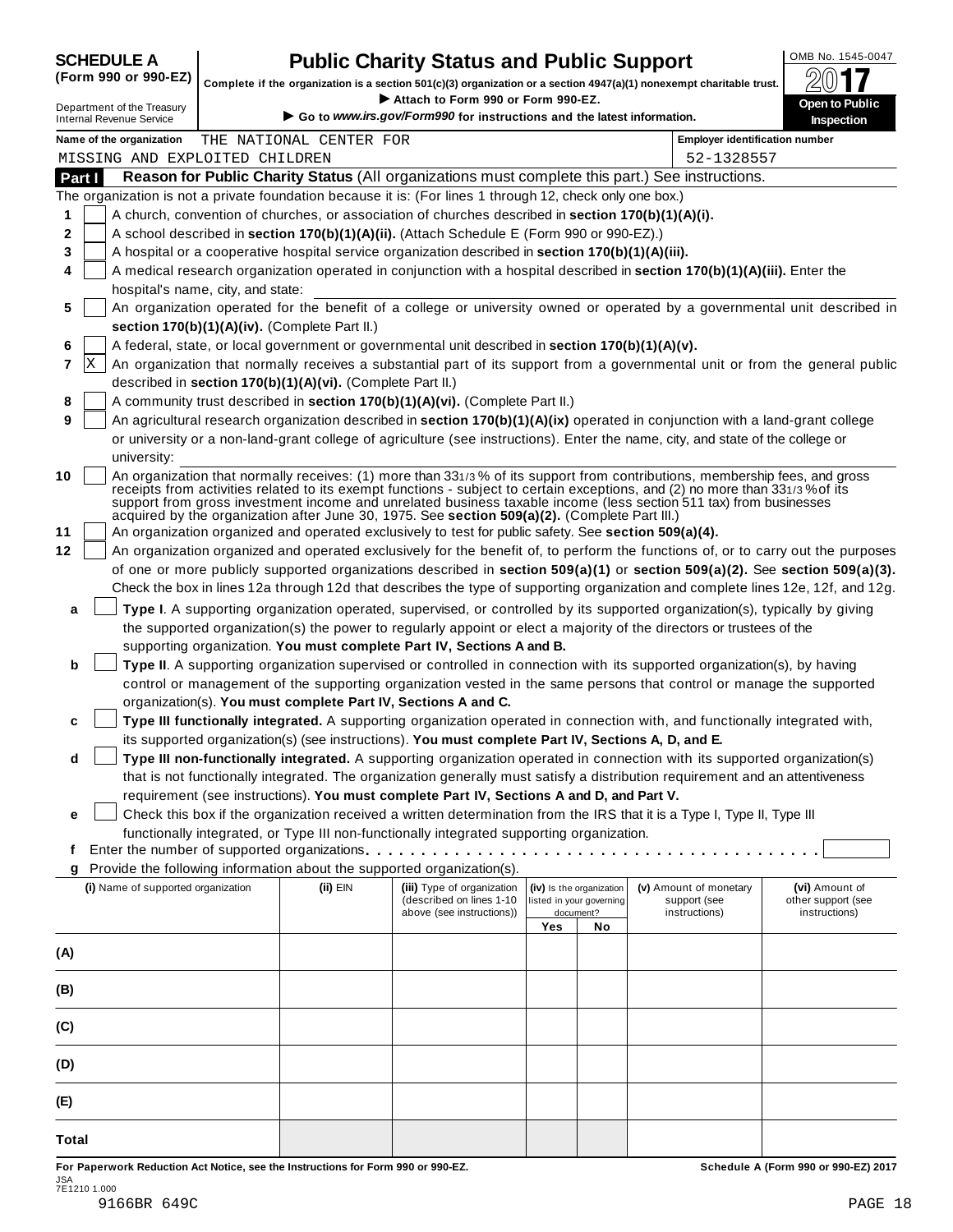Schedule <sup>A</sup> (Form <sup>990</sup> or 990-EZ) <sup>2017</sup> Page **2**

**Support Schedule for Organizations Described in Sections 170(b)(1)(A)(iv) and 170(b)(1)(A)(vi)** (Complete only if you checked the box on line 5, 7, or 8 of Part I or if the organization failed to qualify under Part III. If the organization fails to qualify under the tests listed below, please complete Part III.) **Part II**

|              | <b>Section A. Public Support</b>                                                                                                                                                                                                                                                                                |             |             |               |               |             |                |
|--------------|-----------------------------------------------------------------------------------------------------------------------------------------------------------------------------------------------------------------------------------------------------------------------------------------------------------------|-------------|-------------|---------------|---------------|-------------|----------------|
|              | Calendar year (or fiscal year beginning in) $\blacktriangleright$                                                                                                                                                                                                                                               | (a) 2013    | (b) 2014    | (c) 2015      | $(d)$ 2016    | (e) 2017    | (f) Total      |
| 1.           | Gifts,<br>grants,<br>contributions.<br>and<br>membership fees received. (Do not<br>include any "unusual grants.")                                                                                                                                                                                               | 42,999,739. | 43,007,251. | 42, 112, 420. | 39, 725, 853. | 42,660,052. | 210,505,315.   |
| $\mathbf{2}$ | Tax<br>revenues<br>levied<br>for<br>the<br>organization's benefit and either paid<br>to or expended on its behalf                                                                                                                                                                                               |             |             |               |               |             | 0.             |
| 3            | The value of services or facilities<br>furnished by a governmental unit to the<br>organization without charge                                                                                                                                                                                                   |             |             |               |               |             | 0.             |
|              | Total. Add lines 1 through 3                                                                                                                                                                                                                                                                                    | 42,999,739. | 43,007,251. | 42, 112, 420. | 39,725,853.   | 42,660,052. | 210,505,315.   |
| 5            | The portion of total contributions by<br>each<br>person<br>(other<br>than<br>a<br>governmental<br>unit<br>publicly<br>or<br>supported organization) included on<br>line 1 that exceeds 2% of the amount<br>shown on line 11, column (f)                                                                         |             |             |               |               |             | 0.             |
| 6            | Public support. Subtract line 5 from line 4                                                                                                                                                                                                                                                                     |             |             |               |               |             | 210, 505, 315. |
|              | <b>Section B. Total Support</b>                                                                                                                                                                                                                                                                                 |             |             |               |               |             |                |
|              | Calendar year (or fiscal year beginning in) ▶                                                                                                                                                                                                                                                                   | (a) $2013$  | (b) $2014$  | (c) 2015      | $(d)$ 2016    | (e) 2017    | (f) Total      |
| 7            | Amounts from line 4                                                                                                                                                                                                                                                                                             | 42,999,739. | 43,007,251. | 42, 112, 420. | 39,725,853.   | 42,660,052. | 210,505,315.   |
| 8            | Gross income from interest. dividends.<br>payments received on securities loans,<br>rents, royalties, and income from<br>similar sources experiences                                                                                                                                                            | 399,188.    | 391,647.    | 819,582.      | 820,965.      | 846, 367.   | 3, 277, 749.   |
| 9            | Net income from unrelated business<br>activities, whether or not the business<br>is regularly carried on the control of the control of the control of the control of the control of the control of the control of the control of the control of the control of the control of the control of the control of the |             |             |               | 917.          | 3,195.      | 4,112.         |
| 10           | Other income. Do not include gain or<br>loss from the sale of capital assets<br>(Explain in Part VI.) ATCH 1                                                                                                                                                                                                    | 638,618.    | 759,076.    | 627,898.      | 633,486.      | 559,969.    | 3,219,047.     |
| 11           | Total support. Add lines 7 through 10                                                                                                                                                                                                                                                                           |             |             |               |               |             | 217,006,223.   |
| 12           |                                                                                                                                                                                                                                                                                                                 |             |             |               |               |             | 342,132.       |
| 13           | First five years. If the Form 990 is for the organization's first, second, third, fourth, or fifth tax year as a section 501(c)(3)                                                                                                                                                                              |             |             |               |               |             |                |
|              | <b>Section C. Computation of Public Support Percentage</b>                                                                                                                                                                                                                                                      |             |             |               |               |             |                |
| 14           | Public support percentage for 2017 (line 6, column (f) divided by line 11, column (f).                                                                                                                                                                                                                          |             |             |               |               | 14          | 97.00%         |
| 15           |                                                                                                                                                                                                                                                                                                                 |             |             |               |               |             | 97.18%         |
|              | 16a 331/3% support test - 2017. If the organization did not check the box on line 13, and line 14 is 331/3% or more, check this                                                                                                                                                                                 |             |             |               |               |             |                |
|              | box and stop here. The organization qualifies as a publicly supported organization $\ldots \ldots \ldots \ldots \ldots \ldots \ldots$                                                                                                                                                                           |             |             |               |               |             | Χ              |
|              | b 331/3% support test - 2016. If the organization did not check a box on line 13 or 16a, and line 15 is 331/3% or more, check                                                                                                                                                                                   |             |             |               |               |             |                |
|              |                                                                                                                                                                                                                                                                                                                 |             |             |               |               |             |                |
|              | 17a 10%-facts-and-circumstances test - 2017. If the organization did not check a box on line 13, 16a, or 16b, and line 14 is                                                                                                                                                                                    |             |             |               |               |             |                |
|              | 10% or more, and if the organization meets the "facts-and-circumstances" test, check this box and stop here. Explain in                                                                                                                                                                                         |             |             |               |               |             |                |
|              | Part VI how the organization meets the "facts-and-circumstances" test. The organization qualifies as a publicly supported                                                                                                                                                                                       |             |             |               |               |             |                |
|              |                                                                                                                                                                                                                                                                                                                 |             |             |               |               |             |                |
|              | <b>b 10%-facts-and-circumstances test - 2016.</b> If the organization did not check a box on line 13, 16a, 16b, or 17a, and line                                                                                                                                                                                |             |             |               |               |             |                |
|              | 15 is 10% or more, and if the organization meets the "facts-and-circumstances" test, check this box and stop here.                                                                                                                                                                                              |             |             |               |               |             |                |
|              | Explain in Part VI how the organization meets the "facts-and-circumstances" test. The organization qualifies as a publicly                                                                                                                                                                                      |             |             |               |               |             |                |
|              | Private foundation. If the organization did not check a box on line 13, 16a, 16b, 17a, or 17b, check this box and see                                                                                                                                                                                           |             |             |               |               |             |                |
| 18           |                                                                                                                                                                                                                                                                                                                 |             |             |               |               |             |                |
|              |                                                                                                                                                                                                                                                                                                                 |             |             |               |               |             |                |

**Schedule A (Form 990 or 990-EZ) 2017**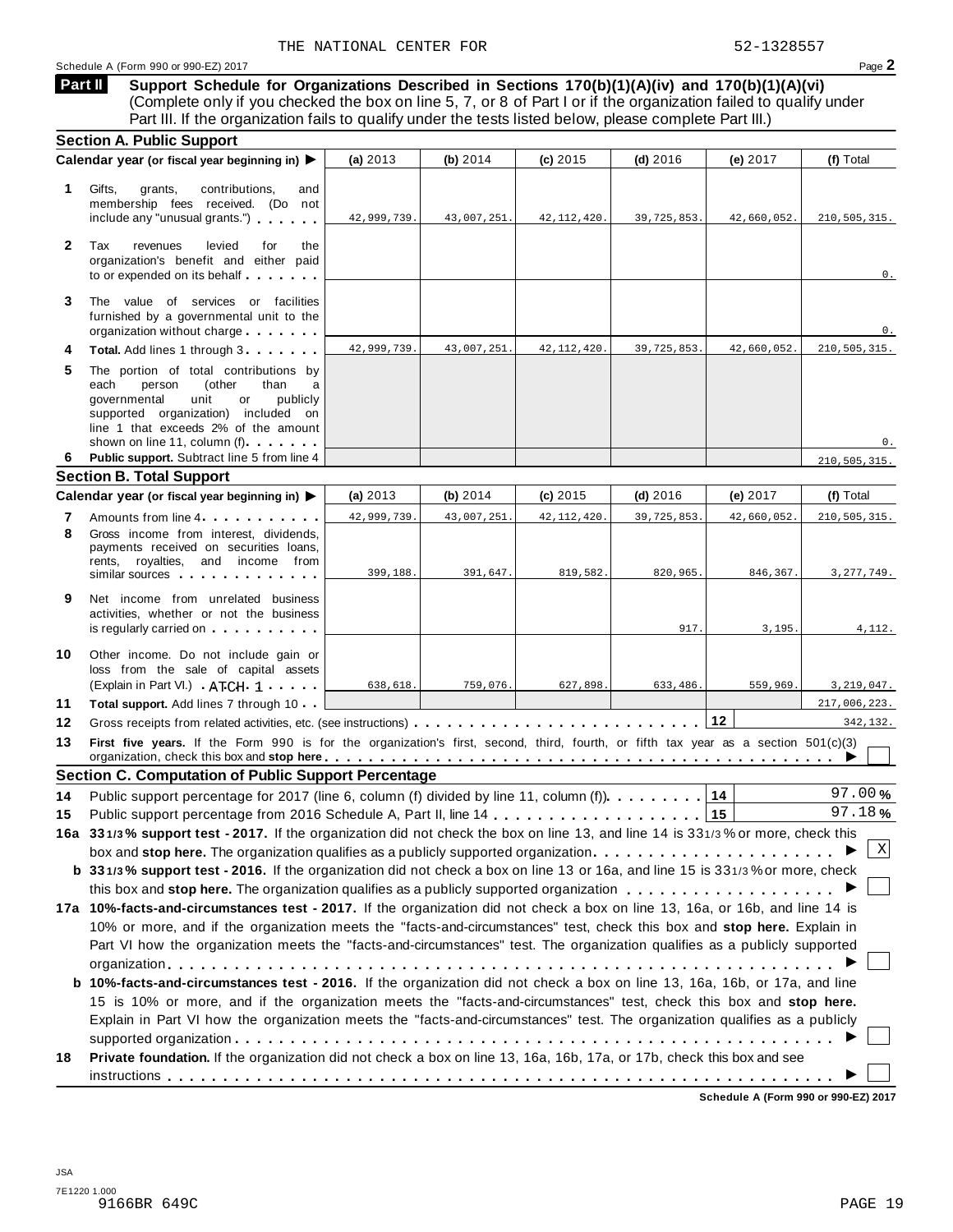Schedule <sup>A</sup> (Form <sup>990</sup> or 990-EZ) <sup>2017</sup> Page **3**

#### **Support Schedule for Organizations Described in Section 509(a)(2) Part III**

(Complete only if you checked the box on line 10 of Part I or if the organization failed to qualify under Part II. If the organization fails to qualify under the tests listed below, please complete Part II.)

|    | <b>Section A. Public Support</b>                                                                                                                                                                                                                             |            |            |            |            |          |           |
|----|--------------------------------------------------------------------------------------------------------------------------------------------------------------------------------------------------------------------------------------------------------------|------------|------------|------------|------------|----------|-----------|
|    | Calendar year (or fiscal year beginning in) ▶                                                                                                                                                                                                                | (a) $2013$ | (b) $2014$ | $(c)$ 2015 | (d) $2016$ | (e) 2017 | (f) Total |
| 1. | Gifts, grants, contributions, and membership fees                                                                                                                                                                                                            |            |            |            |            |          |           |
|    | received. (Do not include any "unusual grants.")                                                                                                                                                                                                             |            |            |            |            |          |           |
| 2  | Gross receipts from admissions, merchandise                                                                                                                                                                                                                  |            |            |            |            |          |           |
|    | sold or services performed, or facilities                                                                                                                                                                                                                    |            |            |            |            |          |           |
|    | furnished in any activity that is related to the                                                                                                                                                                                                             |            |            |            |            |          |           |
|    | organization's tax-exempt purpose                                                                                                                                                                                                                            |            |            |            |            |          |           |
| 3  | Gross receipts from activities that are not an                                                                                                                                                                                                               |            |            |            |            |          |           |
|    | unrelated trade or business under section 513                                                                                                                                                                                                                |            |            |            |            |          |           |
| 4  | Tax<br>revenues<br>levied<br>for<br>the                                                                                                                                                                                                                      |            |            |            |            |          |           |
|    | organization's benefit and either paid to                                                                                                                                                                                                                    |            |            |            |            |          |           |
|    | or expended on its behalf                                                                                                                                                                                                                                    |            |            |            |            |          |           |
| 5  | The value of services or facilities                                                                                                                                                                                                                          |            |            |            |            |          |           |
|    | furnished by a governmental unit to the                                                                                                                                                                                                                      |            |            |            |            |          |           |
|    | organization without charge                                                                                                                                                                                                                                  |            |            |            |            |          |           |
| 6  | <b>Total.</b> Add lines 1 through 5                                                                                                                                                                                                                          |            |            |            |            |          |           |
|    | 7a Amounts included on lines 1, 2, and 3                                                                                                                                                                                                                     |            |            |            |            |          |           |
|    | received from disqualified persons                                                                                                                                                                                                                           |            |            |            |            |          |           |
|    | Amounts included on lines 2 and 3                                                                                                                                                                                                                            |            |            |            |            |          |           |
|    | from other than disqualified<br>received                                                                                                                                                                                                                     |            |            |            |            |          |           |
|    | persons that exceed the greater of \$5,000                                                                                                                                                                                                                   |            |            |            |            |          |           |
|    | or 1% of the amount on line 13 for the year                                                                                                                                                                                                                  |            |            |            |            |          |           |
|    | c Add lines 7a and 7b<br>Public support. (Subtract line 7c from                                                                                                                                                                                              |            |            |            |            |          |           |
| 8  |                                                                                                                                                                                                                                                              |            |            |            |            |          |           |
|    | $line 6.)$<br><b>Section B. Total Support</b>                                                                                                                                                                                                                |            |            |            |            |          |           |
|    |                                                                                                                                                                                                                                                              | (a) $2013$ | (b) $2014$ | $(c)$ 2015 | (d) $2016$ | (e) 2017 | (f) Total |
|    | Calendar year (or fiscal year beginning in) ▶                                                                                                                                                                                                                |            |            |            |            |          |           |
| 9  | Amounts from line 6<br>10 a Gross income from interest, dividends,                                                                                                                                                                                           |            |            |            |            |          |           |
|    | payments received on securities loans,                                                                                                                                                                                                                       |            |            |            |            |          |           |
|    | rents, royalties, and income from similar                                                                                                                                                                                                                    |            |            |            |            |          |           |
|    | sources <b>contracts</b>                                                                                                                                                                                                                                     |            |            |            |            |          |           |
|    | <b>b</b> Unrelated business taxable income (less                                                                                                                                                                                                             |            |            |            |            |          |           |
|    | section 511 taxes) from businesses                                                                                                                                                                                                                           |            |            |            |            |          |           |
|    | acquired after June 30, 1975                                                                                                                                                                                                                                 |            |            |            |            |          |           |
|    | c Add lines 10a and 10b and the control of the control of the control of the control of the control of the control of the control of the control of the control of the control of the control of the control of the control of                               |            |            |            |            |          |           |
| 11 | Net income from unrelated business                                                                                                                                                                                                                           |            |            |            |            |          |           |
|    | activities not included in line 10b,<br>whether or not the business is regularly                                                                                                                                                                             |            |            |            |            |          |           |
|    | carried on the carried on the care and the care of the care of the care of the care of the care of the care of                                                                                                                                               |            |            |            |            |          |           |
| 12 | Other income. Do not include gain or                                                                                                                                                                                                                         |            |            |            |            |          |           |
|    | loss from the sale of capital assets                                                                                                                                                                                                                         |            |            |            |            |          |           |
|    | (Explain in Part VI.) <b>All and Strategies</b>                                                                                                                                                                                                              |            |            |            |            |          |           |
| 13 | Total support. (Add lines 9, 10c, 11,                                                                                                                                                                                                                        |            |            |            |            |          |           |
|    | and 12.) $\cdots$ $\cdots$ $\cdots$ $\cdots$ $\cdots$                                                                                                                                                                                                        |            |            |            |            |          |           |
| 14 | First five years. If the Form 990 is for the organization's first, second, third, fourth, or fifth tax year as a section 501(c)(3)                                                                                                                           |            |            |            |            |          |           |
|    |                                                                                                                                                                                                                                                              |            |            |            |            |          |           |
|    | <b>Section C. Computation of Public Support Percentage</b>                                                                                                                                                                                                   |            |            |            |            |          |           |
| 15 | Public support percentage for 2017 (line 8, column (f) divided by line 13, column (f)).                                                                                                                                                                      |            |            |            |            | 15       | ℅         |
| 16 | Public support percentage from 2016 Schedule A, Part III, line 15.                                                                                                                                                                                           |            |            |            |            | 16       | %         |
|    | Section D. Computation of Investment Income Percentage                                                                                                                                                                                                       |            |            |            |            |          |           |
| 17 | Investment income percentage for 2017 (line 10c, column (f) divided by line 13, column (f))                                                                                                                                                                  |            |            |            |            | 17       | %         |
| 18 |                                                                                                                                                                                                                                                              |            |            |            |            | 18       | %         |
|    | 19a 331/3% support tests - 2017. If the organization did not check the box on line 14, and line 15 is more than 331/3%, and line                                                                                                                             |            |            |            |            |          |           |
|    | 17 is not more than 331/3%, check this box and stop here. The organization qualifies as a publicly supported organization                                                                                                                                    |            |            |            |            |          |           |
|    |                                                                                                                                                                                                                                                              |            |            |            |            |          |           |
|    |                                                                                                                                                                                                                                                              |            |            |            |            |          |           |
|    | <b>b</b> 331/3% support tests - 2016. If the organization did not check a box on line 14 or line 19a, and line 16 is more than 331/3%, and                                                                                                                   |            |            |            |            |          |           |
| 20 | line 18 is not more than 331/3%, check this box and stop here. The organization qualifies as a publicly supported organization<br>Private foundation. If the organization did not check a box on line 14, 19a, or 19b, check this box and see instructions ▶ |            |            |            |            |          |           |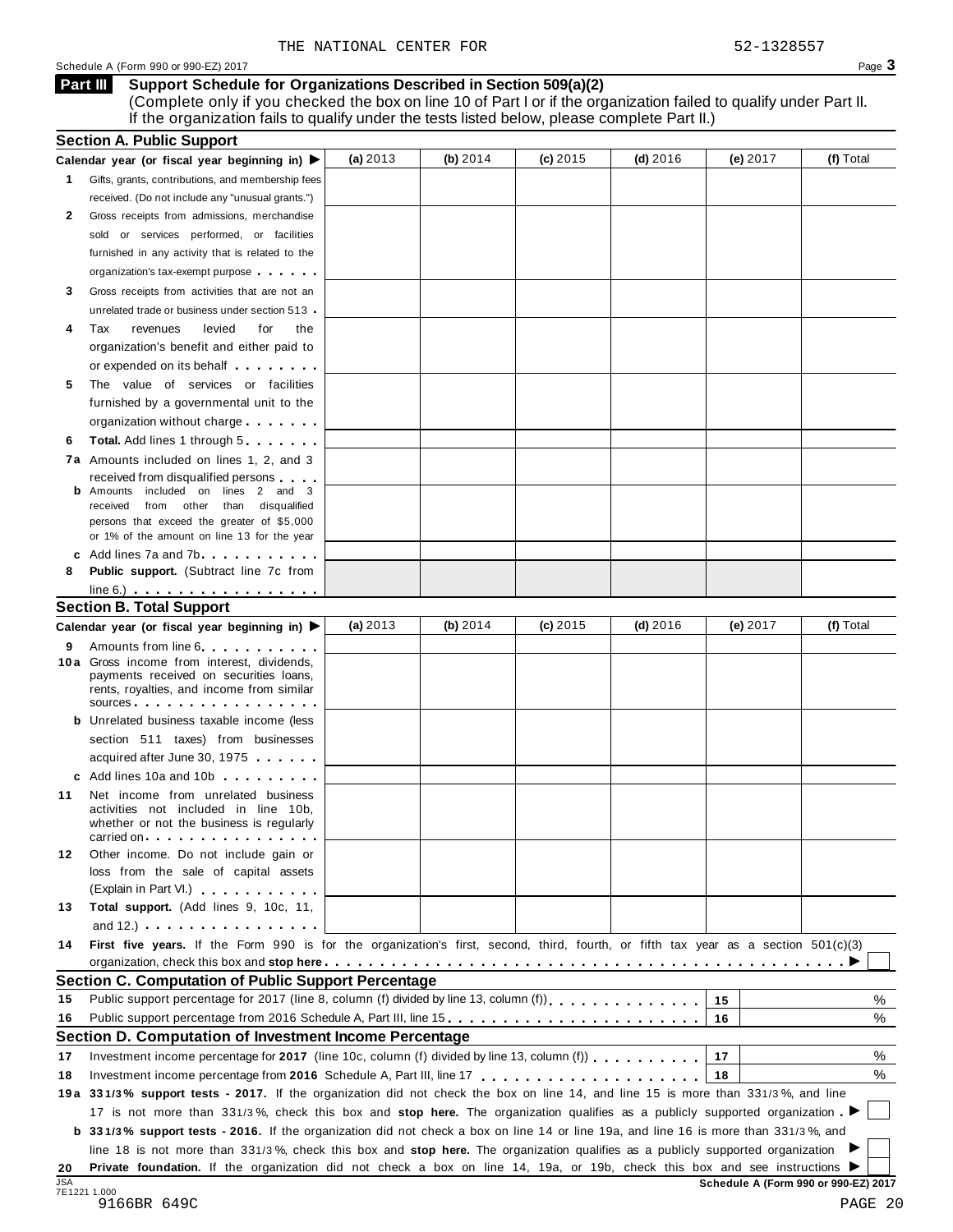**2**

**3a**

**3b**

**3c**

**4a**

**4b**

**4c**

**5a**

**5b 5c**

**6**

**7**

**8**

**9a**

**9b**

**9c**

**10a**

#### **Part IV Supporting Organizations**

(Complete only if you checked a box in line 12 on Part I. If you checked 12a of Part I, complete Sections A and B. If you checked 12b of Part I, complete Sections A and C. If you checked 12c of Part I, complete Sections A, D, and E. If you checked 12d of Part I, complete Sections A and D, and complete Part V.)

#### **Section A. All Supporting Organizations**

- **1** Are all of the organization's supported organizations listed by name in the organization's governing documents? *If "No," describe in Part VI how the supported organizations are designated. If designated by class or purpose, describe the designation. If historic and continuing relationship, explain.* **1**
- **2** Did the organization have any supported organization that does not have an IRS determination of status under section 509(a)(1) or (2)? *If"Yes," explain in Part VI how the organization determined that the supported organization was described in section 509(a)(1) or (2).*
- **3 a** Did the organization have a supported organization described in section 501(c)(4), (5), or (6)? *If "Yes," answer (b) and (c) below.*
- **b** Did the organization confirm that each supported organization qualified under section 501(c)(4), (5), or (6) and | satisfied the public support tests under section 509(a)(2)? *If "Yes," describe in Part VI when and how the organization made the determination.*
- **c** Did the organization ensure that all support to such organizations was used exclusively for section 170(c)(2)(B) purposes? *If"Yes," explain in Part VI what controls the organization put in place to ensure such use.*
- **4 a** Was any supported organization not organized in the United States ("foreign supported organization")? *If "Yes," and if you checked 12a or 12b in Part I, answer (b) and (c) below.*
- **b** Did the organization have ultimate control and discretion in deciding whether to make grants to the foreign | supported organization? *If "Yes," describe in Part VI how the organization had such control and discretion despite being controlled or supervised by or in connection with its supported organizations.*
- **c** Did the organization support any foreign supported organization that does not have an IRS determination | under sections 501(c)(3) and 509(a)(1) or (2)? *If "Yes," explain in Part VI what controls the organization used to ensure that all support to the foreign supported organization was used exclusively for section 170(c)(2)(B) purposes.*
- **5 a** Did the organization add, substitute, or remove any supported organizations during the tax year? *If "Yes,"* answer (b) and (c) below (if applicable). Also, provide detail in Part VI, including (i) the names and EIN *numbers of the supported organizations added, substituted, or removed; (ii) the reasons for each such action;* (iii) the authority under the organization's organizing document authorizing such action; and (iv) how the action *was accomplished (such as by amendment to the organizing document).*
- **b** Type I or Type II only. Was any added or substituted supported organization part of a class already | designated in the organization's organizing document?
- **c Substitutions only.** Was the substitution the result of an event beyond the organization's control?
- **6** Did the organization provide support (whether in the form of grants or the provision of services or facilities) to anyone other than (i) its supported organizations, (ii) individuals that are part of the charitable class benefited by one or more of its supported organizations, or (iii) other supporting organizations that also support or benefit one or more of the filing organization's supported organizations? *If"Yes," provide detail in Part VI.*
- **7** Did the organization provide a grant, loan, compensation, or other similar payment to a substantial contributor (defined in section 4958(c)(3)(C)), a family member of a substantial contributor, or a 35% controlled entity with regard to a substantial contributor? *If"Yes," complete Part I of Schedule L (Form 990 or 990-EZ).*
- **8** Did the organization make a loan to a disqualified person (as defined in section 4958) not described in line 7? *If "Yes," complete Part I of Schedule L (Form 990 or 990-EZ).*
- **a** Was the organization controlled directly or indirectly at any time during the tax year by one or more | **9** disqualified persons as defined in section 4946 (other than foundation managers and organizations described in section 509(a)(1) or (2))? *If"Yes," provide detail in Part VI.*
- **b** Did one or more disqualified persons (as defined in line 9a) hold a controlling interest in any entity in which | the supporting organization had an interest? *If"Yes," provide detail in Part VI.*
- **c** Did a disqualified person (as defined in line 9a) have an ownership interest in, or derive any personal benefit from, assets in which the supporting organization also had an interest? *If"Yes," provide detail in Part VI.*
- **10a** Was the organization subject to the excess business holdings rules of section 4943 because of section | 4943(f) (regarding certain Type II supporting organizations, and all Type III non-functionally integrated supporting organizations)? *If"Yes," answer 10b below.*
	- **b** Did the organization have any excess business holdings in the tax year? *(Use Schedule C, Form 4720, to determine whether the organization had excess business holdings.)*

**Yes No**

**10b** JSA **Schedule A (Form 990 or 990-EZ) 2017**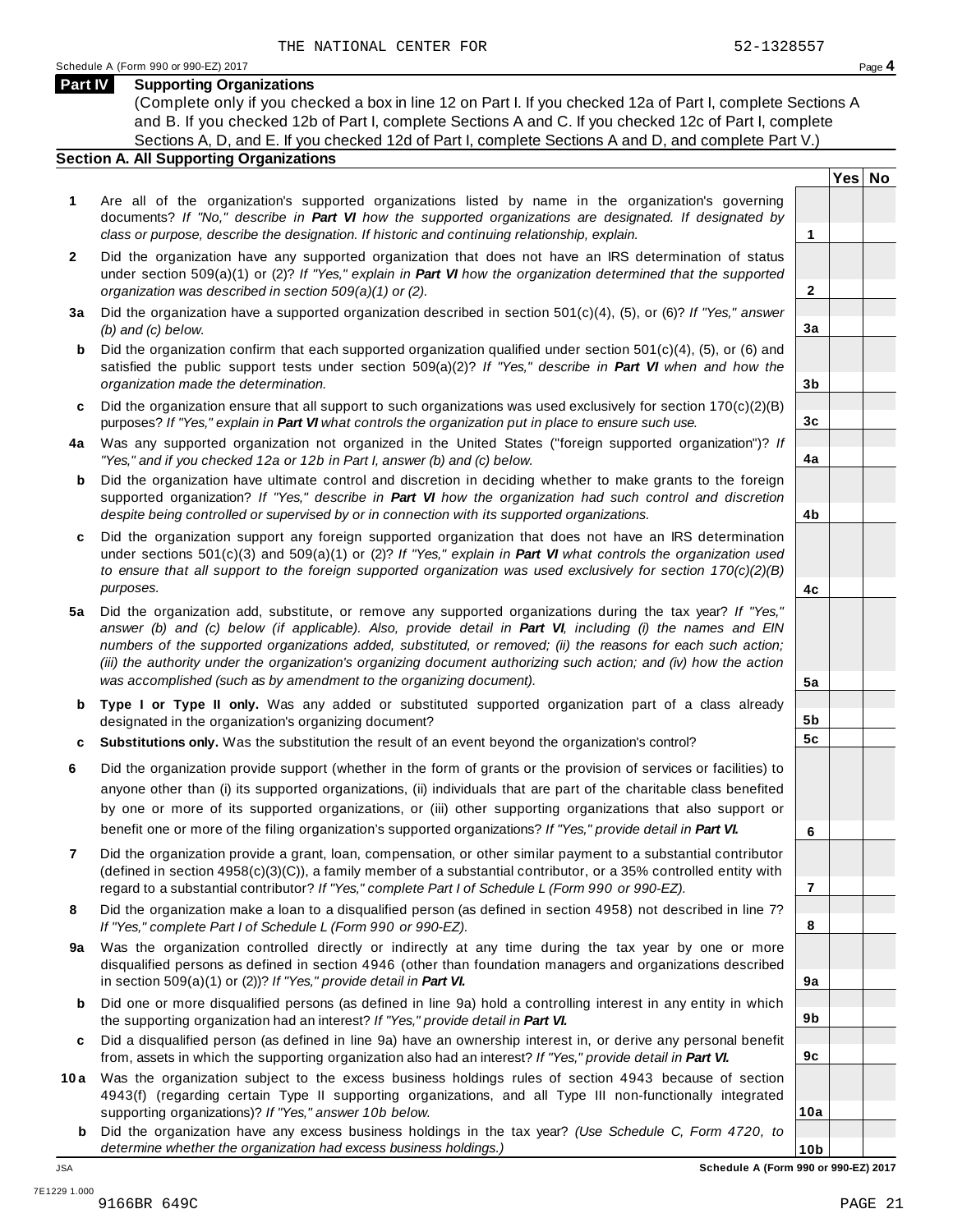|         | Schedule A (Form 990 or 990-EZ) 2017                                                                                                                                                                                                                                                                                                                                                                                                                                                                                                                                                                                                                                         |                 |        | Page 5 |
|---------|------------------------------------------------------------------------------------------------------------------------------------------------------------------------------------------------------------------------------------------------------------------------------------------------------------------------------------------------------------------------------------------------------------------------------------------------------------------------------------------------------------------------------------------------------------------------------------------------------------------------------------------------------------------------------|-----------------|--------|--------|
| Part IV | <b>Supporting Organizations (continued)</b>                                                                                                                                                                                                                                                                                                                                                                                                                                                                                                                                                                                                                                  |                 |        |        |
|         |                                                                                                                                                                                                                                                                                                                                                                                                                                                                                                                                                                                                                                                                              |                 | Yes No |        |
| 11      | Has the organization accepted a gift or contribution from any of the following persons?                                                                                                                                                                                                                                                                                                                                                                                                                                                                                                                                                                                      |                 |        |        |
| a       | A person who directly or indirectly controls, either alone or together with persons described in (b) and (c)                                                                                                                                                                                                                                                                                                                                                                                                                                                                                                                                                                 |                 |        |        |
|         | below, the governing body of a supported organization?                                                                                                                                                                                                                                                                                                                                                                                                                                                                                                                                                                                                                       | 11a             |        |        |
| b       | A family member of a person described in (a) above?                                                                                                                                                                                                                                                                                                                                                                                                                                                                                                                                                                                                                          | 11 <sub>b</sub> |        |        |
|         | c A 35% controlled entity of a person described in (a) or (b) above? If "Yes" to a, b, or c, provide detail in Part VI.                                                                                                                                                                                                                                                                                                                                                                                                                                                                                                                                                      | 11c             |        |        |
|         | <b>Section B. Type I Supporting Organizations</b>                                                                                                                                                                                                                                                                                                                                                                                                                                                                                                                                                                                                                            |                 |        |        |
|         |                                                                                                                                                                                                                                                                                                                                                                                                                                                                                                                                                                                                                                                                              |                 | Yes No |        |
| 1       | Did the directors, trustees, or membership of one or more supported organizations have the power to<br>regularly appoint or elect at least a majority of the organization's directors or trustees at all times during the<br>tax year? If "No," describe in Part VI how the supported organization(s) effectively operated, supervised, or<br>controlled the organization's activities. If the organization had more than one supported organization,<br>describe how the powers to appoint and/or remove directors or trustees were allocated among the supported<br>organizations and what conditions or restrictions, if any, applied to such powers during the tax year. | 1               |        |        |
| 2       | Did the organization operate for the benefit of any supported organization other than the supported<br>organization(s) that operated, supervised, or controlled the supporting organization? If "Yes," explain in Part<br>VI how providing such benefit carried out the purposes of the supported organization(s) that operated,<br>supervised, or controlled the supporting organization.                                                                                                                                                                                                                                                                                   | $\mathbf{2}$    |        |        |
|         | <b>Section C. Type II Supporting Organizations</b>                                                                                                                                                                                                                                                                                                                                                                                                                                                                                                                                                                                                                           |                 |        |        |
|         |                                                                                                                                                                                                                                                                                                                                                                                                                                                                                                                                                                                                                                                                              |                 | Yes No |        |
| 1       | Were a majority of the organization's directors or trustees during the tax year also a majority of the directors<br>or trustees of each of the organization's supported organization(s)? If "No," describe in Part VI how control<br>or management of the supporting organization was vested in the same persons that controlled or managed                                                                                                                                                                                                                                                                                                                                  |                 |        |        |
|         | the supported organization(s).                                                                                                                                                                                                                                                                                                                                                                                                                                                                                                                                                                                                                                               | 1               |        |        |
|         | Section D. All Type III Supporting Organizations                                                                                                                                                                                                                                                                                                                                                                                                                                                                                                                                                                                                                             |                 |        |        |
| 1       | Did the organization provide to each of its supported organizations, by the last day of the fifth month of the<br>organization's tax year, (i) a written notice describing the type and amount of support provided during the prior<br>tax year, (ii) a copy of the Form 990 that was most recently filed as of the date of notification, and (iii) copies of<br>the organization's governing documents in effect on the date of notification, to the extent not previously<br>provided?                                                                                                                                                                                     | 1               | Yes No |        |
|         |                                                                                                                                                                                                                                                                                                                                                                                                                                                                                                                                                                                                                                                                              |                 |        |        |
| 2       | Were any of the organization's officers, directors, or trustees either (i) appointed or elected by the supported<br>organization(s) or (ii) serving on the governing body of a supported organization? If "No," explain in Part VI how<br>the organization maintained a close and continuous working relationship with the supported organization(s).                                                                                                                                                                                                                                                                                                                        | $\mathbf{2}$    |        |        |
| 3       | By reason of the relationship described in (2), did the organization's supported organizations have a<br>significant voice in the organization's investment policies and in directing the use of the organization's<br>income or assets at all times during the tax year? If "Yes," describe in Part VI the role the organization's<br>supported organizations played in this regard.                                                                                                                                                                                                                                                                                        | 3               |        |        |
|         | Section E. Type III Functionally Integrated Supporting Organizations                                                                                                                                                                                                                                                                                                                                                                                                                                                                                                                                                                                                         |                 |        |        |
| 1       | Check the box next to the method that the organization used to satisfy the Integral Part Test during the year (see instructions).                                                                                                                                                                                                                                                                                                                                                                                                                                                                                                                                            |                 |        |        |
| a       | The organization satisfied the Activities Test. Complete line 2 below.                                                                                                                                                                                                                                                                                                                                                                                                                                                                                                                                                                                                       |                 |        |        |
| b       | The organization is the parent of each of its supported organizations. Complete line 3 below.                                                                                                                                                                                                                                                                                                                                                                                                                                                                                                                                                                                |                 |        |        |
| C       | The organization supported a governmental entity. Describe in Part VI how you supported a government entity (see instructions).                                                                                                                                                                                                                                                                                                                                                                                                                                                                                                                                              |                 |        |        |
|         |                                                                                                                                                                                                                                                                                                                                                                                                                                                                                                                                                                                                                                                                              |                 | Yes No |        |
| 2       | Activities Test. Answer (a) and (b) below.                                                                                                                                                                                                                                                                                                                                                                                                                                                                                                                                                                                                                                   |                 |        |        |
| a       | Did substantially all of the organization's activities during the tax year directly further the exempt purposes of<br>the supported organization(s) to which the organization was responsive? If "Yes," then in Part VI identify<br>those supported organizations and explain how these activities directly furthered their exempt purposes,                                                                                                                                                                                                                                                                                                                                 |                 |        |        |
|         | how the organization was responsive to those supported organizations, and how the organization determined<br>that these activities constituted substantially all of its activities.                                                                                                                                                                                                                                                                                                                                                                                                                                                                                          | 2a              |        |        |
| b       | Did the activities described in (a) constitute activities that, but for the organization's involvement, one or more<br>of the organization's supported organization(s) would have been engaged in? If "Yes," explain in Part VI the<br>reasons for the organization's position that its supported organization(s) would have engaged in these<br>activities but for the organization's involvement.                                                                                                                                                                                                                                                                          | 2b              |        |        |
| 3       | Parent of Supported Organizations. Answer (a) and (b) below.                                                                                                                                                                                                                                                                                                                                                                                                                                                                                                                                                                                                                 |                 |        |        |
| a       | Did the organization have the power to regularly appoint or elect a majority of the officers, directors, or<br>trustees of each of the supported organizations? Provide details in Part VI.                                                                                                                                                                                                                                                                                                                                                                                                                                                                                  | 3a              |        |        |
|         |                                                                                                                                                                                                                                                                                                                                                                                                                                                                                                                                                                                                                                                                              |                 |        |        |

**b** Did the organization exercise a substantial degree of direction over the policies, programs, and activities of each of its supported organizations? *If"Yes," describe in Part VI the role played by the organization in this regard.*

**3b Schedule A (Form 990 or 990-EZ) 2017**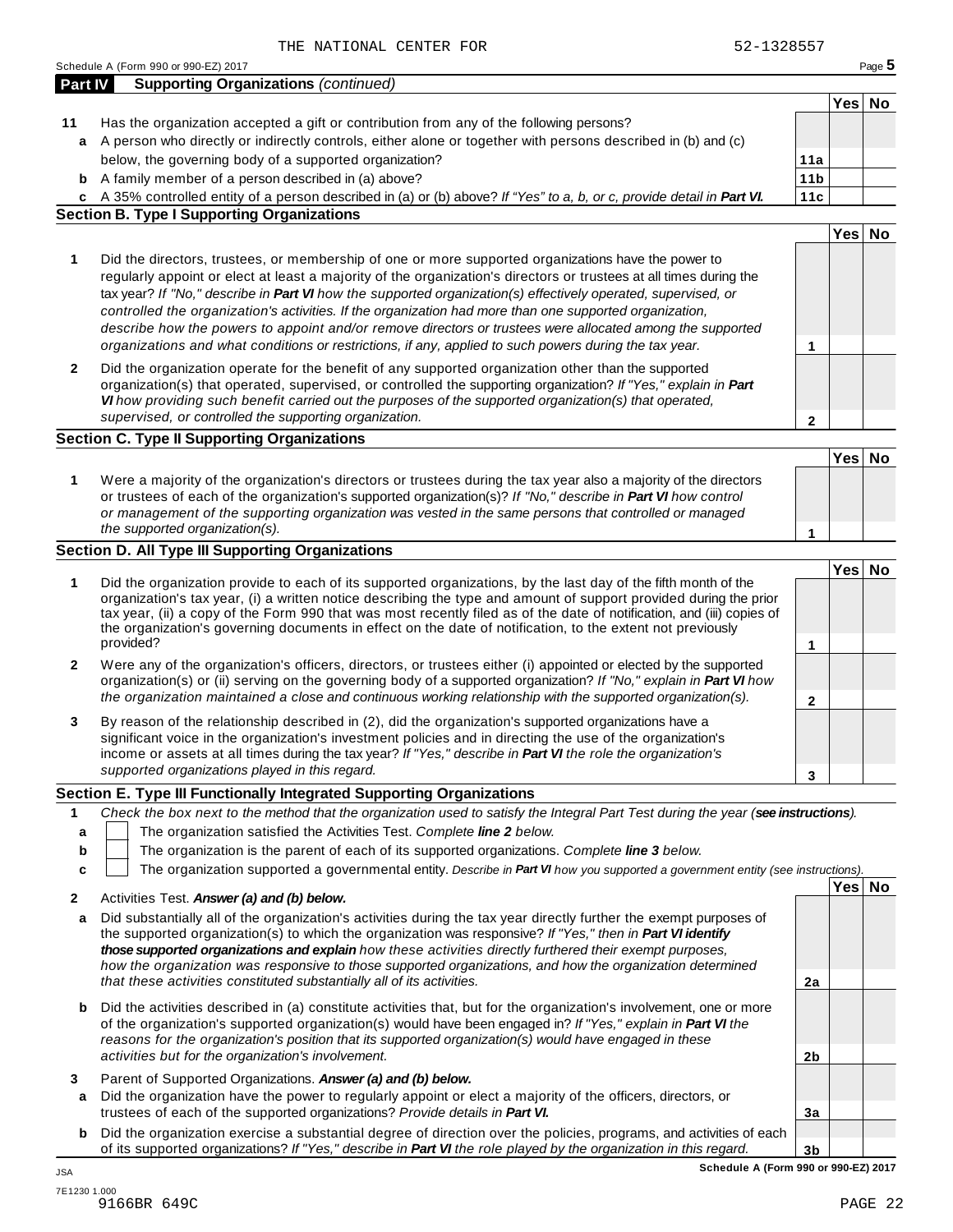| Schedule A (Form 990 or 990-EZ) 2017 | Page 6 |
|--------------------------------------|--------|
|                                      |        |

**Part V Type III Non-Functionally Integrated 509(a)(3) Supporting Organizations 1** Check here if the organization satisfied the Integral Part Test as a qualifying trust on Nov. 20, 1970 (explain in Part VI). **See instructions.** All other Type III non-functionally integrated supporting organizations must complete Sections A through E. (B) Current Year **Section <sup>A</sup> - Adjusted Net Income** (A) Prior Year (optional) **1** Net short-term capital gain **1 1 2 3 4 5 2** Recoveries of prior-year distributions **3** Other gross income (see instructions) **4** Add lines 1 through 3. **5** Depreciation and depletion **6** Portion of operating expenses paid or incurred for production or collection of gross income or for management, conservation, or maintenance of property held for production of income (see instructions) **6 7** Other expenses (see instructions) **7 8 Adjusted Net Income** (subtract lines 5, 6, and 7 from line 4). **8** (B) Current Year **Section <sup>B</sup> - Minimum Asset Amount** (A) Prior Year (optional) **1** Aggregate fair market value of all non-exempt-use assets (see instructions for short tax year or assets held for part of year): **a** Average monthly value of securities **1a 1a 1b 1c 1d b** Average monthly cash balances **c** Fair market value of other non-exempt-use assets **d Total** (add lines 1a, 1b, and 1c) **e Discount** claimed for blockage or other factors (explain in detail in **Part VI**): **2** Acquisition indebtedness applicable to non-exempt-use assets **2 3 4 5 6 7 8 3** Subtract line 2 from line 1d. **4** Cash deemed held for exempt use. Enter 1-1/2% of line 3 (for greater amount, see instructions). **5** Net value of non-exempt-use assets (subtract line 4 from line 3) **6** Multiply line 5 by .035. **7** Recoveries of prior-year distributions **8 Minimum Asset Amount** (add line 7 to line 6) **Section C -** Distributable Amount **Current Year Current Year Amount** Current Year **Current Year 1** Adjusted net income for prior year (from Section A, line 8, Column A) **1 2 3 4 5 2** Enter 85% of line 1. **3** Minimum asset amount for prior year (from Section B, line 8, Column A) **4** Enter greater of line 2 or line 3. **5** Income tax imposed in prior year **6 Distributable Amount.** Subtract line 5 from line 4, unless subject to

emergency temporary reduction (see instructions).

**7** Check here if the current year is the organization's first as a non-functionally integrated Type III supporting organization (see instructions).

**6**

**Schedule A (Form 990 or 990-EZ) 2017**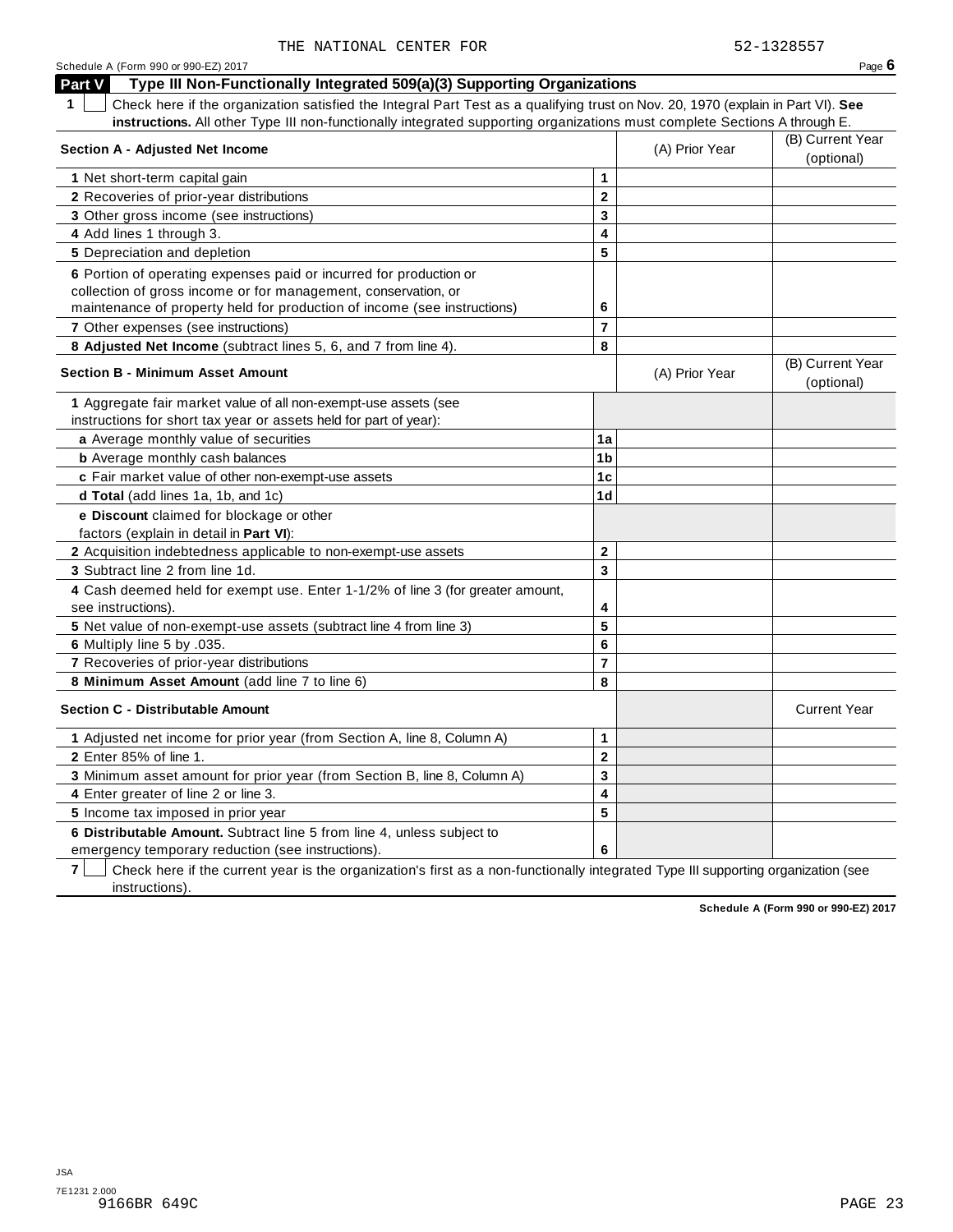Schedule <sup>A</sup> (Form <sup>990</sup> or 990-EZ) <sup>2017</sup> Page **7**

| <b>Part V</b>  | Type III Non-Functionally Integrated 509(a)(3) Supporting Organizations (continued)        |                                    |                                               |                                                  |
|----------------|--------------------------------------------------------------------------------------------|------------------------------------|-----------------------------------------------|--------------------------------------------------|
|                | <b>Section D - Distributions</b>                                                           |                                    |                                               | <b>Current Year</b>                              |
| 1              | Amounts paid to supported organizations to accomplish exempt purposes                      |                                    |                                               |                                                  |
| $\mathbf{2}$   | Amounts paid to perform activity that directly furthers exempt purposes of supported       |                                    |                                               |                                                  |
|                | organizations, in excess of income from activity                                           |                                    |                                               |                                                  |
| 3              | Administrative expenses paid to accomplish exempt purposes of supported organizations      |                                    |                                               |                                                  |
| 4              | Amounts paid to acquire exempt-use assets                                                  |                                    |                                               |                                                  |
| 5              | Qualified set-aside amounts (prior IRS approval required)                                  |                                    |                                               |                                                  |
| 6              | Other distributions (describe in Part VI). See instructions.                               |                                    |                                               |                                                  |
| $\mathbf{7}$   | Total annual distributions. Add lines 1 through 6.                                         |                                    |                                               |                                                  |
| 8              | Distributions to attentive supported organizations to which the organization is responsive |                                    |                                               |                                                  |
|                | (provide details in Part VI). See instructions.                                            |                                    |                                               |                                                  |
| 9              | Distributable amount for 2017 from Section C, line 6                                       |                                    |                                               |                                                  |
| 10             | Line 8 amount divided by Line 9 amount                                                     |                                    |                                               |                                                  |
|                | Section E - Distribution Allocations (see instructions)                                    | (i)<br><b>Excess Distributions</b> | (ii)<br><b>Underdistributions</b><br>Pre-2017 | (iii)<br><b>Distributable</b><br>Amount for 2017 |
| $\mathbf{1}$   | Distributable amount for 2017 from Section C, line 6                                       |                                    |                                               |                                                  |
| $\mathbf{2}$   | Underdistributions, if any, for years prior to 2017                                        |                                    |                                               |                                                  |
|                | (reasonable cause required-explain in Part VI). See                                        |                                    |                                               |                                                  |
|                | instructions.                                                                              |                                    |                                               |                                                  |
| 3              | Excess distributions carryover, if any, to 2017                                            |                                    |                                               |                                                  |
| а              |                                                                                            |                                    |                                               |                                                  |
| b              | $From 2013$ . The set of $1.1$                                                             |                                    |                                               |                                                  |
| c              | From 2014 $\frac{1}{\sqrt{2}}$                                                             |                                    |                                               |                                                  |
| d              | From 2015                                                                                  |                                    |                                               |                                                  |
| е              | From 2016                                                                                  |                                    |                                               |                                                  |
| f              | Total of lines 3a through e                                                                |                                    |                                               |                                                  |
| g              | Applied to underdistributions of prior years                                               |                                    |                                               |                                                  |
| h              | Applied to 2017 distributable amount                                                       |                                    |                                               |                                                  |
| j.             | Carryover from 2012 not applied (see instructions)                                         |                                    |                                               |                                                  |
|                | Remainder. Subtract lines 3g, 3h, and 3i from 3f.<br>Distributions for 2017 from           |                                    |                                               |                                                  |
| 4              |                                                                                            |                                    |                                               |                                                  |
|                | Section D, line 7:<br>\$<br>Applied to underdistributions of prior years                   |                                    |                                               |                                                  |
| a<br>b         | Applied to 2017 distributable amount                                                       |                                    |                                               |                                                  |
| c              | Remainder. Subtract lines 4a and 4b from 4.                                                |                                    |                                               |                                                  |
| 5              | Remaining underdistributions for years prior to 2017, if                                   |                                    |                                               |                                                  |
|                | any. Subtract lines 3g and 4a from line 2. For result                                      |                                    |                                               |                                                  |
|                | greater than zero, explain in Part VI. See instructions.                                   |                                    |                                               |                                                  |
| 6              | Remaining underdistributions for 2017. Subtract lines 3h                                   |                                    |                                               |                                                  |
|                | and 4b from line 1. For result greater than zero, explain in                               |                                    |                                               |                                                  |
|                | Part VI. See instructions.                                                                 |                                    |                                               |                                                  |
| $\overline{7}$ | Excess distributions carryover to 2018. Add lines 3j                                       |                                    |                                               |                                                  |
|                | and 4c.                                                                                    |                                    |                                               |                                                  |
| 8              | Breakdown of line 7:                                                                       |                                    |                                               |                                                  |
| a              | Excess from 2013                                                                           |                                    |                                               |                                                  |
| b              | Excess from 2014                                                                           |                                    |                                               |                                                  |
| c              | Excess from 2015                                                                           |                                    |                                               |                                                  |
| d              | Excess from 2016                                                                           |                                    |                                               |                                                  |
| е              | Excess from 2017                                                                           |                                    |                                               |                                                  |
|                |                                                                                            |                                    |                                               |                                                  |

**Schedule A (Form 990 or 990-EZ) 2017**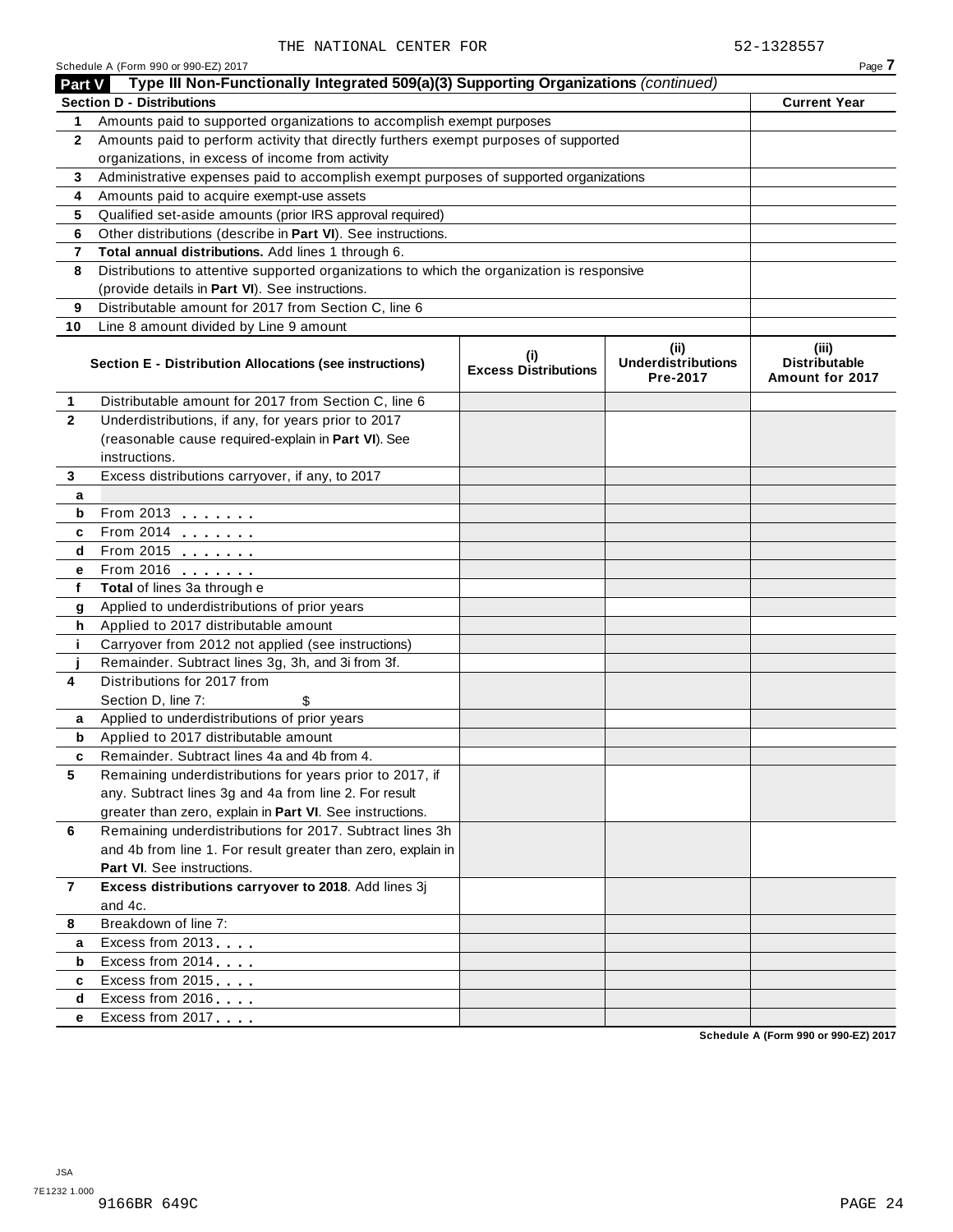<span id="page-23-0"></span>Schedule <sup>A</sup> (Form <sup>990</sup> or 990-EZ) <sup>2017</sup> Page **8**

**Supplemental Information.** Provide the explanations required by Part II, line 10; Part II, line 17a or 17b; Part **Part VI** III, line 12; Part IV, Section A, lines 1, 2, 3b, 3c, 4b, 4c, 5a, 6, 9a, 9b, 9c, 11a, 11b, and 11c; Part IV, Section B, lines 1 and 2; Part IV, Section C, line 1; Part IV, Section D, lines 2 and 3; Part IV, Section E, lines 1c, 2a, 2b, 3a and 3b; Part V, line 1; Part V, Section B, line 1e; Part V, Section D, lines 5, 6, and 8; and Part V, Section E, lines 2, 5, and 6. Also complete this part for any additional information. (See instructions.)

| SCHEDULE A, PART II - OTHER INCOME |          |          |          |          | ATTACHMENT |            |
|------------------------------------|----------|----------|----------|----------|------------|------------|
|                                    |          |          |          |          |            |            |
| DESCRIPTION                        | 2013     | 2014     | 2015     | 2016     | 2017       | TOTAL      |
| GROSS FUNDRAISING INCOME           | 638,618. | 759,076. | 627,898. | 633,486. | 559,969.   | 3,219,047. |
| TOTALS                             | 638,618. | 759,076. | 627,898. | 633,486. | 559,969.   | 3,219,047  |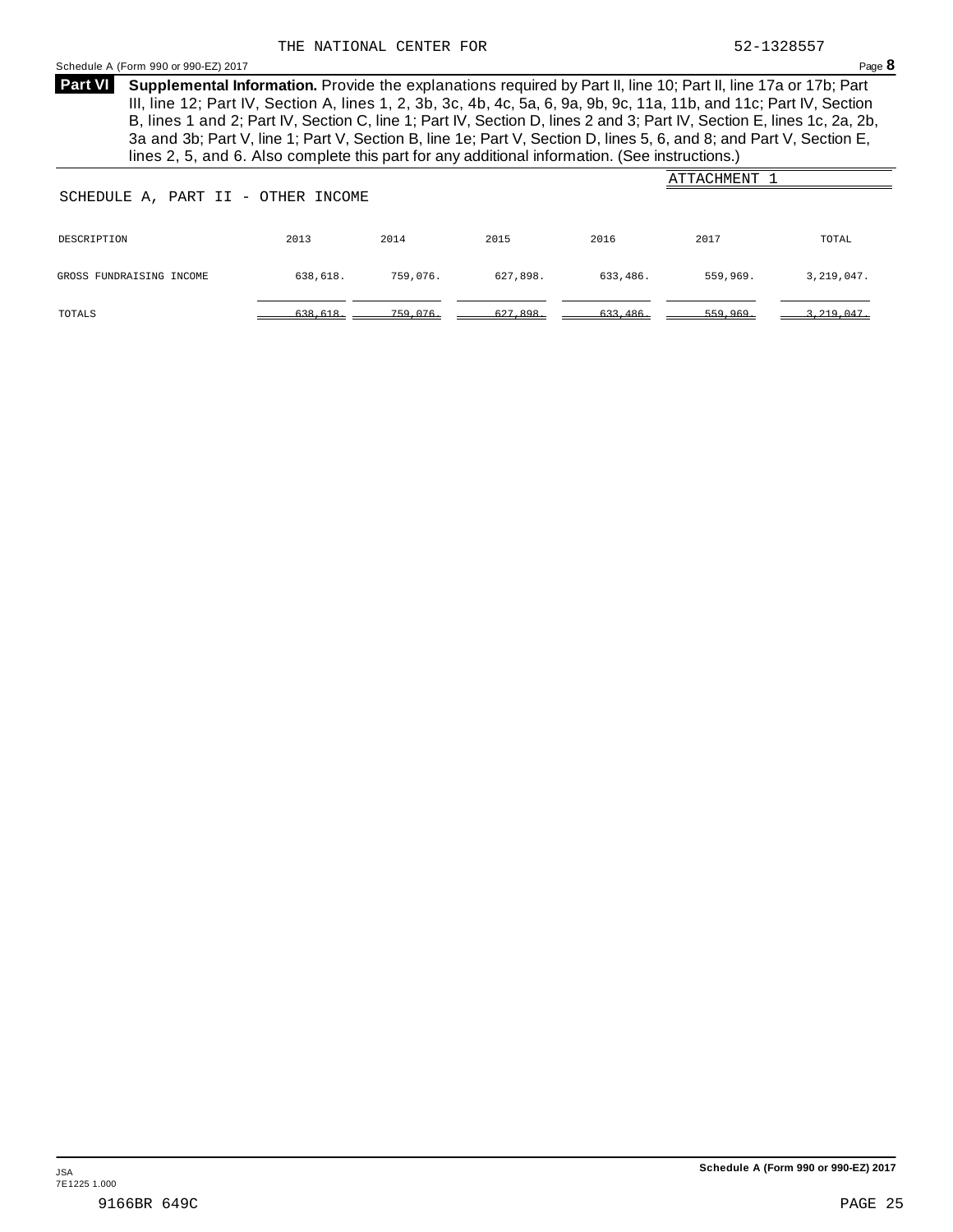**(Form 990, 990-EZ, or 990-PF)** Department of the Treasury<br>Internal Revenue Service

## **Schedule B chedule of Contributors**

(Point issue, sau-EZ,<br>Department of the Treasury internal Revenue Service<br>Department of the Treasury internal Revenue Service internal Revenue Service internal Revenue Service internal<br>Name of the organization

 $20$ **17** 

THE NATIONAL CENTER FOR

MISSING AND EXPLOITED CHILDREN 52-1328557

**Organization type** (check one):

| Filers of:         | Section:                                                                    |
|--------------------|-----------------------------------------------------------------------------|
| Form 990 or 990-EZ | $X$ 501(c)(3) (enter number) organization                                   |
|                    | $4947(a)(1)$ nonexempt charitable trust not treated as a private foundation |
|                    | 527 political organization                                                  |
| Form 990-PF        | $501(c)(3)$ exempt private foundation                                       |
|                    | 4947(a)(1) nonexempt charitable trust treated as a private foundation       |
|                    | 501(c)(3) taxable private foundation                                        |

Check if your organization is covered by the **General Rule** or a **Special Rule.**

**Note:** Only a section 501(c)(7), (8), or (10) organization can check boxes for both the General Rule and a Special Rule. See instructions.

#### **General Rule**

For an organization filing Form 990, 990-EZ, or 990-PF that received, during the year, contributions totaling \$5,000 or more (in money or property) from any one contributor. Complete Parts I and II. See instructions for determining a contributor's total contributions.

#### **Special Rules**

 $\text{X}$  For an organization described in section 501(c)(3) filing Form 990 or 990-EZ that met the 33 1/3 % support test of the regulations under sections 509(a)(1) and 170(b)(1)(A)(vi), that checked Schedule A (Form 990 or 990-EZ), Part II, line 13, 16a, or 16b, and that received from any one contributor, during the year, total contributions of the greater of **(1)** \$5,000; or **(2)** 2% of the amount on (i) Form 990, Part VIII, line 1h; or (ii) Form 990-EZ, line 1. Complete Parts I and II.

For an organization described in section 501(c)(7), (8), or (10) filing Form 990 or 990-EZ that received from any one contributor, during the year, total contributions of more than \$1,000 *exclusively* for religious, charitable, scientific, literary, or educational purposes, or for the prevention of cruelty to children or animals. Complete Parts I, II, and III.

For an organization described in section 501(c)(7), (8), or (10) filing Form 990 or 990-EZ that received from any one contributor, during the year, contributions *exclusively* for religious, charitable, etc., purposes, but no such contributions totaled more than \$1,000. If this box is checked, enter here the total contributions that were received during the year for an *exclusively* religious, charitable, etc., purpose. Don't complete any of the parts unless the **General Rule** applies to this organization because it received *nonexclusively* religious, charitable, etc., contributions totaling \$5,000 or more during the year m m m m m m m m m m m m m m m m m m m m m m m m m m m m m m m I \$

**Caution:** An organization that isn't covered by the General Rule and/or the Special Rules doesn't file Schedule B (Form 990, 990-EZ, or 990-PF), but it **must** answer "No" on Part IV, line 2, of its Form 990; or check the box on line H of its Form 990-EZ or on its Form 990-PF, Part I, line 2, to certify that it doesn't meet the filing requirements of Schedule B (Form 990, 990-EZ, or 990-PF).

For Paperwork Reduction Act Notice, see the instructions for Form 990, 990-EZ, or 990-PF. Schedule B (Form 990, 990-EZ, or 990-PF) (2017)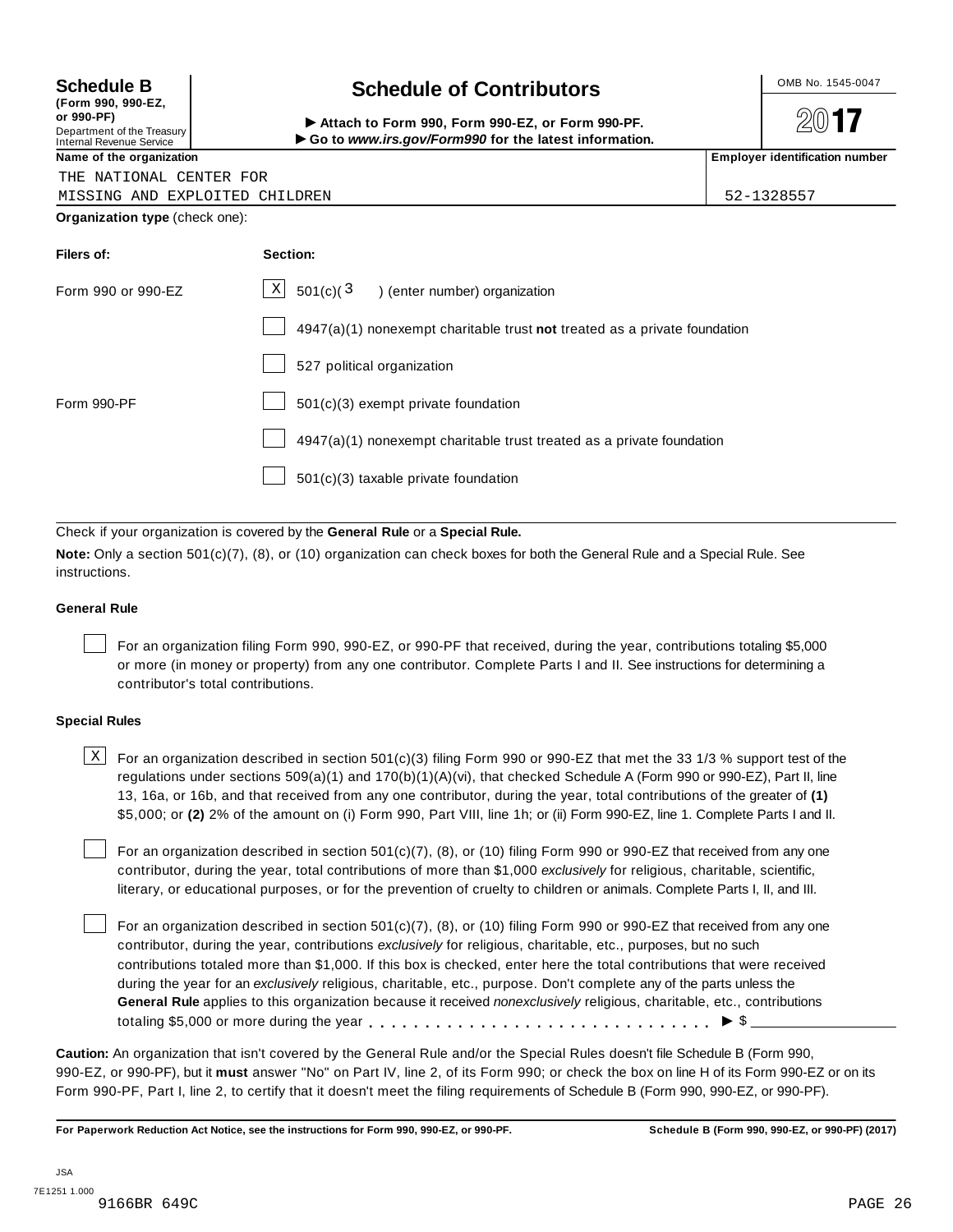| Schedule B (Form 990, 990-EZ, or 990-PF) (2017) | $P$ age $\triangle$ |
|-------------------------------------------------|---------------------|
|                                                 |                     |

**Name of organization Employer identification number** THE NATIONAL CENTER FOR MISSING AND EXPLOITED CHILDREN 52-1328557

| Part I     | Contributors (see instructions). Use duplicate copies of Part I if additional space is needed. |                                   |                                                                                       |
|------------|------------------------------------------------------------------------------------------------|-----------------------------------|---------------------------------------------------------------------------------------|
| (a)<br>No. | (b)<br>Name, address, and ZIP + 4                                                              | (c)<br><b>Total contributions</b> | (d)<br>Type of contribution                                                           |
| 1          |                                                                                                | 31, 961, 149.<br>$\frac{1}{2}$    | Χ<br>Person<br>Payroll<br>Noncash<br>(Complete Part II for<br>noncash contributions.) |
| (a)<br>No. | (b)<br>Name, address, and ZIP + 4                                                              | (c)<br><b>Total contributions</b> | (d)<br>Type of contribution                                                           |
|            |                                                                                                | \$                                | Person<br>Payroll<br>Noncash<br>(Complete Part II for<br>noncash contributions.)      |
| (a)<br>No. | (b)<br>Name, address, and ZIP + 4                                                              | (c)<br><b>Total contributions</b> | (d)<br>Type of contribution                                                           |
|            |                                                                                                | \$                                | Person<br>Payroll<br>Noncash<br>(Complete Part II for<br>noncash contributions.)      |
| (a)<br>No. | (b)<br>Name, address, and ZIP + 4                                                              | (c)<br><b>Total contributions</b> | (d)<br>Type of contribution                                                           |
|            |                                                                                                | \$                                | Person<br>Payroll<br>Noncash<br>(Complete Part II for<br>noncash contributions.)      |
| (a)<br>No. | (b)<br>Name, address, and ZIP + 4                                                              | (c)<br><b>Total contributions</b> | (d)<br>Type of contribution                                                           |
|            |                                                                                                | \$                                | Person<br>Payroll<br>Noncash<br>(Complete Part II for<br>noncash contributions.)      |
| (a)<br>No. | (b)<br>Name, address, and ZIP + 4                                                              | (c)<br><b>Total contributions</b> | (d)<br>Type of contribution                                                           |
|            |                                                                                                | \$                                | Person<br>Payroll<br>Noncash<br>(Complete Part II for<br>noncash contributions.)      |

**Schedule <sup>B</sup> (Form 990, 990-EZ, or 990-PF) (2017)** JSA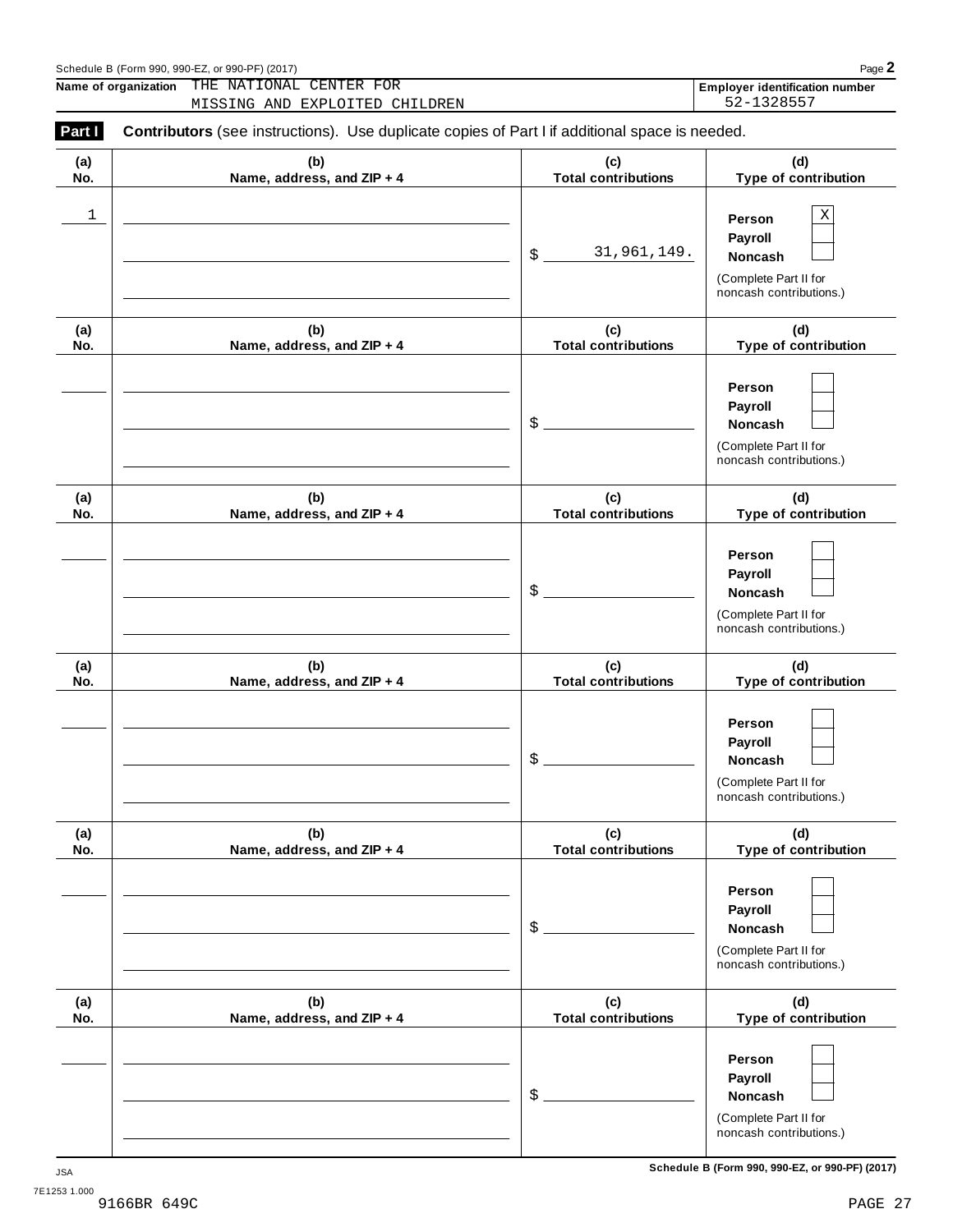| Name of organization<br>THE NATIONAL CENTER FOR<br>MISSING AND EXPLOITED CHILDREN |                                                 | <b>Employer identification number</b><br>52-1328557                                                 |
|-----------------------------------------------------------------------------------|-------------------------------------------------|-----------------------------------------------------------------------------------------------------|
|                                                                                   |                                                 |                                                                                                     |
| (b)<br>Description of noncash property given                                      | (c)<br>FMV (or estimate)<br>(See instructions.) | (d)<br>Date received                                                                                |
|                                                                                   | $\mathcal{S}_{-}$                               |                                                                                                     |
| (b)<br>Description of noncash property given                                      | (c)<br>FMV (or estimate)<br>(See instructions.) | (d)<br>Date received                                                                                |
|                                                                                   | $\mathcal{S}_{-}$                               |                                                                                                     |
| (b)<br>Description of noncash property given                                      | (c)<br>FMV (or estimate)<br>(See instructions.) | (d)<br>Date received                                                                                |
|                                                                                   | \$.                                             |                                                                                                     |
| (b)<br>Description of noncash property given                                      | (c)<br>FMV (or estimate)<br>(See instructions.) | (d)<br>Date received                                                                                |
|                                                                                   | \$                                              |                                                                                                     |
| (b)<br>Description of noncash property given                                      | (c)<br>FMV (or estimate)<br>(See instructions.) | (d)<br>Date received                                                                                |
|                                                                                   | \$                                              |                                                                                                     |
| (b)<br>Description of noncash property given                                      | (c)<br>FMV (or estimate)<br>(See instructions.) | (d)<br>Date received                                                                                |
|                                                                                   | \$                                              |                                                                                                     |
|                                                                                   |                                                 | Noncash Property (see instructions). Use duplicate copies of Part II if additional space is needed. |

Schedule B (Form 990, 990-EZ, or 990-PF) (2017)<br> **Name of organization** THE NATIONAL CENTER FOR **Proper Service CONSTITUTE IN A** Employer identification number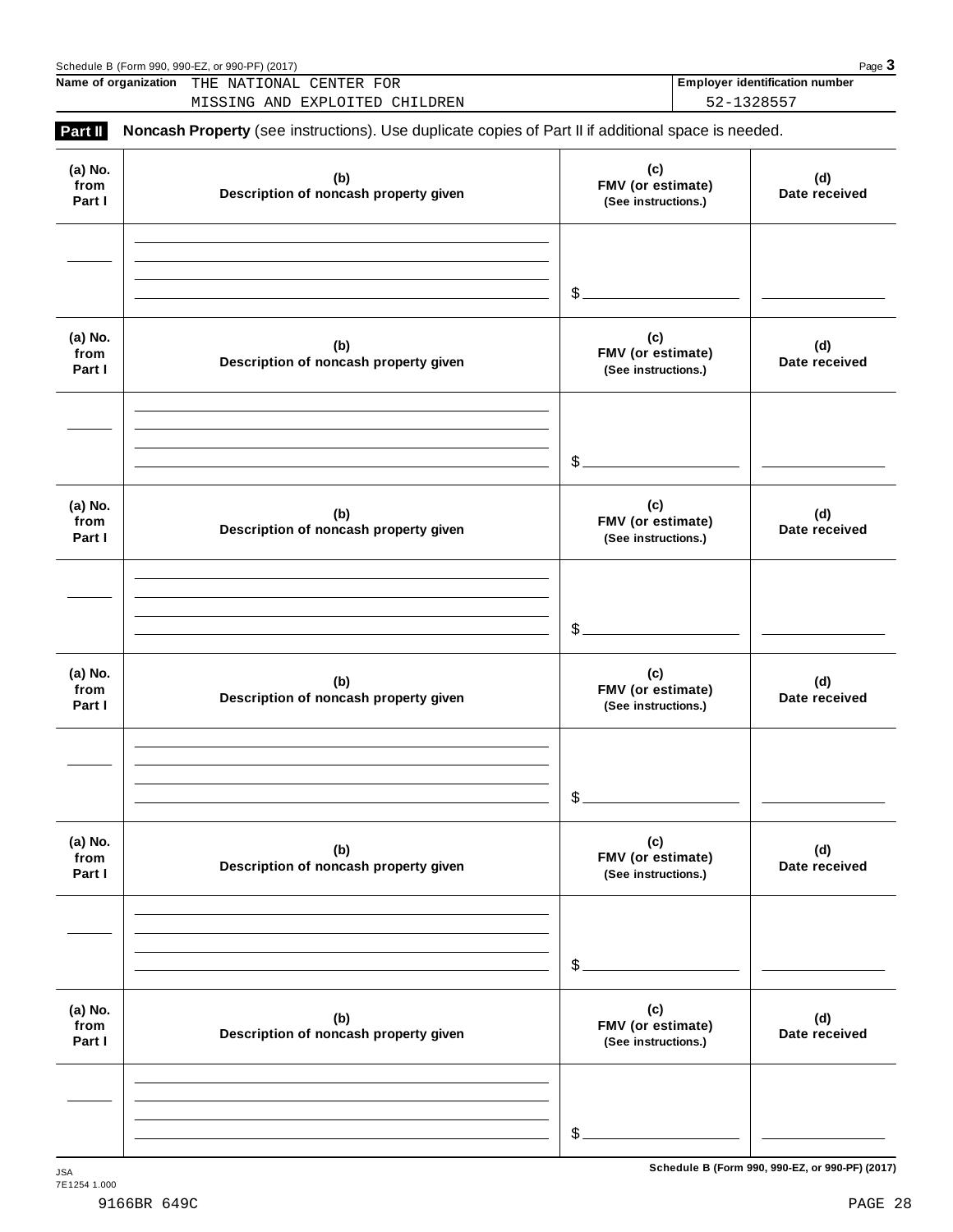|                           | Schedule B (Form 990, 990-EZ, or 990-PF) (2017)                                                                                                                                             |                      |                                          | Page 4                                                                                                                                                                                                                                        |  |  |
|---------------------------|---------------------------------------------------------------------------------------------------------------------------------------------------------------------------------------------|----------------------|------------------------------------------|-----------------------------------------------------------------------------------------------------------------------------------------------------------------------------------------------------------------------------------------------|--|--|
|                           | Name of organization THE NATIONAL CENTER FOR                                                                                                                                                |                      |                                          | <b>Employer identification number</b>                                                                                                                                                                                                         |  |  |
|                           | MISSING AND EXPLOITED CHILDREN<br>Exclusively religious, charitable, etc., contributions to organizations described in section 501(c)(7), (8), or                                           |                      |                                          | 52-1328557                                                                                                                                                                                                                                    |  |  |
| Part III                  | contributions of \$1,000 or less for the year. (Enter this information once. See instructions.) $\blacktriangleright$ \$<br>Use duplicate copies of Part III if additional space is needed. |                      |                                          | (10) that total more than \$1,000 for the year from any one contributor. Complete columns (a) through (e) and<br>the following line entry. For organizations completing Part III, enter the total of exclusively religious, charitable, etc., |  |  |
| (a) No.<br>from           |                                                                                                                                                                                             |                      |                                          |                                                                                                                                                                                                                                               |  |  |
| Part I                    | (b) Purpose of gift                                                                                                                                                                         | (c) Use of gift      |                                          | (d) Description of how gift is held                                                                                                                                                                                                           |  |  |
|                           |                                                                                                                                                                                             | (e) Transfer of gift |                                          |                                                                                                                                                                                                                                               |  |  |
|                           | Transferee's name, address, and ZIP + 4                                                                                                                                                     |                      |                                          | Relationship of transferor to transferee                                                                                                                                                                                                      |  |  |
| (a) No.<br>from           | (b) Purpose of gift                                                                                                                                                                         | (c) Use of gift      |                                          | (d) Description of how gift is held                                                                                                                                                                                                           |  |  |
| Part I                    |                                                                                                                                                                                             |                      |                                          |                                                                                                                                                                                                                                               |  |  |
|                           |                                                                                                                                                                                             |                      |                                          |                                                                                                                                                                                                                                               |  |  |
|                           | Transferee's name, address, and ZIP + 4                                                                                                                                                     | (e) Transfer of gift | Relationship of transferor to transferee |                                                                                                                                                                                                                                               |  |  |
|                           |                                                                                                                                                                                             |                      |                                          |                                                                                                                                                                                                                                               |  |  |
| (a) No.<br>from<br>Part I | (b) Purpose of gift<br>(c) Use of gift                                                                                                                                                      |                      |                                          | (d) Description of how gift is held                                                                                                                                                                                                           |  |  |
|                           |                                                                                                                                                                                             | (e) Transfer of gift |                                          |                                                                                                                                                                                                                                               |  |  |
|                           | Transferee's name, address, and ZIP + 4                                                                                                                                                     |                      | Relationship of transferor to transferee |                                                                                                                                                                                                                                               |  |  |
|                           |                                                                                                                                                                                             |                      |                                          |                                                                                                                                                                                                                                               |  |  |
| (a) No.<br>from<br>Part I | (b) Purpose of gift                                                                                                                                                                         | (c) Use of gift      |                                          | (d) Description of how gift is held                                                                                                                                                                                                           |  |  |
|                           |                                                                                                                                                                                             |                      |                                          |                                                                                                                                                                                                                                               |  |  |
|                           |                                                                                                                                                                                             | (e) Transfer of gift |                                          |                                                                                                                                                                                                                                               |  |  |
|                           | Transferee's name, address, and ZIP + 4                                                                                                                                                     |                      |                                          | Relationship of transferor to transferee                                                                                                                                                                                                      |  |  |
|                           |                                                                                                                                                                                             |                      |                                          |                                                                                                                                                                                                                                               |  |  |
|                           |                                                                                                                                                                                             |                      |                                          |                                                                                                                                                                                                                                               |  |  |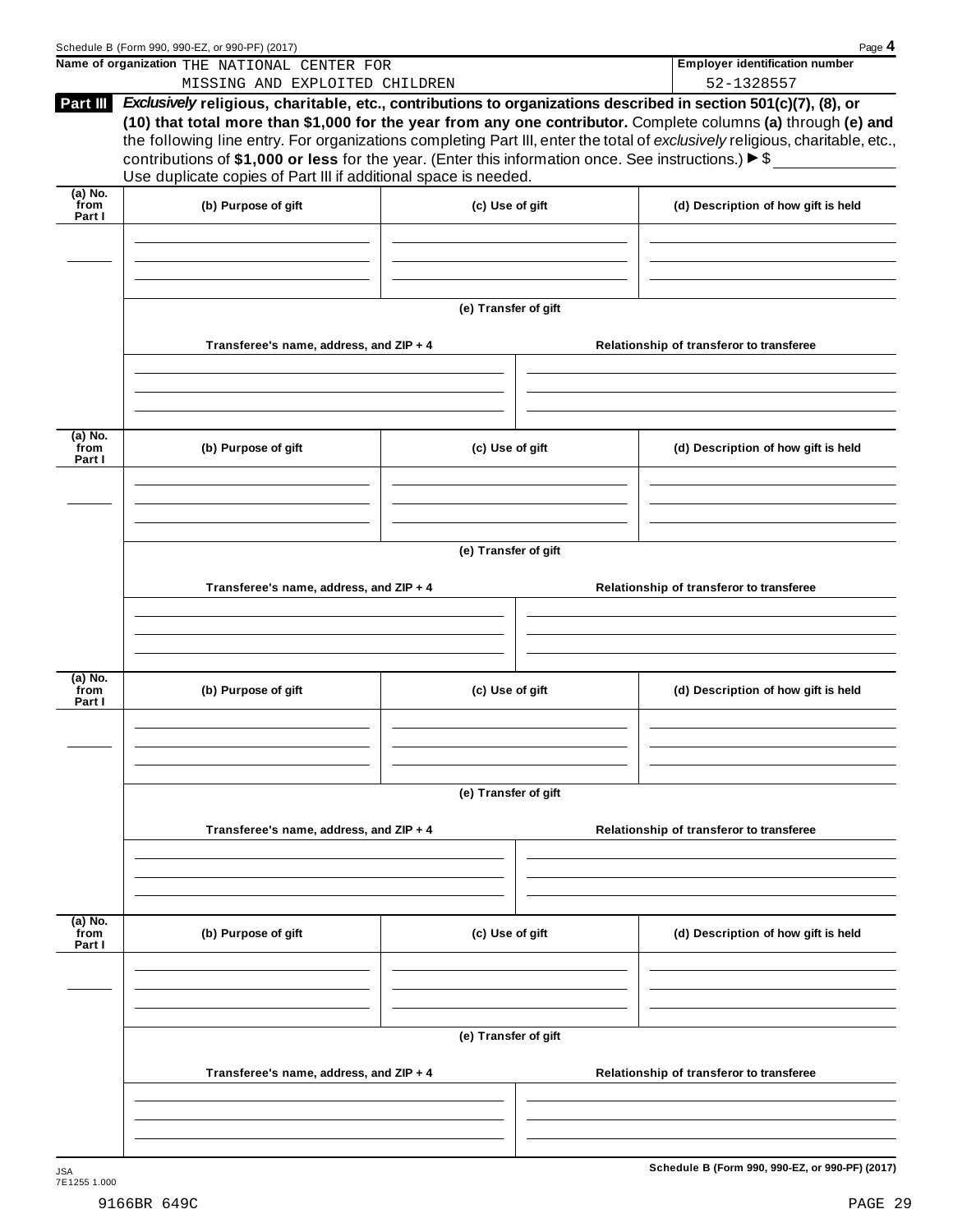|              |                                                                    | If the organization answered "Yes," on Form 990, Part IV, line 3, or Form 990-EZ, Part V, line 46 (Political Campaign Activities), then<br>• Section 501(c)(3) organizations: Complete Parts I-A and B. Do not complete Part I-C.                                                                                                                                                                                                                                                                                                                    |           |                                                     |                                                                                                                                  |
|--------------|--------------------------------------------------------------------|------------------------------------------------------------------------------------------------------------------------------------------------------------------------------------------------------------------------------------------------------------------------------------------------------------------------------------------------------------------------------------------------------------------------------------------------------------------------------------------------------------------------------------------------------|-----------|-----------------------------------------------------|----------------------------------------------------------------------------------------------------------------------------------|
|              |                                                                    | • Section 501(c) (other than section 501(c)(3)) organizations: Complete Parts I-A and C below. Do not complete Part I-B.                                                                                                                                                                                                                                                                                                                                                                                                                             |           |                                                     |                                                                                                                                  |
|              | • Section 527 organizations: Complete Part I-A only.               |                                                                                                                                                                                                                                                                                                                                                                                                                                                                                                                                                      |           |                                                     |                                                                                                                                  |
|              |                                                                    | If the organization answered "Yes," on Form 990, Part IV, line 4, or Form 990-EZ, Part VI, line 47 (Lobbying Activities), then                                                                                                                                                                                                                                                                                                                                                                                                                       |           |                                                     |                                                                                                                                  |
|              |                                                                    | • Section 501(c)(3) organizations that have filed Form 5768 (election under section 501(h)): Complete Part II-A. Do not complete Part II-B.                                                                                                                                                                                                                                                                                                                                                                                                          |           |                                                     |                                                                                                                                  |
|              |                                                                    | • Section 501(c)(3) organizations that have NOT filed Form 5768 (election under section 501(h)): Complete Part II-B. Do not complete Part II-A.                                                                                                                                                                                                                                                                                                                                                                                                      |           |                                                     |                                                                                                                                  |
|              | Tax) (see separate instructions), then                             | If the organization answered "Yes," on Form 990, Part IV, line 5 (Proxy Tax) (see separate instructions) or Form 990-EZ, Part V, line 35c (Proxy                                                                                                                                                                                                                                                                                                                                                                                                     |           |                                                     |                                                                                                                                  |
|              | • Section 501(c)(4), (5), or (6) organizations: Complete Part III. |                                                                                                                                                                                                                                                                                                                                                                                                                                                                                                                                                      |           |                                                     |                                                                                                                                  |
|              | Name of organization THE NATIONAL CENTER FOR                       |                                                                                                                                                                                                                                                                                                                                                                                                                                                                                                                                                      |           |                                                     | <b>Employer identification number</b>                                                                                            |
|              | MISSING AND EXPLOITED CHILDREN                                     |                                                                                                                                                                                                                                                                                                                                                                                                                                                                                                                                                      |           | 52-1328557                                          |                                                                                                                                  |
|              | Part I-A                                                           | Complete if the organization is exempt under section 501(c) or is a section 527 organization.                                                                                                                                                                                                                                                                                                                                                                                                                                                        |           |                                                     |                                                                                                                                  |
| 1            |                                                                    | Provide a description of the organization's direct and indirect political campaign activities in Part IV. (see instructions for                                                                                                                                                                                                                                                                                                                                                                                                                      |           |                                                     |                                                                                                                                  |
|              | definition of "political campaign activities")                     |                                                                                                                                                                                                                                                                                                                                                                                                                                                                                                                                                      |           |                                                     |                                                                                                                                  |
| $\mathbf{2}$ |                                                                    |                                                                                                                                                                                                                                                                                                                                                                                                                                                                                                                                                      |           |                                                     |                                                                                                                                  |
| 3            |                                                                    |                                                                                                                                                                                                                                                                                                                                                                                                                                                                                                                                                      |           |                                                     |                                                                                                                                  |
|              | Part I-B                                                           | Complete if the organization is exempt under section 501(c)(3).                                                                                                                                                                                                                                                                                                                                                                                                                                                                                      |           |                                                     |                                                                                                                                  |
| 1            |                                                                    | Enter the amount of any excise tax incurred by the organization under section 4955. $\triangleright$ \$                                                                                                                                                                                                                                                                                                                                                                                                                                              |           |                                                     |                                                                                                                                  |
| 2            |                                                                    | Enter the amount of any excise tax incurred by organization managers under section 4955 $\triangleright$ \$                                                                                                                                                                                                                                                                                                                                                                                                                                          |           |                                                     |                                                                                                                                  |
| 3            |                                                                    |                                                                                                                                                                                                                                                                                                                                                                                                                                                                                                                                                      |           |                                                     | <b>Yes</b><br>No                                                                                                                 |
|              |                                                                    |                                                                                                                                                                                                                                                                                                                                                                                                                                                                                                                                                      |           |                                                     | Yes<br>No                                                                                                                        |
|              | <b>b</b> If "Yes," describe in Part IV.                            |                                                                                                                                                                                                                                                                                                                                                                                                                                                                                                                                                      |           |                                                     |                                                                                                                                  |
|              | <b>Part I-C</b>                                                    | Complete if the organization is exempt under section 501(c), except section 501(c)(3).                                                                                                                                                                                                                                                                                                                                                                                                                                                               |           |                                                     |                                                                                                                                  |
| 1            |                                                                    | Enter the amount directly expended by the filing organization for section 527 exempt function                                                                                                                                                                                                                                                                                                                                                                                                                                                        |           |                                                     |                                                                                                                                  |
|              |                                                                    |                                                                                                                                                                                                                                                                                                                                                                                                                                                                                                                                                      |           |                                                     | $\triangleright$ \$                                                                                                              |
| 2            |                                                                    | Enter the amount of the filing organization's funds contributed to other organizations for section                                                                                                                                                                                                                                                                                                                                                                                                                                                   |           |                                                     |                                                                                                                                  |
| 3            |                                                                    | Total exempt function expenditures. Add lines 1 and 2. Enter here and on Form 1120-POL,                                                                                                                                                                                                                                                                                                                                                                                                                                                              |           |                                                     |                                                                                                                                  |
| 4<br>5       |                                                                    | Enter the names, addresses and employer identification number (EIN) of all section 527 political organizations to which the filing<br>organization made payments. For each organization listed, enter the amount paid from the filing organization's funds. Also enter<br>the amount of political contributions received that were promptly and directly delivered to a separate political organization, such<br>as a separate segregated fund or a political action committee (PAC). If additional space is needed, provide information in Part IV. |           |                                                     | <b>No</b><br>Yes                                                                                                                 |
|              | (a) Name                                                           | (b) Address                                                                                                                                                                                                                                                                                                                                                                                                                                                                                                                                          | $(c)$ EIN | (d) Amount paid from                                | (e) Amount of political                                                                                                          |
|              |                                                                    |                                                                                                                                                                                                                                                                                                                                                                                                                                                                                                                                                      |           | filing organization's<br>funds. If none, enter -0-. | contributions received and<br>promptly and directly<br>delivered to a separate<br>political organization. If<br>none, enter -0-. |
| (1)          |                                                                    |                                                                                                                                                                                                                                                                                                                                                                                                                                                                                                                                                      |           |                                                     |                                                                                                                                  |
| (2)          |                                                                    |                                                                                                                                                                                                                                                                                                                                                                                                                                                                                                                                                      |           |                                                     |                                                                                                                                  |
| (3)          |                                                                    |                                                                                                                                                                                                                                                                                                                                                                                                                                                                                                                                                      |           |                                                     |                                                                                                                                  |
| (4)          |                                                                    |                                                                                                                                                                                                                                                                                                                                                                                                                                                                                                                                                      |           |                                                     |                                                                                                                                  |
|              |                                                                    |                                                                                                                                                                                                                                                                                                                                                                                                                                                                                                                                                      |           |                                                     |                                                                                                                                  |
| (5)          |                                                                    |                                                                                                                                                                                                                                                                                                                                                                                                                                                                                                                                                      |           |                                                     |                                                                                                                                  |

### **SCHEDULE C Political Campaign and Lobbying Activities LOMB No. 1545-0047 (Form 990 or 990-EZ)**

**For Organizations Exempt From Income Tax Under section 501(c) and section 527 <br>Complete if the organization is described below. <br><b>Attach to Form 990 or Form 990-EZ.** Open to Pu

■ Complete if the organization is described below. ■ Attach to Form 990 or Form 990-EZ. ■ Open to Public<br>■ Go to www.irs.gov/Form990 for instructions and the latest information. Inspection Department of the Treasury ▶ Complete if the organization is described below. ▶ Attach to Form 990 or Form 990-EZ. **Open to Public**<br>Internal Revenue Service ▶ Co to *www.irs.gov/Form990* for instructions and the latest in

JSA 7E1264 1.000 9166BR 649C PAGE 30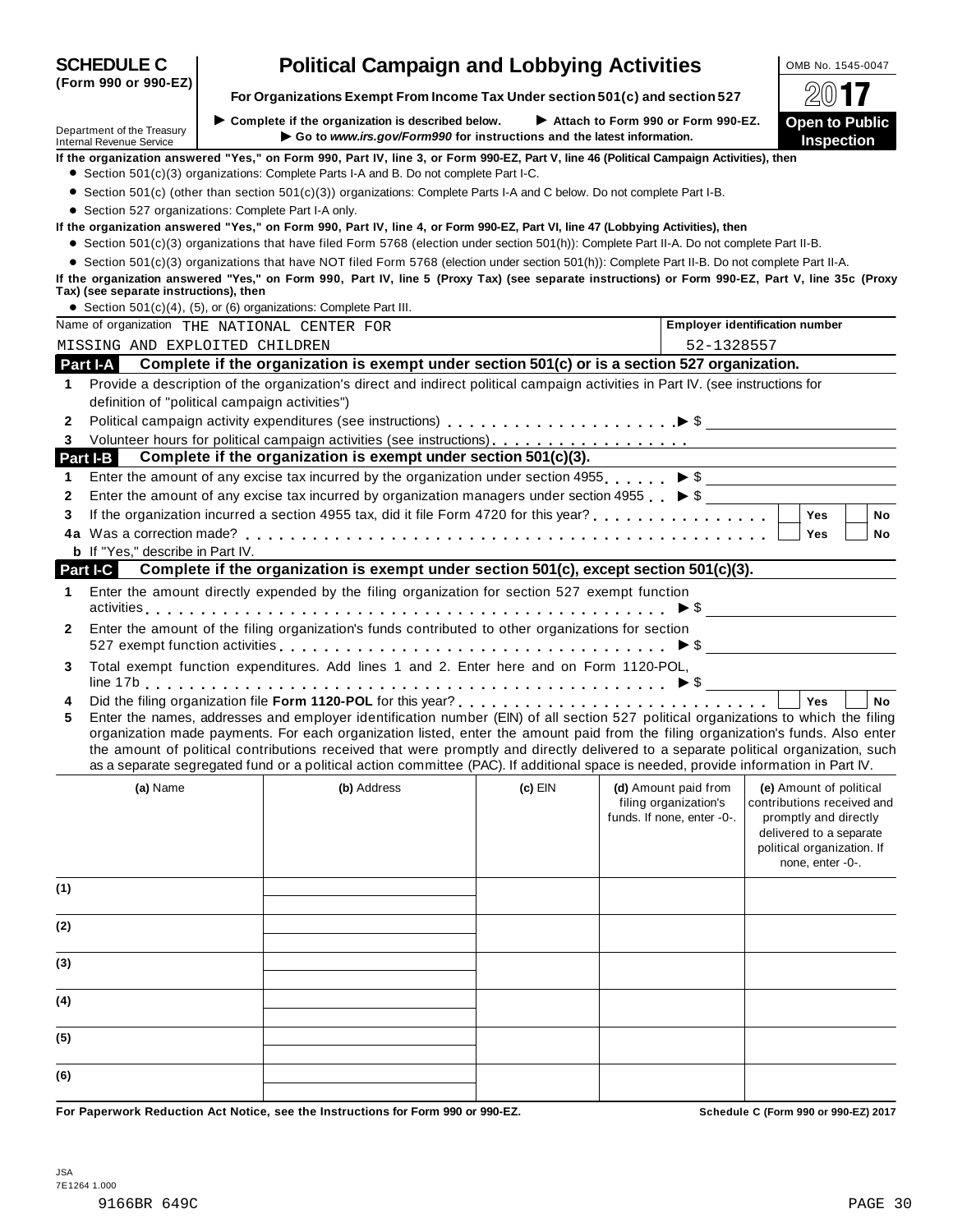| Part II-A<br>section 501(h)).                                                      | Complete if the organization is exempt under section 501(c)(3) and filed Form 5768 (election under                                                                                                                                                                                                                          |                                     | $u_y$ c $\equiv$               |
|------------------------------------------------------------------------------------|-----------------------------------------------------------------------------------------------------------------------------------------------------------------------------------------------------------------------------------------------------------------------------------------------------------------------------|-------------------------------------|--------------------------------|
| A Check $\blacktriangleright$                                                      | if the filing organization belongs to an affiliated group (and list in Part IV each affiliated group member's name,<br>address, EIN, expenses, and share of excess lobbying expenditures).                                                                                                                                  |                                     |                                |
| <b>B</b> Check $\blacktriangleright$                                               | if the filing organization checked box A and "limited control" provisions apply.                                                                                                                                                                                                                                            |                                     |                                |
|                                                                                    | <b>Limits on Lobbying Expenditures</b><br>(The term "expenditures" means amounts paid or incurred.)                                                                                                                                                                                                                         | (a) Filing<br>organization's totals | (b) Affiliated<br>group totals |
| columns.                                                                           | 1a Total lobbying expenditures to influence public opinion (grass roots lobbying)<br><b>b</b> Total lobbying expenditures to influence a legislative body (direct lobbying)<br>e Total exempt purpose expenditures (add lines 1c and 1d)<br>f Lobbying nontaxable amount. Enter the amount from the following table in both |                                     |                                |
| If the amount on line 1e, column (a) or (b) is: The lobbying nontaxable amount is: |                                                                                                                                                                                                                                                                                                                             |                                     |                                |
| Not over \$500,000                                                                 | 20% of the amount on line 1e.                                                                                                                                                                                                                                                                                               |                                     |                                |
| Over \$500,000 but not over \$1,000,000                                            | \$100,000 plus 15% of the excess over \$500,000.                                                                                                                                                                                                                                                                            |                                     |                                |
| Over \$1,000,000 but not over \$1,500,000                                          | \$175,000 plus 10% of the excess over \$1,000,000.                                                                                                                                                                                                                                                                          |                                     |                                |
| Over \$1,500,000 but not over \$17,000,000                                         | \$225,000 plus 5% of the excess over \$1,500,000.                                                                                                                                                                                                                                                                           |                                     |                                |
| Over \$17,000,000                                                                  | \$1.000.000.                                                                                                                                                                                                                                                                                                                |                                     |                                |
|                                                                                    | g Grassroots nontaxable amount (enter 25% of line 1f)                                                                                                                                                                                                                                                                       |                                     |                                |
|                                                                                    |                                                                                                                                                                                                                                                                                                                             |                                     |                                |
|                                                                                    |                                                                                                                                                                                                                                                                                                                             |                                     |                                |
|                                                                                    | If there is an amount other than zero on either line 1h or line 1i, did the organization file Form 4720                                                                                                                                                                                                                     |                                     |                                |
|                                                                                    |                                                                                                                                                                                                                                                                                                                             |                                     | Yes<br><b>No</b>               |

**4-Year Averaging Period Under section 501(h)**

(Some organizations that made a section 501(h) election do not have to complete all of the five columns below.

**See the separate instructions for lines 2a through 2f.)**

| Lobbying Expenditures During 4-Year Averaging Period              |            |            |            |            |           |  |  |  |  |
|-------------------------------------------------------------------|------------|------------|------------|------------|-----------|--|--|--|--|
| Calendar year (or fiscal year<br>beginning in)                    | (a) $2014$ | $(b)$ 2015 | $(c)$ 2016 | $(d)$ 2017 | (e) Total |  |  |  |  |
| 2a Lobbying nontaxable amount                                     |            |            |            |            |           |  |  |  |  |
| <b>b</b> Lobbying ceiling amount<br>(150% of line 2a, column (e)) |            |            |            |            |           |  |  |  |  |
| c Total lobbying expenditures                                     |            |            |            |            |           |  |  |  |  |
| <b>d</b> Grassroots nontaxable amount                             |            |            |            |            |           |  |  |  |  |
| e Grassroots ceiling amount<br>(150% of line 2d, column (e))      |            |            |            |            |           |  |  |  |  |
| Grassroots lobbying expenditures                                  |            |            |            |            |           |  |  |  |  |

**Schedule C (Form 990 or 990-EZ) 2017**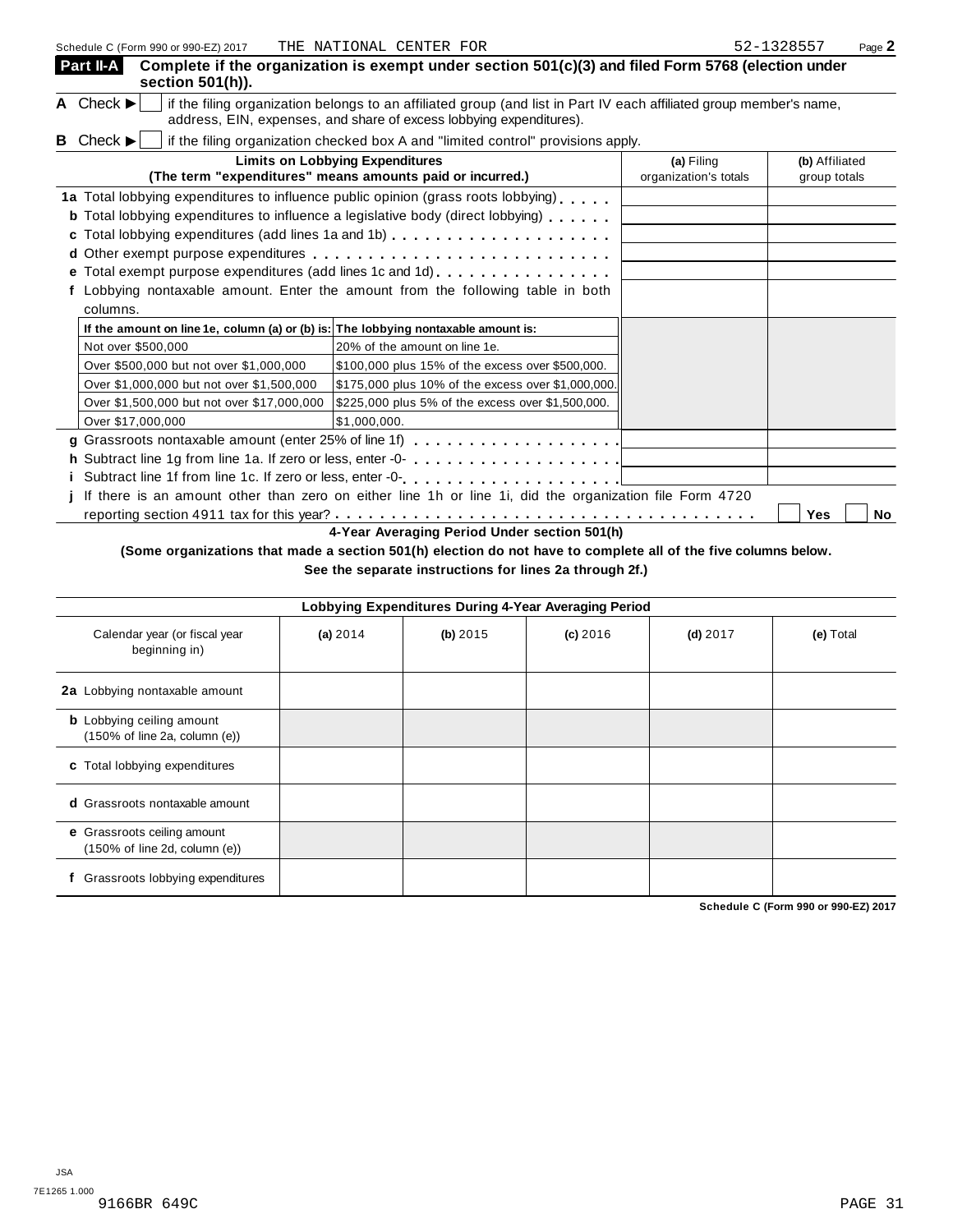| <b>Part II-B</b> Complete if the organization is exempt under section 501(c)(3) and has NOT filed Form 5768 |  |
|-------------------------------------------------------------------------------------------------------------|--|
| (election under section 501(h)).                                                                            |  |

| For each "Yes," response on lines 1a through 1i below, provide in Part IV a detailed |                                                                                                                            | (a) | (b) |         |
|--------------------------------------------------------------------------------------|----------------------------------------------------------------------------------------------------------------------------|-----|-----|---------|
| description of the lobbying activity.                                                |                                                                                                                            |     |     | Amount  |
|                                                                                      | During the year, did the filing organization attempt to influence foreign, national, state or local                        |     |     |         |
|                                                                                      | legislation, including any attempt to influence public opinion on a legislative matter or                                  |     |     |         |
|                                                                                      | referendum, through the use of:                                                                                            |     |     |         |
| a                                                                                    |                                                                                                                            |     |     |         |
| b                                                                                    | Paid staff or management (include compensation in expenses reported on lines 1c through 1i)?                               |     |     |         |
| c                                                                                    |                                                                                                                            |     |     |         |
| d                                                                                    | Mailings to members, legislators, or the public?                                                                           |     |     |         |
| е                                                                                    |                                                                                                                            |     |     |         |
|                                                                                      | Grants to other organizations for lobbying purposes?                                                                       |     |     |         |
| a                                                                                    | Direct contact with legislators, their staffs, government officials, or a legislative body?                                | X   |     | 57,435. |
| h                                                                                    | Rallies, demonstrations, seminars, conventions, speeches, lectures, or any similar means?                                  |     |     |         |
|                                                                                      | Other activities?                                                                                                          |     |     |         |
|                                                                                      | Total. Add lines 1c through 1i $\dots \dots \dots \dots \dots \dots \dots \dots \dots \dots \dots \dots \dots \dots \dots$ |     |     | 57,435. |
| 2a                                                                                   | Did the activities in line 1 cause the organization to be not described in section $501(c)(3)?$ .                          |     |     |         |
| b                                                                                    | If "Yes," enter the amount of any tax incurred under section 4912.                                                         |     |     |         |
| с                                                                                    | If "Yes," enter the amount of any tax incurred by organization managers under section 4912                                 |     |     |         |
| d                                                                                    | If the filing organization incurred a section 4912 tax, did it file Form 4720 for this year?                               |     |     |         |
|                                                                                      | Part III-A Complete if the organization is exempt under section 501(c)(4), section 501(c)(5), or section                   |     |     |         |

| <b>Part III-A</b><br>Complete if the organization is exempt under section 501(c)(4), section 501(c)(5), or section<br>$501(c)(6)$ . |              |     |    |
|-------------------------------------------------------------------------------------------------------------------------------------|--------------|-----|----|
|                                                                                                                                     |              | Yes | No |
|                                                                                                                                     |              |     |    |
|                                                                                                                                     | $\mathbf{2}$ |     |    |
| Did the organization agree to carry over lobbying and political campaign activity expenditures from the prior year?                 |              |     |    |

| 2 Did the organization make only in-house lobbying expenditures of \$2,000 or less?                                          |
|------------------------------------------------------------------------------------------------------------------------------|
| $\bullet$ . The final consistent consistent consistent that the constitution of the constant through the contract of $\circ$ |

|  | Did the organization agree to carry over lobbying and political campaign activity expenditures from |  |  |  |  |
|--|-----------------------------------------------------------------------------------------------------|--|--|--|--|
|  |                                                                                                     |  |  |  |  |

#### **Complete if the organization is exempt under section 501(c)(4), section 501(c)(5), or section Part III-B** 501(c)(6) and if either (a) BOTH Part III-A, lines 1 and 2, are answered "No," OR (b) Part III-A, line 3, is **answered "Yes."**

|                | answered res.                                                                                                                                                 |    |  |
|----------------|---------------------------------------------------------------------------------------------------------------------------------------------------------------|----|--|
| 1              | Dues, assessments and similar amounts from members entitled vinces of entitled vinces, assessments and similar                                                |    |  |
| $\overline{2}$ | Section 162(e) nondeductible lobbying and political expenditures (do not include amounts of<br>political expenses for which the section 527(f) tax was paid). |    |  |
|                |                                                                                                                                                               | 2a |  |
|                |                                                                                                                                                               |    |  |
|                |                                                                                                                                                               |    |  |
|                |                                                                                                                                                               | 2c |  |
| 3              | Aggregate amount reported in section 6033(e)(1)(A) notices of nondeductible section 162(e) dues $\cdots$                                                      | 3  |  |
| 4              | If notices were sent and the amount on line 2c exceeds the amount on line 3, what portion of the                                                              |    |  |
|                | excess does the organization agree to carryover to the reasonable estimate of nondeductible lobbying                                                          |    |  |
|                |                                                                                                                                                               | 4  |  |
|                | and political expenditure next year? $\ldots \ldots \ldots \ldots \ldots \ldots \ldots \ldots \ldots \ldots \ldots \ldots$                                    |    |  |
| 5              | Taxable amount of lobbying and political expenditures (see instructions) $\ldots \ldots \ldots \ldots$                                                        |    |  |
|                | Part IV<br><b>Supplemental Information</b>                                                                                                                    |    |  |

Provide the descriptions required for Part I-A, line 1; Part I-B, line 4; Part I-C, line 5; Part II-A (affiliated group list); Part II-A, lines 1 and 2 (see instructions); and Part II-B, line 1. Also, complete this part for any additional information.

SEE PAGE 4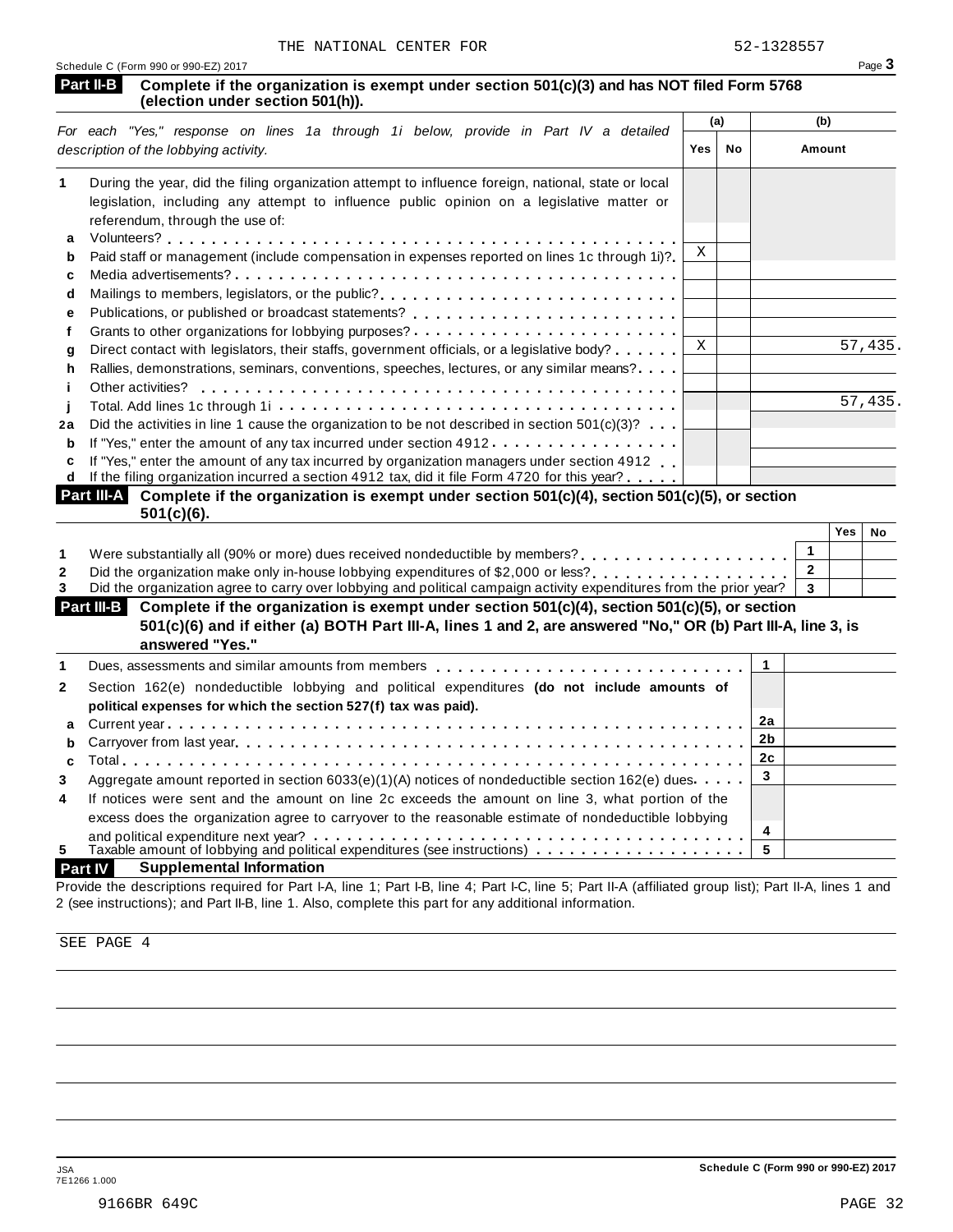Schedule C (Form 990 or 990-EZ) 2017 Page 4

| <b>Part IV</b> Supplemental Information (continued)                    |
|------------------------------------------------------------------------|
| DESCRIPTION OF LOBBYING ACTIVITY                                       |
| SCHEDULE C. PART II-B. LINES 1B AND 1G                                 |
| THE AMOUNTS REPORTED ON SCHEDULE C CONSIST OF TIME SPENT BY NCMEC      |
| EMPLOYEES COMMUNICATING WITH MEMBERS OF CONGRESS AND THEIR OFFICES TO  |
| SUPPORT AND ADVOCATE FOR LEGISLATION THAT HELPS TO RAISE AWARENESS AND |
| PROTECT VULNERABLE CHILDREN.                                           |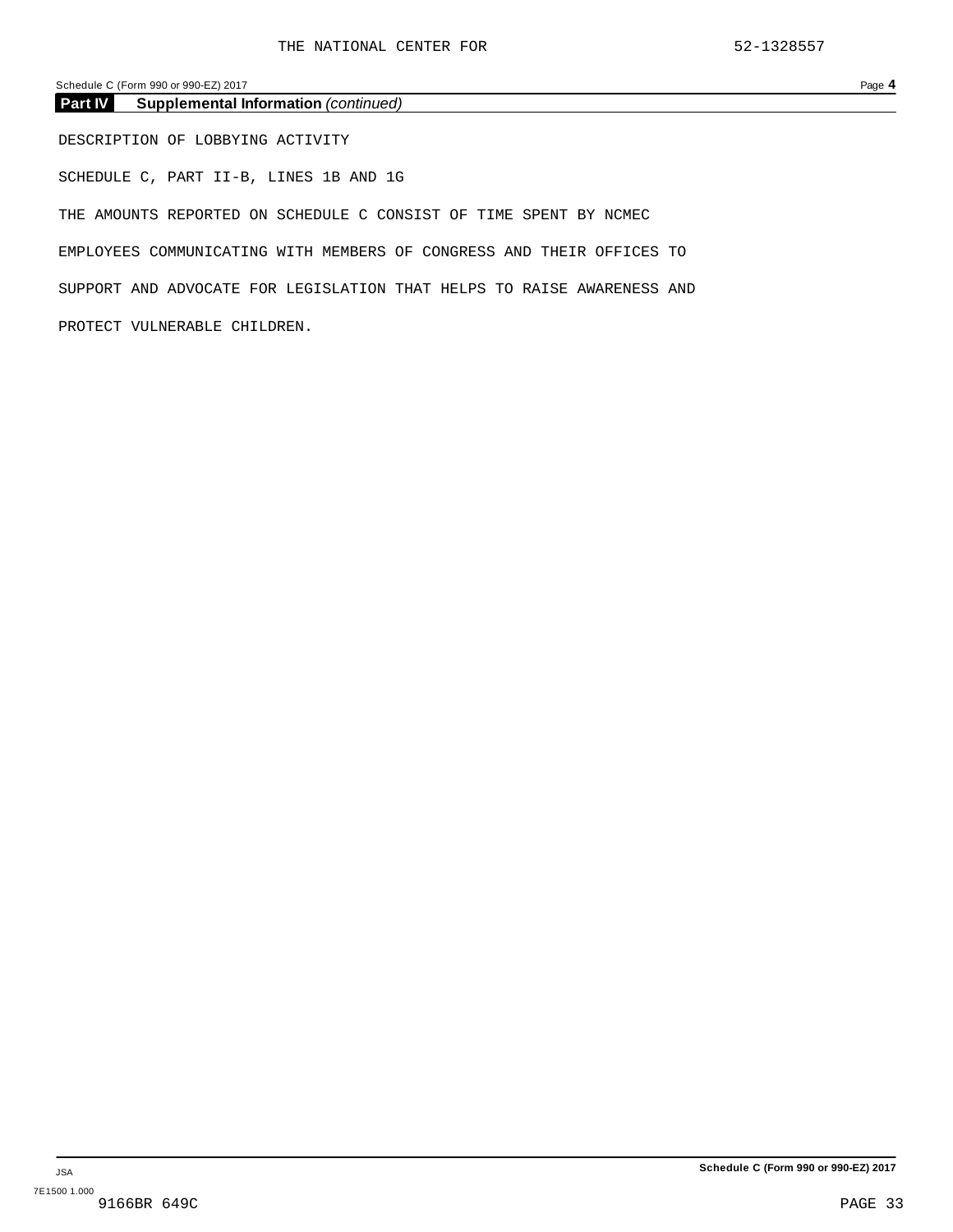| <b>SCHEDULE D</b><br>(Form 990)                             |                                                                                                                                                                                                                                                                                                                                        | <b>Supplemental Financial Statements</b><br>Complete if the organization answered "Yes" on Form 990, |                                                    | OMB No. 1545-0047                          |
|-------------------------------------------------------------|----------------------------------------------------------------------------------------------------------------------------------------------------------------------------------------------------------------------------------------------------------------------------------------------------------------------------------------|------------------------------------------------------------------------------------------------------|----------------------------------------------------|--------------------------------------------|
|                                                             |                                                                                                                                                                                                                                                                                                                                        | Part IV, line 6, 7, 8, 9, 10, 11a, 11b, 11c, 11d, 11e, 11f, 12a, or 12b.                             |                                                    |                                            |
| Department of the Treasury                                  |                                                                                                                                                                                                                                                                                                                                        | Attach to Form 990.<br>Go to www.irs.gov/Form990 for instructions and the latest information.        |                                                    | <b>Open to Public</b><br><b>Inspection</b> |
| <b>Internal Revenue Service</b><br>Name of the organization | THE NATIONAL CENTER FOR                                                                                                                                                                                                                                                                                                                |                                                                                                      | <b>Employer identification number</b>              |                                            |
|                                                             | MISSING AND EXPLOITED CHILDREN                                                                                                                                                                                                                                                                                                         |                                                                                                      | 52-1328557                                         |                                            |
| Part I                                                      | Organizations Maintaining Donor Advised Funds or Other Similar Funds or Accounts.                                                                                                                                                                                                                                                      |                                                                                                      |                                                    |                                            |
|                                                             | Complete if the organization answered "Yes" on Form 990, Part IV, line 6.                                                                                                                                                                                                                                                              |                                                                                                      |                                                    |                                            |
|                                                             |                                                                                                                                                                                                                                                                                                                                        | (a) Donor advised funds                                                                              | (b) Funds and other accounts                       |                                            |
| 1                                                           | Total number at end of year example.                                                                                                                                                                                                                                                                                                   |                                                                                                      |                                                    |                                            |
| 2                                                           | Aggregate value of contributions to (during year)                                                                                                                                                                                                                                                                                      |                                                                                                      |                                                    |                                            |
| 3                                                           | Aggregate value of grants from (during year)                                                                                                                                                                                                                                                                                           |                                                                                                      |                                                    |                                            |
| 4                                                           | Aggregate value at end of year                                                                                                                                                                                                                                                                                                         |                                                                                                      |                                                    |                                            |
| 5                                                           | Did the organization inform all donors and donor advisors in writing that the assets held in donor advised                                                                                                                                                                                                                             |                                                                                                      |                                                    | <b>Yes</b><br><b>No</b>                    |
| 6                                                           | funds are the organization's property, subject to the organization's exclusive legal control?<br>Did the organization inform all grantees, donors, and donor advisors in writing that grant funds can be used                                                                                                                          |                                                                                                      |                                                    |                                            |
|                                                             | only for charitable purposes and not for the benefit of the donor or donor advisor, or for any other purpose                                                                                                                                                                                                                           |                                                                                                      |                                                    |                                            |
|                                                             |                                                                                                                                                                                                                                                                                                                                        |                                                                                                      |                                                    | <b>Yes</b><br>No                           |
| <b>Part II</b>                                              | <b>Conservation Easements.</b>                                                                                                                                                                                                                                                                                                         |                                                                                                      |                                                    |                                            |
|                                                             | Complete if the organization answered "Yes" on Form 990, Part IV, line 7.                                                                                                                                                                                                                                                              |                                                                                                      |                                                    |                                            |
| 1                                                           | Purpose(s) of conservation easements held by the organization (check all that apply).                                                                                                                                                                                                                                                  |                                                                                                      |                                                    |                                            |
|                                                             | Preservation of land for public use (e.g., recreation or education)                                                                                                                                                                                                                                                                    |                                                                                                      | Preservation of a historically important land area |                                            |
|                                                             | Protection of natural habitat                                                                                                                                                                                                                                                                                                          |                                                                                                      | Preservation of a certified historic structure     |                                            |
|                                                             | Preservation of open space                                                                                                                                                                                                                                                                                                             |                                                                                                      |                                                    |                                            |
| 2                                                           | Complete lines 2a through 2d if the organization held a qualified conservation contribution in the form of a conservation                                                                                                                                                                                                              |                                                                                                      |                                                    | Held at the End of the Tax Year            |
|                                                             | easement on the last day of the tax year.                                                                                                                                                                                                                                                                                              |                                                                                                      |                                                    |                                            |
| a                                                           |                                                                                                                                                                                                                                                                                                                                        |                                                                                                      | 2a<br>2 <sub>b</sub>                               |                                            |
| b                                                           | Total acreage restricted by conservation easements<br>Number of conservation easements on a certified historic structure included in (a)                                                                                                                                                                                               |                                                                                                      | 2c                                                 |                                            |
| c<br>d                                                      | Number of conservation easements included in (c) acquired after 7/25/06, and not on a                                                                                                                                                                                                                                                  |                                                                                                      |                                                    |                                            |
|                                                             | historic structure listed in the National Register                                                                                                                                                                                                                                                                                     |                                                                                                      | 2d                                                 |                                            |
| 3                                                           | Number of conservation easements modified, transferred, released, extinguished, or terminated by the organization during the                                                                                                                                                                                                           |                                                                                                      |                                                    |                                            |
| $\mathsf{tax}$ year $\blacktriangleright$ __________        |                                                                                                                                                                                                                                                                                                                                        |                                                                                                      |                                                    |                                            |
| 4                                                           | Number of states where property subject to conservation easement is located ▶ _______                                                                                                                                                                                                                                                  |                                                                                                      |                                                    |                                            |
| 5                                                           | Does the organization have a written policy regarding the periodic monitoring, inspection, handling of                                                                                                                                                                                                                                 |                                                                                                      |                                                    |                                            |
|                                                             | violations, and enforcement of the conservation easements it holds?                                                                                                                                                                                                                                                                    |                                                                                                      |                                                    | <b>Yes</b><br>No                           |
| 6                                                           | Staff and volunteer hours devoted to monitoring, inspecting, handling of violations, and enforcing conservation easements during the year                                                                                                                                                                                              |                                                                                                      |                                                    |                                            |
|                                                             |                                                                                                                                                                                                                                                                                                                                        |                                                                                                      |                                                    |                                            |
| 7                                                           | Amount of expenses incurred in monitoring, inspecting, handling of violations, and enforcing conservation easements during the year                                                                                                                                                                                                    |                                                                                                      |                                                    |                                            |
| $\blacktriangleright$ \$                                    | Does each conservation easement reported on line 2(d) above satisfy the requirements of section 170(h)(4)(B)(i)                                                                                                                                                                                                                        |                                                                                                      |                                                    |                                            |
| 8                                                           |                                                                                                                                                                                                                                                                                                                                        |                                                                                                      |                                                    | <b>_l Yes</b> l<br><b>No</b>               |
| 9                                                           | In Part XIII, describe how the organization reports conservation easements in its revenue and expense statement, and                                                                                                                                                                                                                   |                                                                                                      |                                                    |                                            |
|                                                             | balance sheet, and include, if applicable, the text of the footnote to the organization's financial statements that describes the                                                                                                                                                                                                      |                                                                                                      |                                                    |                                            |
|                                                             | organization's accounting for conservation easements.                                                                                                                                                                                                                                                                                  |                                                                                                      |                                                    |                                            |
| Part III                                                    | Organizations Maintaining Collections of Art, Historical Treasures, or Other Similar Assets.                                                                                                                                                                                                                                           |                                                                                                      |                                                    |                                            |
|                                                             | Complete if the organization answered "Yes" on Form 990, Part IV, line 8.                                                                                                                                                                                                                                                              |                                                                                                      |                                                    |                                            |
| 1a                                                          |                                                                                                                                                                                                                                                                                                                                        |                                                                                                      |                                                    |                                            |
|                                                             | If the organization elected, as permitted under SFAS 116 (ASC 958), not to report in its revenue statement and balance sheet works of art, historical treasures, or other similar assets held for public exhibition, education                                                                                                         |                                                                                                      |                                                    |                                            |
| b                                                           | If the organization elected, as permitted under SFAS 116 (ASC 958), to report in its revenue statement and balance sheet<br>works of art, historical treasures, or other similar assets held for public exhibition, education, or research in furtherance of<br>public service, provide the following amounts relating to these items: |                                                                                                      |                                                    |                                            |
|                                                             |                                                                                                                                                                                                                                                                                                                                        |                                                                                                      |                                                    |                                            |
|                                                             |                                                                                                                                                                                                                                                                                                                                        |                                                                                                      |                                                    |                                            |
| 2                                                           | If the organization received or held works of art, historical treasures, or other similar assets for financial gain, provide the                                                                                                                                                                                                       |                                                                                                      |                                                    |                                            |
|                                                             | following amounts required to be reported under SFAS 116 (ASC 958) relating to these items:                                                                                                                                                                                                                                            |                                                                                                      |                                                    |                                            |
| a                                                           |                                                                                                                                                                                                                                                                                                                                        |                                                                                                      |                                                    | $\triangleright$ \$                        |
| b                                                           |                                                                                                                                                                                                                                                                                                                                        |                                                                                                      |                                                    |                                            |
|                                                             | For Paperwork Reduction Act Notice, see the Instructions for Form 990.                                                                                                                                                                                                                                                                 |                                                                                                      |                                                    |                                            |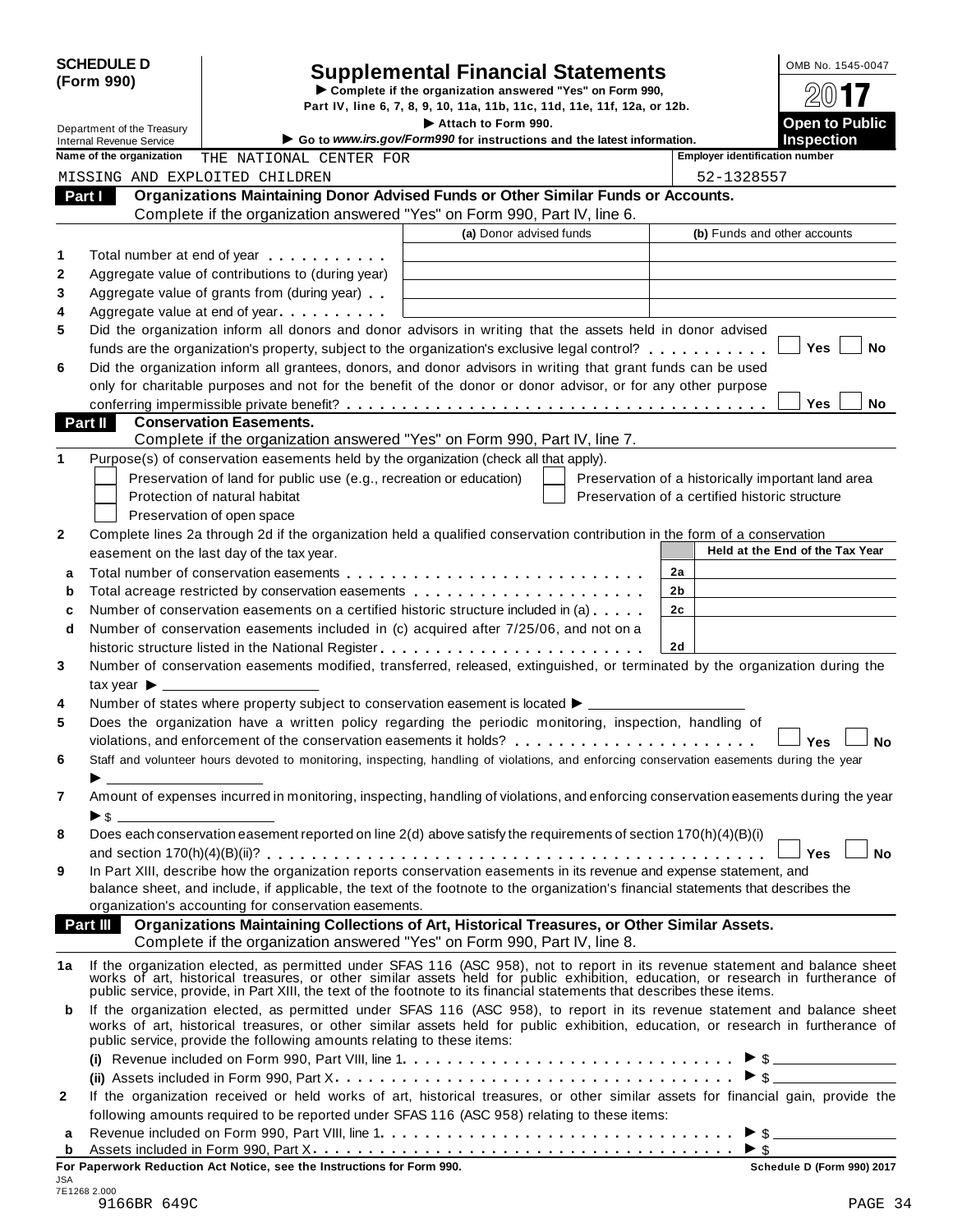|  | 2-132855 |  |
|--|----------|--|
|  |          |  |

|                | Schedule D (Form 990) 2017                                                                                                                                                                                                     |                                         |                |             |                                    |          |                                 |                     |              | Page 2                  |
|----------------|--------------------------------------------------------------------------------------------------------------------------------------------------------------------------------------------------------------------------------|-----------------------------------------|----------------|-------------|------------------------------------|----------|---------------------------------|---------------------|--------------|-------------------------|
| Part III       | Organizations Maintaining Collections of Art, Historical Treasures, or Other Similar Assets (continued)                                                                                                                        |                                         |                |             |                                    |          |                                 |                     |              |                         |
| 3              | Using the organization's acquisition, accession, and other records, check any of the following that are a significant use of its                                                                                               |                                         |                |             |                                    |          |                                 |                     |              |                         |
|                | collection items (check all that apply):                                                                                                                                                                                       |                                         |                |             |                                    |          |                                 |                     |              |                         |
| a              | Public exhibition                                                                                                                                                                                                              |                                         | d              |             | Loan or exchange programs          |          |                                 |                     |              |                         |
| b              | Scholarly research                                                                                                                                                                                                             |                                         | е              | Other       |                                    |          |                                 |                     |              |                         |
| C              | Preservation for future generations                                                                                                                                                                                            |                                         |                |             |                                    |          |                                 |                     |              |                         |
| 4              | Provide a description of the organization's collections and explain how they further the organization's exempt purpose in Part                                                                                                 |                                         |                |             |                                    |          |                                 |                     |              |                         |
|                | XIII.                                                                                                                                                                                                                          |                                         |                |             |                                    |          |                                 |                     |              |                         |
| 5              | During the year, did the organization solicit or receive donations of art, historical treasures, or other similar                                                                                                              |                                         |                |             |                                    |          |                                 |                     |              |                         |
|                | assets to be sold to raise funds rather than to be maintained as part of the organization's collection?                                                                                                                        |                                         |                |             |                                    |          |                                 | Yes                 |              | No                      |
|                | <b>Escrow and Custodial Arrangements.</b><br>Part IV                                                                                                                                                                           |                                         |                |             |                                    |          |                                 |                     |              |                         |
|                | Complete if the organization answered "Yes" on Form 990, Part IV, line 9, or reported an amount on Form                                                                                                                        |                                         |                |             |                                    |          |                                 |                     |              |                         |
|                | 990, Part X, line 21.                                                                                                                                                                                                          |                                         |                |             |                                    |          |                                 |                     |              |                         |
|                | 1a Is the organization an agent, trustee, custodian or other intermediary for contributions or other assets not                                                                                                                |                                         |                |             |                                    |          |                                 |                     |              |                         |
|                |                                                                                                                                                                                                                                |                                         |                |             |                                    |          |                                 | Yes                 |              | <b>No</b>               |
| b              | If "Yes," explain the arrangement in Part XIII and complete the following table:                                                                                                                                               |                                         |                |             |                                    |          |                                 |                     |              |                         |
|                |                                                                                                                                                                                                                                |                                         |                |             |                                    |          | Amount                          |                     |              |                         |
| c              |                                                                                                                                                                                                                                |                                         |                |             | 1c                                 |          |                                 |                     |              |                         |
| d              |                                                                                                                                                                                                                                |                                         |                |             | 1d                                 |          |                                 |                     |              |                         |
| e              |                                                                                                                                                                                                                                |                                         |                |             | 1e                                 |          |                                 |                     |              |                         |
| f              |                                                                                                                                                                                                                                |                                         |                |             | 1f                                 |          |                                 |                     |              |                         |
| 2a             | Did the organization include an amount on Form 990, Part X, line 21, for escrow or custodial account liability?                                                                                                                |                                         |                |             |                                    |          |                                 | <b>Yes</b>          |              | <b>No</b>               |
|                | <b>b</b> If "Yes," explain the arrangement in Part XIII. Check here if the explanation has been provided on Part XIII                                                                                                          |                                         |                |             |                                    |          |                                 |                     |              |                         |
| <b>Part V</b>  | <b>Endowment Funds.</b>                                                                                                                                                                                                        |                                         |                |             |                                    |          |                                 |                     |              |                         |
|                | Complete if the organization answered "Yes" on Form 990, Part IV, line 10.                                                                                                                                                     |                                         |                |             |                                    |          |                                 |                     |              |                         |
|                |                                                                                                                                                                                                                                | (a) Current year                        | (b) Prior year |             | (c) Two years back                 |          | (d) Three years back            | (e) Four years back |              |                         |
| 1a             | Beginning of year balance                                                                                                                                                                                                      | 18,768,464.                             |                | 17,581,260. | 17,525,665.                        |          | 16,439,938.                     |                     |              | 16,330,028.             |
| b              | Contributions                                                                                                                                                                                                                  | 25,714.                                 |                | 18,462.     |                                    | 42,574.  | 281,144.                        |                     |              | $\overline{267, 166}$ . |
| c              | Net investment earnings, gains,                                                                                                                                                                                                |                                         |                |             |                                    |          |                                 |                     |              |                         |
|                | and losses                                                                                                                                                                                                                     | 2,383,324.                              |                | 1,293,192.  |                                    | 131,100. | 922,787.                        |                     |              | $-80, 417.$             |
| d              | Grants or scholarships <b>State of State State</b>                                                                                                                                                                             |                                         |                |             |                                    |          |                                 |                     |              |                         |
| е              | Other expenditures for facilities                                                                                                                                                                                              |                                         |                |             |                                    |          |                                 |                     |              |                         |
|                | and programs expansion and programs                                                                                                                                                                                            | 150, 159.                               |                | 124,450.    |                                    | 118,079. | 118, 204.                       |                     |              | $\overline{76,839}$ .   |
| f              | Administrative expenses                                                                                                                                                                                                        | 21,027,343.                             |                |             | $18,768,464.$ 17,581,260.          |          | 17,525,665.                     |                     |              | 16,439,938.             |
| g              | End of year balance                                                                                                                                                                                                            |                                         |                |             |                                    |          |                                 |                     |              |                         |
| $\mathbf{2}$   | Provide the estimated percentage of the current year end balance (line 1g, column (a)) held as:<br>Board designated or quasi-endowment > 100.0000 %                                                                            |                                         |                |             |                                    |          |                                 |                     |              |                         |
| a              | Permanent endowment ▶                                                                                                                                                                                                          |                                         |                |             |                                    |          |                                 |                     |              |                         |
| b<br>C         | Temporarily restricted endowment >                                                                                                                                                                                             | %                                       |                |             |                                    |          |                                 |                     |              |                         |
|                | The percentages on lines 2a, 2b, and 2c should equal 100%.                                                                                                                                                                     |                                         |                |             |                                    |          |                                 |                     |              |                         |
|                | 3a Are there endowment funds not in the possession of the organization that are held and administered for the                                                                                                                  |                                         |                |             |                                    |          |                                 |                     |              |                         |
|                | organization by:                                                                                                                                                                                                               |                                         |                |             |                                    |          |                                 |                     | Yes          | No                      |
|                |                                                                                                                                                                                                                                |                                         |                |             |                                    |          |                                 | 3a(i)               |              | Χ                       |
|                |                                                                                                                                                                                                                                |                                         |                |             |                                    |          |                                 | 3a(ii)              |              | Χ                       |
| b              | If "Yes" on line 3a(ii), are the related organizations listed as required on Schedule R?                                                                                                                                       |                                         |                |             |                                    |          |                                 | 3b                  |              |                         |
| 4              | Describe in Part XIII the intended uses of the organization's endowment funds.                                                                                                                                                 |                                         |                |             |                                    |          |                                 |                     |              |                         |
| <b>Part VI</b> |                                                                                                                                                                                                                                |                                         |                |             |                                    |          |                                 |                     |              |                         |
|                | Land, Buildings, and Equipment.<br>Complete if the organization answered "Yes" on Form 990, Part IV, line 11a. See Form 990, Part X, line 10.                                                                                  |                                         |                |             |                                    |          |                                 |                     |              |                         |
|                | Description of property                                                                                                                                                                                                        | (a) Cost or other basis<br>(investment) |                |             | (b) Cost or other basis<br>(other) |          | (c) Accumulated<br>depreciation | (d) Book value      |              |                         |
| 1a             |                                                                                                                                                                                                                                |                                         |                |             | 1,865,945.                         |          |                                 |                     | 1,865,945.   |                         |
| b              | Buildings                                                                                                                                                                                                                      |                                         | 12,460,771.    |             | 1,109,480.                         |          | 7,812,661                       |                     | 5,757,590.   |                         |
| C              | Leasehold improvements [1, 1, 1, 1, 1, 1]                                                                                                                                                                                      |                                         |                |             | 1,679,929.                         |          | 1,372,633                       |                     | 307,296.     |                         |
| d              | Equipment entertainment and all the set of the set of the set of the set of the set of the set of the set of the set of the set of the set of the set of the set of the set of the set of the set of the set of the set of the |                                         |                |             |                                    |          |                                 |                     |              |                         |
| е              |                                                                                                                                                                                                                                |                                         |                |             | 3, 207, 233.                       |          | 2,082,766.                      |                     | 1, 124, 467. |                         |
|                | Total. Add lines 1a through 1e. (Column (d) must equal Form 990, Part X, column (B), line 10c.).                                                                                                                               |                                         |                |             |                                    |          |                                 |                     | 9,055,298.   |                         |
|                |                                                                                                                                                                                                                                |                                         |                |             |                                    |          |                                 |                     |              |                         |

**Schedule D (Form 990) 2017**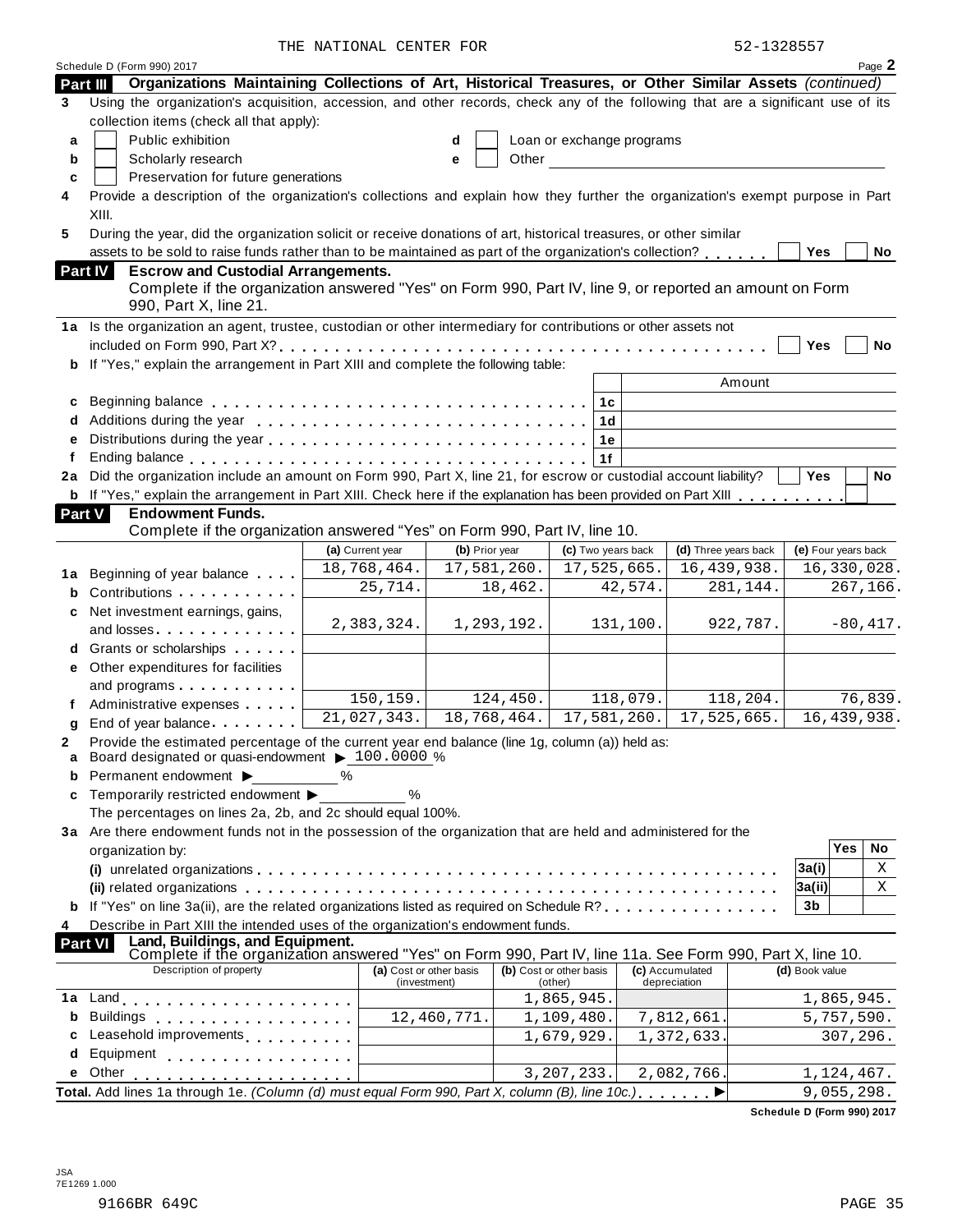| Schedule D (Form 990) 2017<br><b>Part VII</b><br><b>Investments - Other Securities.</b>  |                 |                |                                                                                                                                                      | Page 3         |
|------------------------------------------------------------------------------------------|-----------------|----------------|------------------------------------------------------------------------------------------------------------------------------------------------------|----------------|
|                                                                                          |                 |                | Complete if the organization answered "Yes" on Form 990, Part IV, line 11b. See Form 990, Part X, line 12.                                           |                |
| (a) Description of security or category<br>(including name of security)                  |                 | (b) Book value | (c) Method of valuation:<br>Cost or end-of-year market value                                                                                         |                |
| (1) Financial derivatives                                                                |                 |                |                                                                                                                                                      |                |
| (2) Closely-held equity interests [1] [1] Closely-held equity interests                  |                 |                |                                                                                                                                                      |                |
| $(3)$ Other                                                                              |                 |                |                                                                                                                                                      |                |
| (A)                                                                                      |                 |                |                                                                                                                                                      |                |
| (B)                                                                                      |                 |                |                                                                                                                                                      |                |
| (C)<br>(D)                                                                               |                 |                |                                                                                                                                                      |                |
| (E)                                                                                      |                 |                |                                                                                                                                                      |                |
| (F)                                                                                      |                 |                |                                                                                                                                                      |                |
| (G)                                                                                      |                 |                |                                                                                                                                                      |                |
| (H)                                                                                      |                 |                |                                                                                                                                                      |                |
| Total. (Column (b) must equal Form 990, Part X, col. (B) line 12.) $\blacktriangleright$ |                 |                |                                                                                                                                                      |                |
| Part VIII<br><b>Investments - Program Related.</b>                                       |                 |                | Complete if the organization answered "Yes" on Form 990, Part IV, line 11c. See Form 990, Part X, line 13.                                           |                |
| (a) Description of investment                                                            |                 | (b) Book value | (c) Method of valuation:                                                                                                                             |                |
|                                                                                          |                 |                | Cost or end-of-year market value                                                                                                                     |                |
| (1)                                                                                      |                 |                |                                                                                                                                                      |                |
| (2)                                                                                      |                 |                |                                                                                                                                                      |                |
| (3)                                                                                      |                 |                |                                                                                                                                                      |                |
| (4)                                                                                      |                 |                |                                                                                                                                                      |                |
| (5)                                                                                      |                 |                |                                                                                                                                                      |                |
| (6)<br>(7)                                                                               |                 |                |                                                                                                                                                      |                |
| (8)                                                                                      |                 |                |                                                                                                                                                      |                |
| (9)                                                                                      |                 |                |                                                                                                                                                      |                |
| Total. (Column (b) must equal Form 990, Part X, col. (B) line 13.) $\blacktriangleright$ |                 |                |                                                                                                                                                      |                |
| Part IX<br><b>Other Assets.</b>                                                          |                 |                |                                                                                                                                                      |                |
|                                                                                          |                 |                | Complete if the organization answered "Yes" on Form 990, Part IV, line 11d. See Form 990, Part X, line 15.                                           |                |
|                                                                                          | (a) Description |                |                                                                                                                                                      | (b) Book value |
| (1)                                                                                      |                 |                |                                                                                                                                                      |                |
| (2)                                                                                      |                 |                |                                                                                                                                                      |                |
| (3)                                                                                      |                 |                |                                                                                                                                                      |                |
| (4)                                                                                      |                 |                |                                                                                                                                                      |                |
| (5)                                                                                      |                 |                |                                                                                                                                                      |                |
| (6)                                                                                      |                 |                |                                                                                                                                                      |                |
| (7)<br>(8)                                                                               |                 |                |                                                                                                                                                      |                |
| (9)                                                                                      |                 |                |                                                                                                                                                      |                |
|                                                                                          |                 |                | ▶                                                                                                                                                    |                |
| <b>Other Liabilities.</b><br>Part X                                                      |                 |                | Complete if the organization answered "Yes" on Form 990, Part IV, line 11e or 11f. See Form 990, Part X,                                             |                |
| line 25.                                                                                 |                 |                |                                                                                                                                                      |                |
| (a) Description of liability                                                             |                 | (b) Book value |                                                                                                                                                      |                |
| (1) Federal income taxes                                                                 |                 |                |                                                                                                                                                      |                |
| (2) POST-RETIREMENT BENEFIT                                                              |                 | 1,774,888.     |                                                                                                                                                      |                |
| (3) DEFERRED RENT CREDIT                                                                 |                 | 221,666.       |                                                                                                                                                      |                |
| (4) DEFERRED COMPENSATION                                                                |                 | 142,825.       |                                                                                                                                                      |                |
| (5) UNITRUST AGREEMENT                                                                   |                 | 16,327.        |                                                                                                                                                      |                |
| (6)                                                                                      |                 |                |                                                                                                                                                      |                |
| (7)                                                                                      |                 |                |                                                                                                                                                      |                |
| (8)                                                                                      |                 |                |                                                                                                                                                      |                |
| (9)                                                                                      |                 |                |                                                                                                                                                      |                |
| Total. (Column (b) must equal Form 990, Part X, col. (B) line 25.) $\blacktriangleright$ |                 | 2, 155, 706.   | 2. Liability for uncertain tax positions. In Part XIII, provide the text of the footnote to the organization's financial statements that reports the |                |

organization's liability for uncertain tax positions under FIN 48 (ASC 740). Check here ifthe text of the footnote has been provided in Part XIII

 $\boxed{\text{X}}$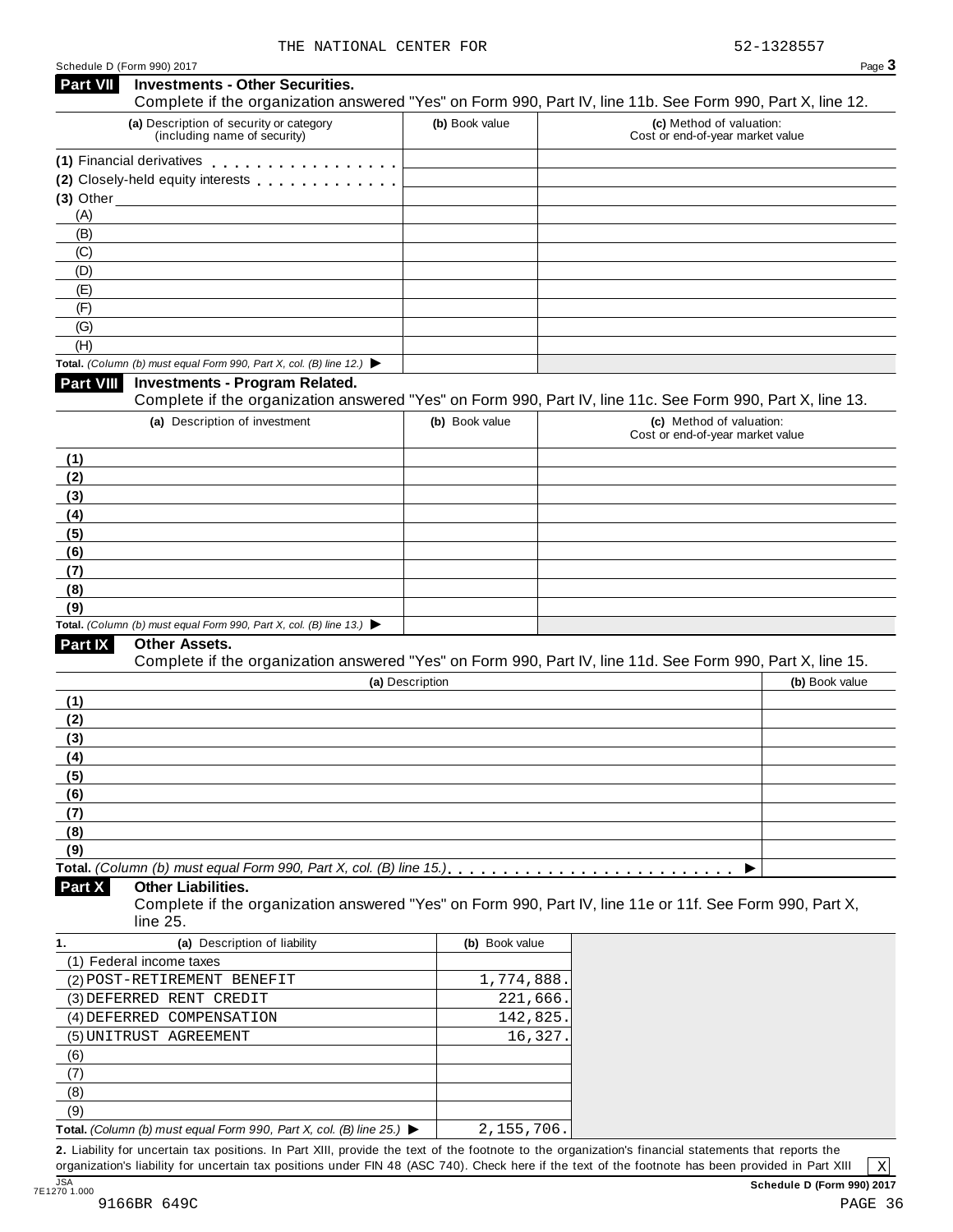| THE NATIONAL CENTER FOR |  | 52-1328557 |  |
|-------------------------|--|------------|--|
|                         |  |            |  |

|              | Schedule D (Form 990) 2017                                                                                                                                         |           | Page 4        |
|--------------|--------------------------------------------------------------------------------------------------------------------------------------------------------------------|-----------|---------------|
| Part XI      | Reconciliation of Revenue per Audited Financial Statements With Revenue per Return.<br>Complete if the organization answered "Yes" on Form 990, Part IV, line 12a. |           |               |
| 1            | Total revenue, gains, and other support per audited financial statements                                                                                           | 1         | 48,737,118.   |
| $\mathbf{2}$ | Amounts included on line 1 but not on Form 990, Part VIII, line 12:                                                                                                |           |               |
| a            | 1,528,680.<br>2a                                                                                                                                                   |           |               |
| b            | 2 <sub>b</sub><br>4,191,572.                                                                                                                                       |           |               |
| с            | 2c                                                                                                                                                                 |           |               |
| d            | 3,070.                                                                                                                                                             |           |               |
| е            |                                                                                                                                                                    | 2e        | 5,723,322.    |
| 3            |                                                                                                                                                                    | 3         | 43,013,796.   |
| 4            | Amounts included on Form 990, Part VIII, line 12, but not on line 1:                                                                                               |           |               |
| a            | Investment expenses not included on Form 990, Part VIII, line 7b $\boxed{4a}$                                                                                      |           |               |
| b            | $-27, 155.$<br>4 <sub>b</sub>                                                                                                                                      |           |               |
| C            |                                                                                                                                                                    | 4c        | $-27, 155.$   |
| 5.           | Total revenue. Add lines 3 and 4c. (This must equal Form 990, Part I, line 12.)                                                                                    |           | 42,986,641.   |
| Part XII     | Reconciliation of Expenses per Audited Financial Statements With Expenses per Return.                                                                              |           |               |
|              | Complete if the organization answered "Yes" on Form 990, Part IV, line 12a.                                                                                        |           |               |
| 1            |                                                                                                                                                                    | 1         | 44,676,428.   |
| $\mathbf{2}$ | Amounts included on line 1 but not on Form 990, Part IX, line 25:                                                                                                  |           |               |
| a            | 4,191,572.<br>2a                                                                                                                                                   |           |               |
| b            | 2 <sub>b</sub>                                                                                                                                                     |           |               |
| C            | 2c                                                                                                                                                                 |           |               |
| d            | 38,320.                                                                                                                                                            |           |               |
| е            |                                                                                                                                                                    | <b>2e</b> | 4,229,892.    |
| 3            |                                                                                                                                                                    | 3         | 40, 446, 536. |
| 4            | Amounts included on Form 990, Part IX, line 25, but not on line 1:                                                                                                 |           |               |
| a            | 4a<br>Investment expenses not included on Form 990, Part VIII, line 7b                                                                                             |           |               |
| b            | 4 <sub>b</sub>                                                                                                                                                     |           |               |
| C            |                                                                                                                                                                    | 4c        |               |
| 5.           | Total expenses. Add lines 3 and 4c. (This must equal Form 990, Part I, line 18.)                                                                                   | 5         | 40, 446, 536. |
|              | Part XIII Supplemental Information.                                                                                                                                |           |               |
|              | Provide the descriptions required for Part II, lines 3, 5, and 9; Part III, lines 1a and 4; Part IV, lines 1b and 2b; Part V, line 4; Part X, line                 |           |               |
|              | 2; Part XI, lines 2d and 4b; and Part XII, lines 2d and 4b. Also complete this part to provide any additional information.                                         |           |               |

SEE PAGE 5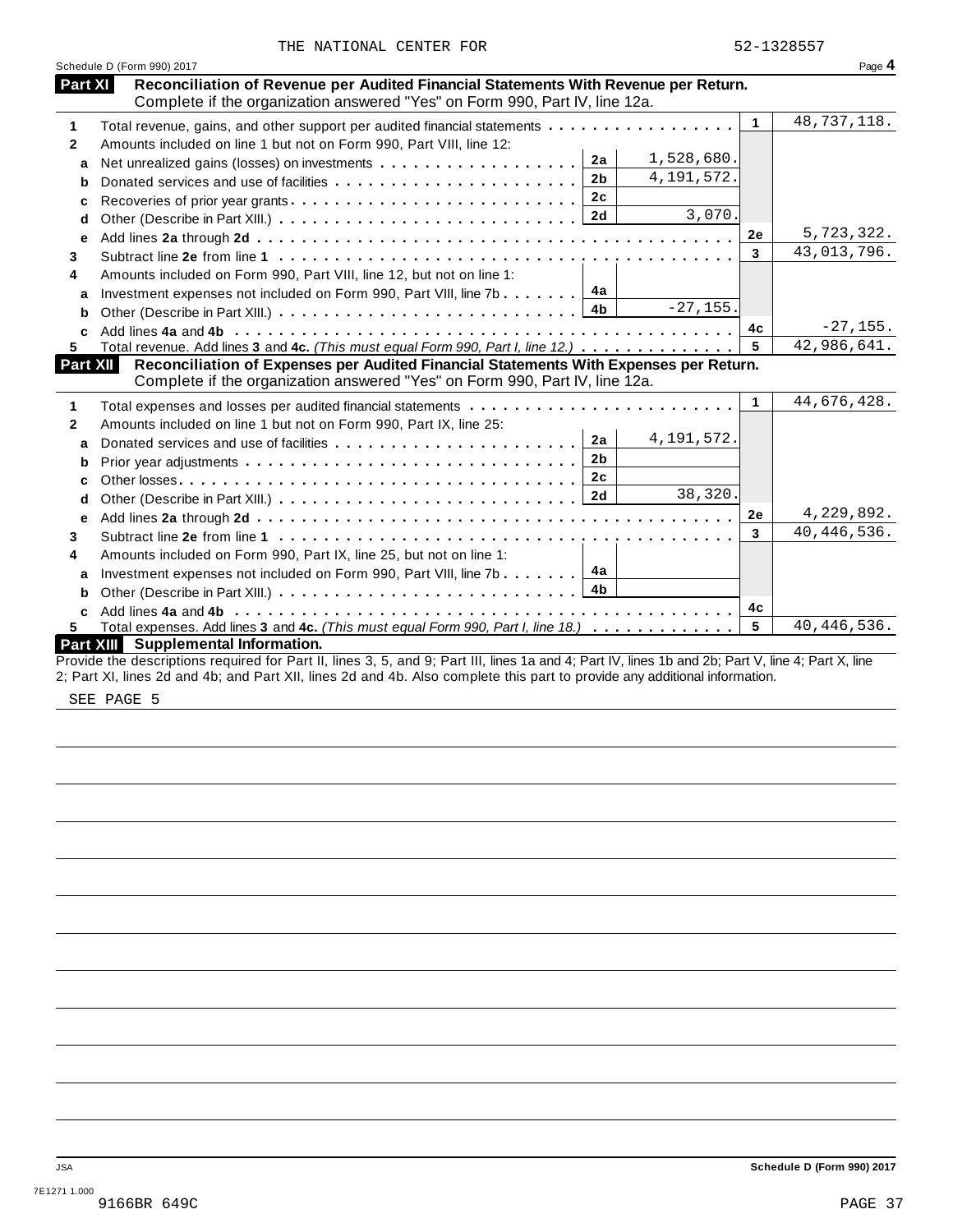#### COLLECTIONS

SCHEDULE D, PART III, LINE 4

IN 2016, NCMEC RECEIVED DONATED COLLECTIONS CONSISTING OF WORKS OF ART, HISTORICAL TREASURES OR SIMILAR ASSETS THAT ARE HELD FOR PUBLIC EXHIBITION AND ARE PROTECTED AND PRESERVED. IN 2017, THESE ASSETS WERE FULLY IMPAIRED AND HAVE NO VALUE ON THE BALANCE SHEET.

#### USES OF ENDOWMENT FUNDS

SCHEDULE D, PART V, LINE 4

DURING THE YEAR ENDED DECEMBER 31, 1992, THE NATIONAL CENTER FOR MISSING AND EXPLOITED CHILDREN (NCMEC)'S BOARD OF DIRECTORS VOTED TO ESTABLISH A BOARD DESIGNATED FUND, HEREAFTER REFERRED TO AS THE ENDOWMENT, TO PROVIDE FOR THE FINANCIAL STABILITY OF NCMEC.

#### LIABILITY FOR UNCERTAIN TAX POSITIONS

SCHEDULE D, PART X, LINE 2

NCMEC FOLLOWS GUIDANCE THAT CLARIFIES THE ACCOUNTING FOR UNCERTAINTY IN TAX POSITIONS TAKEN OR EXPECTED TO BE TAKEN IN A TAX RETURN, INCLUDING ISSUES RELATING TO FINANCIAL STATEMENT RECOGNITION AND MEASUREMENT. THIS GUIDANCE PROVIDES THAT THE TAX EFFECTS FROM AN UNCERTAIN TAX POSITION CAN ONLY BE RECOGNIZED IN THE FINANCIAL STATEMENTS IF THE POSITION IS "MORE-LIKELY-THAN-NOT" TO BE SUSTAINED IF THE POSITION WERE TO BE CHALLENGED BY A TAXING AUTHORITY. THE ASSESSMENT OF THE TAX POSITION IS BASED SOLELY ON THE TECHNICAL MERITS OF THE POSITION, WITHOUT REGARD TO THE LIKELIHOOD THAT THE TAX POSITION MAY BE CHALLENGED.

NCMEC IS EXEMPT FROM FEDERAL INCOME TAX UNDER IRC SECTION  $501(C)(3)$ ,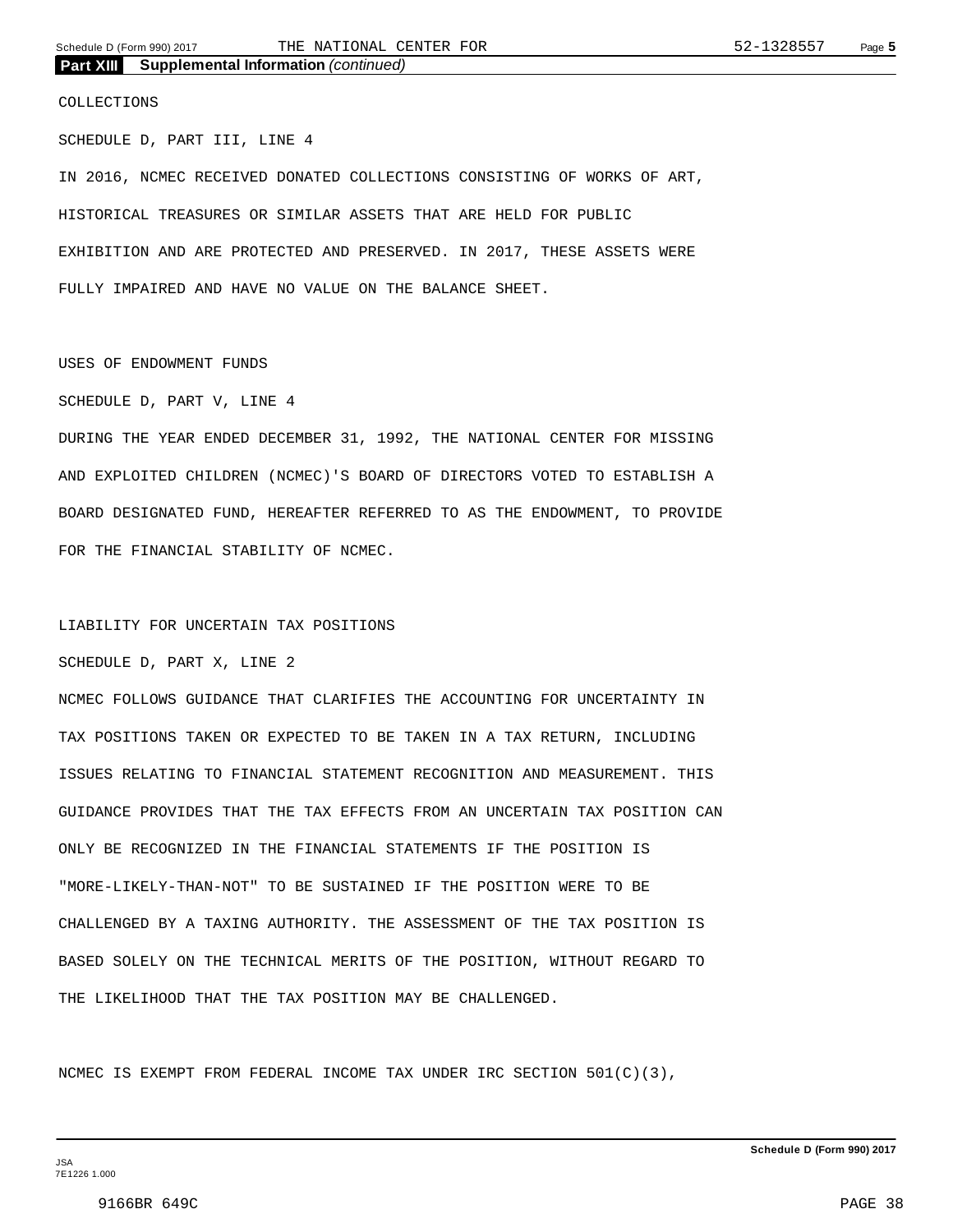Schedule D (Form 990) 2017 Page **5** THE NATIONAL CENTER FOR 52-1328557 **Part XIII Supplemental Information** *(continued)*

THOUGH IT IS SUBJECT TO TAX ON INCOME UNRELATED TO ITS EXEMPT PURPOSE, UNLESS THAT INCOME IS OTHERWISE EXCLUDED BY THE CODE. NCMEC HAS PROCESSES PRESENTLY IN PLACE TO ENSURE THE MAINTENANCE OF ITS TAX-EXEMPT STATUS; TO IDENTIFY AND REPORT UNRELATED INCOME; TO DETERMINE ITS FILING AND TAX OBLIGATIONS IN JURISDICTIONS FOR WHICH IT HAS NEXUS; AND TO IDENTIFY AND EVALUATE OTHER MATTERS THAT MAY BE CONSIDERED TAX POSITIONS. THE TAX YEARS ENDING DECEMBER 31, 2017, 2016, 2015 AND 2014 ARE STILL OPEN TO AUDIT FOR BOTH FEDERAL AND STATE PURPOSES. NCMEC HAS DETERMINED THAT THERE ARE NO MATERIAL UNCERTAIN TAX POSITIONS THAT REQUIRE RECOGNITION OR DISCLOSURE IN THE FINANCIAL STATEMENTS.

OTHER REVENUES NOT INCLUDED ON FORM 990 SCHEDULE D, PART XI, LINE 2D CHANGE IN VALUE OF UNITRUST AGREEMENT  $$3,070$ 

OTHER AMOUNTS NOT INCLUDED ON AUDITED FINANCIAL STATEMENTS SCHEDULE D, PART XI, LINE 4B COST OF GOODS SOLD (\$27,155)

OTHER EXPENSES NOT INCLUDED ON FORM 990 SCHEDULE D, PART XII, LINE 2D CHANGE IN POST-RETIREMENT BENEFIT LIABILITY \$38,320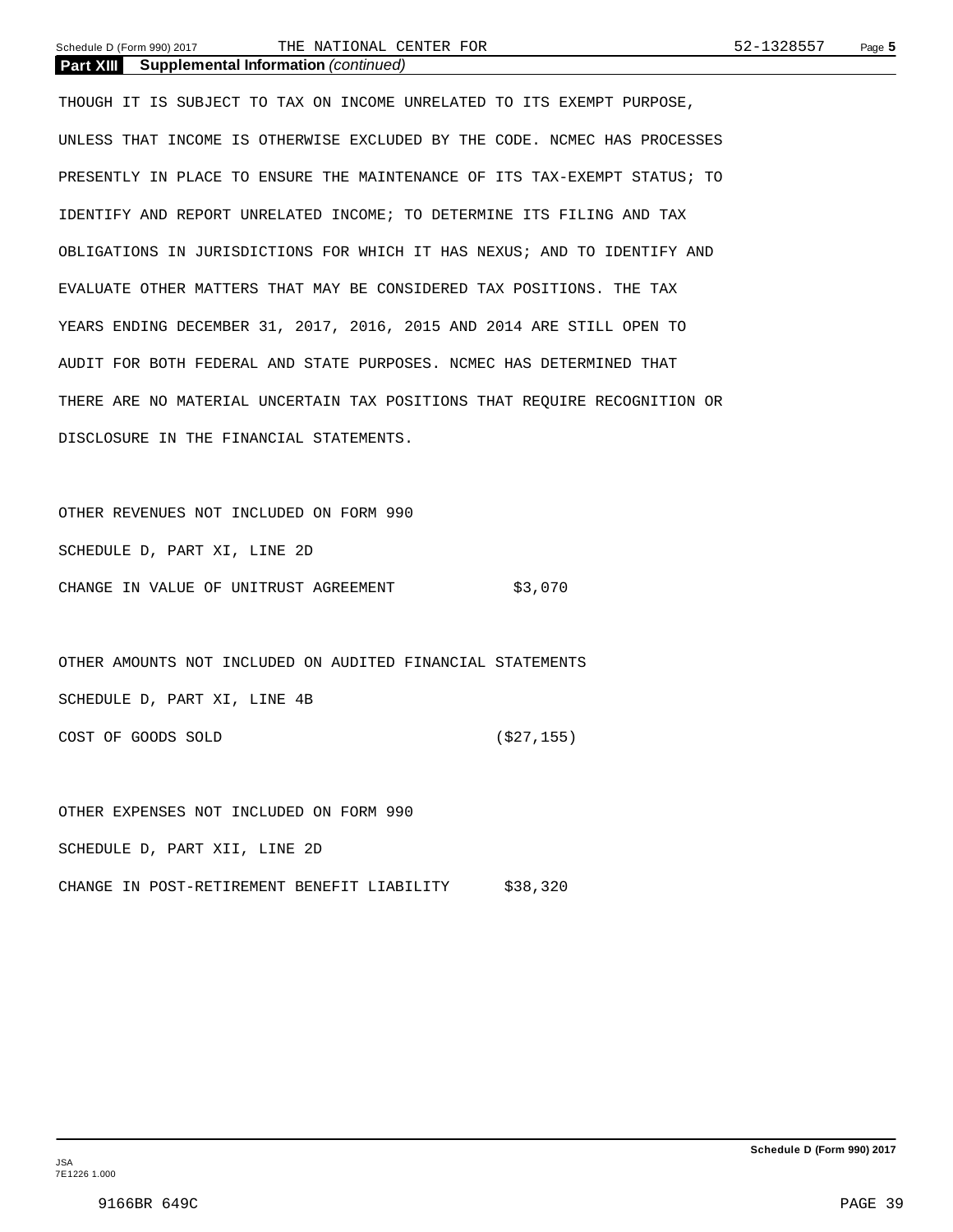| <b>SCHEDULE G</b>                                                                                                      |                                                                                                                                                                                                   | <b>Supplemental Information Regarding Fundraising or Gaming Activities</b> |                                    |                                                    |                                       |                                          | OMB No. 1545-0047                       |
|------------------------------------------------------------------------------------------------------------------------|---------------------------------------------------------------------------------------------------------------------------------------------------------------------------------------------------|----------------------------------------------------------------------------|------------------------------------|----------------------------------------------------|---------------------------------------|------------------------------------------|-----------------------------------------|
| (Form 990 or 990-EZ)                                                                                                   | Complete if the organization answered "Yes" on Form 990, Part IV, line 17, 18, or 19, or if the                                                                                                   |                                                                            |                                    |                                                    |                                       |                                          |                                         |
|                                                                                                                        |                                                                                                                                                                                                   | organization entered more than \$15,000 on Form 990-EZ, line 6a.           | Attach to Form 990 or Form 990-EZ. |                                                    |                                       |                                          | <b>Open to Public</b>                   |
| Department of the Treasury<br><b>Internal Revenue Service</b>                                                          |                                                                                                                                                                                                   | Go to www.irs.gov/Form990 for the latest instructions.                     |                                    |                                                    |                                       |                                          | Inspection                              |
| Name of the organization                                                                                               | THE NATIONAL CENTER FOR                                                                                                                                                                           |                                                                            |                                    |                                                    |                                       | <b>Employer identification number</b>    |                                         |
| MISSING AND EXPLOITED CHILDREN                                                                                         |                                                                                                                                                                                                   |                                                                            |                                    |                                                    |                                       | 52-1328557                               |                                         |
| Part I                                                                                                                 | Fundraising Activities. Complete if the organization answered "Yes" on Form 990, Part IV, line 17.                                                                                                |                                                                            |                                    |                                                    |                                       |                                          |                                         |
|                                                                                                                        | Form 990-EZ filers are not required to complete this part.                                                                                                                                        |                                                                            |                                    |                                                    |                                       |                                          |                                         |
| 1                                                                                                                      | Indicate whether the organization raised funds through any of the following activities. Check all that apply.                                                                                     |                                                                            |                                    |                                                    |                                       |                                          |                                         |
| Х<br>Mail solicitations<br>a                                                                                           |                                                                                                                                                                                                   | e                                                                          | $\mathbf{X}$                       |                                                    | Solicitation of non-government grants |                                          |                                         |
| X<br>b                                                                                                                 | Internet and email solicitations                                                                                                                                                                  | f                                                                          | X                                  |                                                    | Solicitation of government grants     |                                          |                                         |
| Phone solicitations<br>c<br>Χ<br>In-person solicitations<br>d                                                          |                                                                                                                                                                                                   | q                                                                          | $\mathbf{X}$                       |                                                    | Special fundraising events            |                                          |                                         |
| 2a Did the organization have a written or oral agreement with any individual (including officers, directors, trustees, |                                                                                                                                                                                                   |                                                                            |                                    |                                                    |                                       |                                          |                                         |
|                                                                                                                        | or key employees listed in Form 990, Part VII) or entity in connection with professional fundraising services?                                                                                    |                                                                            |                                    |                                                    |                                       |                                          | $ X $ Yes<br>No                         |
|                                                                                                                        | <b>b</b> If "Yes," list the 10 highest paid individuals or entities (fundraisers) pursuant to agreements under which the fundraiser is to be<br>compensated at least \$5,000 by the organization. |                                                                            |                                    |                                                    |                                       |                                          |                                         |
|                                                                                                                        |                                                                                                                                                                                                   |                                                                            |                                    |                                                    |                                       |                                          |                                         |
|                                                                                                                        |                                                                                                                                                                                                   |                                                                            |                                    |                                                    |                                       | (v) Amount paid to                       |                                         |
| (i) Name and address of individual                                                                                     |                                                                                                                                                                                                   | (ii) Activity                                                              |                                    | (iii) Did fundraiser have<br>custody or control of | (iv) Gross receipts                   | (or retained by)<br>fundraiser listed in | (vi) Amount paid to<br>(or retained by) |
| or entity (fundraiser)                                                                                                 |                                                                                                                                                                                                   |                                                                            | from activity<br>contributions?    |                                                    |                                       |                                          | organization                            |
|                                                                                                                        |                                                                                                                                                                                                   |                                                                            | Yes                                | No                                                 |                                       |                                          |                                         |
| 1                                                                                                                      |                                                                                                                                                                                                   |                                                                            |                                    |                                                    |                                       |                                          |                                         |
| ATTACHMENT 1                                                                                                           |                                                                                                                                                                                                   |                                                                            |                                    |                                                    |                                       |                                          |                                         |
| $\mathbf{2}$                                                                                                           |                                                                                                                                                                                                   |                                                                            |                                    |                                                    |                                       |                                          |                                         |
|                                                                                                                        |                                                                                                                                                                                                   |                                                                            |                                    |                                                    |                                       |                                          |                                         |
| 3                                                                                                                      |                                                                                                                                                                                                   |                                                                            |                                    |                                                    |                                       |                                          |                                         |
|                                                                                                                        |                                                                                                                                                                                                   |                                                                            |                                    |                                                    |                                       |                                          |                                         |
|                                                                                                                        |                                                                                                                                                                                                   |                                                                            |                                    |                                                    |                                       |                                          |                                         |
| 5                                                                                                                      |                                                                                                                                                                                                   |                                                                            |                                    |                                                    |                                       |                                          |                                         |
|                                                                                                                        |                                                                                                                                                                                                   |                                                                            |                                    |                                                    |                                       |                                          |                                         |
| 6                                                                                                                      |                                                                                                                                                                                                   |                                                                            |                                    |                                                    |                                       |                                          |                                         |
|                                                                                                                        |                                                                                                                                                                                                   |                                                                            |                                    |                                                    |                                       |                                          |                                         |
| 7                                                                                                                      |                                                                                                                                                                                                   |                                                                            |                                    |                                                    |                                       |                                          |                                         |
| 8                                                                                                                      |                                                                                                                                                                                                   |                                                                            |                                    |                                                    |                                       |                                          |                                         |
|                                                                                                                        |                                                                                                                                                                                                   |                                                                            |                                    |                                                    |                                       |                                          |                                         |
| 9                                                                                                                      |                                                                                                                                                                                                   |                                                                            |                                    |                                                    |                                       |                                          |                                         |
|                                                                                                                        |                                                                                                                                                                                                   |                                                                            |                                    |                                                    |                                       |                                          |                                         |
| 10                                                                                                                     |                                                                                                                                                                                                   |                                                                            |                                    |                                                    |                                       |                                          |                                         |
|                                                                                                                        |                                                                                                                                                                                                   |                                                                            |                                    |                                                    |                                       |                                          |                                         |
|                                                                                                                        |                                                                                                                                                                                                   |                                                                            |                                    |                                                    |                                       |                                          |                                         |
| Total                                                                                                                  |                                                                                                                                                                                                   |                                                                            |                                    |                                                    | 252,500.                              | 120,000.                                 | 132,500.                                |
| 3                                                                                                                      | List all states in which the organization is registered or licensed to solicit contributions or has been notified it is exempt from                                                               |                                                                            |                                    |                                                    |                                       |                                          |                                         |
| registration or licensing.                                                                                             |                                                                                                                                                                                                   |                                                                            |                                    |                                                    |                                       |                                          |                                         |
| AL, AK, AZ, AR, CA, CO, CT, DC, FL, GA, HI, IL,                                                                        |                                                                                                                                                                                                   |                                                                            |                                    |                                                    |                                       |                                          |                                         |
| KS, KY, LA, ME, MD, MA, MI, MN, MS, MO, NV, NH, NJ, NM, NY, NC, ND, OH,                                                |                                                                                                                                                                                                   |                                                                            |                                    |                                                    |                                       |                                          |                                         |

OK,OR,PA,RI,SC,TN,UT,VA,WA,WV,WI,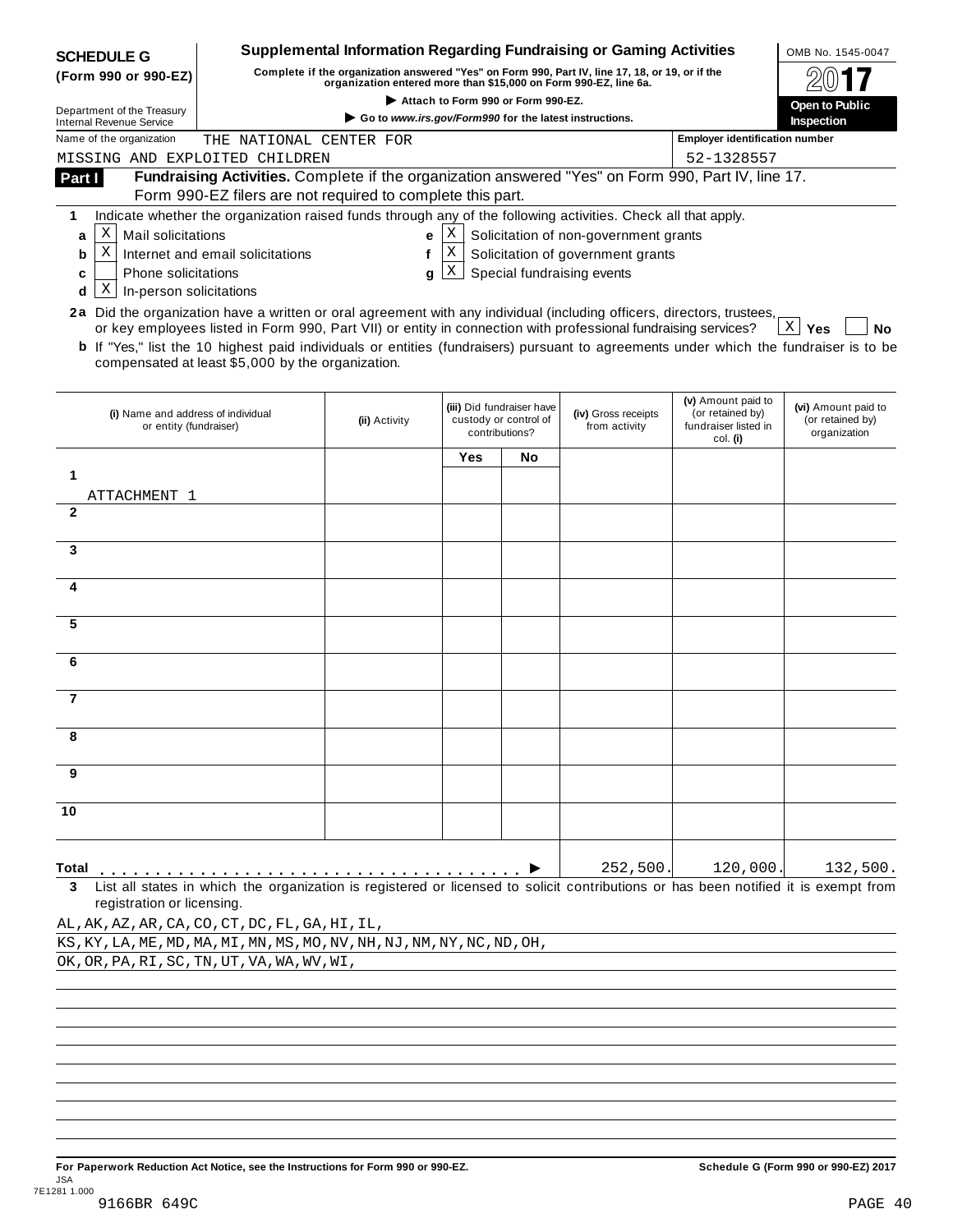#### Schedule <sup>G</sup> (Form <sup>990</sup> or 990-EZ) <sup>2017</sup> Page **2**

Fundraising Events. Complete if the organization answered "Yes" on Form 990, Part IV, line 18, or reported more than \$15,000 of fundraising event contributions and gross income on Form 990-EZ, lines 1 and 6b. List events with **Part II**

|                 |    |                                                                                                                                                                                                                                    | gross receipts greater than \$5,000. |                         |                    |                             |  |  |  |  |  |
|-----------------|----|------------------------------------------------------------------------------------------------------------------------------------------------------------------------------------------------------------------------------------|--------------------------------------|-------------------------|--------------------|-----------------------------|--|--|--|--|--|
|                 |    |                                                                                                                                                                                                                                    | (a) Event $#1$                       | $(b)$ Event #2          | (c) Other events   | (d) Total events            |  |  |  |  |  |
|                 |    |                                                                                                                                                                                                                                    | HOPE AWARDS                          | GOLF CANON              | 24.                | (add col. (a) through       |  |  |  |  |  |
|                 |    |                                                                                                                                                                                                                                    | (event type)                         | (event type)            | (total number)     | $col.$ (c))                 |  |  |  |  |  |
|                 |    |                                                                                                                                                                                                                                    |                                      |                         |                    |                             |  |  |  |  |  |
| Revenue         | 1. | Gross receipts <b>contained</b> and a series of the series of the series of the series of the series of the series of the series of the series of the series of the series of the series of the series of the series of the series | 620,270.                             | 446,249.                | 2,553,313.         | 3,619,832.                  |  |  |  |  |  |
|                 |    |                                                                                                                                                                                                                                    |                                      |                         |                    |                             |  |  |  |  |  |
|                 |    | 2 Less: Contributions                                                                                                                                                                                                              | 560,364.                             | 332,456.                | 2,167,043.         | 3,059,863.                  |  |  |  |  |  |
|                 | 3  | Gross income (line 1 minus                                                                                                                                                                                                         |                                      |                         |                    |                             |  |  |  |  |  |
|                 |    |                                                                                                                                                                                                                                    | 59,906.                              | 113,793.                | 386, 270.          | 559,969.                    |  |  |  |  |  |
|                 |    | $line 2)$ $\ldots$ $\ldots$ $\ldots$ $\ldots$ $\ldots$ $\ldots$                                                                                                                                                                    |                                      |                         |                    |                             |  |  |  |  |  |
|                 |    |                                                                                                                                                                                                                                    |                                      |                         |                    |                             |  |  |  |  |  |
|                 |    | 4 Cash prizes                                                                                                                                                                                                                      |                                      |                         |                    |                             |  |  |  |  |  |
|                 |    |                                                                                                                                                                                                                                    |                                      |                         |                    |                             |  |  |  |  |  |
|                 | 5. | Noncash prizes [                                                                                                                                                                                                                   |                                      |                         |                    |                             |  |  |  |  |  |
|                 |    |                                                                                                                                                                                                                                    |                                      |                         |                    |                             |  |  |  |  |  |
|                 |    | 6 Rent/facility costs [1994]                                                                                                                                                                                                       | 555.                                 |                         | 63,609.            | 64,164.                     |  |  |  |  |  |
| Expenses        |    |                                                                                                                                                                                                                                    |                                      |                         |                    |                             |  |  |  |  |  |
|                 |    | 7 Food and beverages entitled by the set of the set of the set of the set of the set of the set of the set of the set of the set of the set of the set of the set of the set of the set of the set of the set of the set of th     | 113,086.                             |                         | 166, 319.          | 279,405.                    |  |  |  |  |  |
| Direct I        |    |                                                                                                                                                                                                                                    |                                      |                         |                    |                             |  |  |  |  |  |
|                 |    | 8 Entertainment and a set of the set of the set of the set of the set of the set of the set of the set of the set of the set of the set of the set of the set of the set of the set of the set of the set of the set of the se     | 39,700.                              |                         | 7,397.             | 47,097.                     |  |  |  |  |  |
|                 |    |                                                                                                                                                                                                                                    |                                      |                         |                    |                             |  |  |  |  |  |
|                 | 9  | Other direct expenses example and the set of the set of the set of the set of the set of the set of the set of the set of the set of the set of the set of the set of the set of the set of the set of the set of the set of t     |                                      | 168,456.                | 616,896.           | 832,719.                    |  |  |  |  |  |
|                 |    |                                                                                                                                                                                                                                    |                                      |                         |                    |                             |  |  |  |  |  |
|                 |    | 1,223,385.                                                                                                                                                                                                                         |                                      |                         |                    |                             |  |  |  |  |  |
|                 |    | 10 Direct expense summary. Add lines 4 through 9 in column (d) $\ldots, \ldots, \ldots, \ldots, \ldots$                                                                                                                            |                                      |                         |                    | $-663, 416.$                |  |  |  |  |  |
| Part III        |    | Gaming. Complete if the organization answered "Yes" on Form 990, Part IV, line 19, or reported more                                                                                                                                |                                      |                         |                    |                             |  |  |  |  |  |
|                 |    | than \$15,000 on Form 990-EZ, line 6a.                                                                                                                                                                                             |                                      |                         |                    |                             |  |  |  |  |  |
|                 |    |                                                                                                                                                                                                                                    |                                      | (b) Pull tabs/instant   |                    | (d) Total gaming (add       |  |  |  |  |  |
| Revenue         |    |                                                                                                                                                                                                                                    | (a) Bingo                            | bingo/progressive bingo | (c) Other gaming   | col. (a) through col. $(c)$ |  |  |  |  |  |
|                 |    |                                                                                                                                                                                                                                    |                                      |                         |                    |                             |  |  |  |  |  |
|                 |    | 1 Gross revenue                                                                                                                                                                                                                    |                                      |                         |                    |                             |  |  |  |  |  |
|                 |    |                                                                                                                                                                                                                                    |                                      |                         |                    |                             |  |  |  |  |  |
|                 |    |                                                                                                                                                                                                                                    |                                      |                         |                    |                             |  |  |  |  |  |
|                 |    | 2 Cash prizes                                                                                                                                                                                                                      |                                      |                         |                    |                             |  |  |  |  |  |
| Direct Expenses |    |                                                                                                                                                                                                                                    |                                      |                         |                    |                             |  |  |  |  |  |
|                 |    | 3 Noncash prizes <b>1996</b>                                                                                                                                                                                                       |                                      |                         |                    |                             |  |  |  |  |  |
|                 |    |                                                                                                                                                                                                                                    |                                      |                         |                    |                             |  |  |  |  |  |
|                 |    | 4 Rent/facility costs                                                                                                                                                                                                              |                                      |                         |                    |                             |  |  |  |  |  |
|                 |    |                                                                                                                                                                                                                                    |                                      |                         |                    |                             |  |  |  |  |  |
|                 |    | 5 Other direct expenses                                                                                                                                                                                                            |                                      |                         |                    |                             |  |  |  |  |  |
|                 |    |                                                                                                                                                                                                                                    | %<br>Yes                             | $\%$<br>Yes             | $\%$<br><b>Yes</b> |                             |  |  |  |  |  |
|                 |    |                                                                                                                                                                                                                                    | No                                   | No                      | No                 |                             |  |  |  |  |  |
|                 |    |                                                                                                                                                                                                                                    |                                      |                         |                    |                             |  |  |  |  |  |
|                 |    | 7 Direct expense summary. Add lines 2 through 5 in column (d)                                                                                                                                                                      |                                      |                         |                    |                             |  |  |  |  |  |
|                 |    |                                                                                                                                                                                                                                    |                                      | .                       |                    |                             |  |  |  |  |  |
|                 |    |                                                                                                                                                                                                                                    |                                      |                         |                    |                             |  |  |  |  |  |
|                 |    | 8 Net gaming income summary. Subtract line 7 from line 1, column (d)                                                                                                                                                               |                                      |                         |                    |                             |  |  |  |  |  |
|                 |    |                                                                                                                                                                                                                                    |                                      |                         |                    |                             |  |  |  |  |  |

| 9 Effect the state(s) in which the organization conducts gaming activities.                          |            |  |
|------------------------------------------------------------------------------------------------------|------------|--|
| a Is the organization licensed to conduct gaming activities in each of these states?<br>exacts:<br>1 | $ Yes $ No |  |
| <b>b</b> If "No," explain:                                                                           |            |  |

**10a** Were any of the organization's gaming licenses revoked, suspended, or terminated during the tax year?<br> **a** *Were* **and** *a* **b** If "Yes," explain:

**Schedule G (Form 990 or 990-EZ) 2017**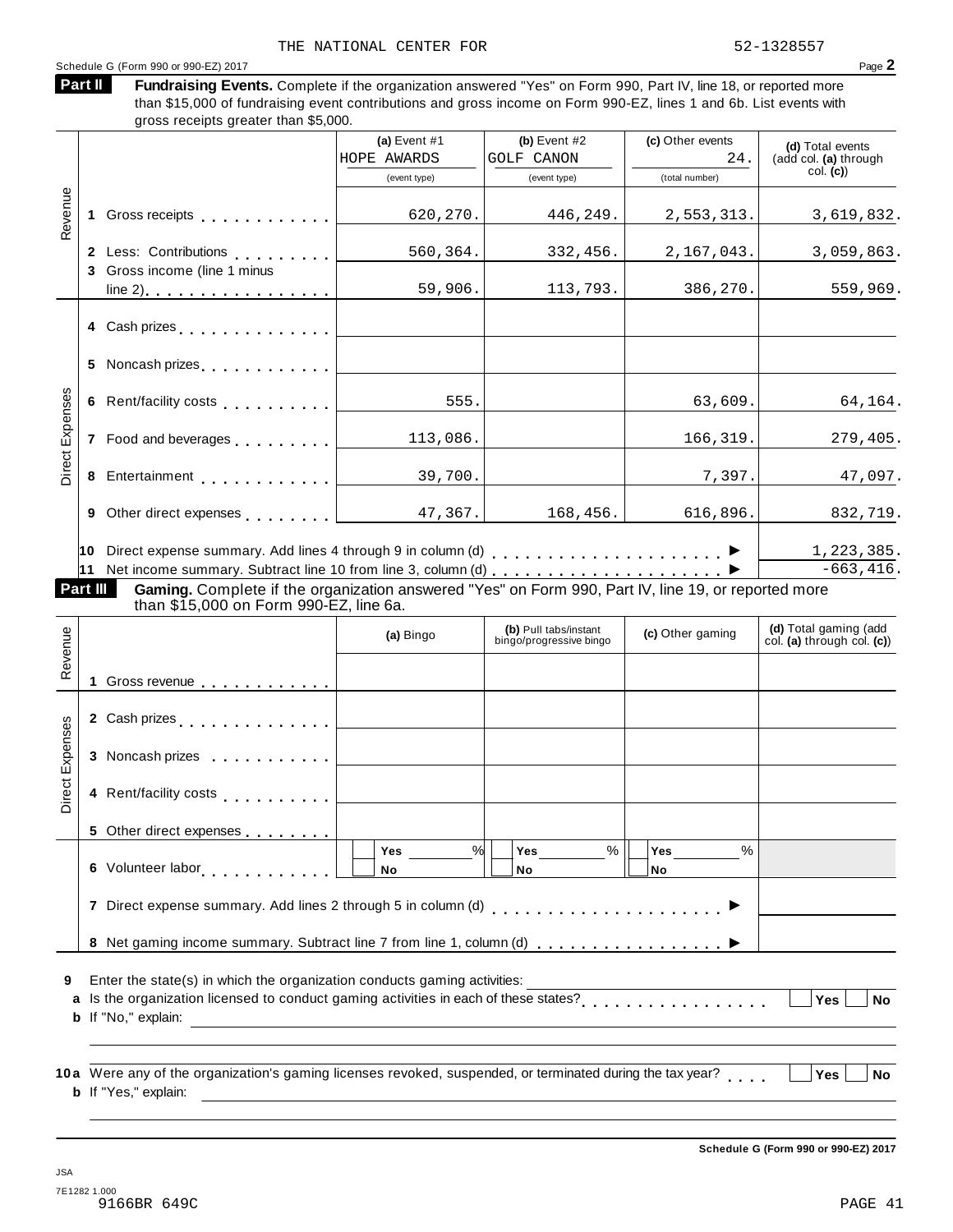|                | THE NATIONAL CENTER FOR                                                                                                                                                                                                                                                                                                                                                                      | 52-1328557 |             |
|----------------|----------------------------------------------------------------------------------------------------------------------------------------------------------------------------------------------------------------------------------------------------------------------------------------------------------------------------------------------------------------------------------------------|------------|-------------|
|                | Schedule G (Form 990 or 990-EZ) 2017                                                                                                                                                                                                                                                                                                                                                         |            | Page 3      |
| 11             |                                                                                                                                                                                                                                                                                                                                                                                              |            | Yes<br>  No |
| 12<br>13       | Is the organization a grantor, beneficiary or trustee of a trust or a member of a partnership or other entity<br>Indicate the percentage of gaming activity conducted in:                                                                                                                                                                                                                    |            | Yes<br>  No |
| a              |                                                                                                                                                                                                                                                                                                                                                                                              |            | $\%$        |
| b              | An outside facility enterpreteration of the control of the control of the control of the control of the control of the control of the control of the control of the control of the control of the control of the control of th                                                                                                                                                               |            | %           |
| 14             | Enter the name and address of the person who prepares the organization's gaming/special events books and                                                                                                                                                                                                                                                                                     |            |             |
|                | records:                                                                                                                                                                                                                                                                                                                                                                                     |            |             |
|                |                                                                                                                                                                                                                                                                                                                                                                                              |            |             |
|                | 15a Does the organization have a contract with a third party from whom the organization receives gaming<br><b>b</b> If "Yes," enter the amount of gaming revenue received by the organization $\triangleright$ \$______________ and the<br>amount of gaming revenue retained by the third party $\triangleright$ \$ _______________.<br>If "Yes," enter name and address of the third party: |            |             |
|                |                                                                                                                                                                                                                                                                                                                                                                                              |            |             |
|                |                                                                                                                                                                                                                                                                                                                                                                                              |            |             |
| 16             | Gaming manager information:                                                                                                                                                                                                                                                                                                                                                                  |            |             |
|                |                                                                                                                                                                                                                                                                                                                                                                                              |            |             |
|                | Gaming manager compensation $\triangleright$ \$ _______________                                                                                                                                                                                                                                                                                                                              |            |             |
|                | Description of services provided ▶                                                                                                                                                                                                                                                                                                                                                           |            |             |
|                | Director/officer<br>Employee                                                                                                                                                                                                                                                                                                                                                                 |            |             |
| 17             | Mandatory distributions:                                                                                                                                                                                                                                                                                                                                                                     |            |             |
| a              | Is the organization required under state law to make charitable distributions from the gaming proceeds to                                                                                                                                                                                                                                                                                    |            |             |
|                |                                                                                                                                                                                                                                                                                                                                                                                              |            |             |
|                | <b>b</b> Enter the amount of distributions required under state law to be distributed to other exempt organizations                                                                                                                                                                                                                                                                          |            |             |
|                | or spent in the organization's own exempt activities during the tax year $\triangleright$ \$                                                                                                                                                                                                                                                                                                 |            |             |
| <b>Part IV</b> | Supplemental Information. Provide the explanation required by Part I, line 2b, columns (iii) and (v), and<br>Part III, lines 9, 9b, 10b, 15b, 15c, 16, and 17b, as applicable. Also provide any additional information<br>(see instructions).                                                                                                                                                |            |             |
|                | AGREEMENT FOR PROFESSIONAL FUNDRAISING SERVICES                                                                                                                                                                                                                                                                                                                                              |            |             |
|                | FORM 990, SCHEDULE G, PART I, LINE 2A                                                                                                                                                                                                                                                                                                                                                        |            |             |
|                | THE FIRMS IDENTIFIED ON SCHEDULE G MEET THE IRS DEFINITIONS FOR                                                                                                                                                                                                                                                                                                                              |            |             |
|                | FUNDRAISING WHICH INCLUDE THOSE FIRMS WHICH HELP DEVELOP OVERALL                                                                                                                                                                                                                                                                                                                             |            |             |
|                | STRATEGIES WHICH DO NOT GENERATE FUNDRAISING REVENUE WHICH IS DIRECTLY                                                                                                                                                                                                                                                                                                                       |            |             |
|                | TRACEABLE TO SPECIFIC FUNDRAISING CAMPAIGNS BUT WHO DO HELP PROMOTE THE                                                                                                                                                                                                                                                                                                                      |            |             |

OVERALL FUNDRAISING GOALS OF THE ORGANIZATION.

**Schedule G (Form 990 or 990-EZ) 2017**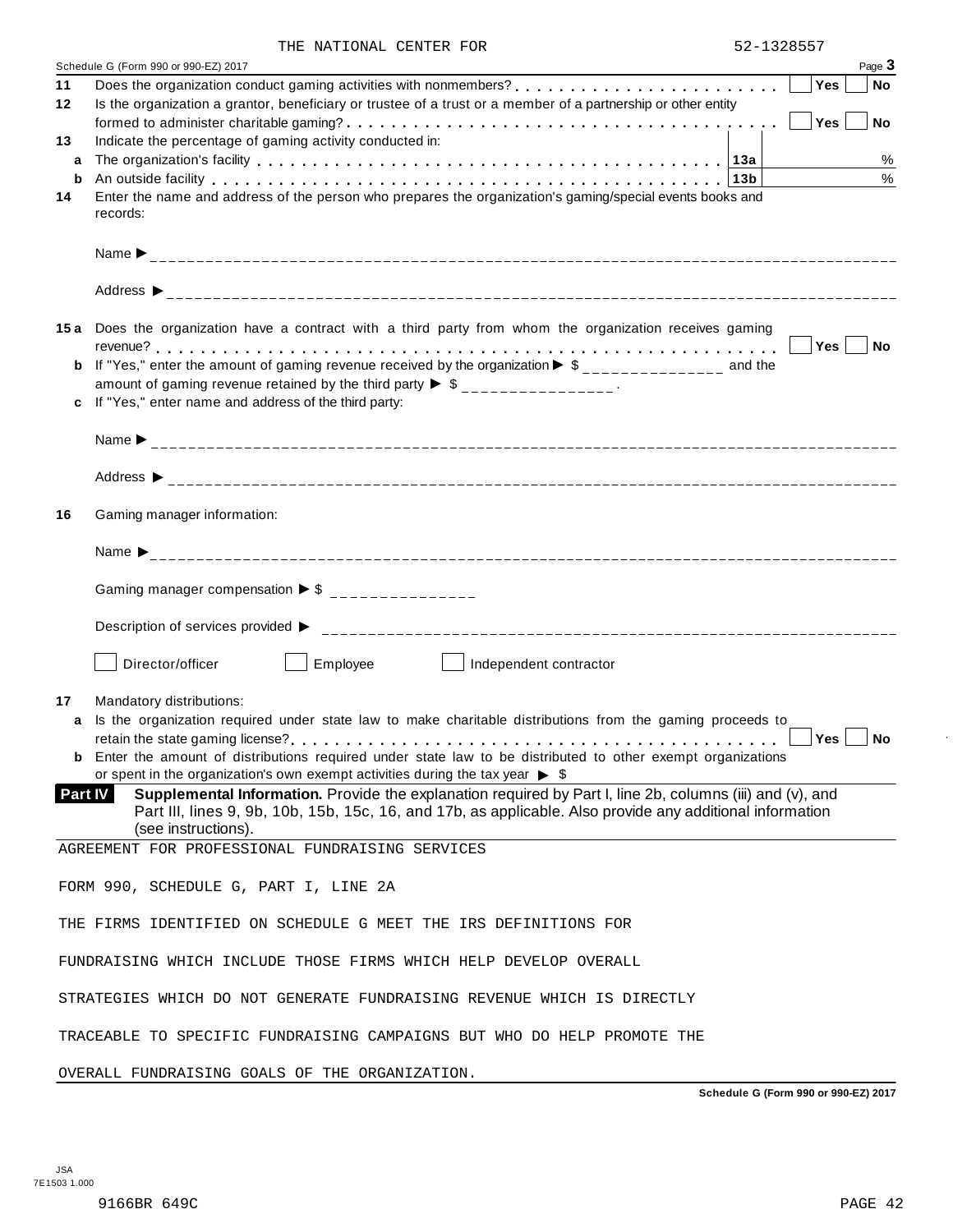ATTACHMENT 1

|  |  |  |  |  |  |  |  | 990, SCHEDULE G, PART I - HIGHEST PAID FUNDRAISER |
|--|--|--|--|--|--|--|--|---------------------------------------------------|
|--|--|--|--|--|--|--|--|---------------------------------------------------|

<span id="page-41-0"></span>

| NAME AND ADDRESS OF<br>FUNDRAISER                                               | ACTIVITY   | DID FUNDRAISER HAVE<br>CUSTODY OR CONTROL<br>OF CONTRIBUTIONS?<br>NO<br>YES | GROSS RECEIPTS<br>FROM ACTIVITY | AMOUNT PAID TO<br>(OR RETAINED BY<br>FUNDRAISER | AMOUNT PAID TO<br>(OR RETAINED BY<br>ORGANIZATION |
|---------------------------------------------------------------------------------|------------|-----------------------------------------------------------------------------|---------------------------------|-------------------------------------------------|---------------------------------------------------|
| REGINA MILLER GROUP, INC.<br>724 ALTA AVENUE<br>SANTA MONICA<br>CA 90402        | CONSULTING | Χ                                                                           | 75,750.                         | 50,000.                                         | 25,750.                                           |
| THE ARTEMIS AGENCY, INC.<br>1250 NORTH KINGS ROAD<br>WEST HOLLYWOOD<br>CA 90069 | CONSULTING | Χ                                                                           | 176,750.                        | 70,000.                                         | 106,750.                                          |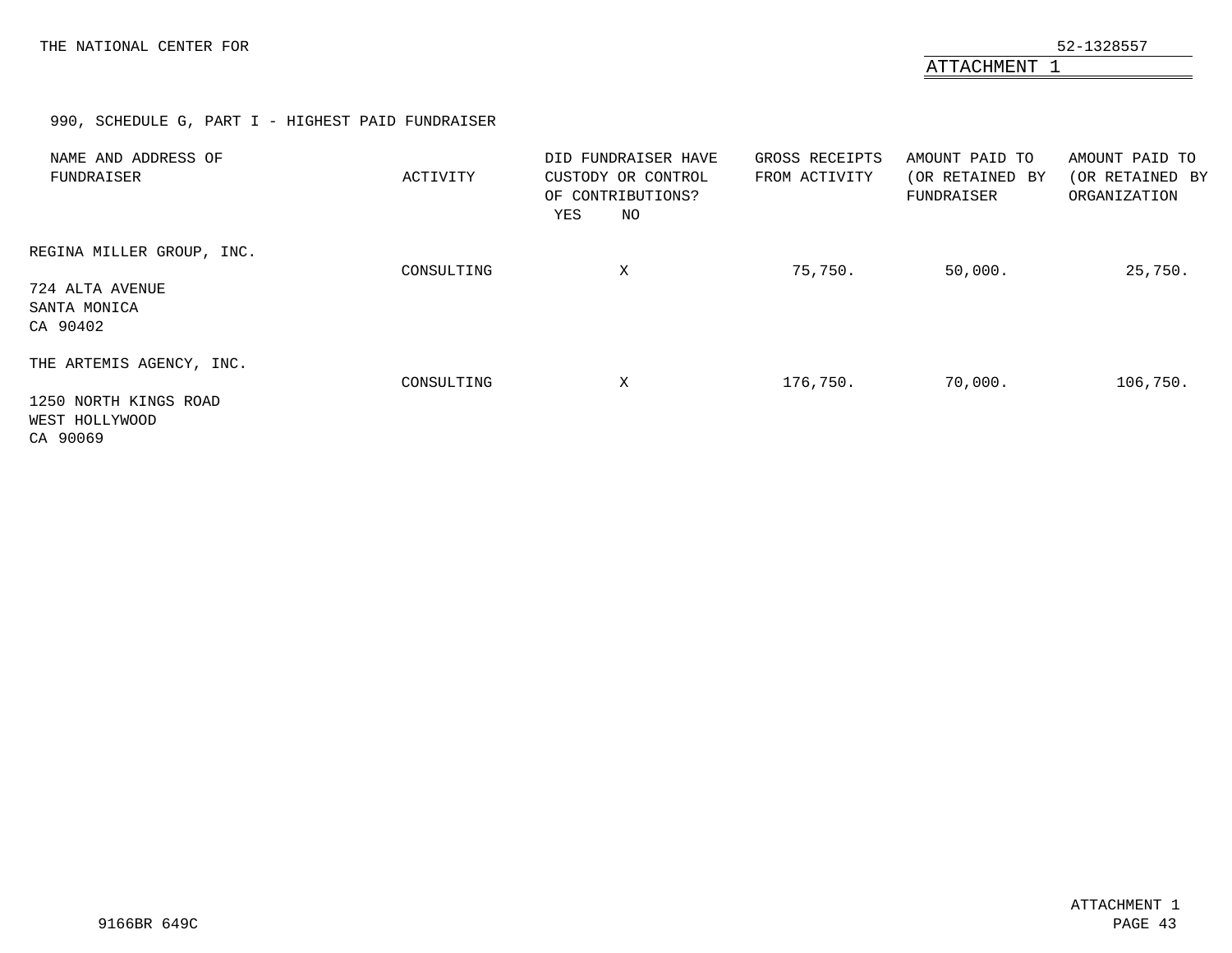| <b>SCHEDULE J</b><br>(Form 990) |                                                             | <b>Compensation Information</b>                                                                                                                                                                                     | OMB No. 1545-0047     |            |        |
|---------------------------------|-------------------------------------------------------------|---------------------------------------------------------------------------------------------------------------------------------------------------------------------------------------------------------------------|-----------------------|------------|--------|
|                                 |                                                             | For certain Officers, Directors, Trustees, Key Employees, and Highest                                                                                                                                               |                       |            |        |
|                                 |                                                             | <b>Compensated Employees</b><br>Complete if the organization answered "Yes" on Form 990, Part IV, line 23.                                                                                                          |                       |            |        |
|                                 | Department of the Treasury                                  | Attach to Form 990.                                                                                                                                                                                                 | <b>Open to Public</b> |            |        |
|                                 | <b>Internal Revenue Service</b><br>Name of the organization | Go to www.irs.gov/Form990 for instructions and the latest information.<br><b>Employer identification number</b><br>THE NATIONAL CENTER FOR                                                                          | <b>Inspection</b>     |            |        |
|                                 |                                                             | 52-1328557<br>MISSING AND EXPLOITED CHILDREN                                                                                                                                                                        |                       |            |        |
| Part I                          |                                                             | <b>Questions Regarding Compensation</b>                                                                                                                                                                             |                       |            |        |
|                                 |                                                             |                                                                                                                                                                                                                     |                       | <b>Yes</b> | No     |
|                                 |                                                             | 1a Check the appropriate box(es) if the organization provided any of the following to or for a person listed on Form                                                                                                |                       |            |        |
|                                 |                                                             | 990, Part VII, Section A, line 1a. Complete Part III to provide any relevant information regarding these items.                                                                                                     |                       |            |        |
|                                 |                                                             | First-class or charter travel<br>Housing allowance or residence for personal use                                                                                                                                    |                       |            |        |
|                                 |                                                             | Payments for business use of personal residence<br>Travel for companions                                                                                                                                            |                       |            |        |
|                                 |                                                             | Health or social club dues or initiation fees<br>Tax indemnification and gross-up payments                                                                                                                          |                       |            |        |
|                                 |                                                             | Discretionary spending account<br>Personal services (such as, maid, chauffeur, chef)                                                                                                                                |                       |            |        |
| b                               |                                                             | If any of the boxes on line 1a are checked, did the organization follow a written policy regarding payment                                                                                                          |                       |            |        |
|                                 |                                                             | or reimbursement or provision of all of the expenses described above? If "No," complete Part III to                                                                                                                 |                       |            |        |
|                                 |                                                             |                                                                                                                                                                                                                     | 1 <sub>b</sub>        |            |        |
| $\mathbf{2}$                    |                                                             | Did the organization require substantiation prior to reimbursing or allowing expenses incurred by all                                                                                                               |                       |            |        |
|                                 |                                                             | directors, trustees, and officers, including the CEO/Executive Director, regarding the items checked on line                                                                                                        |                       |            |        |
|                                 |                                                             |                                                                                                                                                                                                                     | $\mathbf{2}$          |            |        |
| 3                               |                                                             | Indicate which, if any, of the following the filing organization used to establish the compensation of the                                                                                                          |                       |            |        |
|                                 |                                                             | organization's CEO/Executive Director. Check all that apply. Do not check any boxes for methods used by a<br>related organization to establish compensation of the CEO/Executive Director, but explain in Part III. |                       |            |        |
|                                 | Χ                                                           | Compensation committee<br>Written employment contract                                                                                                                                                               |                       |            |        |
|                                 |                                                             | $\mathbf X$<br>Independent compensation consultant<br>Compensation survey or study                                                                                                                                  |                       |            |        |
|                                 | $\mathbf X$                                                 | $\overline{\mathbf{x}}$<br>Form 990 of other organizations<br>Approval by the board or compensation committee                                                                                                       |                       |            |        |
| 4                               |                                                             | During the year, did any person listed on Form 990, Part VII, Section A, line 1a, with respect to the filing                                                                                                        |                       |            |        |
|                                 |                                                             | organization or a related organization:                                                                                                                                                                             |                       |            |        |
| а                               |                                                             |                                                                                                                                                                                                                     | 4a                    |            | Χ      |
| b                               |                                                             | Participate in, or receive payment from, a supplemental nonqualified retirement plan?.                                                                                                                              | 4b                    |            | X      |
| c                               |                                                             | Participate in, or receive payment from, an equity-based compensation arrangement?                                                                                                                                  | 4c                    |            | X      |
|                                 |                                                             | If "Yes" to any of lines 4a-c, list the persons and provide the applicable amounts for each item in Part III.                                                                                                       |                       |            |        |
|                                 |                                                             |                                                                                                                                                                                                                     |                       |            |        |
|                                 |                                                             | Only section $501(c)(3)$ , $501(c)(4)$ , and $501(c)(29)$ organizations must complete lines 5-9.                                                                                                                    |                       |            |        |
| 5                               |                                                             | For persons listed on Form 990, Part VII, Section A, line 1a, did the organization pay or accrue any                                                                                                                |                       |            |        |
|                                 |                                                             | compensation contingent on the revenues of:                                                                                                                                                                         |                       |            |        |
| а                               |                                                             |                                                                                                                                                                                                                     | 5a                    |            | Χ<br>Χ |
| b                               |                                                             | If "Yes" on line 5a or 5b, describe in Part III.                                                                                                                                                                    | 5b                    |            |        |
| 6                               |                                                             | For persons listed on Form 990, Part VII, Section A, line 1a, did the organization pay or accrue any                                                                                                                |                       |            |        |
|                                 |                                                             | compensation contingent on the net earnings of:                                                                                                                                                                     |                       |            |        |
| а                               |                                                             |                                                                                                                                                                                                                     | 6a                    |            | X      |
| b                               |                                                             |                                                                                                                                                                                                                     | 6b                    |            | Χ      |
|                                 |                                                             | If "Yes" on line 6a or 6b, describe in Part III.                                                                                                                                                                    |                       |            |        |
| 7                               |                                                             | For persons listed on Form 990, Part VII, Section A, line 1a, did the organization provide any nonfixed                                                                                                             |                       |            |        |
|                                 |                                                             | payments not described on lines 5 and 6? If "Yes," describe in Part III.                                                                                                                                            | 7                     | Χ          |        |
| 8                               |                                                             | Were any amounts reported on Form 990, Part VII, paid or accrued pursuant to a contract that was subject                                                                                                            |                       |            |        |
|                                 |                                                             | to the initial contract exception described in Regulations section 53.4958-4(a)(3)? If "Yes," describe                                                                                                              |                       |            |        |
|                                 |                                                             |                                                                                                                                                                                                                     | 8                     |            | X      |
| 9                               |                                                             | If "Yes" on line 8, did the organization also follow the rebuttable presumption procedure described in                                                                                                              |                       |            |        |
|                                 |                                                             |                                                                                                                                                                                                                     | 9                     |            |        |

**For Paperwork Reduction Act Notice, see the Instructions for Form 990. Schedule J (Form 990) 2017**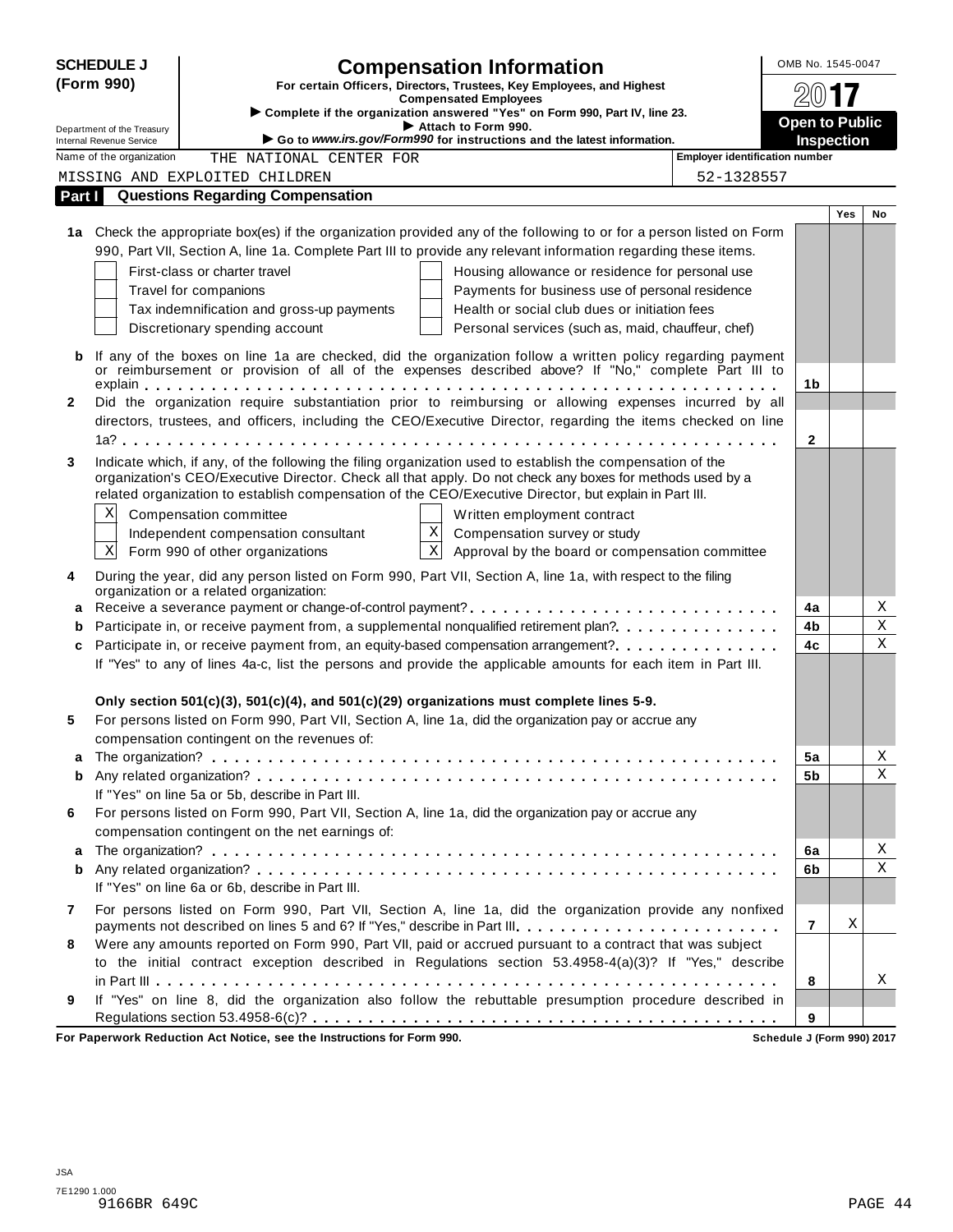Schedule <sup>J</sup> (Form 990) <sup>2017</sup> Page **2**

#### **Part II Officers, Directors, Trustees, Key Employees, and Highest Compensated Employees.** Use duplicate copies ifadditional space is needed.

For each individual whose compensation must be reported on Schedule J, report compensation from the organization on row (i) and from related organizations, described in the instructions, on row (ii). Do not list any individuals that aren't listed on Form 990, Part VII.

Note: The sum of columns (B)(i)-(iii) for each listed individual must equal the total amount of Form 990, Part VII, Section A, line 1a, applicable column (D) and (E) amounts for that individual.

| (A) Name and Title                     |      |                          | (B) Breakdown of W-2 and/or 1099-MISC compensation |                                           | (C) Retirement and             | (D) Nontaxable | (E) Total of columns | (F) Compensation                                           |  |
|----------------------------------------|------|--------------------------|----------------------------------------------------|-------------------------------------------|--------------------------------|----------------|----------------------|------------------------------------------------------------|--|
|                                        |      | (i) Base<br>compensation | (ii) Bonus & incentive<br>compensation             | (iii) Other<br>reportable<br>compensation | other deferred<br>compensation | benefits       | $(B)(i)-(D)$         | in column (B) reported<br>as deferred on prior<br>Form 990 |  |
| JOHN F. CLARK                          | (i)  | 316,760                  | 74,000                                             | $\mathbf{0}$ .                            | 18,550.                        | 13,112.        | 422,422              | 0.                                                         |  |
| PRESIDENT/CEO                          | (ii) | $\Omega$                 | $\Omega$ .                                         | $\mathbf{0}$ .                            | $\Omega$                       | $\Omega$ .     | $\Omega$             | $0$ .                                                      |  |
| PANAYIOTA SOURAS                       | (i)  | 211,134                  | $0$ .                                              | $\mathbf 0$                               | 15,099                         | 23,922.        | 250,155              | 0.                                                         |  |
| 2ASST.SEC., SVP, GEN. COUNSEL          | (ii) | 0                        | $\mathsf{O}$                                       | 0                                         | 0                              | $\Omega$ .     | 0                    | $\mathsf 0$ .                                              |  |
| MICHELLE DELAUNE                       | (i)  | 212,630                  | $\mathbf 0$                                        | 0                                         | 15,130                         | 19,996.        | 247,756              | 0.                                                         |  |
| SENIOR VP, COO                         | (i)  | $\Omega$                 | $\mathbf 0$                                        | $\overline{0}$                            | $\Omega$                       | $\Omega$ .     | $\Omega$             | 0.                                                         |  |
| MARK GIANTURCO                         | (i)  | 222,932.                 | 0                                                  | 0                                         | 16,167.                        | 40,713.        | 279,812.             | $\mathsf 0$ .                                              |  |
| <b>AVICE PRESIDENT &amp; CTO</b>       | (ii) | 0                        | 0                                                  | 0                                         | $0$ .                          | 0.             | $\mathbf{0}$ .       | $\mathsf{0}$ .                                             |  |
| SUSAN PEACOCK                          | (i)  | 161,604.                 | $\mathbf 0$                                        | 0                                         | 11,607                         | 24,677.        | 197,888.             | $0$ .                                                      |  |
| 5 <sup>VP, HUMAN RESOURCES</sup>       | (ii) | $\overline{0}$           | 0                                                  | 0                                         | 0                              | 0.             | $\mathbf{0}$ .       | $0$ .                                                      |  |
| ROBERT LOWERY                          | (i)  | 166,797.                 | 0                                                  | 0                                         | 12,013.                        | 17,918.        | 196,728.             | $0$ .                                                      |  |
| 6VP, MISSING CHILDREN DIVISION         | (ii) | $\Omega$                 | 0                                                  | $\mathsf{O}$ .                            | $\Omega$                       | 0.             | 0                    | $\mathsf{0}$ .                                             |  |
| GAVIN PORTNOY                          | (i)  | 157,565                  | $\mathsf{O}$                                       | $\mathbf{0}$ .                            | 11,698.                        | 16,800.        | 186,063.             | $0$ .                                                      |  |
| 7VP, STRATEGIC ADVANCE. & PSHIPS       | (ii) | $\Omega$                 | 0                                                  | 0                                         | $\Omega$                       | 0.             | $\Omega$             | $0$ .                                                      |  |
| <b>JOHN SHEHAN</b>                     | (i)  | 158,059                  | 0                                                  | 0                                         | 11,436.                        | 30,710.        | 200,205              | 0.                                                         |  |
| 8VP, EXPLOITED CHILD. DIVISION         | (i)  | $\Omega$                 | $\mathsf{O}$                                       | 0                                         | 0                              | $\Omega$ .     | $\Omega$             | $\mathsf 0$ .                                              |  |
| NANCY MCBRIDE                          | (i)  | 150,304                  | $\mathbf 0$                                        | $\overline{0}$                            | 10,684.                        | 31,055.        | 192,043              | $0$ .                                                      |  |
| QEXECUTIVE DIRECTOR, FL OFFICE         | (i)  | $\Omega$                 | $\mathbf 0$                                        | $\mathbf{0}$ .                            | $\Omega$                       | 0.             | $\Omega$             | $0$ .                                                      |  |
| MARSHA GILMER-TULLIS                   | (i)  | 148,360                  | 0                                                  | $\mathbf{0}$ .                            | 10,822.                        | 31,204.        | 190,386              | 0.                                                         |  |
| 10EXC. DIR., FAMILY ADVOCACY DIV       | (ii) | $\Omega$                 | 0                                                  | 0                                         | $\Omega$                       | 0.             | $\Omega$             | $\mathsf{0}$ .                                             |  |
| TERRI DELANEY                          | (i)  | 141,982                  | 0                                                  | 0                                         | 10,105.                        | 7,968.         | 160,055              | $0$ .                                                      |  |
| 11 <sup>DIRECTOR</sup> OF PUBLICATIONS | (ii) | 0                        | $\mathbf 0$                                        | $\mathbf 0$                               | $\Omega$                       | 0.             | $\Omega$ .           | $0$ .                                                      |  |
| <b>JOHN BISCHOFF</b>                   | (i)  | 142,985                  | $\mathsf{0}$ .                                     | 0                                         | 10,508                         | 34,246.        | 187,739.             | $0$ .                                                      |  |
| 12EXECUTIVE DIRECTOR, MCD              | (ii) | 0                        | 0                                                  | $\mathsf 0$ .                             | $\Omega$                       | 0.             | $\mathsf{O}$ .       | $0$ .                                                      |  |
| STACY LAROSA                           | (i)  | 140,343                  | 0                                                  | $\mathbf{0}$ .                            | 10,743.                        | 21,893.        | 172,979              | 0.                                                         |  |
| 13EXC. DIR. PRESIDENT'S OFFICE         | (ii) | 0                        | $\mathbf 0$ .                                      | 0.                                        |                                |                |                      |                                                            |  |
|                                        | (i)  |                          |                                                    |                                           |                                |                |                      |                                                            |  |
| 14                                     | (ii) |                          |                                                    |                                           |                                |                |                      |                                                            |  |
|                                        | (i)  |                          |                                                    |                                           |                                |                |                      |                                                            |  |
| 15                                     | (ii) |                          |                                                    |                                           |                                |                |                      |                                                            |  |
|                                        | (i)  |                          |                                                    |                                           |                                |                |                      |                                                            |  |
| 16                                     | (i)  |                          |                                                    |                                           |                                |                |                      |                                                            |  |

**Schedule J (Form 990) 2017**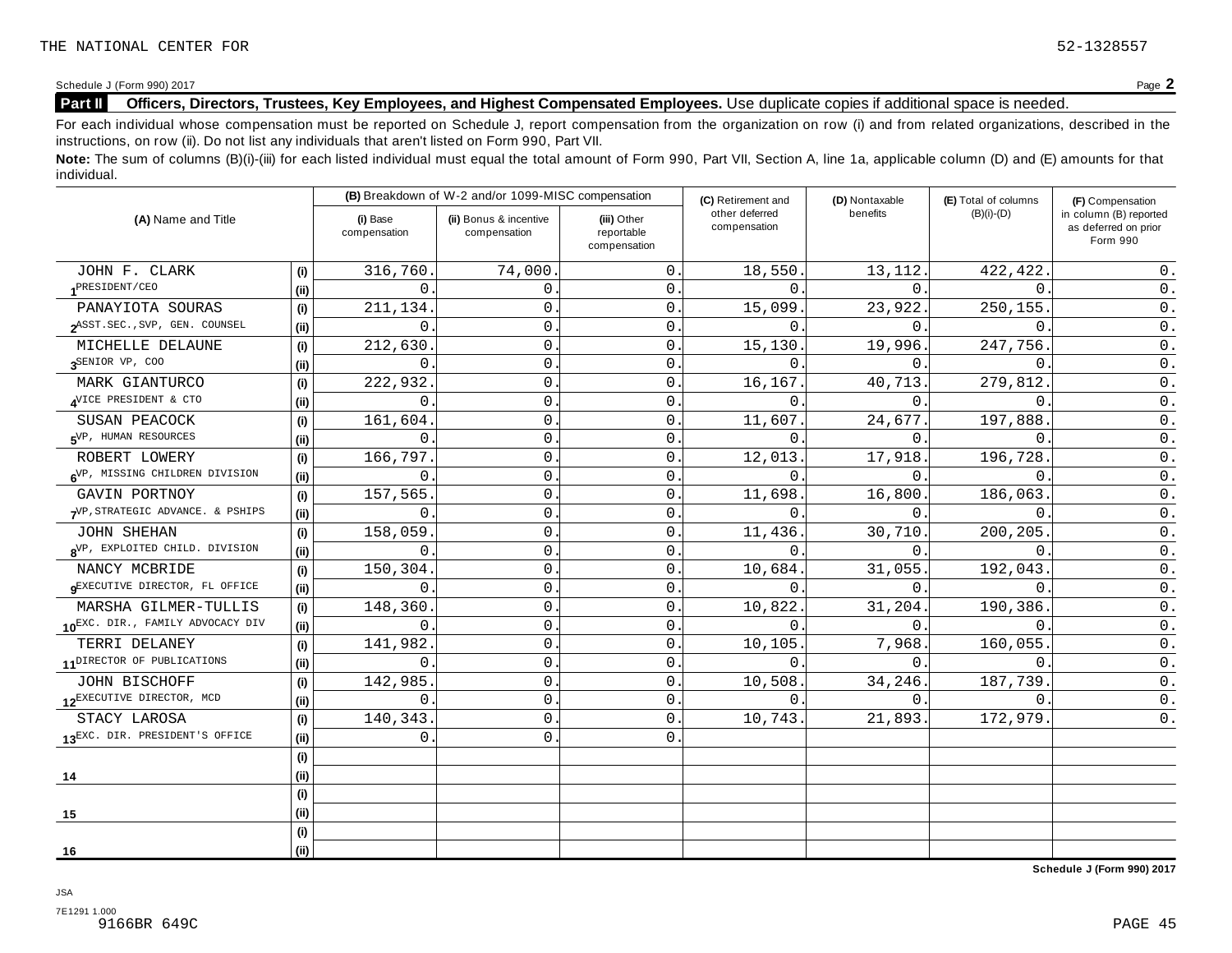Schedule J (Form 990) 2017 Page **3**

#### **Part III Supplemental Information**

Provide the information, explanation, or descriptions required for Part I, lines 1a, 1b, 3, 4a, 4b, 4c, 5a, 5b, 6a, 6b, 7, and 8, and for Part II. Also complete this part for any additional information.

NON-FIXED PAYMENTS

SCHEDULE J, PART I, LINE 7

BONUSES PAID ARE DETERMINED BY A NUMBER OF VARIABLES. THESE VARIABLES

INCLUDE, BUT ARE NOT LIMITED TO, INDIVIDUAL GOAL ACHIEVEMENTS AND

ORGANIZATION OPERATIONAL ACHIEVEMENTS. BONUS AMOUNTS ARE DETERMINED AND

APPROVED AS PART OF THE OVERALL COMPENSATION REVIEW FOR OFFICERS AND KEY

EMPLOYEES.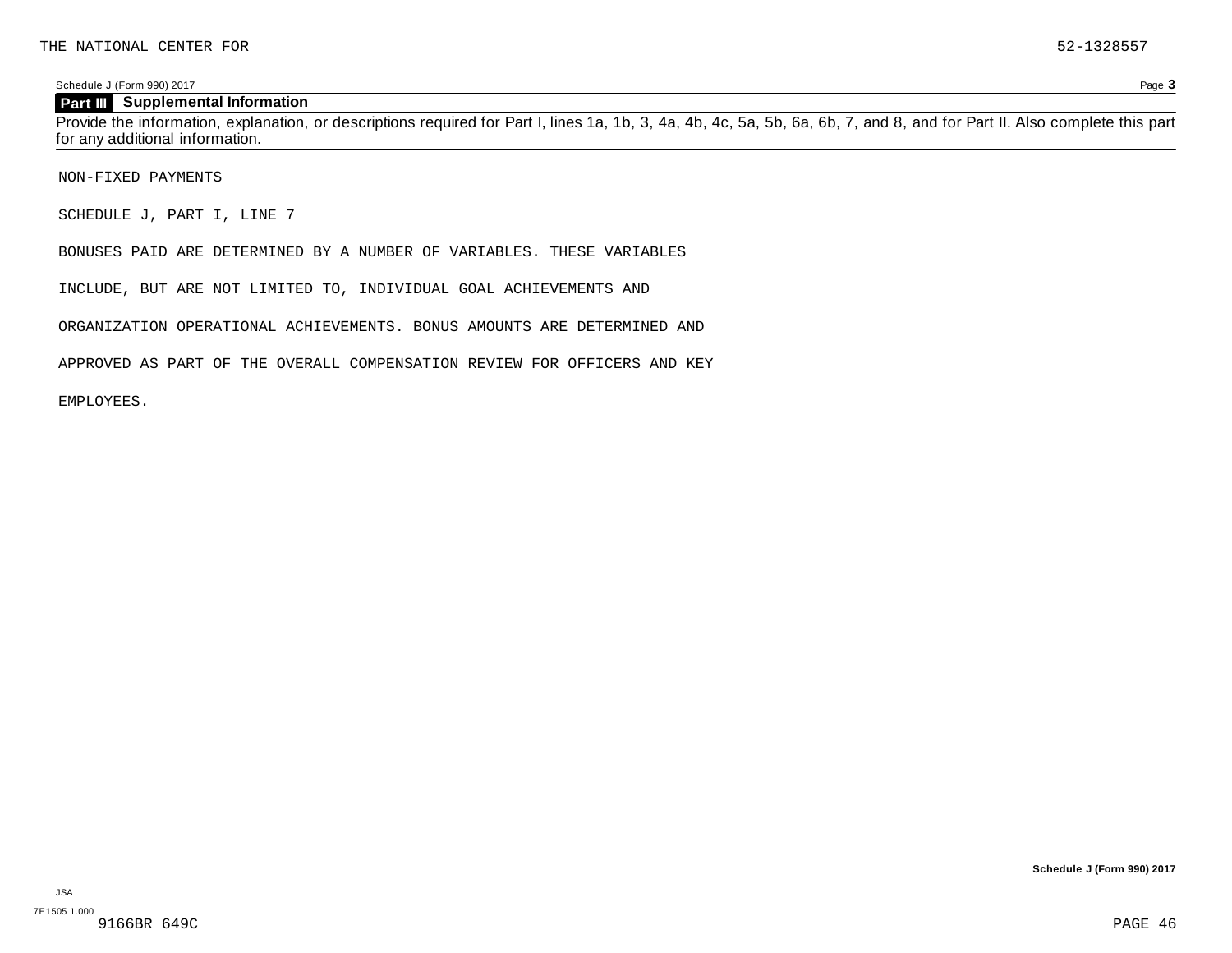|              | <b>SCHEDULE L</b>                                                                                                    |                                                                                                                                          |                                                                                  |    |                           |                                                       |  | <b>Transactions With Interested Persons</b>                                                                                                                                                                                            |                                       |                           |     |                                      | OMB No. 1545-0047         |                          |
|--------------|----------------------------------------------------------------------------------------------------------------------|------------------------------------------------------------------------------------------------------------------------------------------|----------------------------------------------------------------------------------|----|---------------------------|-------------------------------------------------------|--|----------------------------------------------------------------------------------------------------------------------------------------------------------------------------------------------------------------------------------------|---------------------------------------|---------------------------|-----|--------------------------------------|---------------------------|--------------------------|
|              | (Form 990 or 990-EZ)   Complete if the organization answered "Yes" on Form 990, Part IV, line 25a, 25b, 26, 27, 28a, |                                                                                                                                          |                                                                                  |    |                           | 28b, or 28c, or Form 990-EZ, Part V, line 38a or 40b. |  |                                                                                                                                                                                                                                        |                                       |                           |     |                                      |                           |                          |
|              | Department of the Treasury<br><b>Internal Revenue Service</b>                                                        |                                                                                                                                          |                                                                                  |    |                           | Attach to Form 990 or Form 990-EZ.                    |  | Go to www.irs.gov/Form990 for instructions and the latest information.                                                                                                                                                                 |                                       |                           |     | <b>Inspection</b>                    | <b>Open To Public</b>     |                          |
|              | Name of the organization                                                                                             | THE NATIONAL CENTER FOR                                                                                                                  |                                                                                  |    |                           |                                                       |  |                                                                                                                                                                                                                                        | <b>Employer identification number</b> |                           |     |                                      |                           |                          |
|              | MISSING AND EXPLOITED CHILDREN                                                                                       |                                                                                                                                          |                                                                                  |    |                           |                                                       |  |                                                                                                                                                                                                                                        |                                       | 52-1328557                |     |                                      |                           |                          |
| Part I       |                                                                                                                      |                                                                                                                                          |                                                                                  |    |                           |                                                       |  | Excess Benefit Transactions (section $501(c)(3)$ , section $501(c)(4)$ , and $501(c)(29)$ organizations only).<br>Complete if the organization answered "Yes" on Form 990, Part IV, line 25a or 25b, or Form 990-EZ, Part V, line 40b. |                                       |                           |     |                                      |                           |                          |
| 1            | (a) Name of disqualified person                                                                                      |                                                                                                                                          |                                                                                  |    | organization              | (b) Relationship between disqualified person and      |  |                                                                                                                                                                                                                                        | (c) Description of transaction        |                           |     |                                      |                           | (d) Corrected?<br>Yes No |
| (1)          |                                                                                                                      |                                                                                                                                          |                                                                                  |    |                           |                                                       |  |                                                                                                                                                                                                                                        |                                       |                           |     |                                      |                           |                          |
| (2)          |                                                                                                                      |                                                                                                                                          |                                                                                  |    |                           |                                                       |  |                                                                                                                                                                                                                                        |                                       |                           |     |                                      |                           |                          |
| (3)          |                                                                                                                      |                                                                                                                                          |                                                                                  |    |                           |                                                       |  |                                                                                                                                                                                                                                        |                                       |                           |     |                                      |                           |                          |
| (4)          |                                                                                                                      |                                                                                                                                          |                                                                                  |    |                           |                                                       |  |                                                                                                                                                                                                                                        |                                       |                           |     |                                      |                           |                          |
| (5)          |                                                                                                                      |                                                                                                                                          |                                                                                  |    |                           |                                                       |  |                                                                                                                                                                                                                                        |                                       |                           |     |                                      |                           |                          |
| (6)          |                                                                                                                      |                                                                                                                                          |                                                                                  |    |                           |                                                       |  |                                                                                                                                                                                                                                        |                                       |                           |     |                                      |                           |                          |
| $\mathbf{2}$ | Enter the amount of tax incurred by the organization managers or disqualified persons during the year                |                                                                                                                                          |                                                                                  |    |                           |                                                       |  |                                                                                                                                                                                                                                        |                                       |                           |     |                                      |                           |                          |
|              |                                                                                                                      |                                                                                                                                          |                                                                                  |    |                           |                                                       |  |                                                                                                                                                                                                                                        |                                       |                           |     |                                      |                           |                          |
| 3            | Enter the amount of tax, if any, on line 2, above, reimbursed by the organization. $\ldots$ , $\ldots$ , $\ldots$    |                                                                                                                                          |                                                                                  |    |                           |                                                       |  |                                                                                                                                                                                                                                        |                                       |                           |     |                                      |                           |                          |
|              |                                                                                                                      |                                                                                                                                          |                                                                                  |    |                           |                                                       |  |                                                                                                                                                                                                                                        |                                       |                           |     |                                      |                           |                          |
| Part II      |                                                                                                                      | Loans to and/or From Interested Persons.<br>organization reported an amount on Form 990, Part X, line 5, 6, or 22.                       |                                                                                  |    |                           |                                                       |  | Complete if the organization answered "Yes" on Form 990-EZ, Part V, line 38a or Form 990, Part IV, line 26; or if the                                                                                                                  |                                       |                           |     |                                      |                           |                          |
|              |                                                                                                                      |                                                                                                                                          |                                                                                  |    |                           |                                                       |  |                                                                                                                                                                                                                                        |                                       |                           |     |                                      |                           |                          |
|              | (a) Name of interested person                                                                                        | (b) Relationship                                                                                                                         | (c) Purpose of                                                                   |    | (d) Loan to or            | (e) Original                                          |  | (f) Balance due                                                                                                                                                                                                                        |                                       |                           |     | $(g)$ in default? $(h)$ Approved     | (i) Written               |                          |
|              |                                                                                                                      | with organization                                                                                                                        | loan                                                                             |    | from the<br>organization? | principal amount                                      |  |                                                                                                                                                                                                                                        |                                       | by board or<br>committee? |     | agreement?                           |                           |                          |
|              |                                                                                                                      |                                                                                                                                          |                                                                                  |    |                           |                                                       |  |                                                                                                                                                                                                                                        |                                       |                           |     |                                      |                           |                          |
|              |                                                                                                                      |                                                                                                                                          |                                                                                  | To | From                      |                                                       |  |                                                                                                                                                                                                                                        | <b>Yes</b>                            | No                        | Yes | No                                   | Yes                       | No                       |
| (1)          |                                                                                                                      |                                                                                                                                          |                                                                                  |    |                           |                                                       |  |                                                                                                                                                                                                                                        |                                       |                           |     |                                      |                           |                          |
| (2)          |                                                                                                                      |                                                                                                                                          |                                                                                  |    |                           |                                                       |  |                                                                                                                                                                                                                                        |                                       |                           |     |                                      |                           |                          |
| (3)          |                                                                                                                      |                                                                                                                                          |                                                                                  |    |                           |                                                       |  |                                                                                                                                                                                                                                        |                                       |                           |     |                                      |                           |                          |
| (4)          |                                                                                                                      |                                                                                                                                          |                                                                                  |    |                           |                                                       |  |                                                                                                                                                                                                                                        |                                       |                           |     |                                      |                           |                          |
| (5)          |                                                                                                                      |                                                                                                                                          |                                                                                  |    |                           |                                                       |  |                                                                                                                                                                                                                                        |                                       |                           |     |                                      |                           |                          |
| (6)          |                                                                                                                      |                                                                                                                                          |                                                                                  |    |                           |                                                       |  |                                                                                                                                                                                                                                        |                                       |                           |     |                                      |                           |                          |
| (7)          |                                                                                                                      |                                                                                                                                          |                                                                                  |    |                           |                                                       |  |                                                                                                                                                                                                                                        |                                       |                           |     |                                      |                           |                          |
| (8)          |                                                                                                                      |                                                                                                                                          |                                                                                  |    |                           |                                                       |  |                                                                                                                                                                                                                                        |                                       |                           |     |                                      |                           |                          |
| (9)          |                                                                                                                      |                                                                                                                                          |                                                                                  |    |                           |                                                       |  |                                                                                                                                                                                                                                        |                                       |                           |     |                                      |                           |                          |
| (10)         |                                                                                                                      |                                                                                                                                          |                                                                                  |    |                           |                                                       |  |                                                                                                                                                                                                                                        |                                       |                           |     |                                      |                           |                          |
| Total        |                                                                                                                      |                                                                                                                                          |                                                                                  |    |                           |                                                       |  | \$                                                                                                                                                                                                                                     |                                       |                           |     |                                      |                           |                          |
| Part III     |                                                                                                                      | <b>Grants or Assistance Benefiting Interested Persons.</b><br>Complete if the organization answered "Yes" on Form 990, Part IV, line 27. |                                                                                  |    |                           |                                                       |  |                                                                                                                                                                                                                                        |                                       |                           |     |                                      |                           |                          |
|              | (a) Name of interested person                                                                                        | (b) Relationship between interested (c) Amount of assistance                                                                             | person and the organization                                                      |    |                           |                                                       |  | (d) Type of assistance                                                                                                                                                                                                                 |                                       |                           |     |                                      | (e) Purpose of assistance |                          |
|              |                                                                                                                      |                                                                                                                                          |                                                                                  |    |                           |                                                       |  |                                                                                                                                                                                                                                        |                                       |                           |     |                                      |                           |                          |
| (1)<br>(2)   |                                                                                                                      |                                                                                                                                          |                                                                                  |    |                           |                                                       |  |                                                                                                                                                                                                                                        |                                       |                           |     |                                      |                           |                          |
| (3)          |                                                                                                                      |                                                                                                                                          |                                                                                  |    |                           |                                                       |  |                                                                                                                                                                                                                                        |                                       |                           |     |                                      |                           |                          |
| (4)          |                                                                                                                      |                                                                                                                                          |                                                                                  |    |                           |                                                       |  |                                                                                                                                                                                                                                        |                                       |                           |     |                                      |                           |                          |
| (5)          |                                                                                                                      |                                                                                                                                          |                                                                                  |    |                           |                                                       |  |                                                                                                                                                                                                                                        |                                       |                           |     |                                      |                           |                          |
| (6)          |                                                                                                                      |                                                                                                                                          |                                                                                  |    |                           |                                                       |  |                                                                                                                                                                                                                                        |                                       |                           |     |                                      |                           |                          |
| (7)          |                                                                                                                      |                                                                                                                                          |                                                                                  |    |                           |                                                       |  |                                                                                                                                                                                                                                        |                                       |                           |     |                                      |                           |                          |
| (8)          |                                                                                                                      |                                                                                                                                          |                                                                                  |    |                           |                                                       |  |                                                                                                                                                                                                                                        |                                       |                           |     |                                      |                           |                          |
| (9)          |                                                                                                                      |                                                                                                                                          |                                                                                  |    |                           |                                                       |  |                                                                                                                                                                                                                                        |                                       |                           |     |                                      |                           |                          |
| (10)         |                                                                                                                      |                                                                                                                                          |                                                                                  |    |                           |                                                       |  |                                                                                                                                                                                                                                        |                                       |                           |     |                                      |                           |                          |
|              |                                                                                                                      |                                                                                                                                          | For Paperwork Reduction Act Notice, see the Instructions for Form 990 or 990-EZ. |    |                           |                                                       |  |                                                                                                                                                                                                                                        |                                       |                           |     | Schedule L (Form 990 or 990-EZ) 2017 |                           |                          |

 $\ddot{\phantom{a}}$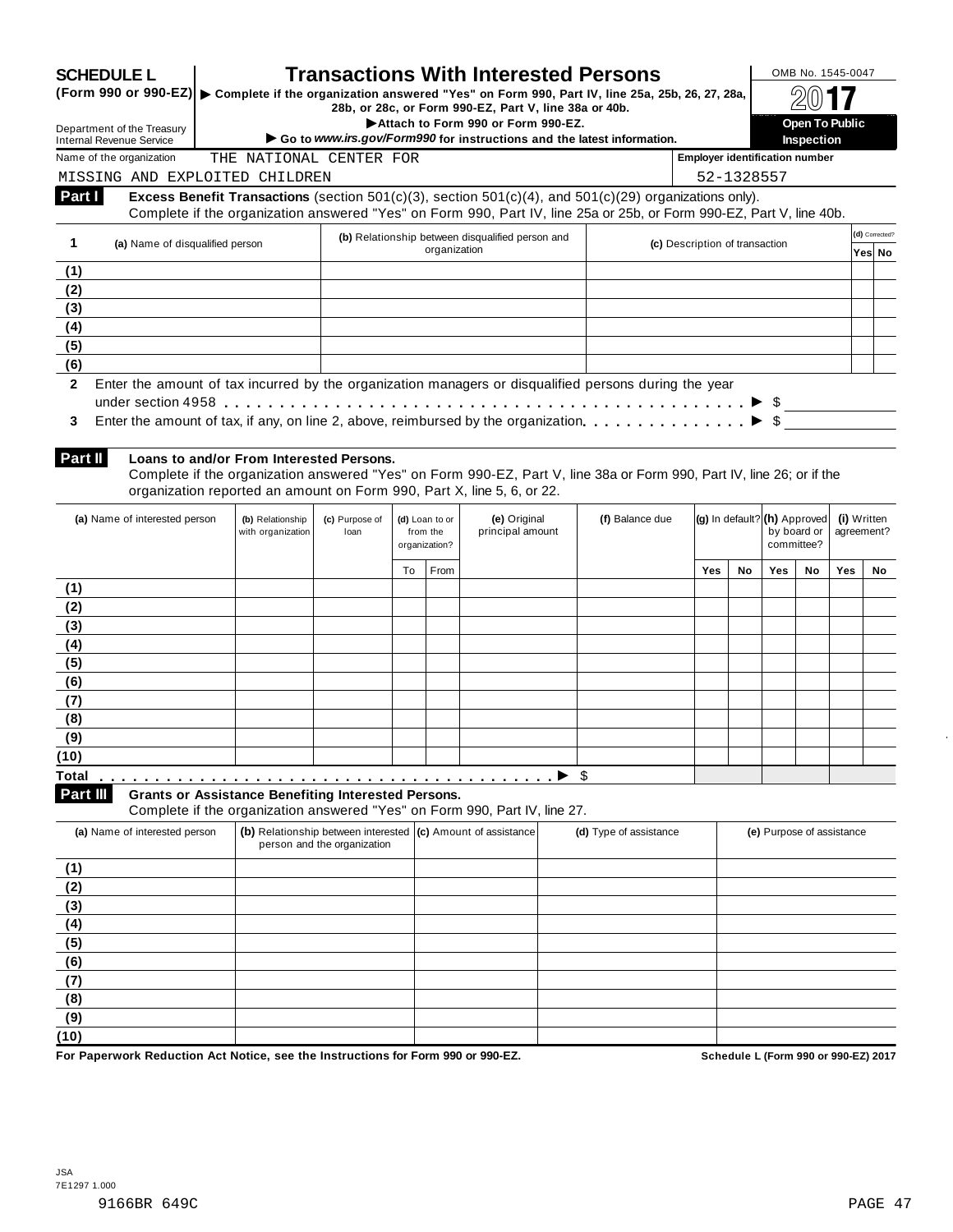Schedule <sup>L</sup> (Form <sup>990</sup> or 990-EZ) <sup>2017</sup> Page **2**

**Business Transactions Involving Interested Persons. Part IV** Business Transactions Involving Interested Persons.<br>Complete if the organization answered "Yes" on Form 990, Part IV, line 28a, 28b, or 28c.

| (a) Name of interested person                                      | (b) Relationship between<br>interested person and the<br>organization | (c) Amount of<br>transaction | (d) Description of transaction |     | (e) Sharing of<br>organization's<br>revenues? |
|--------------------------------------------------------------------|-----------------------------------------------------------------------|------------------------------|--------------------------------|-----|-----------------------------------------------|
|                                                                    |                                                                       |                              |                                | Yes | No                                            |
| (1)<br>JOHN WALSH                                                  | CO-FOUNDER                                                            | 1,885.                       | INSURANCE                      |     | X                                             |
| (2)<br>CALLAHAN WALSH                                              | RELATIVE OF FOUNDER                                                   | 80,383.                      | COMPENSATION                   |     | Χ                                             |
| (3)                                                                |                                                                       |                              |                                |     |                                               |
| (4)                                                                |                                                                       |                              |                                |     |                                               |
| (5)                                                                |                                                                       |                              |                                |     |                                               |
| (6)                                                                |                                                                       |                              |                                |     |                                               |
| (7)                                                                |                                                                       |                              |                                |     |                                               |
| (8)                                                                |                                                                       |                              |                                |     |                                               |
| (9)                                                                |                                                                       |                              |                                |     |                                               |
| (10)<br>$   -$<br>$\sim$ $\sim$ $\sim$ $\sim$ $\sim$ $\sim$ $\sim$ |                                                                       |                              |                                |     |                                               |

#### **Supplemental Information**

**Part V** Supplemental Information<br>Provide additional information for responses to questions on Schedule L (see instructions).

SCHEDULE L, PART IV, LINE 1:

(A) JOHN WALSH

(B) RELATIONSHIP BETWEEN INTERESTED PERSON AND ORGANIZATION: CO-FOUNDER

OF THE ORGANIZATION.

(D) DESCRIPTION OF TRANSACTION: MEDICAL BENEFIT COVERAGE.

SCHEDULE L, PART IV, LINE 2:

(A) CALLAHAN WALSH

(B) RELATIONSHIP BETWEEN INTERESTED PERSON AND THE ORGANIZATION: FAMILY

MEMBER OF A DIRECTOR OF THE ORGANIZATION.

(D) DESCRIPTION OF TRANSACTION: COMPENSATION AS AN EMPLOYEE OF THE

ORGANIZATION.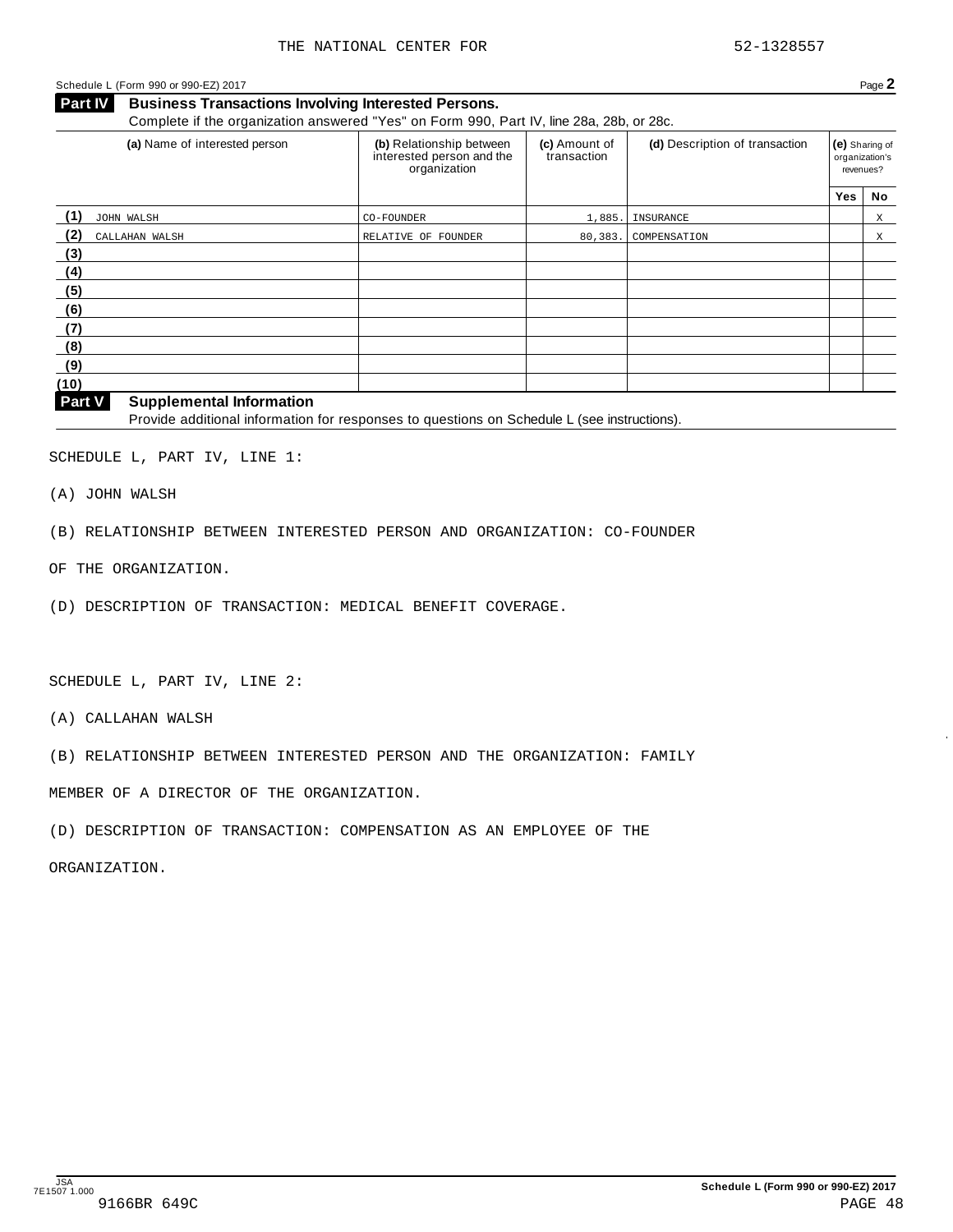# SCHEDULE M<br> **SCHEDULE M SCHEDULE M SCHEDULE M Noncash Contributions**<br> **SCHEDULE M None All <b>non- SCHEDULE M SCHEDULE M SCHEDULE M SCHEDULE M SCHEDULE M SCHEDULE M SCHEDULE M SC**

**Department of the Treasury<br>Internal Revenue Service** 

**Examplete** if the organizations answered "Yes" on Form 990, Part Ⅳ, lines 29 or 30. 
<br>● Attach to Form 990. **Department of the Treasury** ▶ Attach to Form 990.<br>Internal Revenue Service ▶ Go to *www.irs.gov/Form990* for the latest information.<br>Nome of the organization and an announcement of the latest information.

| Name of the organization | FOR<br>"ONA1.<br>THE.<br>CENTER<br>NATT | <b>Employer identification number</b> |
|--------------------------|-----------------------------------------|---------------------------------------|
| AND<br>MISSING           | <b>CUTT</b> .<br>EXPLOTTED<br>. DR EN   | 128557                                |

| Part I       | <b>Types of Property</b>                                                                                                                                                                                                      |                               |                                                        |                                                                                    |                                                              |
|--------------|-------------------------------------------------------------------------------------------------------------------------------------------------------------------------------------------------------------------------------|-------------------------------|--------------------------------------------------------|------------------------------------------------------------------------------------|--------------------------------------------------------------|
|              |                                                                                                                                                                                                                               | (a)<br>Check if<br>applicable | (b)<br>Number of contributions or<br>items contributed | (c)<br>Noncash contribution<br>amounts reported on<br>Form 990, Part VIII, line 1g | (d)<br>Method of determining<br>noncash contribution amounts |
| 1.           | Art - Works of art <b>Article 2018</b>                                                                                                                                                                                        |                               |                                                        |                                                                                    |                                                              |
| $\mathbf{2}$ | Art - Historical treasures                                                                                                                                                                                                    |                               |                                                        |                                                                                    |                                                              |
| 3            | Art - Fractional interests                                                                                                                                                                                                    |                               |                                                        |                                                                                    |                                                              |
| 4            | Books and publications [19]                                                                                                                                                                                                   |                               |                                                        |                                                                                    |                                                              |
| 5            | Clothing and household                                                                                                                                                                                                        |                               |                                                        |                                                                                    |                                                              |
|              | goods.                                                                                                                                                                                                                        |                               |                                                        |                                                                                    |                                                              |
| 6            | Cars and other vehicles <b>carefully</b>                                                                                                                                                                                      |                               |                                                        |                                                                                    |                                                              |
| 7            | Boats and planes experience and planes                                                                                                                                                                                        |                               |                                                        |                                                                                    |                                                              |
| 8            | Intellectual property entering the set of the set of the set of the set of the set of the set of the set of the set of the set of the set of the set of the set of the set of the set of the set of the set of the set of the |                               |                                                        |                                                                                    |                                                              |
| 9            | Securities - Publicly traded                                                                                                                                                                                                  |                               |                                                        |                                                                                    |                                                              |
| 10           | Securities - Closely held stock                                                                                                                                                                                               | X                             | $1$ .                                                  | 8,745.                                                                             | FMV                                                          |
| 11           | Securities - Partnership, LLC,                                                                                                                                                                                                |                               |                                                        |                                                                                    |                                                              |
|              | or trust interests experience that the set of the set of the set of the set of the set of the set of the set of the set of the set of the set of the set of the set of the set of the set of the set of the set of the set of |                               |                                                        |                                                                                    |                                                              |
| 12           | Securities - Miscellaneous                                                                                                                                                                                                    |                               |                                                        |                                                                                    |                                                              |
| 13           | Qualified conservation                                                                                                                                                                                                        |                               |                                                        |                                                                                    |                                                              |
|              | contribution - Historic                                                                                                                                                                                                       |                               |                                                        |                                                                                    |                                                              |
|              | structures                                                                                                                                                                                                                    |                               |                                                        |                                                                                    |                                                              |
| 14           | Qualified conservation                                                                                                                                                                                                        |                               |                                                        |                                                                                    |                                                              |
|              | contribution - Other <b>Canada American</b>                                                                                                                                                                                   |                               |                                                        |                                                                                    |                                                              |
| 15           | Real estate - Residential                                                                                                                                                                                                     |                               |                                                        |                                                                                    |                                                              |
| 16           | Real estate - Commercial                                                                                                                                                                                                      |                               |                                                        |                                                                                    |                                                              |
| 17           | Real estate - Other <b>Called Accord Figure 1.1 Accord Figure 1.1</b>                                                                                                                                                         |                               |                                                        |                                                                                    |                                                              |
| 18           | Collectibles.                                                                                                                                                                                                                 |                               |                                                        |                                                                                    |                                                              |
| 19           | Food inventory                                                                                                                                                                                                                |                               |                                                        |                                                                                    |                                                              |
| 20           | Drugs and medical supplies                                                                                                                                                                                                    |                               |                                                        |                                                                                    |                                                              |
| 21           | Taxidermy Taxidermy                                                                                                                                                                                                           |                               |                                                        |                                                                                    |                                                              |
| 22           | Historical artifacts <b>All Accords</b>                                                                                                                                                                                       |                               |                                                        |                                                                                    |                                                              |
| 23           | Scientific specimens <b>Scientific specimens</b>                                                                                                                                                                              |                               |                                                        |                                                                                    |                                                              |
| 24           | Archeological artifacts                                                                                                                                                                                                       |                               |                                                        |                                                                                    |                                                              |
| 25           | Other $\blacktriangleright$ ( ATCH 1                                                                                                                                                                                          |                               | $1$ .                                                  | 1,124,467.                                                                         |                                                              |
| 26           | Other $\blacktriangleright$ ( $\_\_\_\_\_\_\_\_$ )                                                                                                                                                                            |                               |                                                        |                                                                                    |                                                              |
| 27           | Other $\blacktriangleright$ (                                                                                                                                                                                                 |                               |                                                        |                                                                                    |                                                              |
| 28           | Other $\blacktriangleright$ (                                                                                                                                                                                                 |                               |                                                        |                                                                                    |                                                              |
| 29           | Number of Forms 8283 received by the organization during the tax year for contributions for                                                                                                                                   |                               |                                                        |                                                                                    |                                                              |
|              | which the organization completed Form 8283, Part IV, Donee Acknowledgement                                                                                                                                                    |                               |                                                        |                                                                                    | 29                                                           |
|              |                                                                                                                                                                                                                               |                               |                                                        |                                                                                    | <b>Yes</b><br>No                                             |
|              | 30a During the year, did the organization receive by contribution any property reported in Part I, lines 1 through                                                                                                            |                               |                                                        |                                                                                    |                                                              |
|              | 28, that it must hold for at least three years from the date of the initial contribution, and which isn't required                                                                                                            |                               |                                                        |                                                                                    |                                                              |
|              | to be used for exempt purposes for the entire holding period?                                                                                                                                                                 |                               |                                                        |                                                                                    | Χ<br>30a                                                     |
|              | <b>b</b> If "Yes," describe the arrangement in Part II.                                                                                                                                                                       |                               |                                                        |                                                                                    |                                                              |
| 31           | Does the organization have a gift acceptance policy that requires the review of any nonstandard                                                                                                                               |                               |                                                        |                                                                                    |                                                              |
|              |                                                                                                                                                                                                                               |                               |                                                        |                                                                                    | Χ<br>31                                                      |
|              | 32a Does the organization hire or use third parties or related organizations to solicit, process, or sell noncash                                                                                                             |                               |                                                        |                                                                                    |                                                              |
|              |                                                                                                                                                                                                                               |                               |                                                        |                                                                                    | Χ<br>32a                                                     |
|              | <b>b</b> If "Yes," describe in Part II.                                                                                                                                                                                       |                               |                                                        |                                                                                    |                                                              |
| 33           | If the organization didn't report an amount in column (c) for a type of property for which column (a) is checked,                                                                                                             |                               |                                                        |                                                                                    |                                                              |
|              | describe in Part II.                                                                                                                                                                                                          |                               |                                                        |                                                                                    |                                                              |

**For Paperwork Reduction Act Notice, see the Instructions for Form 990. Schedule M (Form 990) (2017)**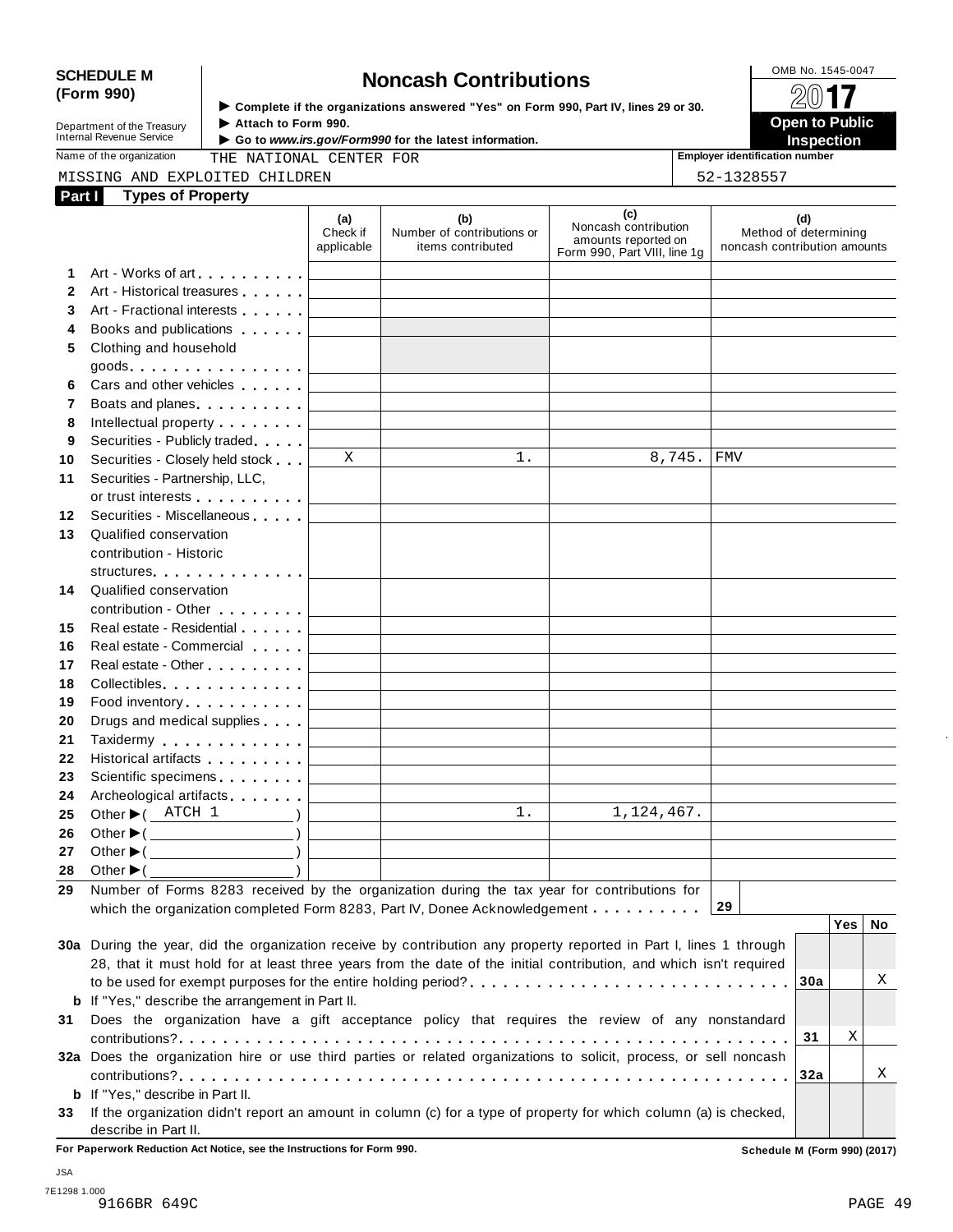**Supplemental Information.** Provide the information required by Part I, lines 30b, 32b, and 33, and whether the organization is reporting in Part I, column (b), the number of contributions, the number of items received, or a combination of both. Also complete this part for any additional information. **Part II**

NUMBER OF CONTRIBUTIONS

SCHEDULE M, PART I, COLUMN (B)

THE ORGANIZATION IS REPORTING THE NUMBER OF CONTRIBUTIONS IN COLUMN (B).

THIRD PARTY ASSISTANCE OF NONCASH CONTRIBUTIONS

SCHEDULE M, PART I, LINE 32B

THE ORGANIZATION USES A THIRD PARTY TO SOLICIT AND PROCESS NONCASH

CONTRIBUTIONS TO ARRIVE AT THEIR NONCASH VALUE.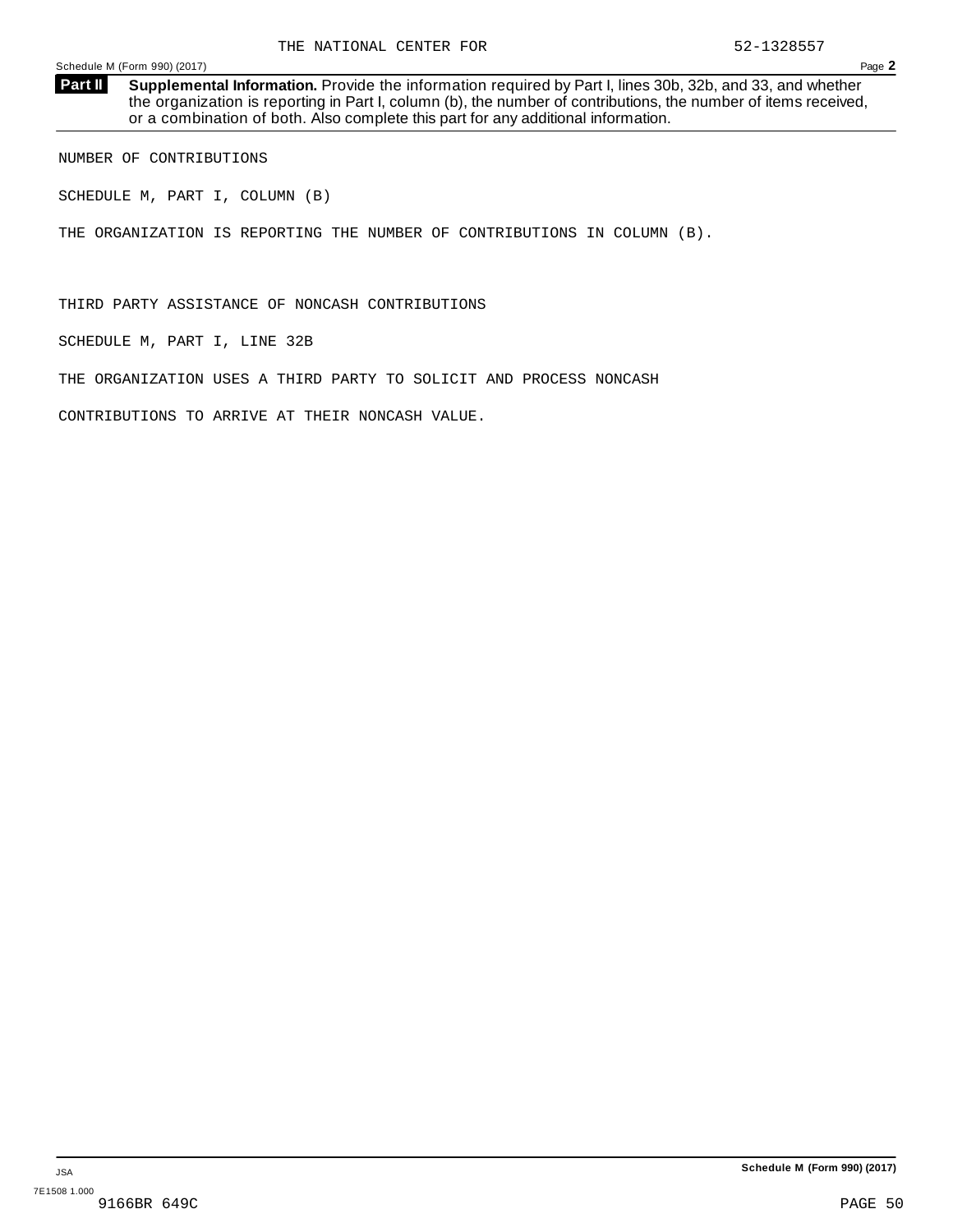<span id="page-49-0"></span>**Supplemental Information.** Provide the information required by Part I, lines 30b, 32b, and 33, and whether the organization is reporting in Part I, column (b), the number of contributions, the number of items received, or a combination of both. Also complete this part for any additional information. **Part II**

ATTACHMENT 1

SCHEDULE M, PART I - OTHER NONCASH CONTRIBUTIONS

| DESCRIPTION         | CHECK<br>A) | NUMBER OF<br>$\mathbf{B}$ )<br>CONTRIBUTIONS | REVENUES<br>$\subset$ )<br>REPORTED | METHOD OF<br>D)<br>DETERMINING |
|---------------------|-------------|----------------------------------------------|-------------------------------------|--------------------------------|
| ELECTRONIC PROPERTY |             |                                              | 1,124,467.                          | FMV                            |
| TOTALS              |             |                                              | 1,124,467.                          |                                |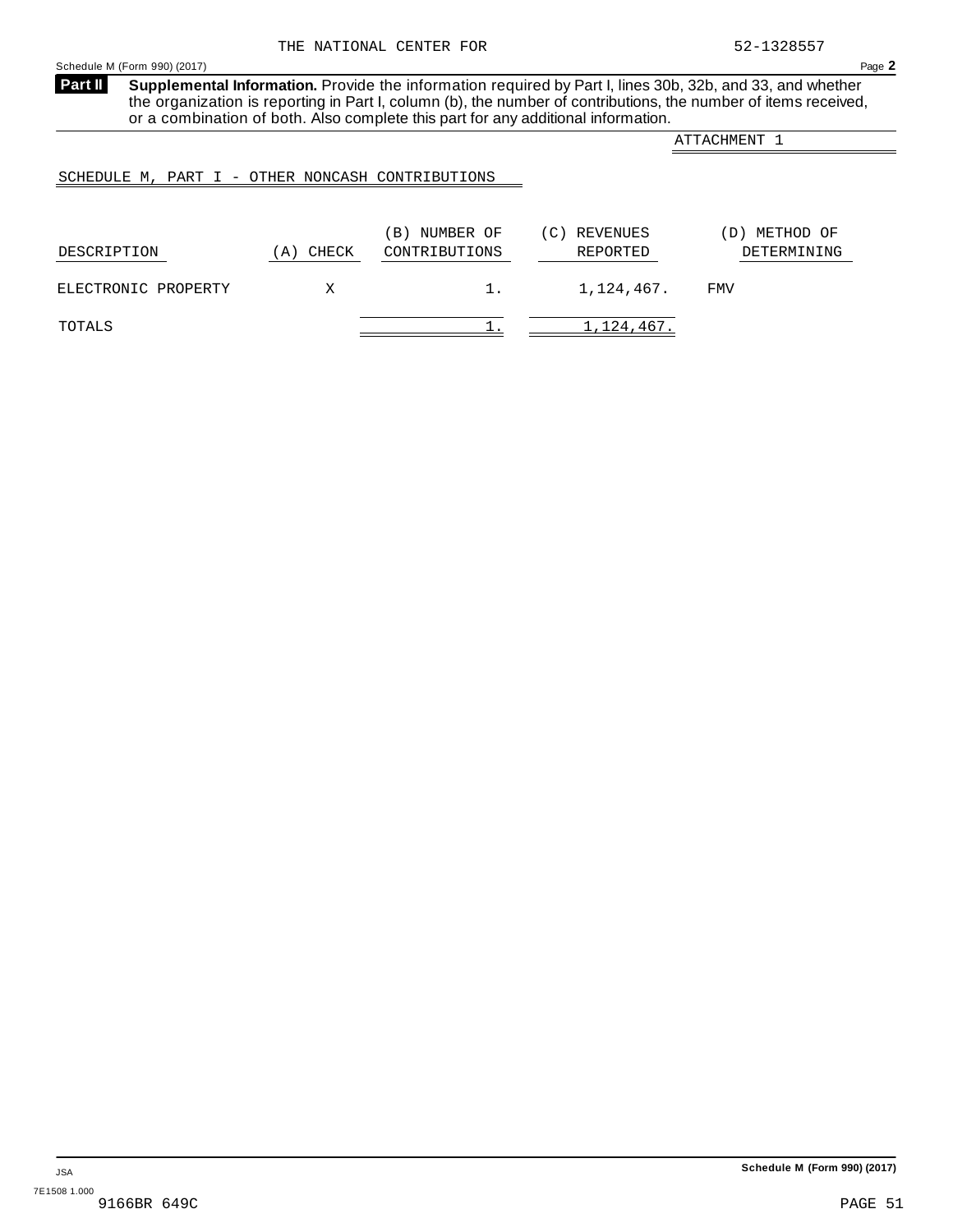#### **SCHEDULE O** Supplemental Information to Form 990 or 990-EZ DOMB No. 1545-0047

**(Form 990 or 990-EZ) Complete to provide information for responses to specific questions on** plete to provide information for responses to specific questions on  $\Box$   $\Box$   $\Box$ **EXECTED TO PUBLIC 2012 CONSIDER**<br> **EXECTED EXECTED CONSIDER**<br> **EXECUTED CONSIDERATION CONSIDERATION CONSIDERATION CONSIDERATION CONSIDERATION CONSIDERATION CONSIDERATION CONSIDERATION CONSIDERAT** 



Department of the Treasury<br>Internal Revenue Service Department of the Treasury<br>
Information about Schedule 0 (Form 990 or 990-EZ) and its instructions is at www.irs.gov/form990.<br>
Name of the organization THE NATTONAL CENTER FOR FOR FOR FOR FOR THE NATIONAL CENTER FOR MISSING AND EXPLOITED CHILDREN 60 CONTROL CONTROL S2-1328557

ORGANIZATION'S MISSION

FORM 990, PART III, LINE 1

THE MISSION OF THE NATIONAL CENTER FOR MISSING AND EXPLOITED CHILDREN IS TO HELP PREVENT CHILD ABDUCTION AND SEXUAL EXPLOITATION; HELP FIND MISSING CHILDREN; AND ASSIST VICTIMS OF CHILD ABDUCTION AND SEXUAL EXPLOITATION, THEIR FAMILIES, AND THE PROFESSIONALS WHO SERVE THEM.

FORM 990, PART III, LINE 4D

COMMUNITY OUTREACH: DEVELOP AND DELIVER SAFETY AND PREVENTION RESOURCES FOR FAMILIES AND PROFESSIONALS FOCUSING ON CHILD ABDUCTION, CHILD SEXUAL EXPLOITATION AND INTERNET SAFETY. PROVIDE TRAINING MATERIALS AND SUPPLIES TO THE PUBLIC THROUGH SCHOOLS AND OTHER ORGANIZATIONS.

TOTAL EXPENSES: \$3,492,726

REVENUES:  $\qquad \qquad$ \$ 4,481

TRAINING: PROVIDE TRAINING, TECHNICAL ASSISTANCE AND RESOURCES AT NO COST TO LAW ENFORCEMENT AND CHILD-SERVING PERSONNEL WHO ARE INVOLVED IN CASES OF CRIMES COMMITTED AGAINST CHILDREN, SPECIFICALLY CASES OF MISSING CHILDREN AND CHILD SEXUAL EXPLOITATION.

TOTAL EXPENSES: \$1,093,473

FAMILY RELATIONSHIPS

FORM 990, PART VI, LINE 2

JOHN WALSH AND REVE WALSH ARE FAMILY MEMBERS. THESE INDIVIDUALS ARE BOTH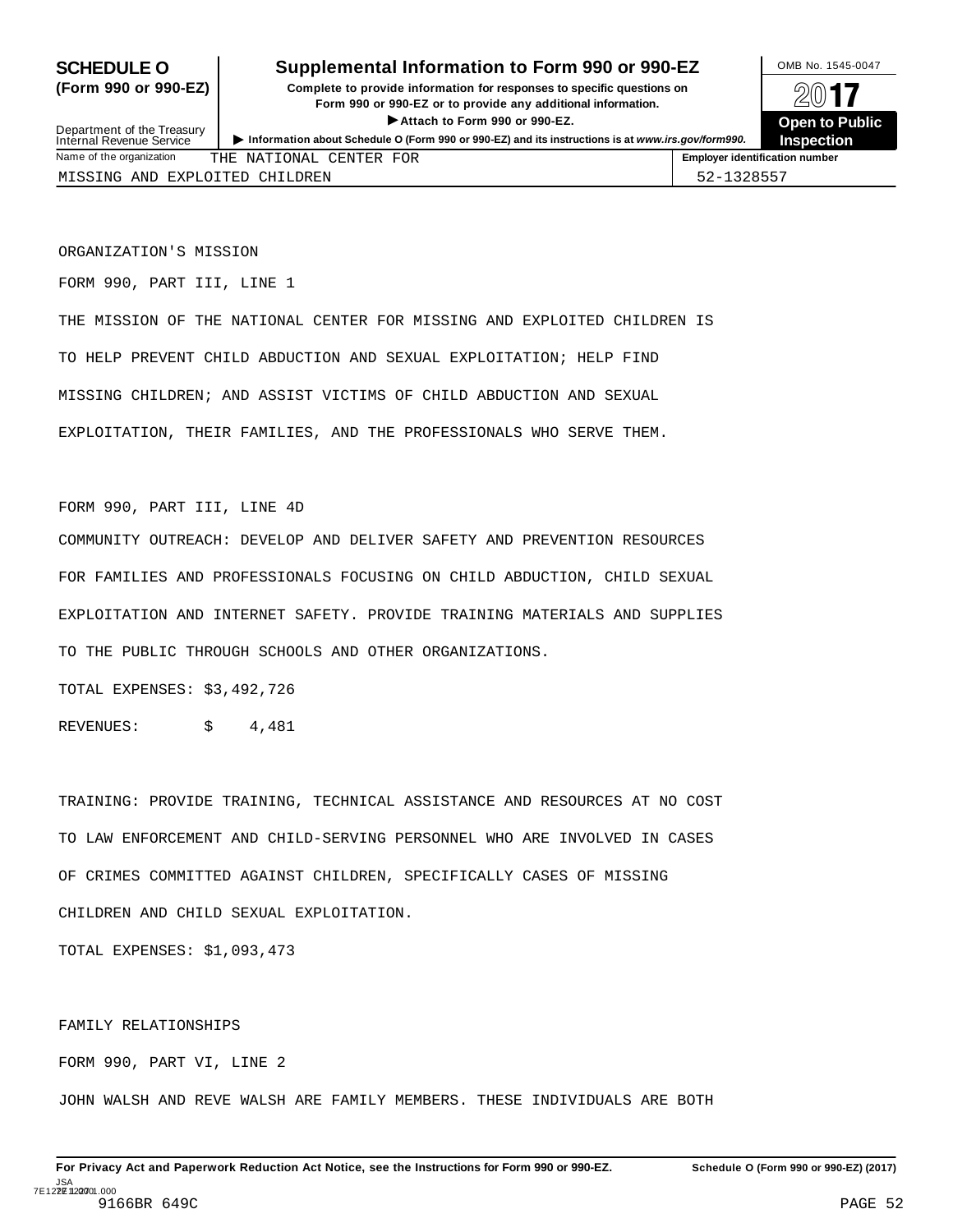| Schedule O (Form 990 or 990-EZ) 2017 |                         |                                       |
|--------------------------------------|-------------------------|---------------------------------------|
| Name of the organization             | THE NATIONAL CENTER FOR | <b>Employer identification number</b> |
| MISSING AND EXPLOITED CHILDREN       |                         | 52-1328557                            |

REPORTED AS MEMBERS OF THE BOARD OF DIRECTORS ON FORM 990, PART VII.

CHAPTERS, BRANCHES, AND AFFILIATES

FORM 990, PART VI, LINE 10B

NCMEC HAS WRITTEN POLICIES STATING THAT EACH BRANCH ORGANIZATION IS SUBJECT TO POLICIES AND PROCEDURES PROMULGATED BY HEADQUARTERS AND SUBJECT TO THE SAME RULES AS HEADQUARTERS. THE BRANCHES MUST REPORT MONTHLY TO NCMEC HEADQUARTERS ABOUT THEIR OPERATIONS. NCMEC HEADQUARTERS MONITORS ALL ACTIVITIES AT THE BRANCHES TO ENSURE THE OPERATIONS OF THE BRANCHES ARE CONSISTENT WITH NCMEC'S EXEMPT PURPOSES.

#### FORM 990 REVIEW PROCESS

FORM 990, PART VI, LINE 11B

NCMEC UNDERGOES AN ANNUAL INDEPENDENT AUDIT CONDUCTED BY AN OUTSIDE ACCOUNTING FIRM WHICH PRODUCES AN AUDITED FINANCIAL STATEMENT FOR THE ORGANIZATION. THE INDEPENDENT ACCOUNTING FIRM ALSO PREPARES THE FORM 990. MANAGEMENT REVIEWS THE FORM 990 AND COMPARES IT TO THE AUDIT INFORMATION. THE BOARD OF DIRECTORS' AUDIT COMMITTEE REVIEWS THE FORM 990 TO MAKE SURE IT MATCHES THE AUDIT AND THAT THE FORM 990 INCLUDES ALL REQUIRED PROGRAM AND FINANCIAL INFORMATION. UPON APPROVAL OF THE FORM 990 BY THE AUDIT COMMITTEE, THE FORM 990 IS MADE AVAILABLE TO ALL MEMBERS OF THE BOARD OF DIRECTORS BEFORE THE INDEPENDENT ACCOUNTING FIRM FILES THE FORM 990 ON BEHALF OF THE ORGANIZATION.

CONFLICT OF INTEREST POLICY MONITORING & ENFORCEMENT FORM 990, PART VI, LINE 12C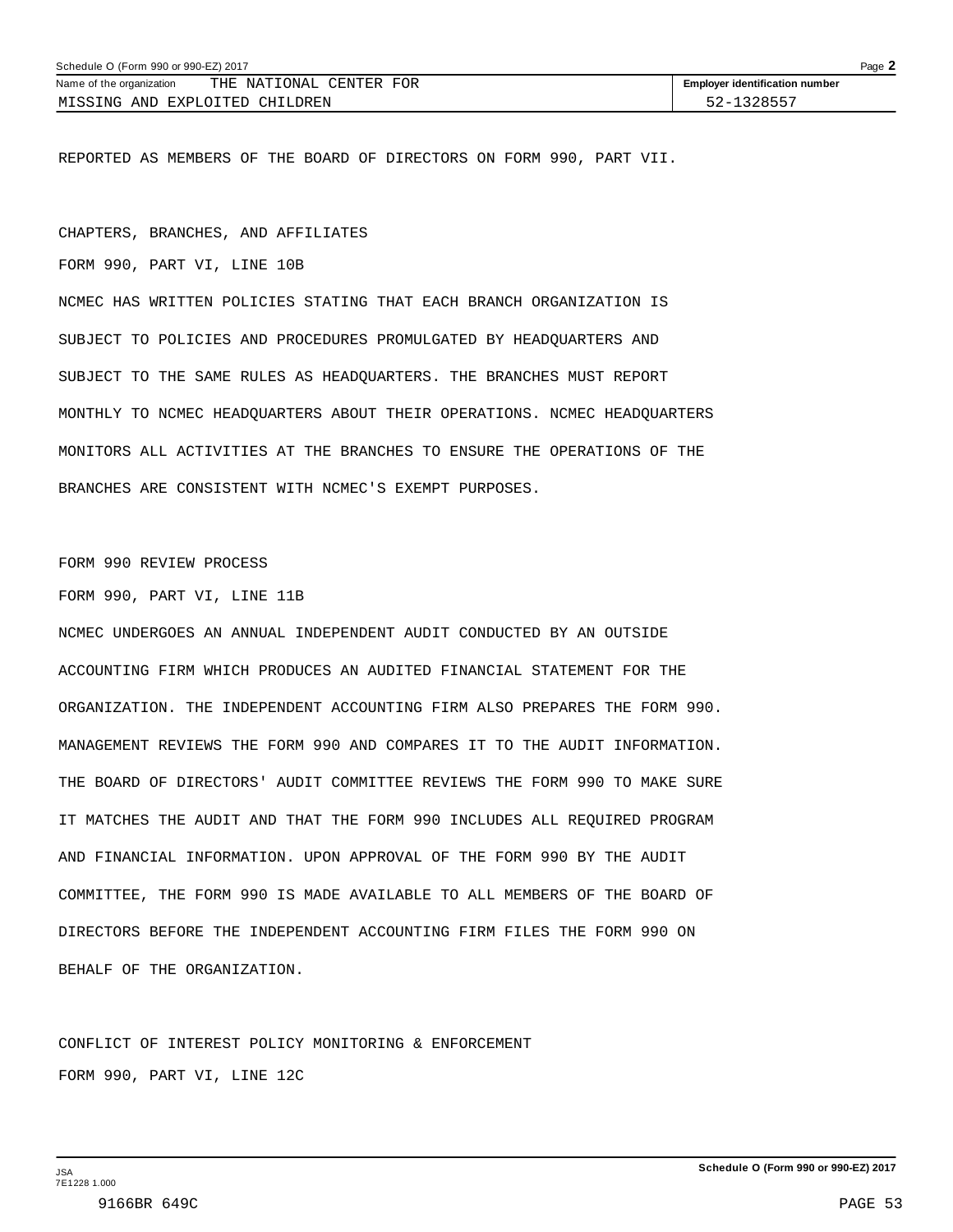| Schedule O (Form 990 or 990-EZ) 2017 |                         |                                       |  |
|--------------------------------------|-------------------------|---------------------------------------|--|
| Name of the organization             | THE NATIONAL CENTER FOR | <b>Employer identification number</b> |  |
| MISSING AND EXPLOITED CHILDREN       |                         | 52-1328557                            |  |

EACH YEAR ALL MEMBERS OF THE BOARD OF DIRECTORS AND ORGANIZATION KEY STAFF MUST SUBMIT A CONFLICT OF INTEREST FORM. ANY POTENTIAL CONFLICTS ARE DISCLOSED TO AND DISCUSSED BY THE BOARD OF DIRECTORS, WHICH DECIDES IF A CONFLICT EXISTS AND WHAT ACTIONS ARE NECESSARY BASED ON ANY CONFLICTS. KEY STAFF OF THE ORGANIZATION AND MEMBERS OF THE BOARD OF DIRECTORS ARE INSTRUCTED TO NOTIFY THE ORGANIZATION IF A POTENTIAL CONFLICT SITUATION ARISES BETWEEN THE ANNUAL DISCLOSURES.

#### PROCESS FOR DETERMINING COMPENSATION

FORM 990, PART VI, LINES 15A AND 15B

THE PROCESS FOR DETERMINING COMPENSATION AND BENEFITS OF EMPLOYEES AND OFFICERS IS AN ON-GOING RESPONSIBILITY OF THE HUMAN RESOURCES DEPARTMENT. A BROAD RANGE OF FACTORS ARE CONSIDERED WHEN REVIEWING COMPENSATION AND BENEFITS INCLUDING BUDGET, NUMBER OF EMPLOYEES, POSITION, EXPERIENCE REQUIRED, SCOPE OF RESPONSIBILITIES, EXPERIENCE AND LENGTH OF SERVICE, COMPLEXITY OF THE ORGANIZATION, NATURE AND SCOPE OF THE PROGRAMS AND SERVICES PROVIDED, INSTITUTIONAL KNOWLEDGE, AND PERFORMANCE, AMONG OTHER THINGS. PERIODIC COMPENSATION STUDIES ARE PERFORMED USING LEADING EMPLOYEE BENEFITS AND COMPENSATION FIRMS OF THE SALARIES AND BENEFITS OF ALL EMPLOYEES INCLUDING THE SENIOR EXECUTIVES OF THE ORGANIZATION. BASED ON THESE STUDIES ADJUSTMENTS ARE MADE TO THE SALARY AND BENEFITS OF ALL EMPLOYEES, INCLUDING THE PRESIDENT, COO, AND CFO TO ENSURE THEIR COMPENSATION IS APPROPRIATE, COMPARABLE AND REASONABLE. A COMPENSATION COMMITTEE REVIEWS AND APPROVES THE COMPENSATION AND BENEFITS FOR SENIOR EXECUTIVES INCLUDING THE PRESIDENT, COO, AND CFO. THE ORGANIZATION HAS TAKEN STEPS TO MAKE SURE THAT ITS COMPENSATION PROCESS MEETS THE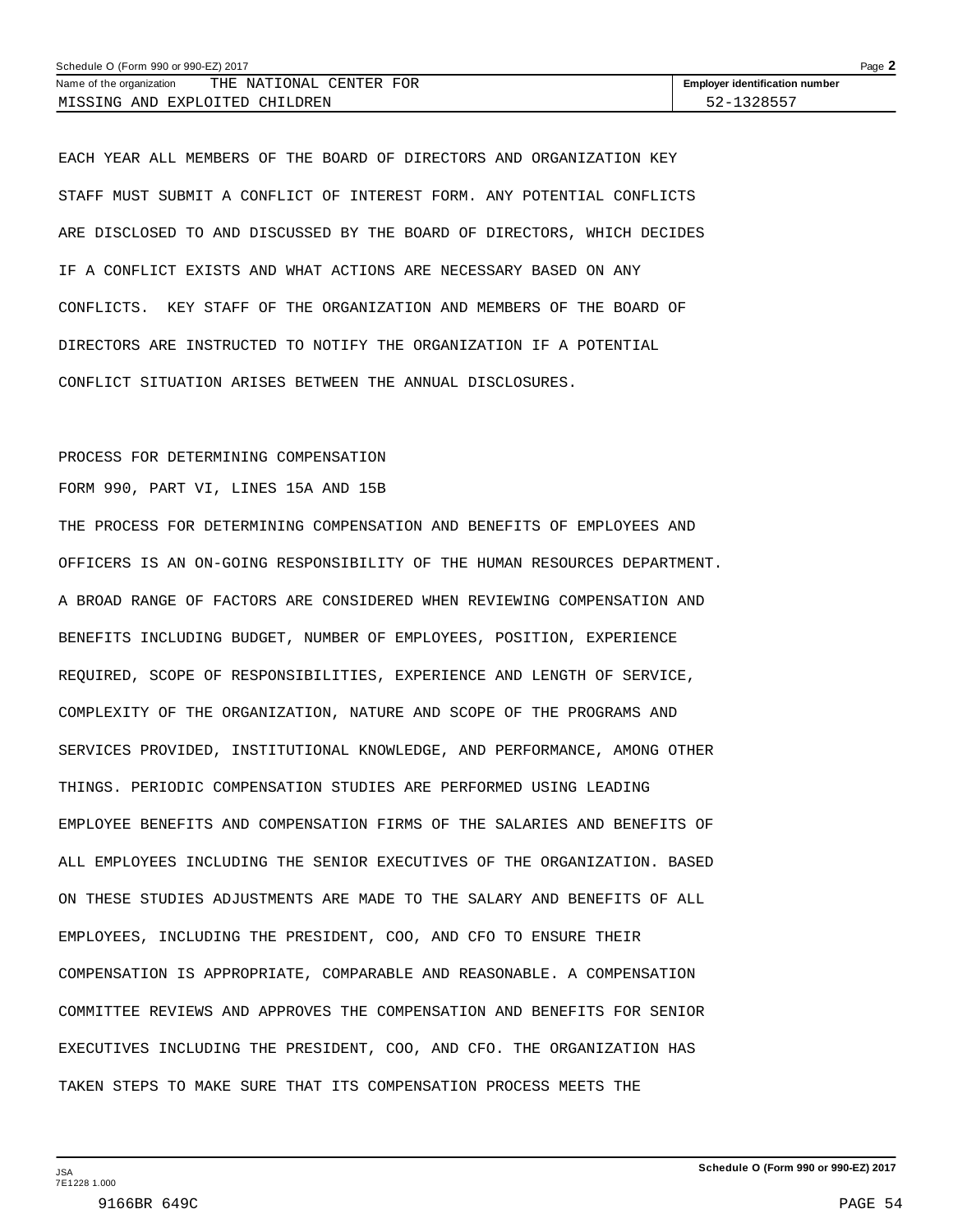REBUTTABLE PRESUMPTION OF REASONABLENESS.

FORM 990, PART VI, LINE 19 THE ORGANIZATION'S GOVERNING DOCUMENTS (ARTICLES OF INCORPORATION AND BYLAWS) ARE MAILED UPON REQUEST. FINANCIAL STATEMENTS FOR THE MOST RECENT THREE YEARS ARE MAILED UPON REQUEST AND THE CURRENT YEAR FINANCIAL STATEMENT IS INCLUDED IN AN ANNUAL REPORT WHICH IS AVAILABLE ON THE ORGANIZATION'S WEBSITE. THE 990 FORMS FOR THE MOST RECENT THREE YEARS ARE ALSO AVAILABLE ON THE ORGANIZATION'S WEBSITE.

<span id="page-53-0"></span>Schedule O (Form 990 or 990-EZ) 2017 Page **2**

OTHER CHANGES IN NET ASSETS AND FUND BALANCES FORM 990, PART XI, LINE 9 CHANGE IN POST-EMPLOYMENT BENEFIT LIABILITY (\$38,320) CHANGE IN VALUE OF UNITRUST AGREEMENT \$3,070  $COST OF GOODS SOLD$  \$27,155

FORM 990, PART VI, LINE 17 - STATES

AL,AR,CA,CO,CT,

FL,GA,HI,IL,KS,KY,LA,ME,MD,MA,MI,

MN,MS,NH,NJ,NM,NY,NC,OK,OR,PA,

RI,SC,TN,UT,VA,WV,WI,

| <b>TACH</b><br>.√IH: P |  |
|------------------------|--|
|                        |  |

# HOW DOCUMENTS ARE MADE AVAILABLE TO THE PUBLIC

 -------- TOTAL (\$8,095)